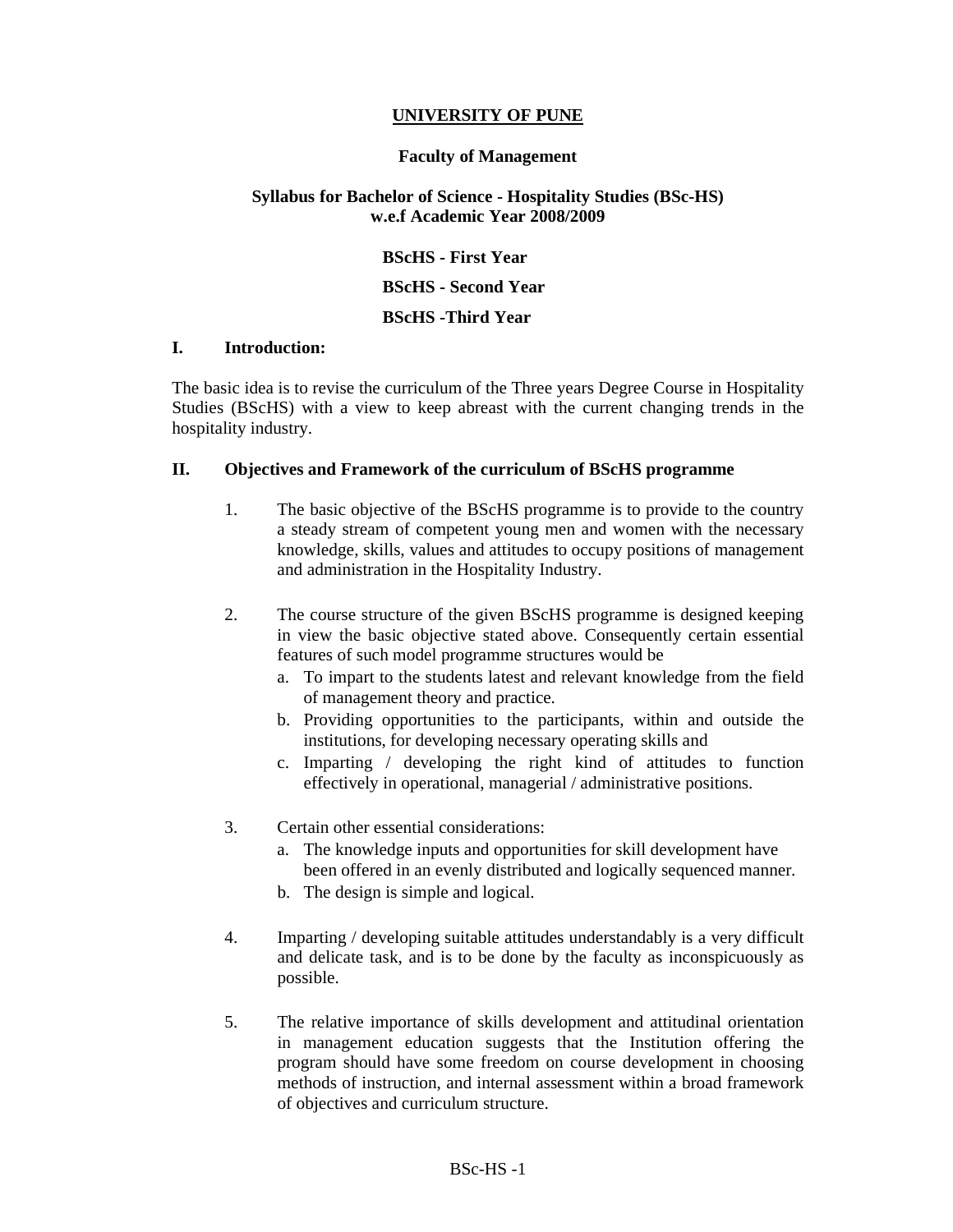- 6. A minimum weightage of 30 percent is given to internal continuous and sessional assessment, consisting of tasks like classroom exercises, tests, seminars, presentations, quizzes, group tasks, term papers etc, The external semester-end University examination has a maximum weightage of 70 percent.
- 7. The ful1 time three-year programme in hospitality studies has 6 semesters, and a semester will have a total of 16 contact weeks.

# **III. The Curriculum:**

- 1. The curriculum is presented in the accompanying chart along with the appendices containing a list of subjects and outlines of required courses.
- 2. Care and attention has been given to the basic objective of the curriculum and its academic rigour, without favouring strict straight- jacketing of management curriculum which would shut out the much needed experimentation and innovation in the field of hospitality studies.
	- a. The curriculum includes a total of 32 courses.
	- b. Of the 32 courses, course No. 101, 102, 103, 104, 201, 202, 203, 301, 302, 303, 501, 502, 503, 601, 602 and 603 are practical courses.
	- c. There is a provision for Project Report and Industrial Training in the fourth semester, which together carry a mark value of 400 marks for Industrial Training and Project Report.
	- d. Semester work load is balanced with six full courses of 100 marks each per semester, 36 hours per week for lectures, practicals and tutorials except for fourth semester of Industrial Training.
- 3. Ordinarily in each class, not more than 60 students wi1l be admitted.
- 4. Appendix I: Outline of the structure of BSc-HS course. Appendix II: Detailed syllabus, Semester-wise / Course-wise.

#### **IV Eligibility for admission:**

The minimum eligibility for this course would be HSC  $(12<sup>th</sup> Std)$  or its equivalent, passing with a minimum of 45% marks in the aggregate ( 40% in case of candidates of backward class categories belonging to Maharashtra State).

#### **V Number of Lectures:**

There shall be at least 36 hours per week, which include lectures/ practicals/tutorials/ Seminars/ Assignments for the internal assessment work. The duration of the lecture/practical period shall be of 60 minutes each.

#### **VI Vacation Training**

It is recommended that each student shall undergo a vacation training for a period of not less than 30 days during vacation at the end of the Second Semester.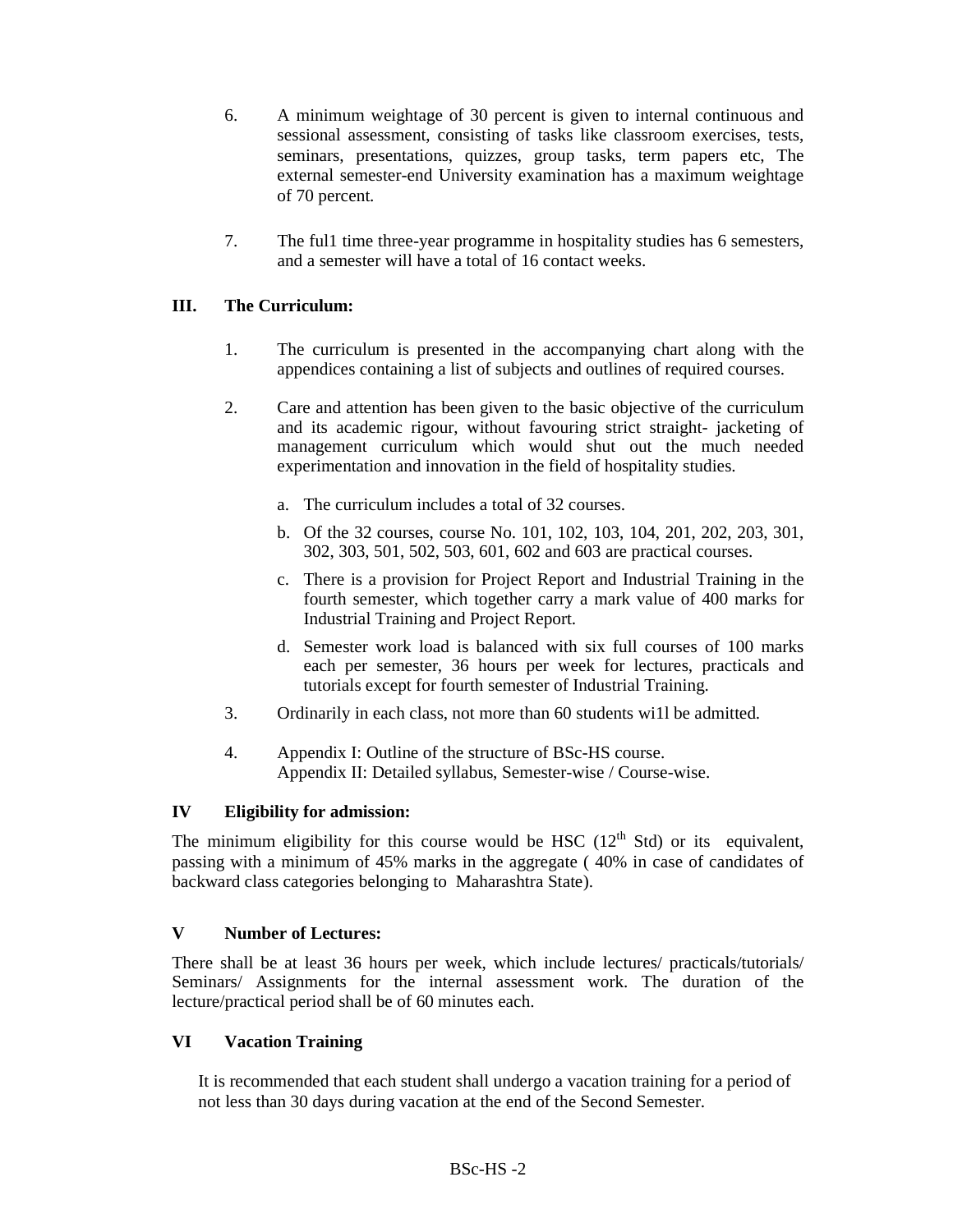# **VII Industrial Training**

- a. In the Fourth Semester the students shall be sent for industrial training for a period of 20 weeks, where they would work desirably for a period of 8 weeks in Food Production, 6 weeks in Food and Beverage Service, 3 weeks in Front office and 3 weeks in House-keeping- in Government Classified Hotels of the level of three star and above category.
- b. The student shall maintain a logbook on daily basis.
- c. At the end of the industrial training the student shall submit a training report along with the logbook maintained on daily basis during the period of training and the performance appraisal from each department.
- d. The training report is to be prepared by the student in two typed copies and to be submitted to the Principal within the stipulated time for assessment.
- e. The report will be assessed by the internal examiner and only on the basis of a certificate of the examiner concerned that the training has been satisfactorily completed would the student be allowed to appear for the viva-voce of the Fourth Semester.
- f. The training report will be assessed by a panel of examiners comprising of one external examiner (the external would include preferably one from the Hotel Industry of the level of Head of the Department and above) and one internal examiner.

# **VIII Project Work**

Each student shall write a Project Report on the topic based on the Hospitality Industry under the guidance of an internal Teacher and submit the same to the Principal.

The Project Report is to be prepared by the student in two typed copies and to be submitted to the Principal within the stipulated time for assessment  $(30<sup>th</sup>$  April). Only on the basis of a certificate of the internal examiner concerned that the project report has been satisfactorily completed, would the student be allowed to appear for the viva-voce of the Fourth Semester. The marks will be communicated by the Principal to the University before  $31<sup>st</sup>$  May.

The Project Report will be assessed by a panel of examiners comprising of one external examiner (the external would include preferably one from the Hotel Industry of the level of Head of the Department and above) and one internal examiner.

#### **IX Attendance:**

The students are required to have at least 75% attendance in each course. The students who fail to comply with the above requirements shall not be allowed to appear for the examinations. Such students shall have to seek readmission in the same class of the succeeding year

# **X Teaching Faculty**

- a. The Teaching Faculty must be as prescribed by the University of Pune. There must be one full time Principal and two full time lecturers for the First Year of the course. Subsequently, additional two full time Lecturers / Asst. Professors / Professors should be appointed for Second and Third Year each. Beside full time faculty members, visiting faculty members should be invited to conduct the appropriate course.
- b. Qualifications: The qualifications for Principal, Professor, Asst. Professor and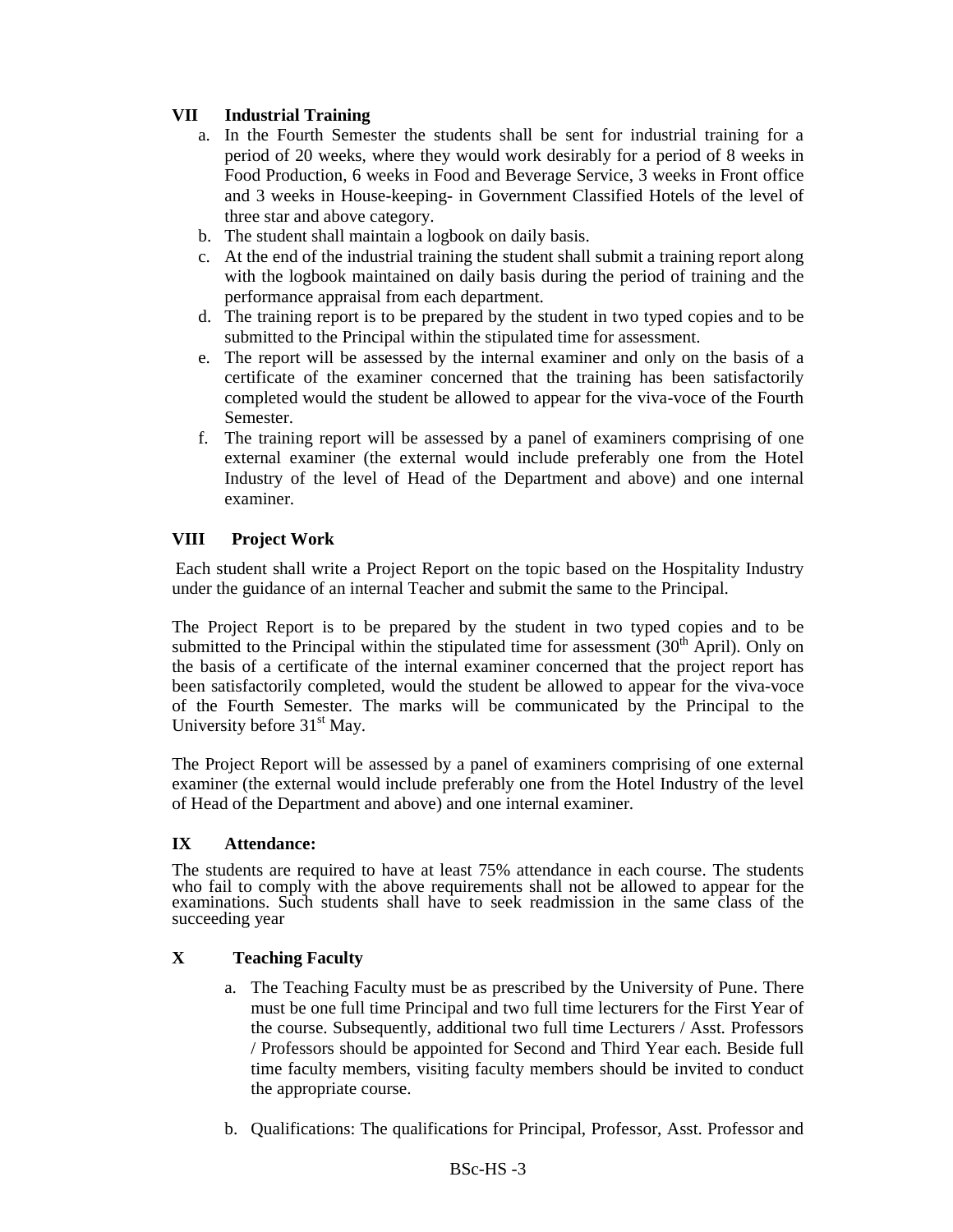Lecturers should be on the lines of those as laid down by the AICTE for Hotel Management & Catering Technology and/or as prescribed by the Faculty of Management, University of Pune.

#### **XI Classroom And Laboratories**

Besides the classrooms for lectures and tutorials, the laboratories for practicals should include the following:

Basic Training Kitchen, Advanced Training Kitchen, Quantity Training Kitchen, Training Restaurant, Reception Counter, Housekeeping Guest Rooms Library and Computer Lab with LAN / Internet Facility, as per the ratio of students to Computers prescribed by the University.

The Laboratories should be well equipped to impart proper practical knowledge and develop professional skills of the students

#### **XII Board of Paper Setters / Examiners**

For each semester – end examination (external examination) there will be one Board of Paper- setters / Examiners. While appointing paper-setters/ examiners, care should be taken to see that there is at least one person specializing in each unit course out of the total number of paper- setters/ examiners comprising of faculty from University of Pune affiliated Hotel Management Institutes and the balance percent from the industry the fraction , if any, to be rounded off in favour of internal examiners.

#### **XIII Examination**

The BSc-HS Examination will be held in six semesters

- 1. The candidate will be allowed to carry maximum backlog of six (6) courses from any one or more semesters. However, admission to fifth semester would be based on the student passing all the subjects in the first three semesters.
- 2. The Training Report and the Project Report are to be prepared by the student and two typed copies to be submitted to the Principal by the stipulated date. The internal teacher of the subject will duly assess the report and the marks will be communicated by the Principal to the University. No student will be permitted to appear for Fifth semester unless he / she submits the Project Report as required.

#### **XI Assessment**

The Final total assessment of the candidate shall be made in terms of an internal assessment, practical assessment (where ever applicable) and an external assessment for each course, except in case of semester IV, i.e. Project Report and Industrial Training.

- a. The internal, practical and external assessment will constitute separate heads of passing and they will be shown separately in the transcripts.
- b. For each course, the ratio of marks of internal assessment in relation to the external assessment shall be 30:70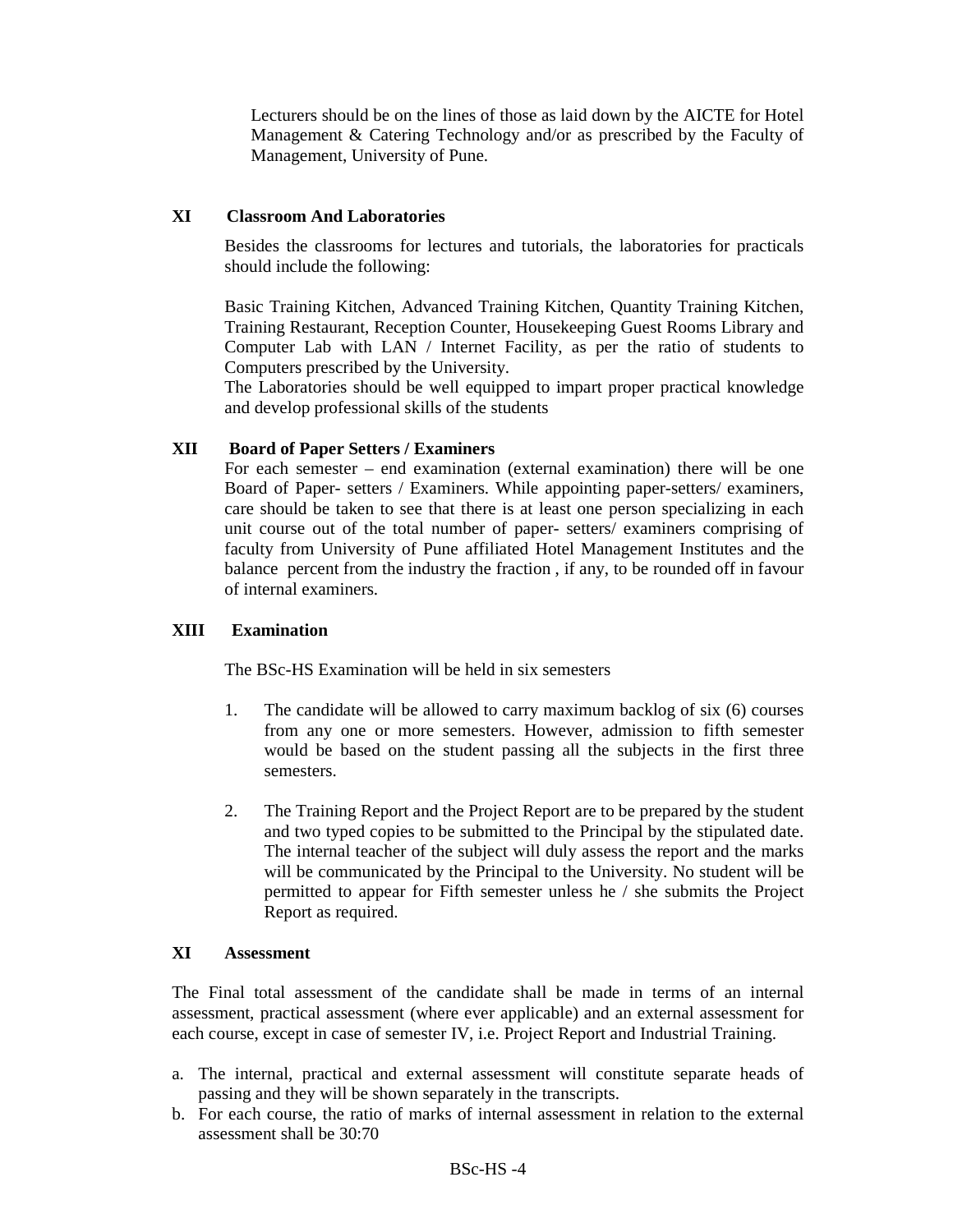- c. The division of the 30 marks allotted to internal assessment shall be 10 marks for tutorial work or term papers, 10 marks for seminars / performances of Practicals and 10 marks for continuous assessment comprising of attendance, journal work, discipline, attitude, etc
- d. The external assessment shall be based on the external written examination and practical to be held at the end of each semester for each course.
- e. The Training Report and Project Report and Viva-voce shall constitute separate heads of passing individually.
- f. The marks awarded by an examiner in the internal assessment shall be communicated to the candidate.
- g. Reassessment of Internal Marks

 In case of those students who have secured less than passing percentage of marks in internal i.e. less than 12, the concerned institute shall administer a separate internal test of 30 marks, and if the result of the internal test as above results in lower marks than the original, the original figure of the marks shall prevail. In short, the rule is that the higher of the two figures of the marks shall be taken into consideration.

#### **XII Marks**

- a. Each semester will carry a total of 600 marks each ( 100 marks for each Course).
- b. The marks allotted to each course shall be as follows:

 -70 marks for external written comprehensive test and 30 for internal assessment. -40 marks for written comprehensive test where practicals are conducted, along with 30 marks for practicals and 30 marks shall be assigned for internal assessment.

 Industrial Training and Project Report shall carry 200 marks each= 60 marks for Internal and 140 marks for External assessment.

#### **XIII Standard of passing**

- a. Every candidate must secure 40 % marks in aggregate. External examination minimum 28 out of 70 marks and for internal examination minimum 12 out of 30 marks, separately in each subject.
- b. Final result will be computed based on the aggregate marks obtained in the Fifth and Sixth Semesters of the programme.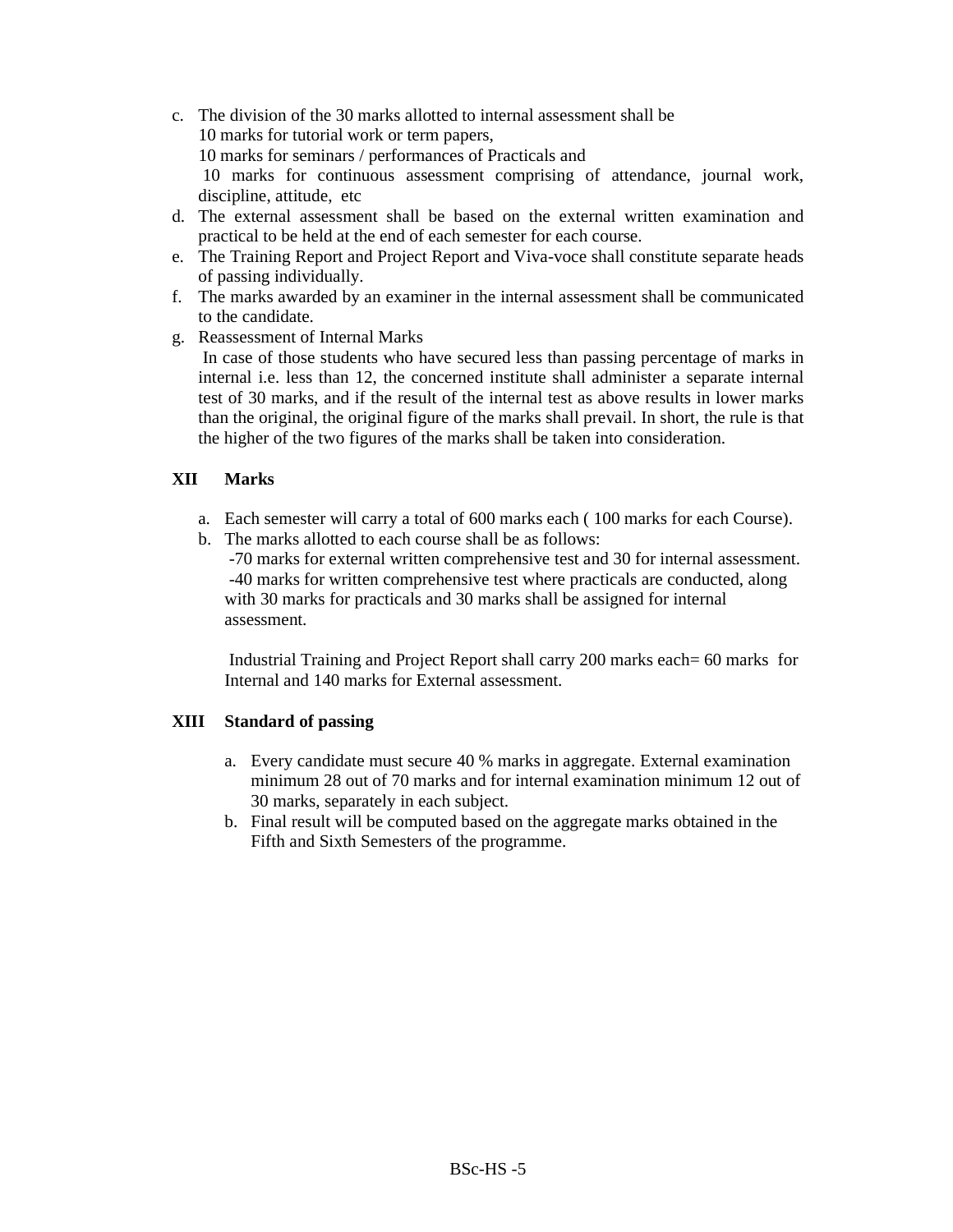# **University of Pune**

# **Syllabus for Bachelor of Science – Hospitality Studies**

The Following abbreviations have been used here under  $L =$  Lecture  $P =$  Practical T= Tutorial Internal Continuous Assessment = Class Test

|                          |                                   | Teaching scheme             |                          |   | <b>Examination</b> scheme | Total     |          |              |  |
|--------------------------|-----------------------------------|-----------------------------|--------------------------|---|---------------------------|-----------|----------|--------------|--|
| Course<br>N <sub>0</sub> | Subject                           |                             | hours per week)          |   |                           |           |          | <b>Marks</b> |  |
|                          |                                   |                             | P                        | T | Theory                    | Practical | Internal |              |  |
| 101.                     | <b>Basic Food Production</b>      | $\overline{2}$              | 8                        |   | 40                        | 30        | 30       | 100          |  |
| 102.                     | Food & Beverage Service           | $\mathcal{D}_{\mathcal{L}}$ | 3                        |   | 40                        | 30        | 30       | 100          |  |
| 103.                     | <b>Basic Rooms Division</b>       | $\mathcal{D}_{\mathcal{A}}$ | 3                        |   | 40                        | 30        | 30       | 100          |  |
| 104.                     | <b>Computer Fundamentals</b>      | $\overline{2}$              | 2                        |   | 40                        | 30        | 30       | 100          |  |
| 105.                     | Catering Science I                | 3                           | $\overline{\phantom{a}}$ |   | 70                        |           | 30       | 100          |  |
| 106.                     | <b>Communication Fundamentals</b> | 3                           |                          |   | 70                        |           | 30       | 100          |  |
|                          | TOTAL                             | 14                          | 16                       | 6 | 300                       | 120       | 180      | 600          |  |

# **First Year BScHS (SEMESTER I)**

# **First Year BScHS (SEMESTER II)**

|                          |                                   |   | Teaching scheme          |   |        | <b>Examination</b> scheme |          |                |  |
|--------------------------|-----------------------------------|---|--------------------------|---|--------|---------------------------|----------|----------------|--|
| Course<br>N <sub>o</sub> | Subject                           |   | hours per week)          |   |        |                           |          | Total<br>Marks |  |
|                          |                                   | L | P                        |   | Theory | Practical                 | Internal |                |  |
| 201                      | <b>Food Production Principles</b> | 2 | 8                        |   | 40     | 30                        | 30       | 100            |  |
| 202                      | Food & Beverage Operations        | 2 | 3                        |   | 40     | 30                        | 30       | 100            |  |
| 203                      | <b>Rooms Division Services</b>    | 3 | 3                        |   | 40     | 30                        | 30       | 100            |  |
| 204                      | <b>Travel and Tourism</b>         | 3 |                          |   | 70     |                           | 30       | 100            |  |
| 205                      | Catering Science II               | 3 | -                        |   | 70     |                           | 30       | 100            |  |
| 206                      | <b>Basic French for Hotel</b>     | 4 | $\overline{\phantom{0}}$ |   | 70     |                           | 30       | 100            |  |
|                          | Industry                          |   |                          |   |        |                           |          |                |  |
|                          | TOTAL                             |   | 14                       | 5 | 330    | 90                        | 180      | 600            |  |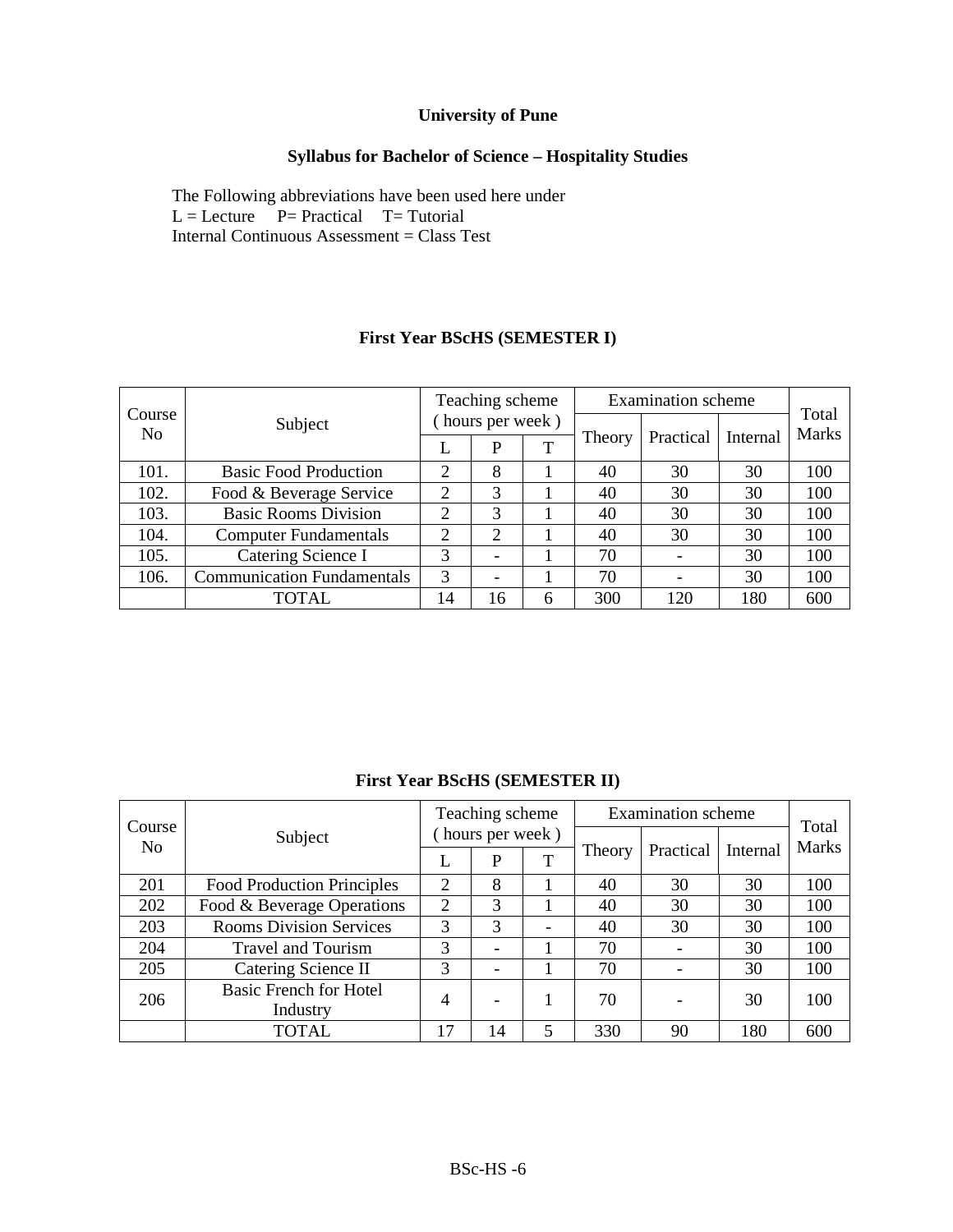|                          |                                 |    | Teaching scheme          |   |        | <b>Examination</b> scheme |          | Total        |  |
|--------------------------|---------------------------------|----|--------------------------|---|--------|---------------------------|----------|--------------|--|
| Course<br>N <sub>0</sub> | Subject                         |    | hours per week)          |   |        | Practical                 | Internal | <b>Marks</b> |  |
|                          |                                 |    | D                        | T | Theory |                           |          |              |  |
| 301                      | <b>Quantity Food Production</b> | 2  | 8                        |   | 40     | 30                        | 30       | 100          |  |
| 302                      | <b>Beverage Services</b>        | 2  | 3                        |   | 40     | 30                        | 30       | 100          |  |
| 303                      | <b>Accommodation Services</b>   | 2  | 3                        |   | 40     | 30                        | 30       | 100          |  |
| 304                      | Principles of Management        | 3  | $\overline{\phantom{0}}$ |   | 70     |                           | 30       | 100          |  |
| 305                      | <b>Basic Principles of</b>      | 4  |                          |   | 70     |                           | 30       | 100          |  |
|                          | Accounting                      |    |                          |   |        |                           |          |              |  |
| 306                      | <b>Hotel Engineering</b>        | 3  |                          |   | 70     |                           | 30       | 100          |  |
|                          | <b>TOTAL</b>                    | 16 | 14                       | 6 | 330    | 90                        | 180      | 600          |  |

### **Second Year BScHS (SEMESTER III)**

# **Second Year BScHS (SEMESTER IV)**

|                          |                                                                         | <b>Examination Scheme</b> |          |       |  |  |
|--------------------------|-------------------------------------------------------------------------|---------------------------|----------|-------|--|--|
| Course<br>N <sub>o</sub> | Subject                                                                 | External                  | Internal | Total |  |  |
| 401                      | <b>Industrial Training</b><br>20 weeks $*$ 6 days $*$ 8 hours = 960 Hrs | 140                       | 60       | 200   |  |  |
| 402                      | Project Report                                                          | 140                       | 60       | 200   |  |  |
|                          | TOTAL                                                                   | 280                       | 120      | 400   |  |  |

**A)** Training report to be submitted as per specifications & format (to be collected from the College), Daily logbook and the Performance Appraisal given by Government Classified Hotels of the level of three star categories and above.

Marks would be awarded as follows by a panel of examiners (one external and one internal): -

|                        | Internal | External  |
|------------------------|----------|-----------|
| Performance Appraisal  | 30       |           |
| Logbook                | 30       |           |
| <b>Training Report</b> |          | 70        |
| Viva-voce              |          | 70        |
|                        |          |           |
| Total                  | 60 marks | 140 marks |

**B)** The Project Report marks would be based on the Project submitted and the vivavoce based on the above project

Marks would be awarded as follows by a panel of examiners (one external and one internal): -

|                            | <b>Internal</b> | Panel |
|----------------------------|-----------------|-------|
| <b>Internal Assessment</b> |                 |       |
| <b>Project Report</b>      |                 |       |
| Viva – Voce                |                 |       |
|                            |                 | 140   |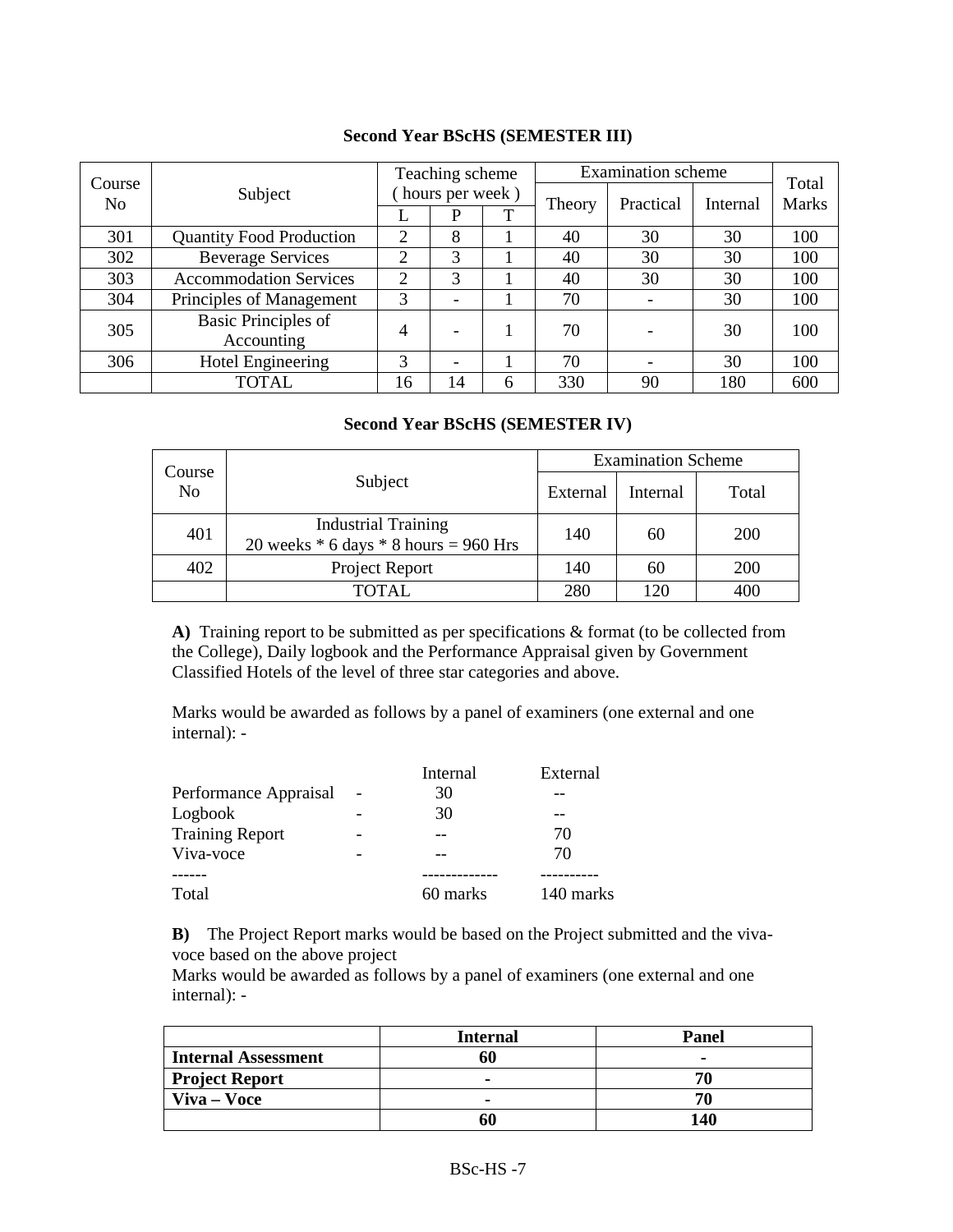|                          |                                         |                | Teaching scheme |   |        | <b>Examination</b> scheme |          |                       |
|--------------------------|-----------------------------------------|----------------|-----------------|---|--------|---------------------------|----------|-----------------------|
| Course<br>N <sub>0</sub> | Subject                                 |                | hours per week) |   | Theory | Practical                 | Internal | Total<br><b>Marks</b> |
|                          |                                         |                | P               | T |        |                           |          |                       |
| 501.                     | Specialized Food Production             | 2              | 8               |   | 40     | 30                        | 30       | 100                   |
| 502.                     | Food & Beverage Service &<br>Management | $\overline{2}$ | 3               |   | 40     | 30                        | 30       | 100                   |
| 503.                     | <b>Accommodation Operations</b>         | $\overline{2}$ | 3               |   | 40     | 30                        | 30       | 100                   |
| 504.                     | <b>Hotel Accounting</b>                 | 4              |                 |   | 70     |                           | 30       | 100                   |
| 505.                     | <b>Marketing Management</b>             | 3              |                 |   | 70     |                           | 30       | 100                   |
| 506.                     | <b>Hotel Related Laws</b>               | 4              |                 |   | 70     | $- -$                     | 30       | 100                   |
|                          | <b>TOTAL</b>                            | 17             | 14              | 5 | 330    | 90                        | 180      | 600                   |

# **Third Year BScHS - SEMESTER V**

**Third Year BScHS - SEMESTER VI** 

|                          |                                        | <b>Examination</b> scheme<br>Teaching scheme |                 |   | Total  |           |          |              |
|--------------------------|----------------------------------------|----------------------------------------------|-----------------|---|--------|-----------|----------|--------------|
| Course<br>N <sub>0</sub> | Subject                                |                                              | hours per week) |   | Theory | Practical | Internal | <b>Marks</b> |
|                          |                                        |                                              | P               |   |        |           |          |              |
| 601                      | <b>Advanced Food Production</b>        | $\overline{2}$                               | 8               |   | 40     | 30        | 30       | 100          |
| 602                      | Advanced Food Services &<br>Management |                                              | 3               |   | 40     | 30        | 30       | 100          |
|                          | Spl. Accommodation                     |                                              |                 |   |        |           |          |              |
| 603                      | Management                             | $\overline{2}$                               | 3               |   | 40     | 30        | 30       | 100          |
| 604                      | <b>Total Quality Management</b>        | $\overline{4}$                               |                 |   | 70     |           | 30       | 100          |
| 605                      | Human Resource Management              | 3                                            |                 |   | 70     |           | 30       | 100          |
| 606                      | <b>Entrepreneurship Development</b>    | 3                                            |                 |   | 70     |           | 30       | 100          |
|                          | <b>TOTAL</b>                           | 16                                           | 14              | 6 | 330    | 90        | 180      | 600          |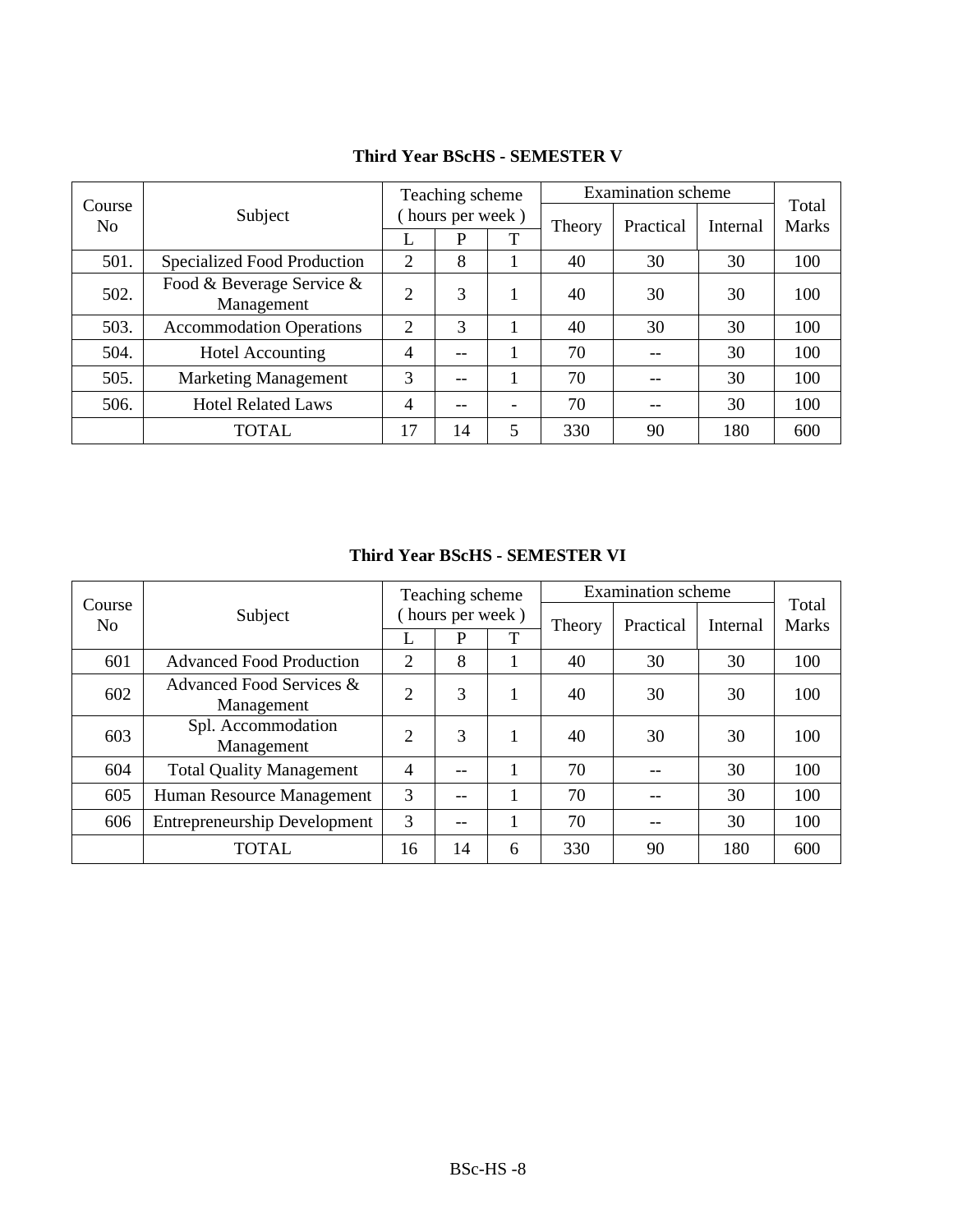**Subject - BASIC FOOD PRODUCTION** 

**Subject Code - 101** 

**Semester - First** 

# **Teaching and Examination Scheme:**

|                      | Teaching Scheme/Week    |                        |       |                              | <b>Examination Scheme</b> |                          |       |
|----------------------|-------------------------|------------------------|-------|------------------------------|---------------------------|--------------------------|-------|
| Theory<br><b>Hrs</b> | Practical<br><b>Hrs</b> | Tutorial<br><b>Hrs</b> | Total | Theory<br>Marks/<br>Duration | Practica<br>1 Marks       | Internal<br><b>Marks</b> | Total |
|                      |                         |                        |       | $40/2$ hrs   30/4 hrs        |                           | 30                       | 100   |

#### **Rationale**:

Food Production is an integral part of the Hospitality Industry. To prepare the students to cater to the need of the industry, it is important to inculcate in them sound knowledge of the principles of Food Production so that they can be put to use in an efficient & effective way.

|                  |                                                                                                                                                                            | <b>Hrs</b> | <b>Mks</b> |
|------------------|----------------------------------------------------------------------------------------------------------------------------------------------------------------------------|------------|------------|
| <b>Chapter 1</b> | <b>Introduction to Professional Cookery</b>                                                                                                                                | 02         | 02         |
| 1.1              | Origin of Modern Cookery practices                                                                                                                                         |            |            |
| 1.2              | Factors influencing eating habits, sectors of hospitality/<br>Catering Industry.                                                                                           |            |            |
| 1.3              | Essentials of Continental food preparation.                                                                                                                                |            |            |
| 1.4              | Essentials of Indian food preparation.                                                                                                                                     |            |            |
| 1.5              | Hygiene $\&$ safe practices in handling food.                                                                                                                              |            |            |
| 1.6              | Aims & objectives of cooking food.                                                                                                                                         |            |            |
| <b>Chapter 2</b> | <b>Organization Structure in the Kitchen</b>                                                                                                                               | 02         | 02         |
| 2.1              | Types of establishments                                                                                                                                                    |            |            |
| 2.2              | Classical kitchen brigade (English) for a five Star $\&$<br>Three Star Hotel.                                                                                              |            |            |
| 2.3              | Duties & Responsibilities of Executive Chef &<br>various Chefs.                                                                                                            |            |            |
| 2.4              | Co-ordination with other allied departments e.g.<br>Stores, Purchases, Accounts, Service, Housekeeping,<br>etc.                                                            |            |            |
| <b>Chapter 3</b> | <b>Cooking Utensils &amp; Small Equipments</b>                                                                                                                             | 02         | 02         |
| 3.1              | Classification - knives, kitchen tools, Electric Food<br>Pre-Preparation equipments, Refrigeration equipment,<br>Food Holding Equipments, Hot plates & Heated<br>Cupboards |            |            |
| 3.2              | Properties, Advantages & Dis-advantages of various<br>materials used in tools & equipment.                                                                                 |            |            |
| 3.3              | Precautions and Care in handling $&$ maintenance of<br>equipment                                                                                                           |            |            |
| <b>Chapter 4</b> | <b>Fuels used in the kitchen</b>                                                                                                                                           | 01         | 01         |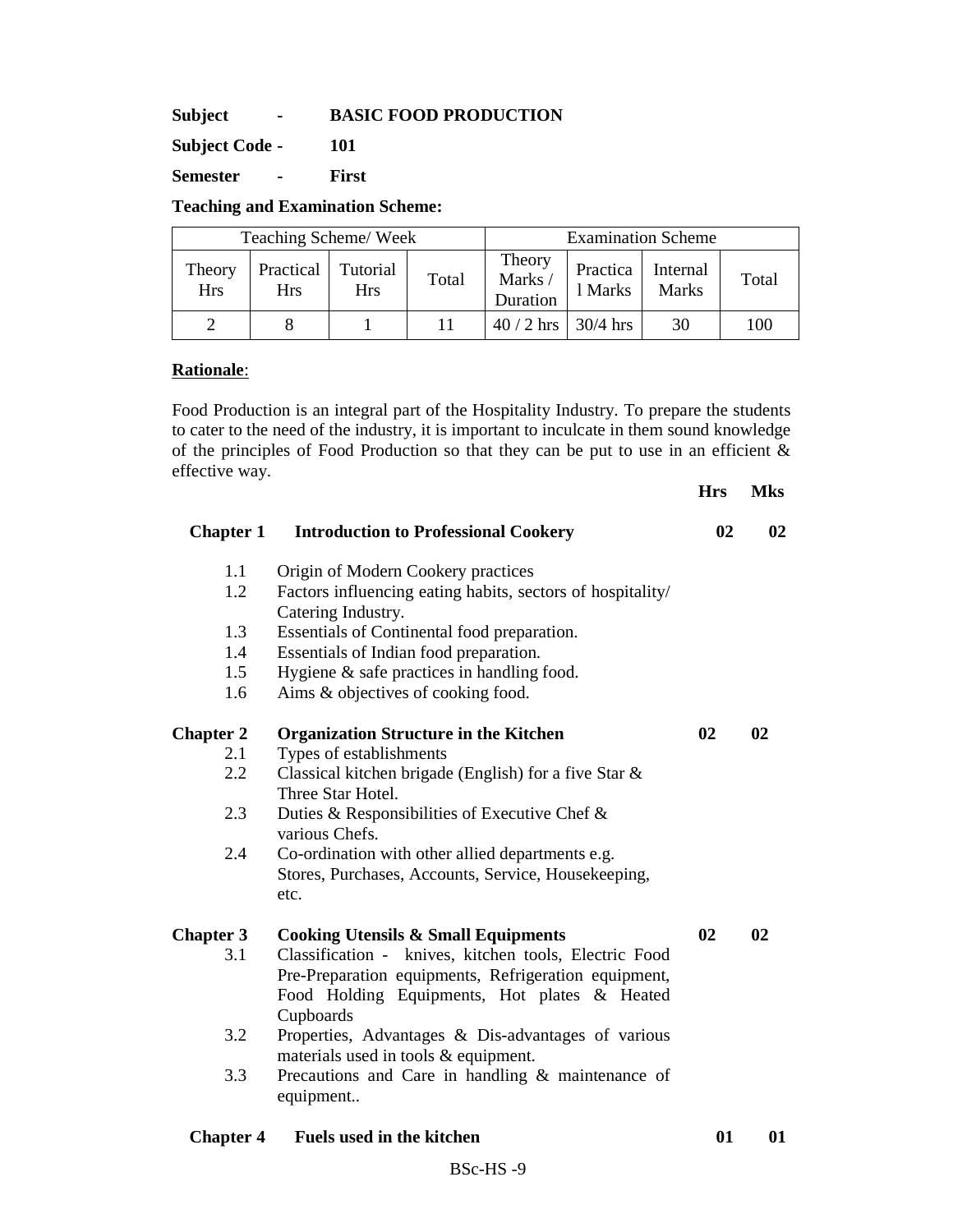- 4.1 Heat Transfer Principles<br>4.2 Classification. Types. Ac
	- 4.2 Classification, Types, Advantages & Disadvantages

#### **Chapter 5 Professional Attributes 02 02**

- 5.1 Attitude towards your job.
- 5.2 Personal Hygiene.
- 5.3 Uniforms
- 5.4 Care for your own health & safety.
- 5.5 Safety practices & procedures.
	- 5.5.1 Accidents, types, nature, classification
	- 5.5.2 Preventive measures for each type of accident.
	- 5.5.3 Reporting accidents.
	- 5.5.4 First aid meaning, importance, and basic rules.
	- 5.5.5 Fire Prevention

# **Chapter 6 Commodities used in the Catering Industry 02 --**

- 
- 6.1 Relationship of the classification with food groups studied
- 6.2 Introduction to commodities in terms of sources, types, nature, uses, processing, by-products, market forms available, modes of packing, local market rate, storage principles & nutritive value for commodities and effect of heat and other factors on cooking. (for the following)

|                  | 6.2.1 | <b>Cereals &amp; Pulses</b>                        | 02 | 04 |
|------------------|-------|----------------------------------------------------|----|----|
|                  |       | $6.2.1.1$ Wheat, Rice & Other millets in the       |    |    |
|                  |       | region                                             |    |    |
|                  |       | 6.2.1.2 Bengal gram, Green gram, Red gram          |    |    |
|                  |       | 6.2.1.3 Soya beans, kidney bean, double            |    |    |
|                  |       | beans, locally available cereals and               |    |    |
|                  |       | pulses.                                            |    |    |
|                  | 6.2.2 | <b>Sweeteners</b>                                  | 02 | 02 |
|                  |       | Sugar, Honey, Jaggery & Artificial Sweeteners      |    |    |
|                  | 6.2.3 | <b>Fats &amp; Oils</b>                             | 02 | 04 |
|                  |       | Butter, Oil, Lard, Suet, Tallow, Hydrogenated fat, |    |    |
|                  |       | Bread spreads                                      |    |    |
|                  | 6.2.4 | Dairy products                                     | 02 | 02 |
|                  |       | Milk, Cream, Cheese, Curd                          |    |    |
|                  |       | 6.2.5 Vegetables                                   | 03 | 04 |
|                  |       | Types of Vegetables-Root, Stem, Leafy,             |    |    |
|                  |       | Flowery, Fruity                                    |    |    |
|                  | 6.2.6 | <b>Fruits</b>                                      | 02 | 02 |
|                  |       | Types of Fruits - Fresh, Dried, Canned             |    |    |
|                  | 6.2.7 | <b>Eggs</b>                                        | 01 | 02 |
|                  | 6.2.8 | Spices, Herbs, Condiments & Seasonings             | 02 | 02 |
|                  |       | (Used in Western & Indian Cooking)                 |    |    |
| <b>Chapter 7</b> |       | <b>Pigments in foods</b>                           | 01 | 01 |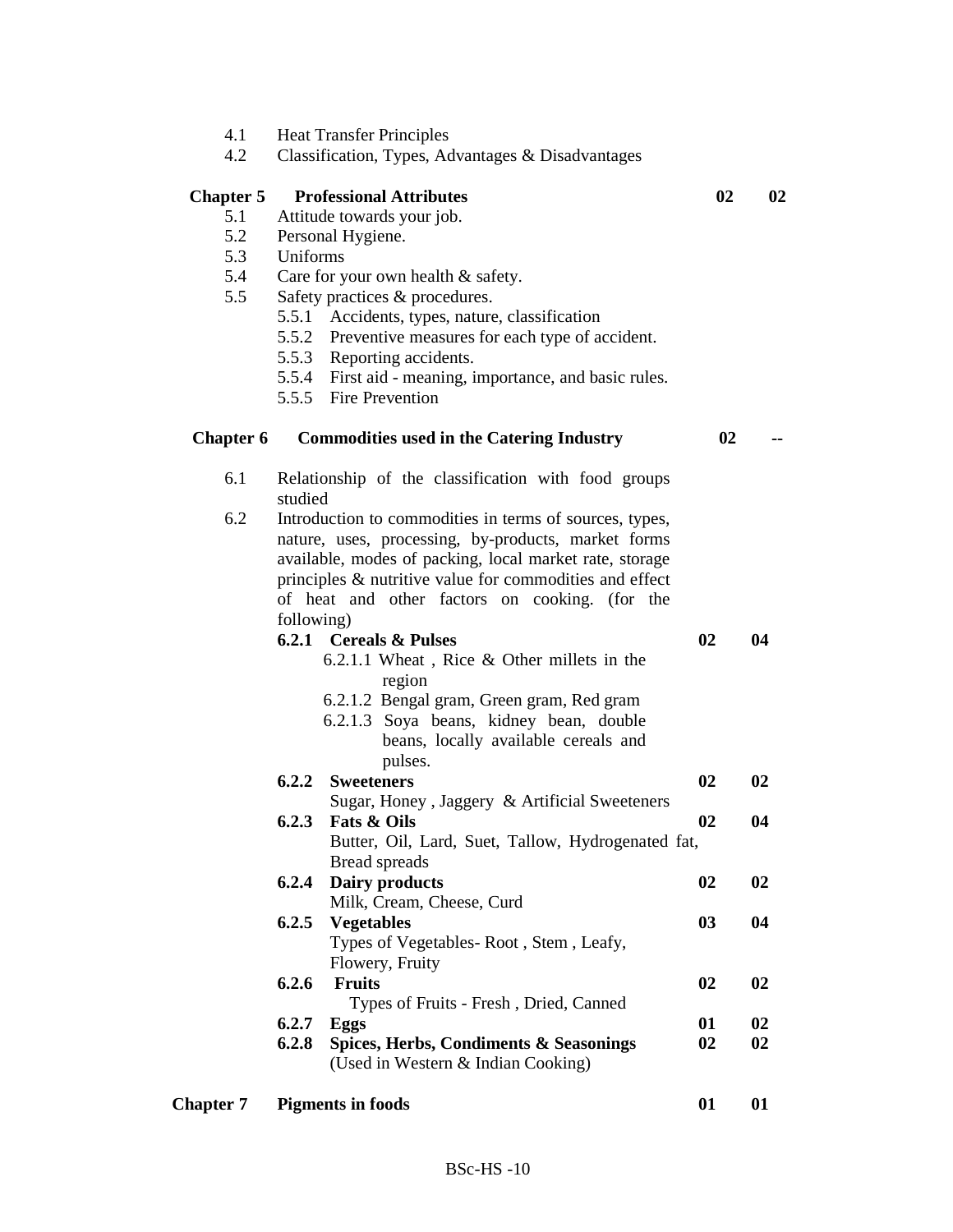- 7.1 Types of pigments in vegetables, fruits and animal products.
- 7.2 Effect of heat, acid, alkali, oxidation & metal on pigments
- 7.3 Precautions for enhancing & retention of color.

#### **Chapter 8 Introduction to food pre-preparation 04 08**

(To be stressed in Practicals)

8.1 Preparation Methods -

Washing, Peeling, Paring (fruits), Cutting (cuts of vegetables), Grating (Vegetables), Grinding, Mashing , (vegetables & pulses), Sieving (flours), Steeping (cereals, pulses, tamarind, lemon-rind), Evaporation (milk & gravies), Marination (meat, fish, chicken), Sprouting (pulses & legumes), Blanching , Filleting of fish ,Deboning & jointing poultry

8.2. Methods of Mixing – (To be demonstrated also in practicals) Beating, Blending, Cutting in, Rubbing in, Creaming, Folding, Kneading, Rolling in, Pressing, Stirring

#### **Note : Glossary of Terms**

Students should be familiar with the glossary of terms pertaining to above mentioned topics

#### **Total 32 40**

#### **Practicals**

It is recommended that Demonstrations be conducted in the initial stages to make the students familiar with the following:

- 1. Introduction to various tools and their usage.
- 2. Introduction to various commodities. (Physical Characteristics, weight & volume conversion, yield testing, etc.)
- 3. Food pre-preparation methods
- 4. Basic Indian masalas & gravies (Dry & wet)
- 5. Minimum 18 Individual Practicals consisting of 70% Indian & 30% Continental Menus be accomplished, over and above the demonstrations.

Practical Examination be conducted on Indian Menus consisting of a Meat, Vegetable, Rice and Sweet Preparation.

#### **Reference Books**

- 1. Practical Cookery- Victor Ceserani & Ronald Kinton, ELBS
- 2. Theory of Catering- Victor Ceserani & Ronald Kinton, ELBS
- 3. Theory of Cookery Mr. K. Arora, Franck Brothers
- 4. Modern Cookery for Teaching & Trade Vol I- Ms. Thangam Philip, Orient Longman.
- 5. The Professional Chef (4th Edition)- Le Rol A. Polsom
- 6. The book of Ingredients- Jane Grigson
- 7. Food Commodities- Bernard Davis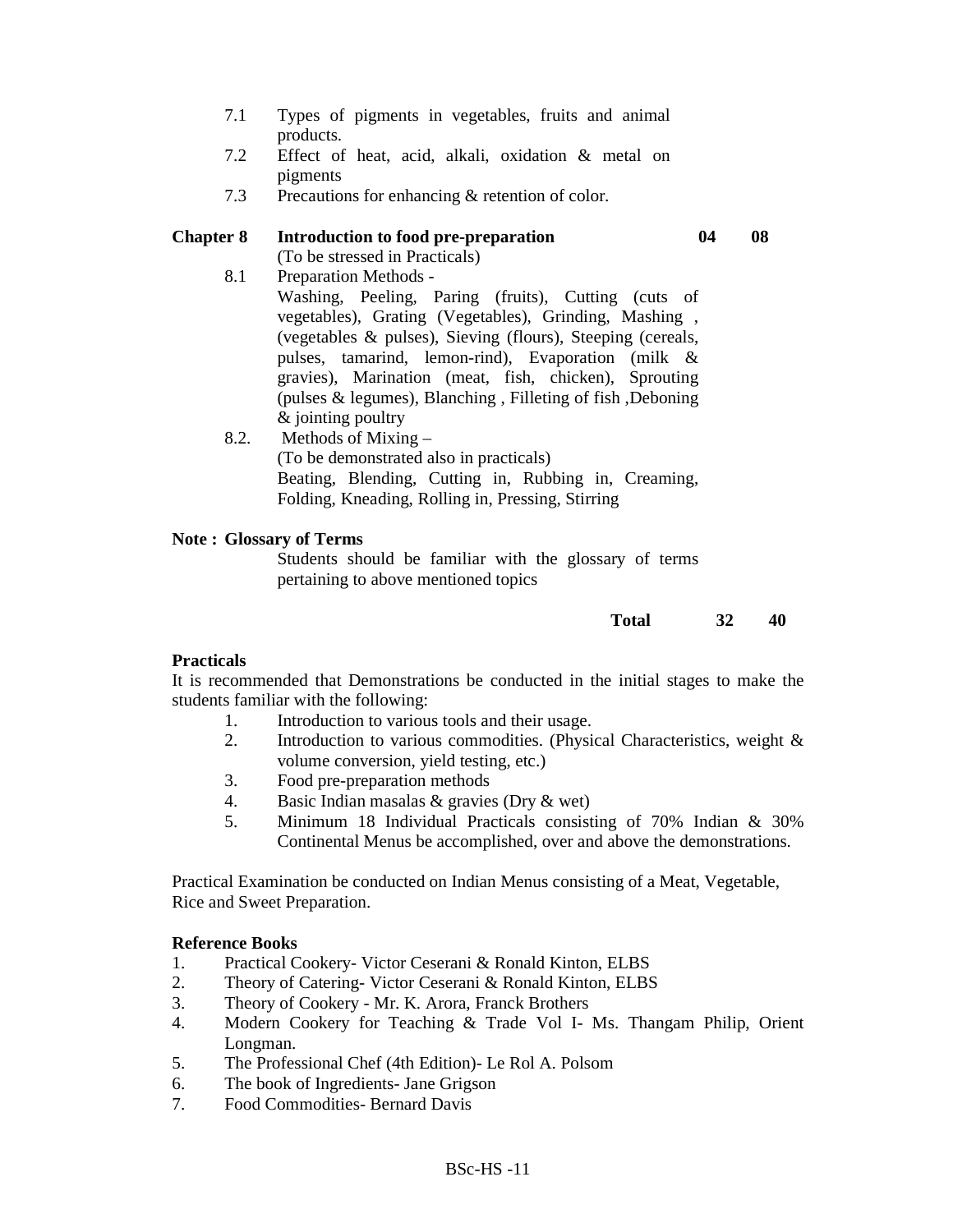#### **Subject - FOOD & BEVERAGE SERVICE**

**Subject Code - 102** 

**Semester - First** 

#### **Teaching and Examination Scheme:**

|                      | Teaching Scheme / Week  |                        |       |                              | <b>Examination Scheme</b> |                          |       |  |
|----------------------|-------------------------|------------------------|-------|------------------------------|---------------------------|--------------------------|-------|--|
| Theory<br><b>Hrs</b> | Practical<br><b>Hrs</b> | Tutorial<br><b>Hrs</b> | Total | Theory<br>Marks/<br>Duration | Practical<br>Marks        | Internal<br><b>Marks</b> | Total |  |
|                      |                         |                        |       | $40/2$ hrs                   | 30/2<br>hrs               | 30                       | 100   |  |

#### **Rationale:**

The course will give the students a comprehensive knowledge and develop technical skills in the basic aspects of food & beverage service operations in the Hotel Industry.

|                                                   |                                                                                                                                                                                                                                                                                 | <b>Hrs</b> | <b>Mks</b> |
|---------------------------------------------------|---------------------------------------------------------------------------------------------------------------------------------------------------------------------------------------------------------------------------------------------------------------------------------|------------|------------|
| Chapter 1.<br>1.1<br>1.2<br>1.3                   | The Food & Beverage Service Industry<br>Introduction to the Food & Beverage Industry<br>Classification<br>of<br>Catering<br>Establishments<br>(Commercial & Non-Commercial)<br>Introduction to Food & Beverage Operations (Types<br>of F&B Outlets)                             | 02         | 02         |
| Chapter 2.<br>2.1<br>2.2                          | Food & Beverage Service areas in a Hotel<br>Restaurant, Coffee Shop, Room Service, Bars,<br>Banquets, Snack Bar, Executive Lounges, Business<br>Centers, Discotheques & Night Clubs.<br>Auxiliary areas                                                                         | 02         | 02         |
| Chapter 3.<br>3.1<br>3.2<br>3.3                   | <b>Food &amp; Beverage Service Equipment</b><br>Types & Usage of Equipments- Furniture,<br>Chinaware, Silverware & Glassware, Linen,<br>Disposables,<br>Special Equipment<br>Care & maintenance                                                                                 | 04         | 02         |
| <b>Chapter 4.</b><br>4.1.<br>4.2.<br>4.3.<br>4.4. | <b>Food &amp; Beverage Service Personnel</b><br>Food & Beverage Service Organization Structure -<br>Job Descriptions & Job Specifications<br>Attitudes & Attributes of Food & Beverage<br>personnel, competencies.<br><b>Basic Etiquettes</b><br>Interdepartmental relationship | 03         | 04         |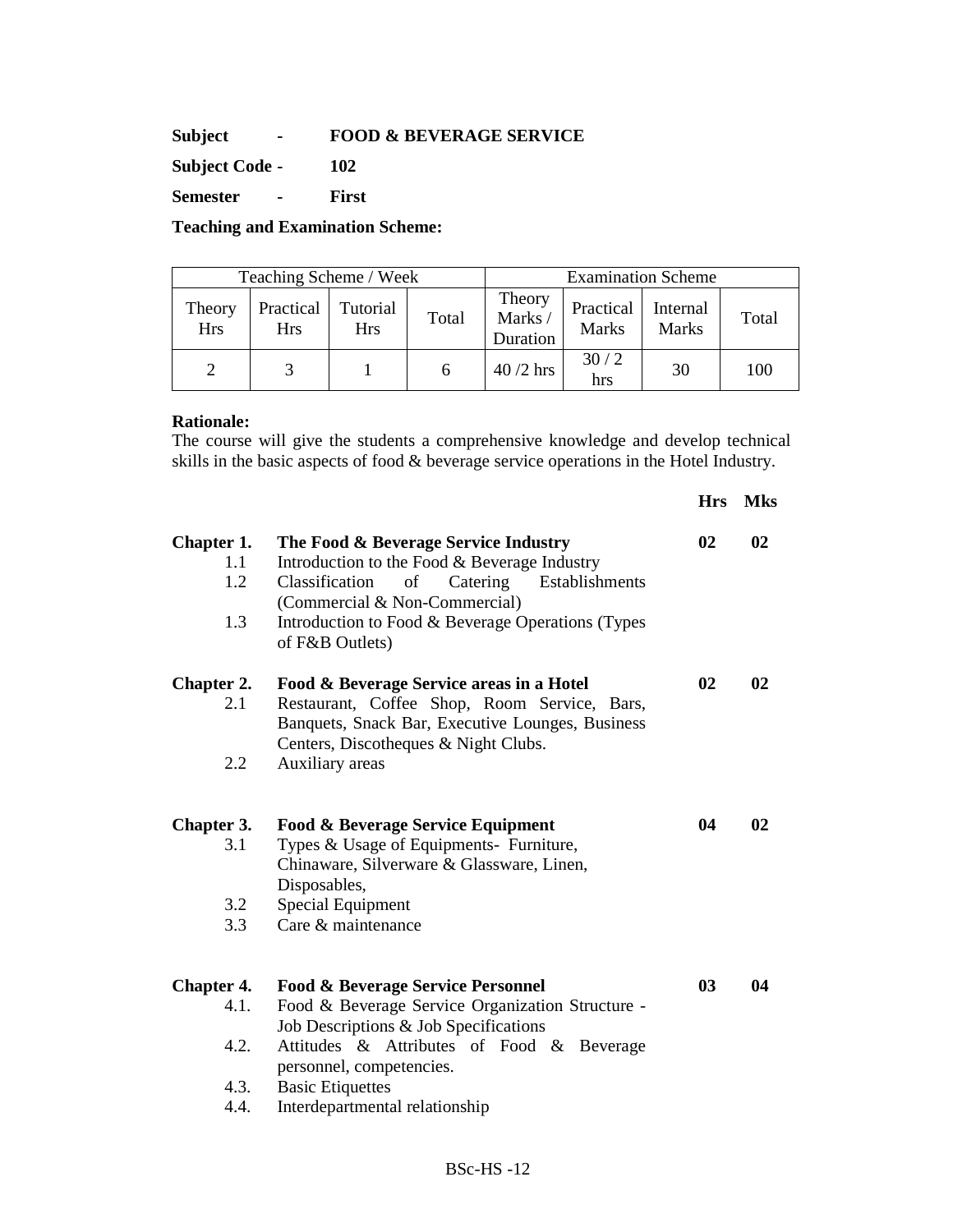| Chapter 5.                                                                                   | <b>Types of Food &amp; Beverage Service</b>                                                                                                                                                                                                                                                                                                                                                                                                                                                                                                                            | 10 | 15 |
|----------------------------------------------------------------------------------------------|------------------------------------------------------------------------------------------------------------------------------------------------------------------------------------------------------------------------------------------------------------------------------------------------------------------------------------------------------------------------------------------------------------------------------------------------------------------------------------------------------------------------------------------------------------------------|----|----|
| 5.1<br>5.2                                                                                   | Mis-en-place $& Mis-en-scence$<br>Table Service - English / Silver, American, French,<br>Russian                                                                                                                                                                                                                                                                                                                                                                                                                                                                       |    |    |
| 5.3<br>5.4                                                                                   | Self Service – Buffet & Cafeteria<br>Specialized Service - Gueridon, Tray, Trolley,                                                                                                                                                                                                                                                                                                                                                                                                                                                                                    |    |    |
| 5.5                                                                                          | Lounge, Room etc.<br>Single Point Service - Take Away, Vending<br>Kiosks, Food Courts & Bars, Automats                                                                                                                                                                                                                                                                                                                                                                                                                                                                 |    |    |
| Chapter 6.                                                                                   | <b>Types of Meals</b>                                                                                                                                                                                                                                                                                                                                                                                                                                                                                                                                                  | 03 | 05 |
| 6.1.<br>6.2.<br>6.3.<br>6.6.                                                                 | Breakfast – Introduction, Types, Service Methods,<br><b>Brunch</b><br>Lunch<br>6.4. Hi - Tea<br>6.5. Dinner<br>Supper                                                                                                                                                                                                                                                                                                                                                                                                                                                  |    |    |
| Chapter 7.                                                                                   | Menu knowledge                                                                                                                                                                                                                                                                                                                                                                                                                                                                                                                                                         | 08 | 10 |
| 7.1.<br>7.2.<br>7.3.<br>7.4.<br>7.5.<br>7.6.                                                 | Introduction<br>Types - Ala Carte & Table D'hote<br>Menu Planning, considerations and constraints<br>Menu Terms.<br>Classical French Menu.<br>Classical Foods & its Accompaniments with Cover.                                                                                                                                                                                                                                                                                                                                                                         |    |    |
|                                                                                              | <b>Note: Glossary of Terms</b><br>Students should be familiar with the glossary of<br>terms pertaining to above mentioned topics                                                                                                                                                                                                                                                                                                                                                                                                                                       |    |    |
| <b>Practicals:</b>                                                                           | <b>Total</b>                                                                                                                                                                                                                                                                                                                                                                                                                                                                                                                                                           | 32 | 40 |
| 1.<br>2.<br>3.<br>4.<br>5.<br>6.<br>7.<br>8.<br>9.<br>10.<br>11.<br>12.<br>13.<br>14.<br>15. | <b>Restaurant Etiquettes</b><br><b>Restaurant Hygiene practices</b><br>Mis-En-Palce & Mis-En-Scene<br><b>Identification of Equipments</b><br>Laying & Relaying of Table cloth<br>Rules for laying a table<br>Carrying a Salver / Tray<br>Service of Water<br>Handling the Service Gear<br>Carrying Plates, Glasses & other Equipments<br>Clearing an Ashtray<br>Situations like spillage<br>Setting of Table d'hote & A La Carte covers.<br>Breakfast Table Lay – out & Service (Indian, American, English,<br>Continental)<br>Crumbing, Clearing, Presenting the bill |    |    |
|                                                                                              | $BSc-HS-13$                                                                                                                                                                                                                                                                                                                                                                                                                                                                                                                                                            |    |    |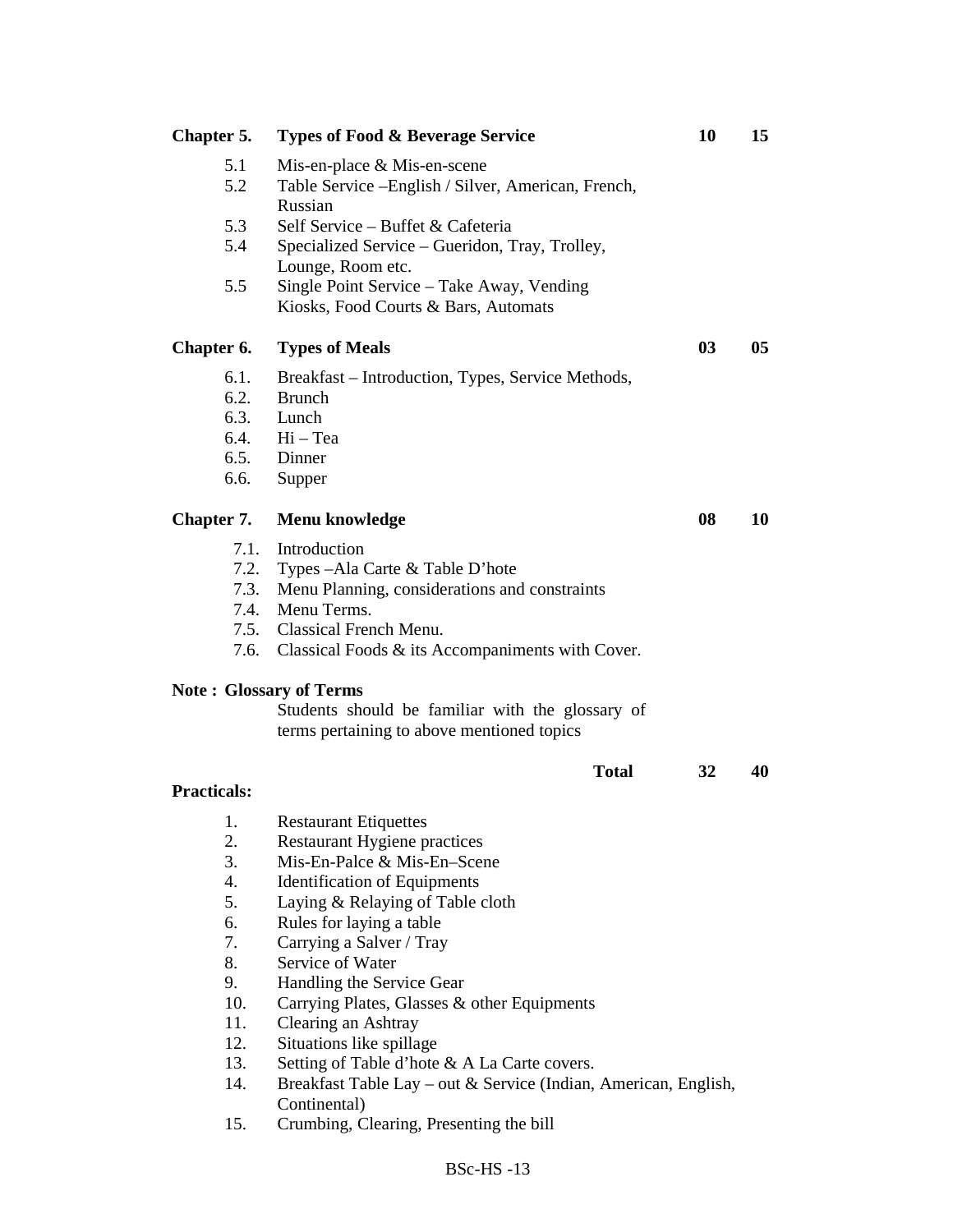#### **Reference books:**

- 1. Food & Beverage Service Lillicrap & Cousins, ELBS<br>2. Modern Restaurant Service John Fuller, Hutchinson
- 2. Modern Restaurant Service John Fuller, Hutchinson
- 3. Food & Beverage Service Training Manual Sudhir Andrews, Tata McGraw Hill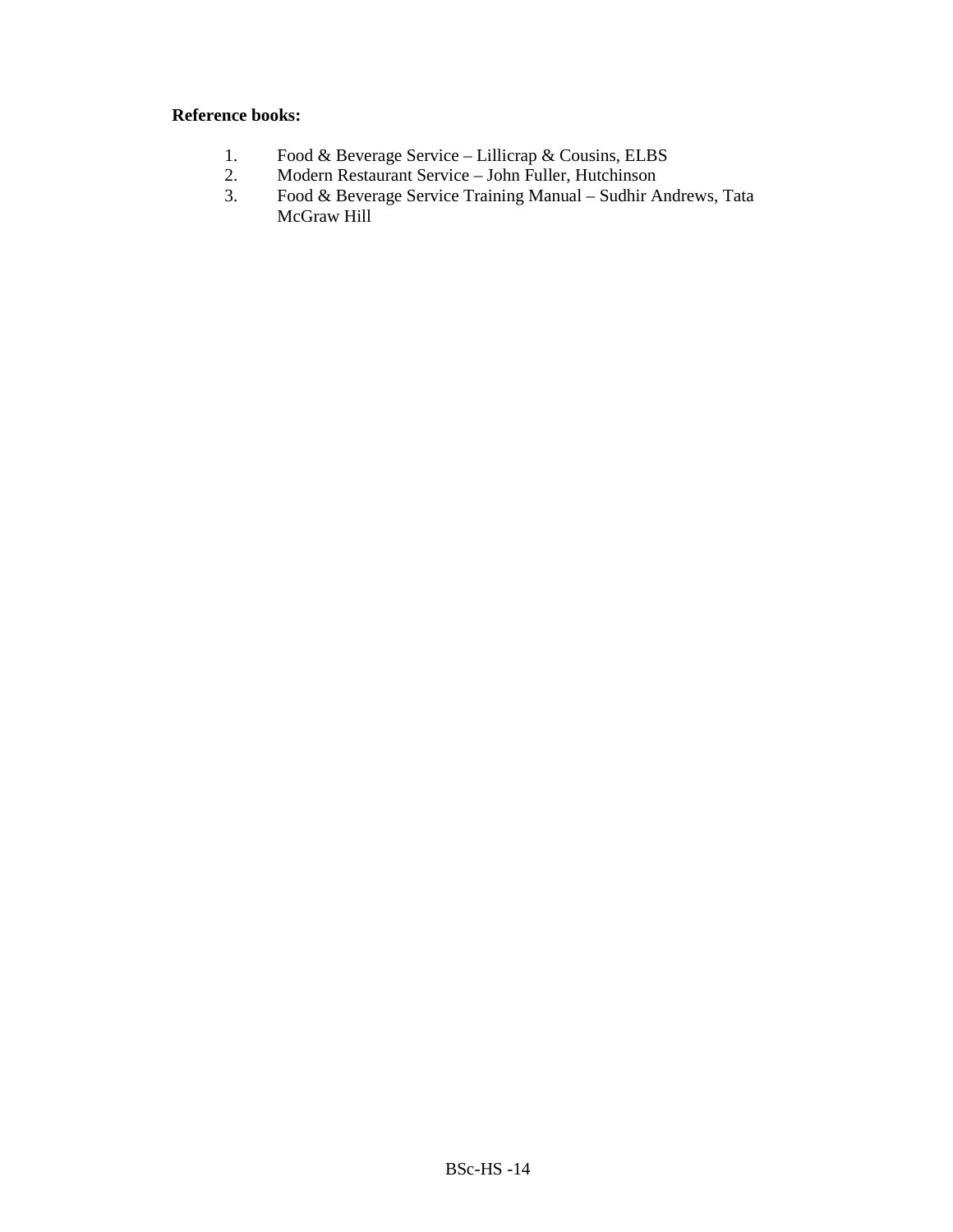**Subject - BASIC ROOMS DIVISION** 

**Subject Code - 103** 

**Semester - First** 

**Teaching and Examination Scheme:** 

| Teaching Scheme/Week |                         |                        | <b>Examination Scheme</b> |                              |                                 |                          |       |
|----------------------|-------------------------|------------------------|---------------------------|------------------------------|---------------------------------|--------------------------|-------|
| Theory<br><b>Hrs</b> | Practical<br><b>Hrs</b> | Tutorial<br><b>Hrs</b> | Total                     | Theory<br>Marks/<br>Duration | Practical<br>Marks/<br>Duration | Internal<br><b>Marks</b> | Total |
|                      |                         |                        |                           | $40/2$ hrs                   | $\frac{30}{2}$ hrs              | 30                       | 100   |

#### **Rationale:**

The subject aims to establish the importance of House Keeping and Front Office and its role in the hospitality Industry. It also prepares the student to acquire basic knowledge and skills necessary for different tasks and aspects of the above.

**Hrs Mks** 

#### **SECTION I**

| <b>Chapter 1</b>  | <b>Introduction to House Keeping</b>                                                                                                                                                                                                    | 02 | 02 |
|-------------------|-----------------------------------------------------------------------------------------------------------------------------------------------------------------------------------------------------------------------------------------|----|----|
| 1.1<br>1.2<br>1.3 | Importance & Functions of Housekeeping<br>Guest satisfaction and repeat business<br>House Keeping Areas – Front-of-the-house and Back-of-<br>the-house areas, Guest Rooms, Public Areas, Maids Room,<br><b>Indoor and Outdoor Areas</b> |    |    |
| <b>Chapter 2</b>  | <b>Co-ordination with other Departments</b>                                                                                                                                                                                             | 01 | 02 |
|                   | Departments like Front Office, Engineering, F & B,<br>Kitchen, Security, Purchase, HRD, Accounts.                                                                                                                                       |    |    |
| <b>Chapter 3</b>  | <b>Layout of House Keeping Department</b>                                                                                                                                                                                               | 02 | 02 |
|                   | Sections of the housekeeping department, their functions<br>and layout                                                                                                                                                                  |    |    |
| <b>Chapter 4</b>  | <b>Organization of Housekeeping Department</b>                                                                                                                                                                                          | 04 | 04 |
| 4.1<br>4.2<br>4.3 | Hierarchy in large, medium & small hotels<br>Attributes of staff.<br>Job Descriptions and Job Specifications                                                                                                                            |    |    |
| <b>Chapter 5</b>  | <b>Guest Rooms</b>                                                                                                                                                                                                                      | 02 | 04 |
| 5.1.<br>5.2.      | <b>Types</b><br>Amenities & facilities for Standard & VIP guest rooms.                                                                                                                                                                  |    |    |
|                   |                                                                                                                                                                                                                                         |    |    |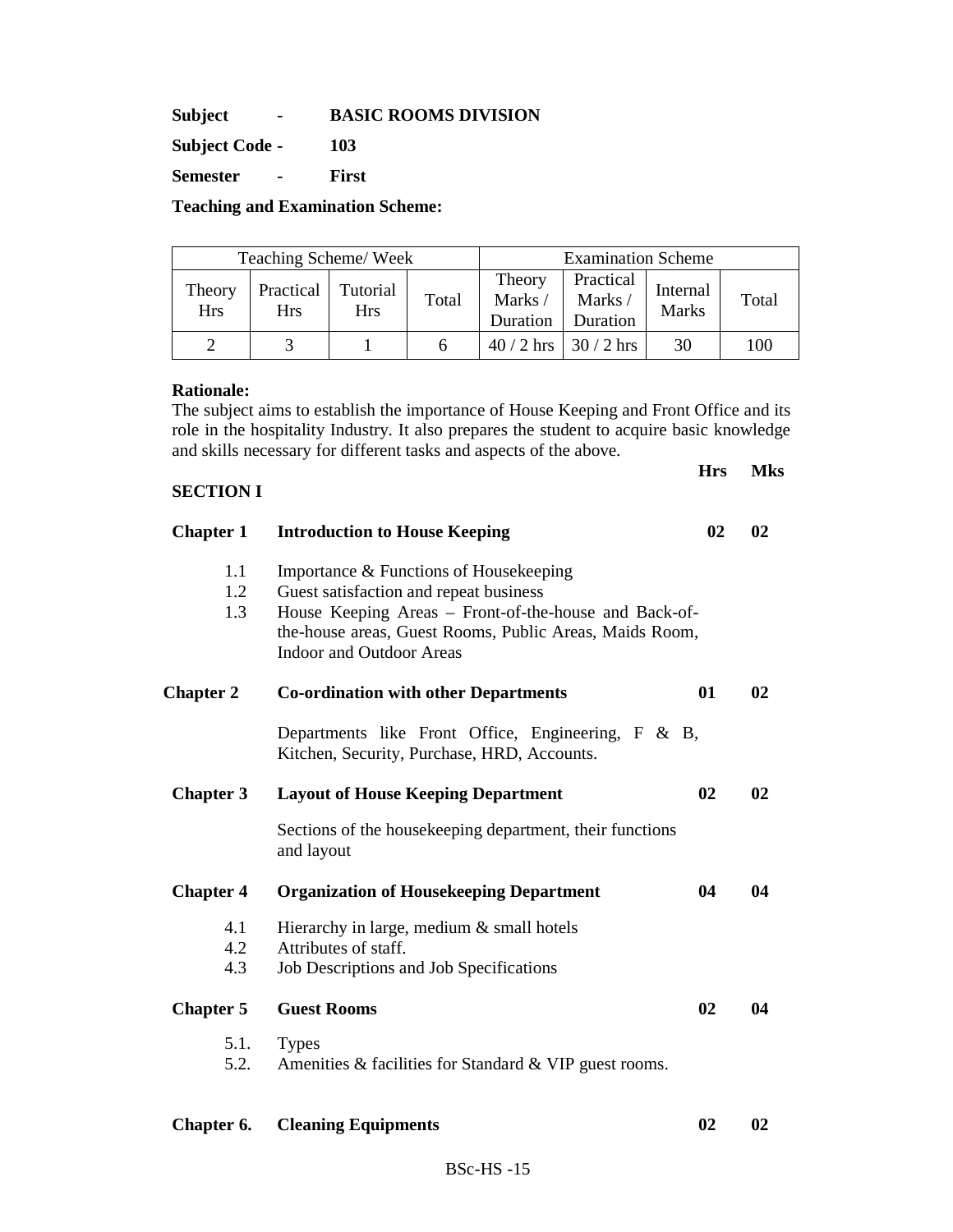- 6.1 Classification, use, care & maintenance<br>6.2 Selection & purchase criteria
- Selection & purchase criteria

# **Chapter 7 Cleaning Agents 02 04**

Classification, use, care and storage Distribution & Control Selection Criteria

# **SECTION II**

| Chapter 1.       | <b>Introduction To Hospitality Industry</b>                                                                         | 02 | 02 |
|------------------|---------------------------------------------------------------------------------------------------------------------|----|----|
| 1.1              | The term 'Hotel', evolution & development of<br>hospitality industry and tourism, famous hotels<br>worldwide.       |    |    |
| 1.2              | Classification<br>of<br>hotels.<br>(based)<br>various<br>on<br>categories like size, location, clientele, length of |    |    |
| 1.3              | stay, facilities, ownership)<br>Organizational chart of hotels (Large, Medium,<br>Small)                            |    |    |
| Chapter 2.       | <b>Front Office Department</b>                                                                                      | 04 | 06 |
| 2.1              | Sections and layout of Front Office                                                                                 |    |    |
| 2.2              | Organizational chart of front office department<br>(small, medium and large hotels)                                 |    |    |
| 2.3              | Duties and responsibilities of various staff.                                                                       |    |    |
| 2.4              | Attributes of front office personnel                                                                                |    |    |
| 2.5              | Co-ordination of front office with other departments<br>of the hotel                                                |    |    |
| 2.6              | Equipments used (Manual and Automated)                                                                              |    |    |
| <b>Chapter 3</b> | <b>Room Types &amp; Tariffs</b>                                                                                     | 06 | 06 |
| 3.1              | Types of rooms.                                                                                                     |    |    |
| 3.2              | Food / Meal plans.                                                                                                  |    |    |
| 3.3              | Types of room rates . (Rack, FIT, crew, group,                                                                      |    |    |
|                  | corporate, weekend etc.)                                                                                            |    |    |
| <b>Chapter 4</b> | <b>Role of Front Office</b>                                                                                         | 05 | 06 |
| 4.1              | Key control and key handling procedures                                                                             |    |    |
| 4.2              | Mail and message handling                                                                                           |    |    |
| 4.3              | Paging and luggage handling                                                                                         |    |    |
| 4.4              | Rules of the house [for guest and staff]                                                                            |    |    |
| 4.5              | <b>Black list</b>                                                                                                   |    |    |
| 4.6              | <b>Bell Desk and Concierge</b>                                                                                      |    |    |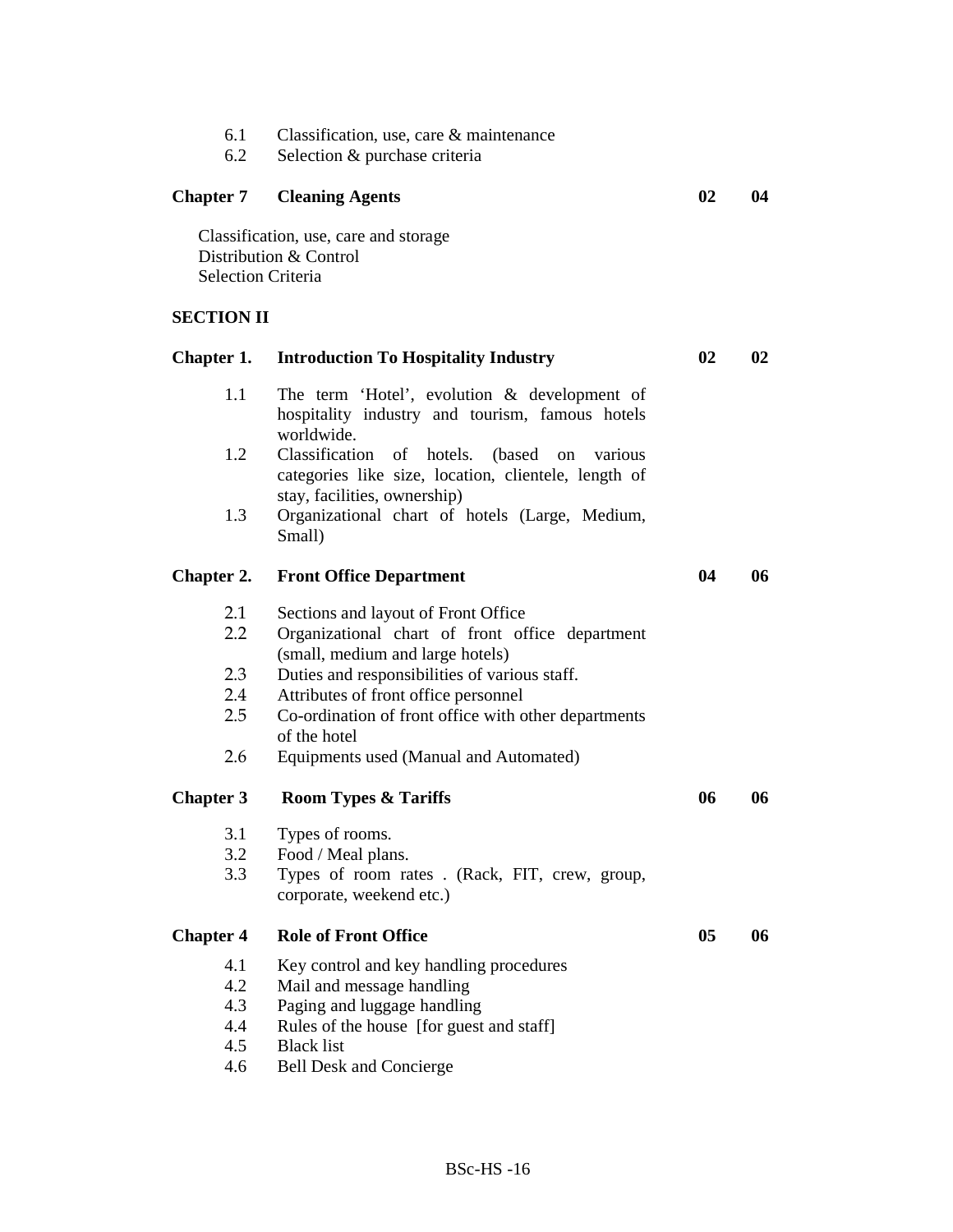**Note : Glossary of Terms**  Students should be familiar with the glossary of terms pertaining to above mentioned topics

**Total 32 40** 

#### **Practicals: SECTION I**

- 1. Introduction to the Housekeeping department
- 2. Introduction to Cleaning Equipments
- 3. Introduction to Cleaning Agents
- 4. Introduction to Guest Room and supplies & placement
- 5. Sweeping and Mopping dry, wet.
- 6. Polishing of Laminated surfaces.
- 7. Polishing of Brass Articles.
- 8. Polishing of EPNS articles.
- 9. Polishing of Copper articles.
- 10. Cleaning of Glass surfaces.
- 11. Cleaning of oil painted surfaces.
- 12. Cleaning of plastic painted surfaces.
- 13. Mansion polishing
- 14. Vacuum Cleaning
- 15. Bed making
- 16. Cleaning of different floor finishes, & use of floor scrubbing machine

#### **Practicals: SECTION II**

- 1. Telephone Etiquettes and telephone handling.
- 2. Handling room keys(issuing, receiving, missing keys, computerized key cards)
- 3. Handling guest mail(of guests who have checked out, in-house and expected)
- 4. Handling messages and paging for guests.
- 5. Luggage handling.(along with left luggage procedure)
- 6. Handling guest enquiries.
- 7. Handling guests who are blacklisted.
- 8. Situations on basis of charging.
- 9. Bell desk activities

#### **REFERENCE BOOKS**: - **SECTION I**

- 1. Housekeeping Training Manual Sudhir Andrews
- 2. Hotel, Hostel & Hospital Housekeeping Brenscon & Lanox

#### **REFERENCE BOOKS:- SECTION II**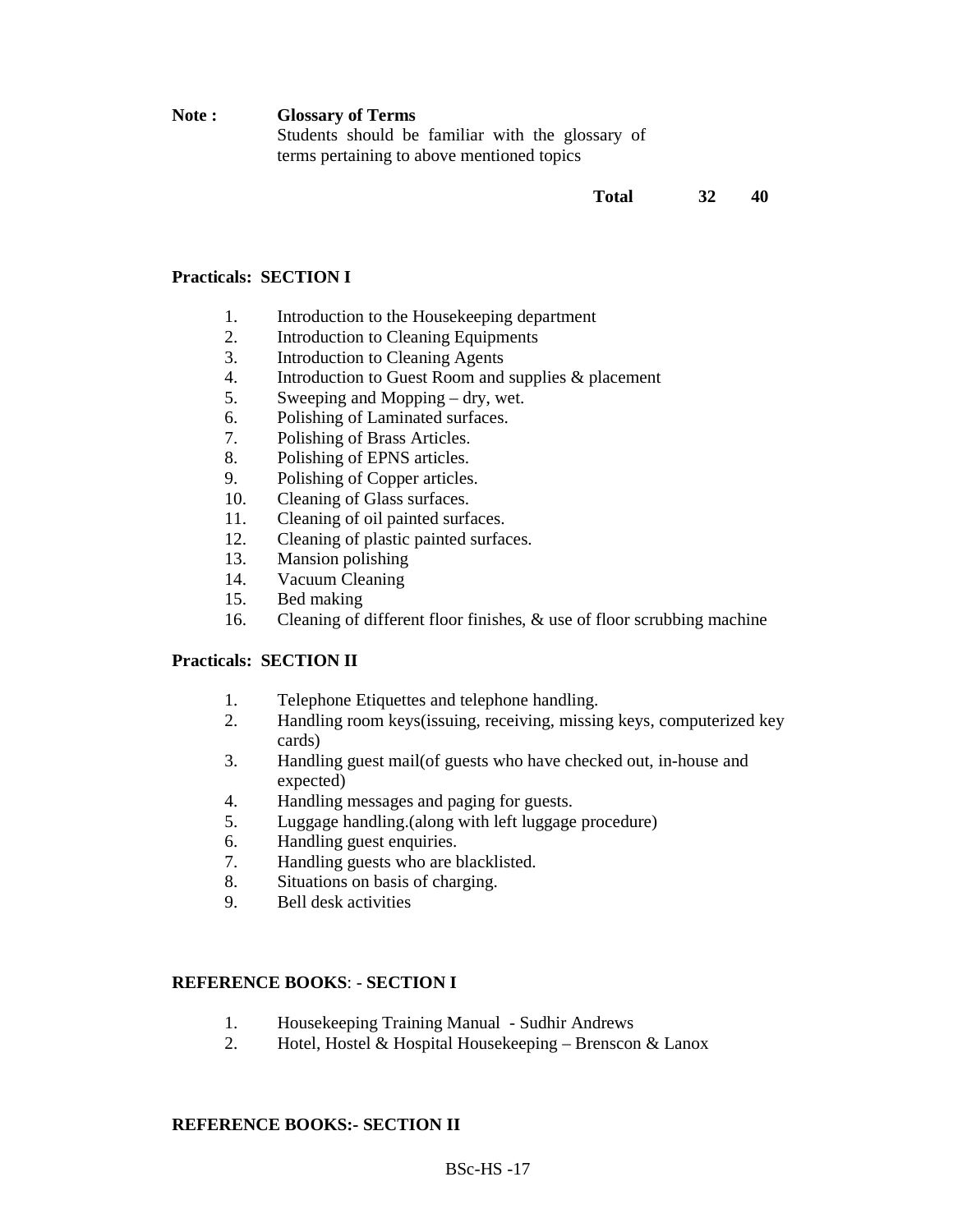- 
- 1. Checkin Checkout(Jerome Vallen)<br>2. Hotel front Office Training Manual Hotel front Office Training Manual. (Sudhir Andrews)
- 3. Principles of Hotel Front Office Operations (Sue Baker, P. Bradley, J. Huyton)
- 4. Hotel Front Office ( Bruce Braham)
- 5. Managing Front Office Operations( Michael Kasavana, Charles Steadmon)
- 6. Front Office Procedures and Management(Peter Abbott)
- 7. Front Office operations/Accommodations Operations(Colin Dix)
- 8. Front Office Operation and Administration (Dennis Foster)

#### **SUGGESTED ASSIGNMENTS:**

- 1. Countries, Capitals, and Currencies
- 2. Different airlines with their codes world wide
- 3. Metro cities information [Location, shopping facilities, restaurants, places of interest historical monuments, etc--]
- 4. Beaches in India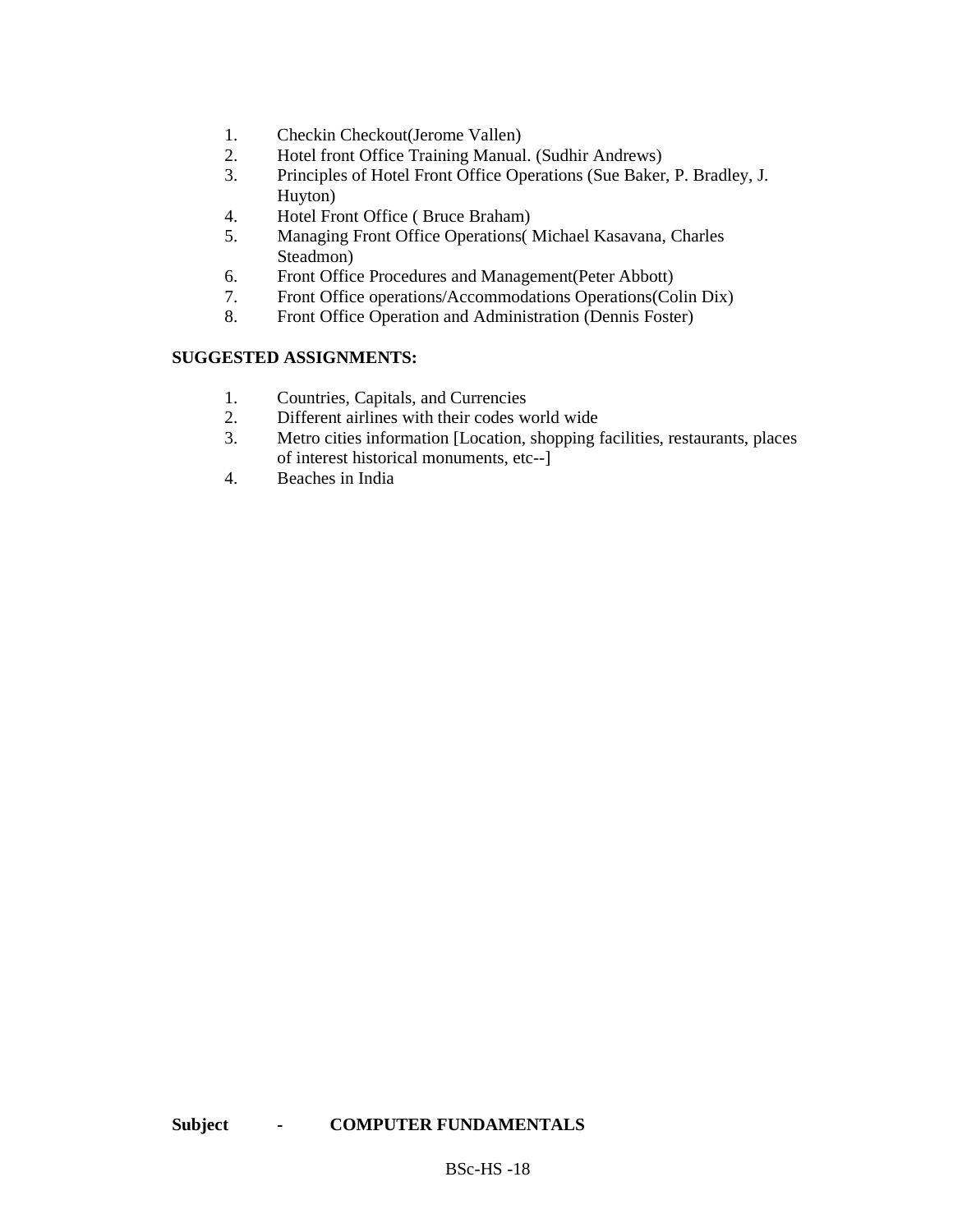**Subject Code - 104** 

**Semester - First** 

**Teaching and Examination Scheme:** 

| Teaching Scheme / week |                  |                        |       | <b>Examination Scheme</b>    |                           |                          |       |
|------------------------|------------------|------------------------|-------|------------------------------|---------------------------|--------------------------|-------|
| Theory<br><b>Hrs</b>   | Practical<br>Hrs | Tutorial<br><b>Hrs</b> | Total | Theory<br>Marks/<br>Duration | Practical<br><b>Marks</b> | Internal<br><b>Marks</b> | Total |
|                        |                  |                        |       |                              | $40/2$ hrs   30/2 hrs     | 30                       | 100   |

#### **Rationale:**

The subject aims to give a basic knowledge of computers and its operations and enables the student to operate the computer with enough practice to get confidence.

Note: The Total 64 hours allotted are a combination of 32 hrs of Theory and 32 hours of practicals.

**Hrs Mks** 

| <b>Chapter 1</b> | <b>Computer Fundamentals</b>                                                             | 05 | 05 |
|------------------|------------------------------------------------------------------------------------------|----|----|
| 1.1              | <b>Features of Computer System</b>                                                       |    |    |
| 1.2              | <b>Block Diagram</b>                                                                     |    |    |
| 1.3              | Hardware Input & Output Devices, CPU, RAM, ROM                                           |    |    |
| 1.4              | Software – System, Application S/W                                                       |    |    |
| 1.5              | Networks - LAN, MAN, WAN, Topologies                                                     |    |    |
| 1.6              | Viruses – Types, Precautions                                                             |    |    |
| <b>Chapter 2</b> | <b>WINDOWS</b>                                                                           | 03 | 03 |
| 2.1              | Features                                                                                 |    |    |
| 2.2              | Terminologies - Desktop, Windows, Wallpaper, Icons,<br>File, Folder, etc.                |    |    |
| 2.3              | Windows Explorer- (Assignment with files, folders)                                       |    |    |
| 2.4              | Accessories - Paint, Notepad, Calculator.                                                |    |    |
| <b>Chapter 3</b> | <b>DOS</b> - (Disk Operating System)                                                     | 02 | 03 |
| 2.1              | Introduction, Features                                                                   |    |    |
| 2.2              | Internal Commands - DIR, CLS, VER, VOL, DATE,<br>TIME, COPY, TYPE, REN, DEL, CD, MD, RD) |    |    |
| 2.3              | External Commands - FORMAT, ATTRIB,<br>SCANDISK, TREE, MORE, EDIT etc.                   |    |    |
| 2.4              | Wildcards (question mark ?, asterisk $*$ )                                               |    |    |
| <b>Chapter 4</b> | <b>MS-WORD</b>                                                                           | 04 | 05 |
| 4.1              | File Commands, Print, Page Setup                                                         |    |    |
| 4.2              | Editing - Cut, Copy, Paste, Find, Replace, etc.                                          |    |    |
| 4.3              | Formatting Commands – Fonts, Bullets, Borders,                                           |    |    |
|                  | Columns, Tabs, Indents                                                                   |    |    |
| 4.4              | Tables, Auto Text, Auto Correct                                                          |    |    |
| 4.5              | Mail Merge                                                                               |    |    |
| 4.6              | Hyperlinks                                                                               |    |    |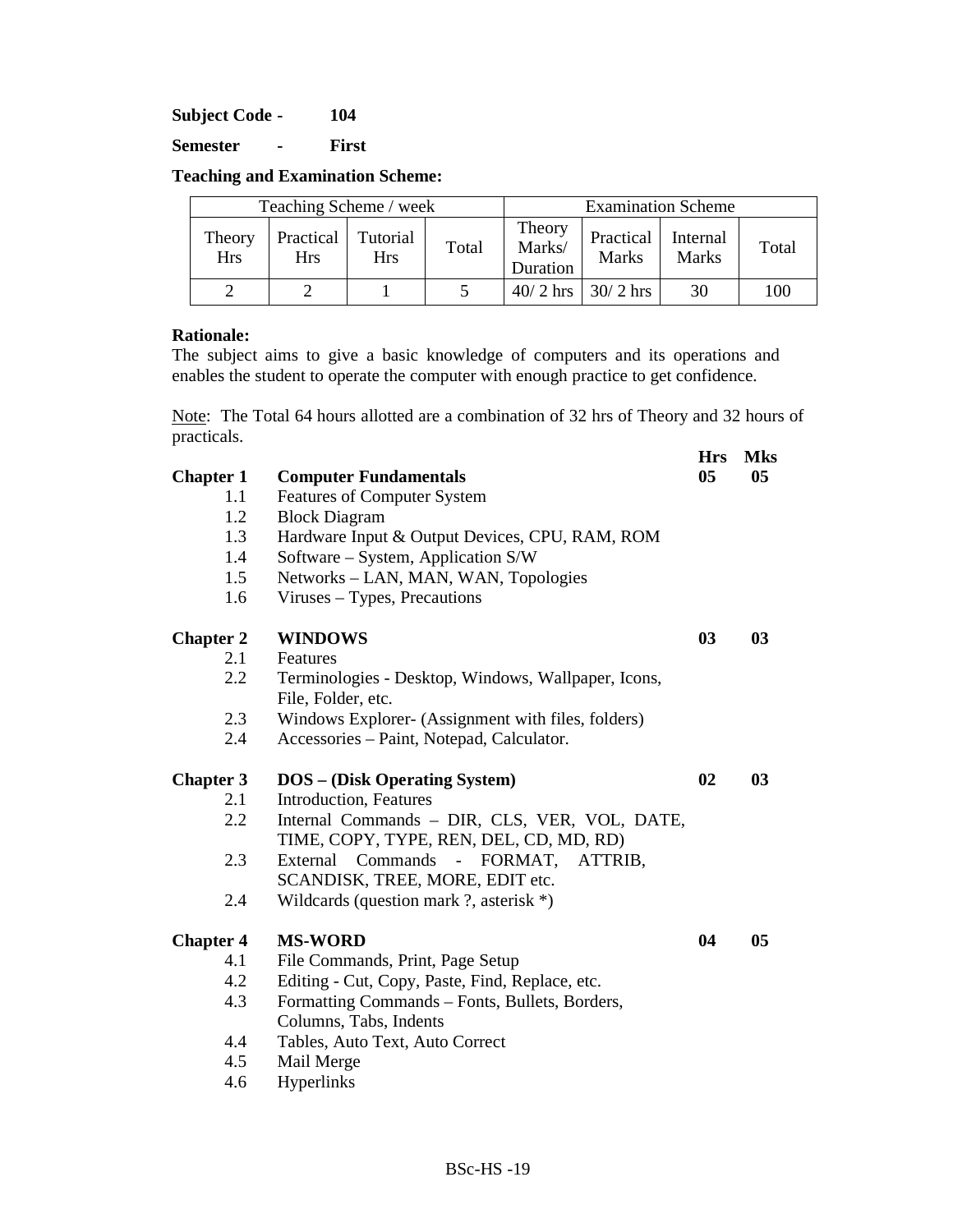| <b>Chapter 5</b>  | <b>MS-EXCEL</b>                                      | 06 | 06 |
|-------------------|------------------------------------------------------|----|----|
| 5.1               | Features, Auto Fill, Custom Lists etc.               |    |    |
| 5.2               | Cell Reference – Relative & Absolute $(\$)$          |    |    |
| 5.3               | Formulae, Functions (Math/Stats, Text, Date, IF)     |    |    |
| 5.4               | Charts - Types, Parts of the Chart                   |    |    |
| 5.5               | Databases (Create, Sort, AutoFilter, Sub Total)      |    |    |
| <b>Chapter 6</b>  | <b>MS-POWERPOINT</b>                                 | 03 | 04 |
| 6.1               | Slide Layout, Slide t.                               |    |    |
| 6.2               | ClipArt, Orgnisational Chart, Graphs, Tables         |    |    |
| 6.3               | <b>Custom Animations, Slide Timings</b>              |    |    |
| <b>Chapter 7</b>  | <b>INTERNET / E-MAIL</b>                             | 04 | 05 |
| 7.1               | History,                                             |    |    |
| 7.2               | Pre-requisites for Internet, Role of Modem           |    |    |
| 7.3               | Services - Emailing, Chatting, Surfing, Blog         |    |    |
| 7.4               | Search Engines, Browsers, Dial Up, Domains           |    |    |
| 7.5               | Broadband, Concepts of Web upload, download          |    |    |
| 7.6               | Threats – Spyware, Adware, SPAM                      |    |    |
| <b>Chapter 8</b>  | <b>E-Commerce and ERP concepts</b>                   | 02 | 02 |
| 8.1               | Concepts of B-to-B, B-to-C                           |    |    |
| 8.2               | ERP concept, SAP Concepts                            |    |    |
| <b>Chapter 9</b>  | <b>DBMS</b> concepts- (Data Base Management Systems) | 01 | 02 |
| 9.1               | Definition-DBMS, Table, Data Types, Record, Fields   |    |    |
| <b>Chapter 10</b> | <b>MS-ACCESS</b>                                     | 02 | 05 |
| 10.1              | Table Creation, Fields, data Type                    |    |    |
| 10.2              | Primary Key Concept                                  |    |    |
| 10.3              | Add, Edit, Delete records                            |    |    |
| 10.4              | Forms, Simple Query                                  |    |    |
|                   | <b>Total</b>                                         | 32 | 40 |

#### **Note : Glossary of Terms**

Students should be familiar with the glossary of terms pertaining to above mentioned topics Students should maintain a Log Book, which has all Notes, Pictures from the Internet and all Assignments (which will be marked as part of Practical Exams)

### **SUGGESTED PRACTICAL ASSIGNMENTS: -**

- 1. DOS:
	- a. To create directories.
	- b. Create files using COPY CON and EDIT.
	- c. Rename and delete files.

#### 2. WINDOWS:-

- a. Change wallpaper, set screen saver.
- b. Create folders and files using Notepad.
- c. Cut, copy and paste files to floppy/ pen drives.
- d. Create images using Paint.
- e. Check free disk space and speed of processor.
- f. Change date and time.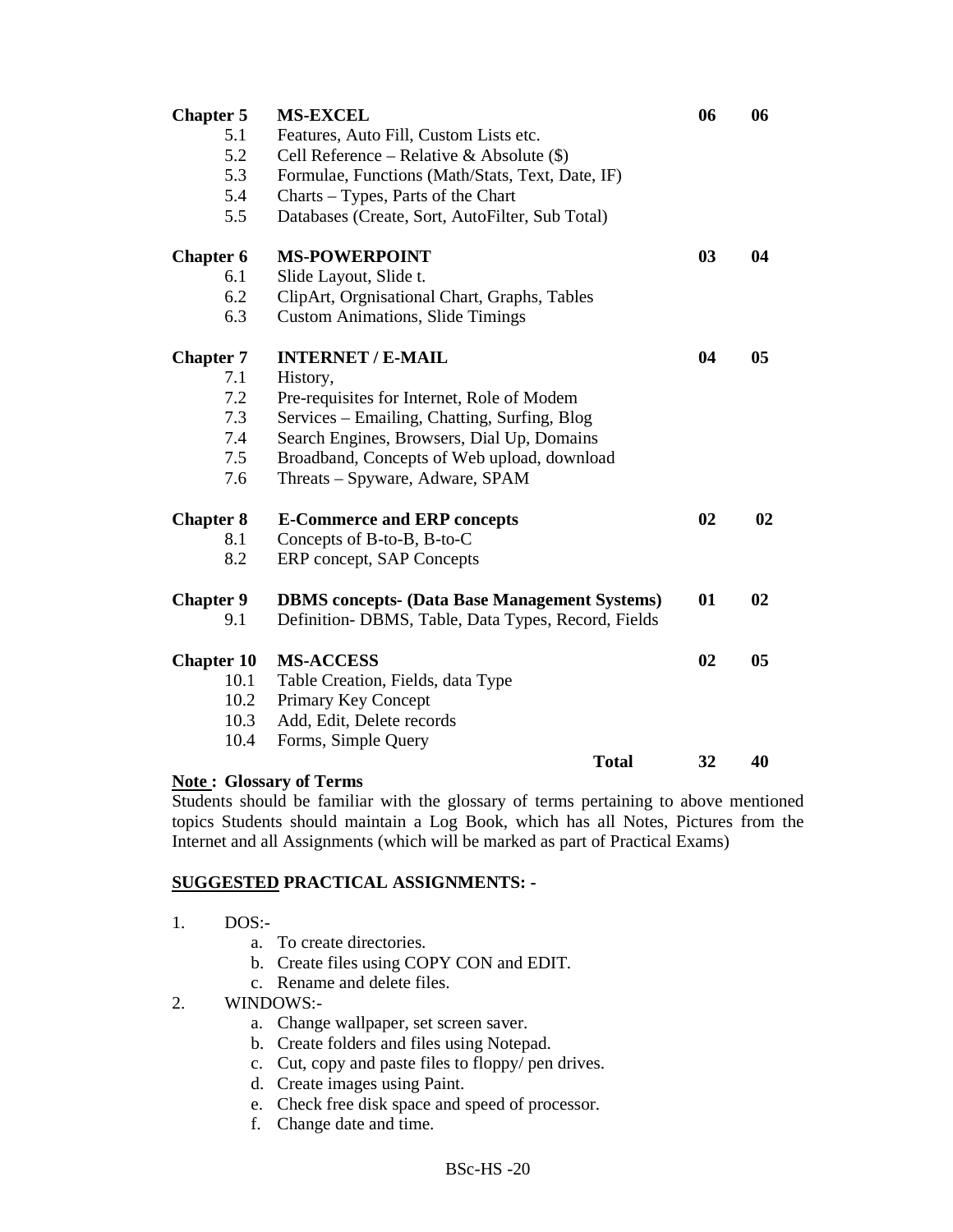- 3. WORD:
	- a. Type recipe of any dish, with its image, with ingredients in a table.
	- b. Create KOT, Students' Resumes with students' photograph. (WORD)
- 4. EXCEL:
	- a. List of employees, with salary,
		- b. KOT,
		- c. Report Card with Pass / Fail Result,
		- d. Bills with details of Hotel Rooms,
		- e. Charts,
		- f. Database of Employees with filters
- 5. POWERPOINT:
	- a. To present the above information as a presentation as an assignment.
	- b. Use different layouts, organizational chart, design templates, in the presentation.
- 6. INTERNET:
	- a. To search and download information from the internet as a topic and submit (Hard / Soft copy).
	- b. Create email id, send mail to faculty as an assignment.
- 7. ACCESS
	- a. Create a table(s) where all records can be displayed
	- b. Edited records
	- c. Create a query.
	- d. Create a form

**Note: -** Practical examinations will be based on practical assignments, knowledge of commands and Viva Voce.

#### **RECOMMENDED BOOKS:**

- 1. Computer Fundamentals P.K. Sinha , or Rajaraman
- 2. A First Course In Computers Sanjay Saxena
- 3. DOS Guide Peter Norton
- 4. Mastering MS-OFFICE Lonnie E. Moseley & David M. Boodey (BPB Publication)
- 5. Any other which are available in the area and city which the faculty deem fit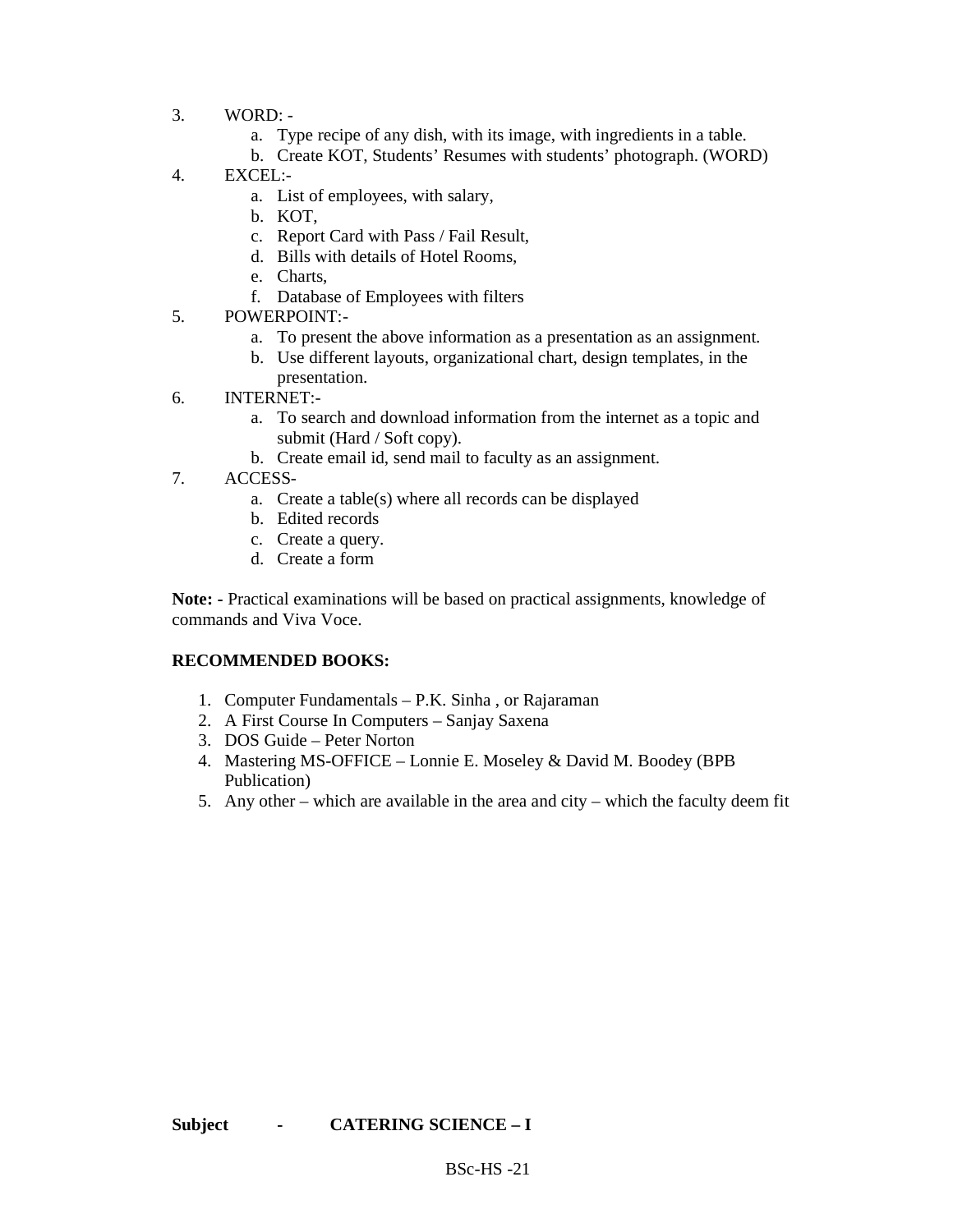**Subject Code - 105** 

**Semester - First** 

|  | <b>Teaching &amp; Examination Scheme:</b> |  |
|--|-------------------------------------------|--|
|--|-------------------------------------------|--|

| Teaching Scheme/Week |                         |                        |       | <b>Examination Scheme</b>    |                           |                          |       |
|----------------------|-------------------------|------------------------|-------|------------------------------|---------------------------|--------------------------|-------|
| Theory<br><b>Hrs</b> | Practical<br><b>Hrs</b> | Tutorial<br><b>Hrs</b> | Total | Theory<br>Marks/<br>Duration | Practical<br><b>Marks</b> | Internal<br><b>Marks</b> | Total |
|                      | --                      |                        |       | $70/3$ hrs                   |                           | 30                       | 100   |

#### **Rationale:**

This course aims to develop awareness of the importance of hygiene, sanitation and food safety in hotel industry.

**Hrs Mks Chapter 1. Importance of Hygiene in the Catering Industry. 02 04**  1.1 Introduction 1.2 Definitions - hygiene & sanitation 1.3 Significance of hygiene & sanitation in the food industry. **Chapter 2.** Food Microbiology 08 10 2.1 Classification & Morphology of micro-organisms 2.2 Factors affecting growth of micro-organisms 2.3 Control of micro-organisms in relation to food preservation. 2.4 Harmful and useful micro-organisms in the food industry. 2.5 Role of micro-organisms in the production of fermented foods, dairy products, bakery products, alcoholic beverages & vinegar. **Chapter 3. Food & Water Borne Illnesses 08 12**  3.1 Food poisoning & food infection, common intestinal parasites. (Definitions, sources of contamination of food, mode of transmission of food borne illness, control of food borne illness.) 3.2 Non-bacterial metal poisoning 3.3 Natural Toxins present in food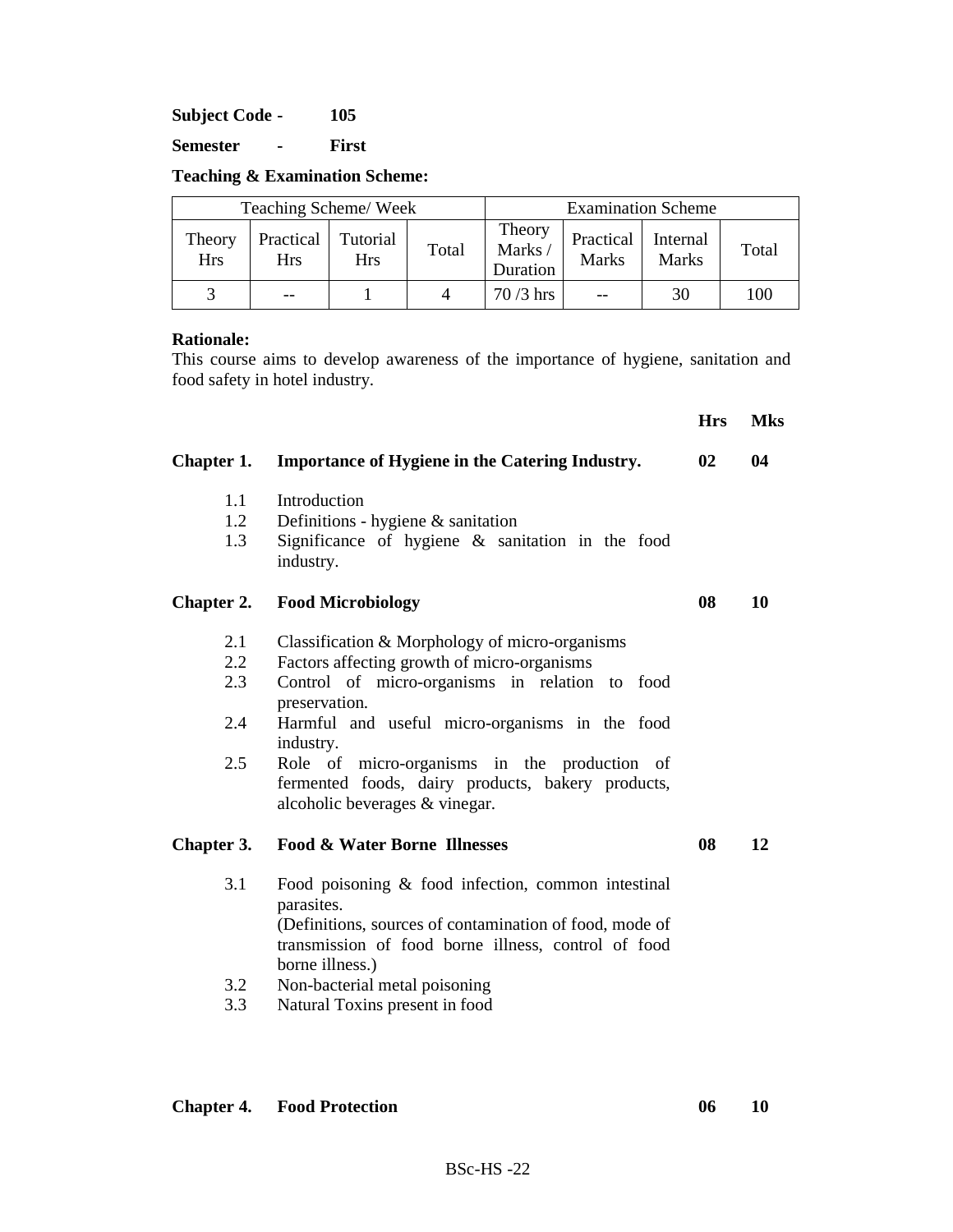| <b>Chapter 7</b> |                                                     |    |    |
|------------------|-----------------------------------------------------|----|----|
|                  |                                                     |    |    |
|                  | Emulsion & Foam                                     |    |    |
|                  | Osmosis, Humidity, Evaporation, Sol, Gel,           |    |    |
|                  | Point, Smoking Point, Flash Point, Surface Tension, |    |    |
|                  | Boiling Point, Boiling Under Pressure, Melting      |    |    |
|                  |                                                     |    |    |
| 6.6              | Important Terminologies (definitions & relevance)   |    |    |
|                  | of desirable browning in food preparations          |    |    |
| 6.5              | Undesirable browning $&$ its prevention, examples   |    |    |
| 6.4              | $PH$ – definition & its relevance in Food Industry  |    |    |
|                  |                                                     |    |    |
| 6.3              | Definition of density & relative density            |    |    |
|                  | Fahrenheit Scale)                                   |    |    |
|                  |                                                     |    |    |
| 6.2              | Temperature (conversion of Celsius Scale to         |    |    |
|                  |                                                     |    |    |
| 6.1              | Basic S.I. units of length, area, volume, weight    |    |    |
|                  |                                                     |    |    |
|                  |                                                     |    |    |
| Chapter 6.       | <b>Food Science Concepts</b>                        | 04 | 06 |
|                  |                                                     |    |    |
|                  |                                                     |    |    |
| 5.5              | Importance of rest, recreation and exercise.        |    |    |
| 5.4              | Protective clothing                                 |    |    |
| 5.3              | Sanitary practices                                  |    |    |
|                  |                                                     |    |    |
| 5.2              | Health of staff.                                    |    |    |
| 5.1              | Necessity of personal hygiene.                      |    |    |
| Chapter 5.       | <b>Personal Hygiene</b>                             | 04 | 06 |
|                  |                                                     |    |    |
|                  |                                                     |    |    |
| 4.5              | Cross contamination.                                |    |    |
|                  | pests.                                              |    |    |
|                  |                                                     |    |    |
| 4.4              | Food contamination & spoilage due to kitchen        |    |    |
| 4.3              | Food spoilage - detection and prevention.           |    |    |
|                  |                                                     |    |    |
| 4.2              | Danger Zone                                         |    |    |
|                  | storage & protective display.                       |    |    |
|                  |                                                     |    |    |
| 4.1              | Hygienic Storage - Dry, Refrigerated & Freezer      |    |    |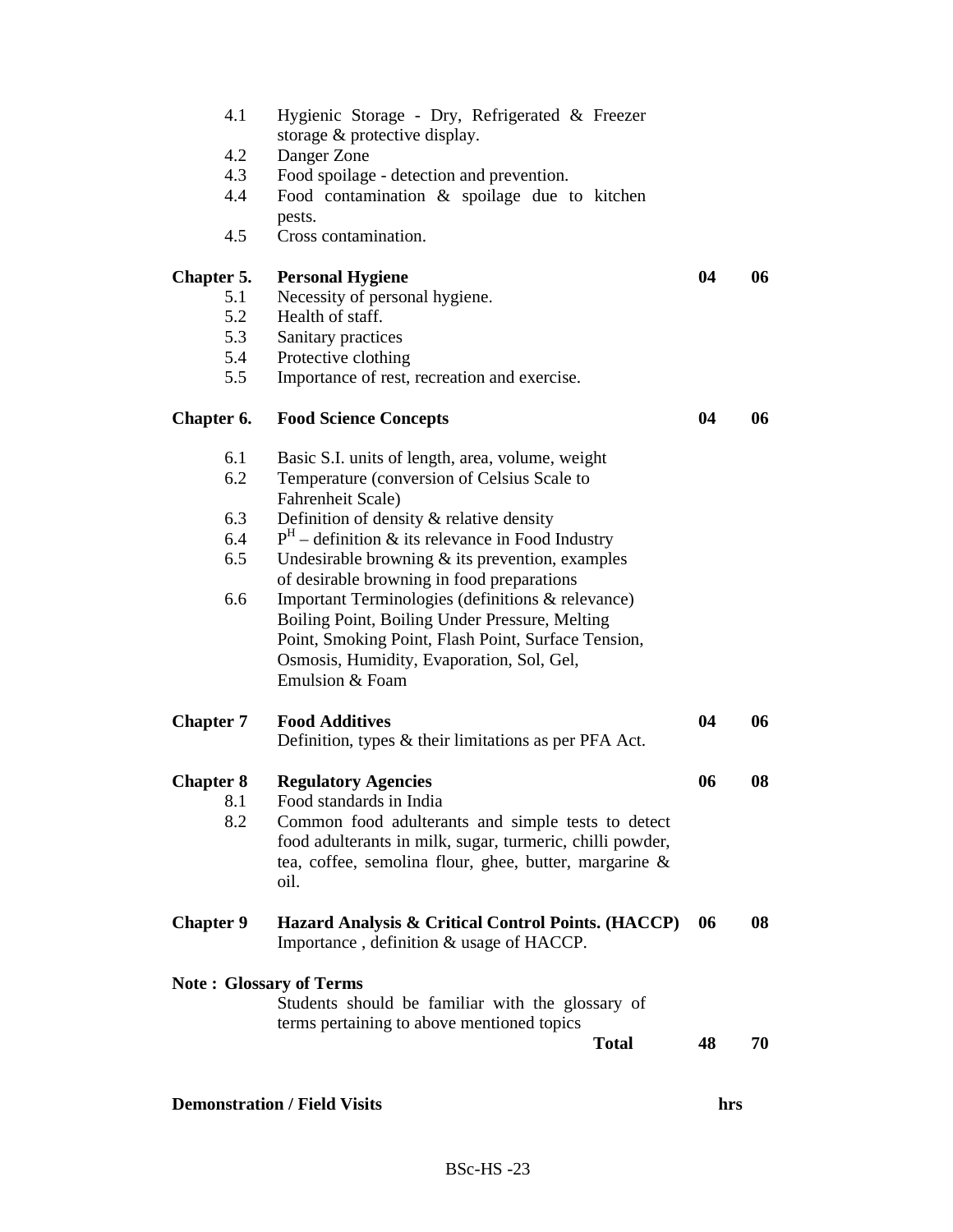|  | <b>Demonstration 1.</b> Ubiquity of Micro Organism<br>(Exposed food, personal habits & kitchen equipment) | $\mathcal{L}$               |
|--|-----------------------------------------------------------------------------------------------------------|-----------------------------|
|  | <b>Demonstration 2.</b> Spoilage organism seen in various food stuffs.                                    | $\mathcal{D}_{\mathcal{L}}$ |
|  | <b>Demonstration 3.</b> Simple Tests for Detection of Adulterants                                         | $\mathcal{D}$               |

**Visits:** 

#### **State Public Health Laboratory.**

Hotel Kitchens, flight Kitchen & Industrial Canteen to observe hygienic standards maintained.

(A File has to be maintained to record the observations of the demonstrations and the visits. Marks awarded can be included in the internal marks.)

#### **Reference Books**

- 1. Food Hygiene & Sanitation S. Roday
- 2. Food Microbiology –Frazier
- 3. Complete Catering Science –OFG Kilgour
- 4. Safe Food Handling –Michel Jacob
- 5. Prevention of Food Adulteration Act 1954
- 6. The Science of Food  $3<sup>rd</sup>$  Edition- P.M.Gaman & K.B.Sherrington
- 7. Food Chemistry  $1<sup>st</sup>$  Edition Meyer

# **Subject - COMMUNICATION FUNDAMENTALS**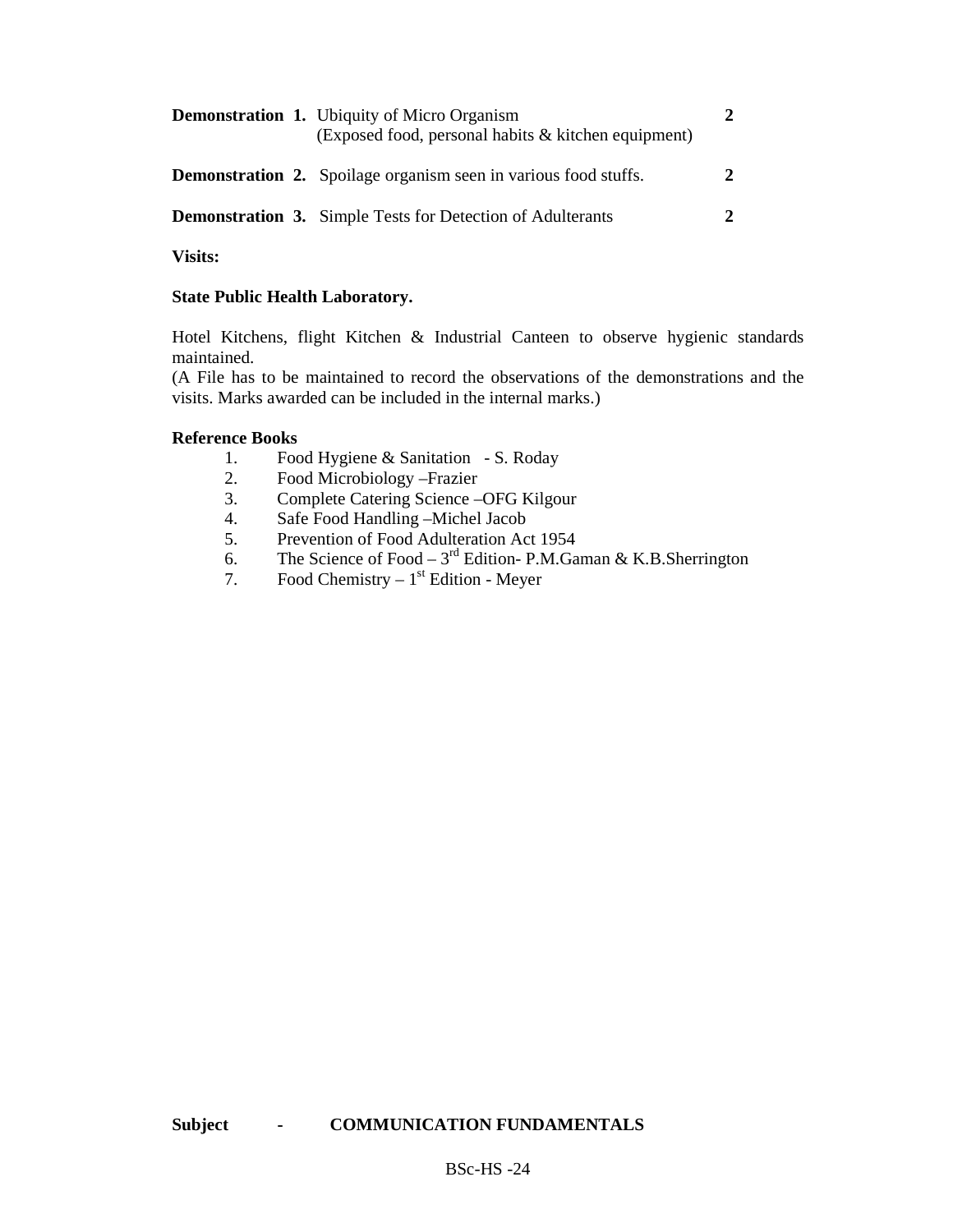**Subject Code - 106** 

**Semester - First** 

**Teaching and Examination Scheme:** 

| Teaching Scheme/Week |                         |                        |       | <b>Examination Scheme</b>    |                           |                          |       |
|----------------------|-------------------------|------------------------|-------|------------------------------|---------------------------|--------------------------|-------|
| Theory<br><b>Hrs</b> | Practical<br><b>Hrs</b> | Tutorial<br><b>Hrs</b> | Total | Theory<br>Marks/<br>Duration | Practical<br><b>Marks</b> | Internal<br><b>Marks</b> | Total |
|                      | --                      |                        |       | $70/3$ hrs                   |                           | 30                       | 100   |

#### **Rationale:**

To introduce students to the process of communication & presentation skills needed by the hospitality professional.

The tutorials are to be used to improve oral communication skills.

|                  |                                                                                                                                                                                                                     | <b>Hrs</b> | <b>Mks</b> |
|------------------|---------------------------------------------------------------------------------------------------------------------------------------------------------------------------------------------------------------------|------------|------------|
| <b>Chapter 1</b> | The communication process                                                                                                                                                                                           | 04         | 06         |
| 1.1<br>1.2       | Sender, receiver, message, channel, feedback<br>Message conceived, message encoded, channel<br>selected for communication, message perceived,<br>message decoded,<br>message understood<br>and<br>decoded, feedback |            |            |
| <b>Chapter 2</b> | <b>Barriers to effective communication</b>                                                                                                                                                                          | 02         | 04         |
|                  | Inadequacy of message design, physical appearance,<br>attention,<br>prejudice, language<br>selective<br>difference,<br>inadequate listening, lack of feedback, imperceptions,<br>mannerisms                         |            |            |
| <b>Chapter 3</b> | <b>Listening</b>                                                                                                                                                                                                    | 01         | 01         |
|                  | Need for listening, listening for content, critical listening,<br>empathetic listening, attentive listening                                                                                                         |            |            |
| <b>Chapter 4</b> | <b>Framework for planning business messages</b>                                                                                                                                                                     | 01         | 01         |
|                  | Purpose, audience, structure, style                                                                                                                                                                                 |            |            |
| <b>Chapter 6</b> | <b>Written communication skills</b>                                                                                                                                                                                 | 18         | 26         |
| 6.1              | Advantages and disadvantages                                                                                                                                                                                        |            |            |
| 6.2              | Note making, writing a log book                                                                                                                                                                                     |            |            |
| 6.3              | Comprehension and précis writing                                                                                                                                                                                    |            |            |
| 6.4              | Letter writing (letters of enquiry, complaint, apology,<br>order, application accompanied by bio-data, resignation and<br>appreciation.)                                                                            |            |            |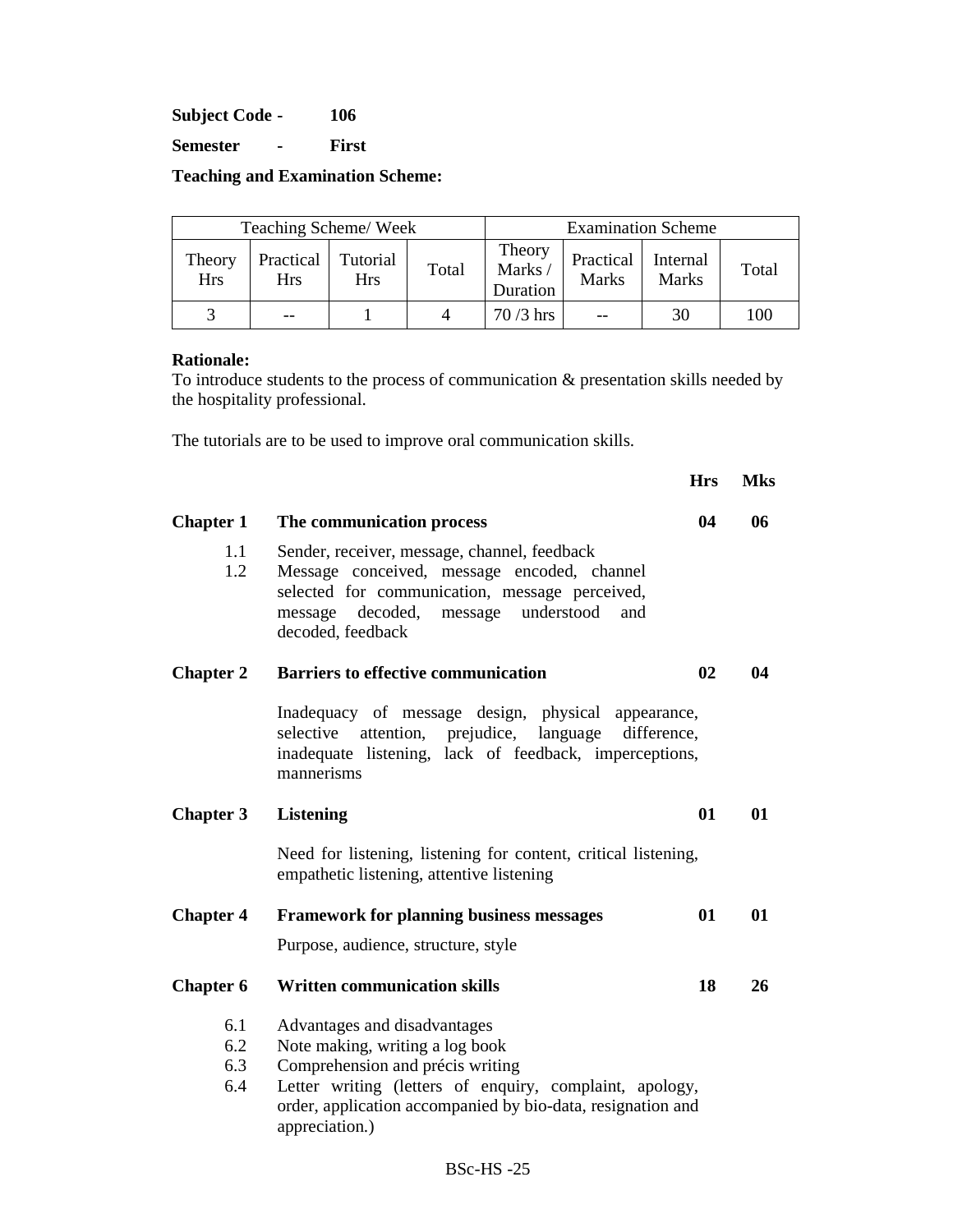| 6.5                     | Short formal reports (incidents, events, visits)                                               |    |    |
|-------------------------|------------------------------------------------------------------------------------------------|----|----|
| 6.6                     | Memos, notices, circulars                                                                      |    |    |
| <b>Chapter 7</b>        | <b>Oral communication skills</b>                                                               | 18 | 24 |
| 7.1                     | Advantages and disadvantages                                                                   |    |    |
| 7.2                     | Articulation and delivery                                                                      |    |    |
| 7.3                     | Making speeches and presentations                                                              |    |    |
| 7.4                     | Telephone etiquettes                                                                           |    |    |
| 7.5                     | Restaurant and hotel English                                                                   |    |    |
|                         |                                                                                                |    |    |
| <b>Chapter 8</b>        | Non-verbal communication                                                                       | 04 | 08 |
|                         | Understanding aspects of body language                                                         |    |    |
|                         | <b>Note: Glossary of Terms</b>                                                                 |    |    |
|                         | Students should be familiar with the glossary of terms<br>pertaining to above mentioned topics |    |    |
|                         | <b>Total</b>                                                                                   | 48 | 70 |
| <b>Reference books:</b> |                                                                                                |    |    |
| 1)                      | Communication Skills - BV Pathak                                                               |    |    |
| つヽ                      | <b>Pucinose Communication</b> Sinha                                                            |    |    |

2) Business Communication- Sinha<br>3) Grammar and composition- Wren 3) Grammar and composition- Wren and Martin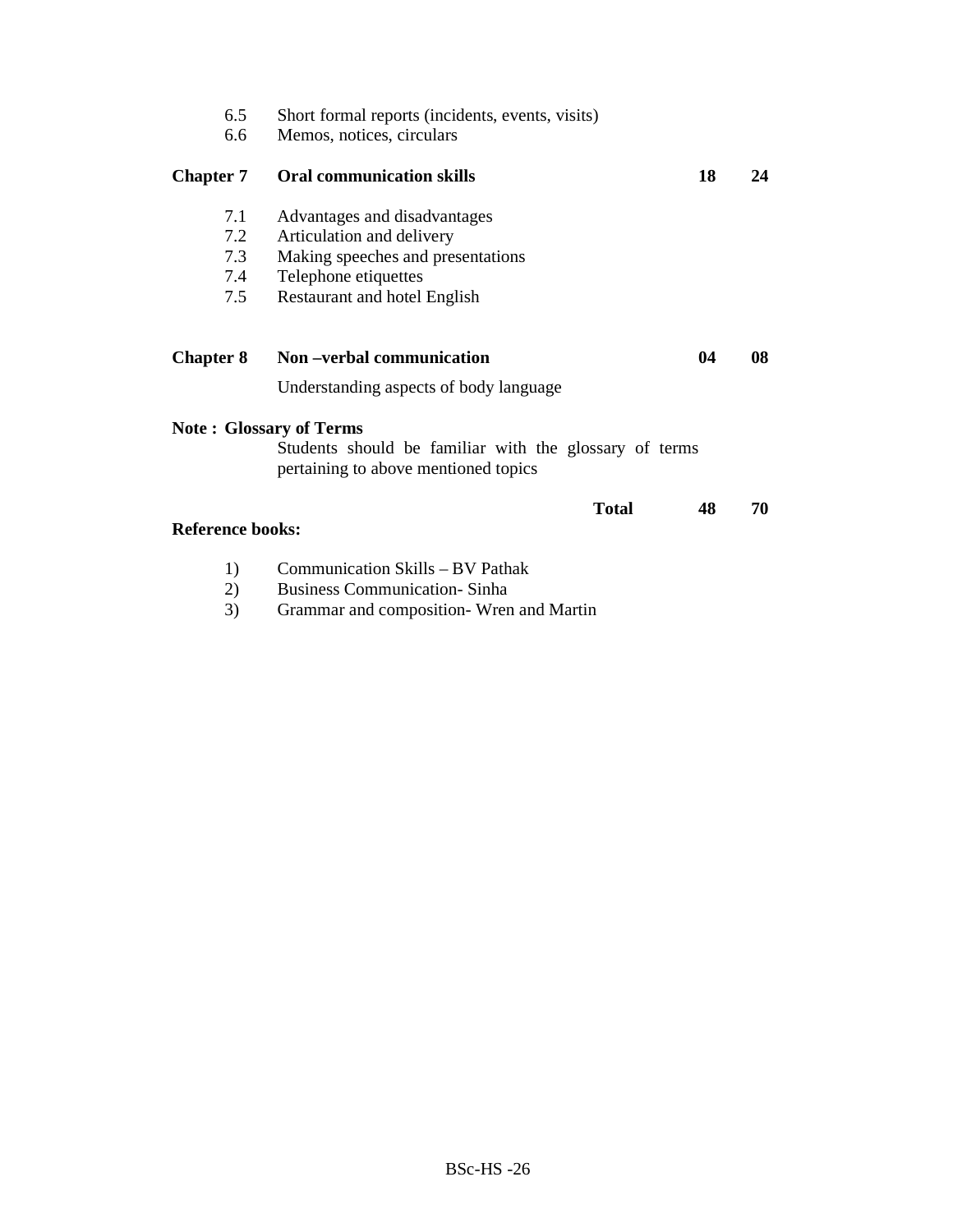#### **Subject - FOOD PRODUCTION PRINCIPLES**

**Subject Code - 201** 

**Semester - Second** 

#### **Teaching and Examination Scheme**

| Teaching Scheme / per Week |                      |                  |                        | <b>Examination Scheme</b> |                              |                           |                          |       |
|----------------------------|----------------------|------------------|------------------------|---------------------------|------------------------------|---------------------------|--------------------------|-------|
|                            | Theory<br><b>Hrs</b> | Practical<br>Hrs | Tutorial<br><b>Hrs</b> | Total                     | Theory<br>Marks/<br>Duration | Practical<br><b>Marks</b> | Internal<br><b>Marks</b> | Total |
|                            |                      |                  |                        | 11                        | $40/2$ hrs                   | $30/4$ hrs                | 30                       | 100   |

#### **Rationale:**

Food Production is an integral part of the Hospitality Industry. To prepare the students to cater to the need of the industry, it is important to inculcate in them sound knowledge of the principles of Food Production so that they can be put to use in an efficient & effective way.

|     |               | <b>Chapter 1</b> Introduction to Methods of Cooking                                                                                                 | 02             | 01 |
|-----|---------------|-----------------------------------------------------------------------------------------------------------------------------------------------------|----------------|----|
|     |               | Cooking as applied to all commodities studied in SEM 1.<br>Classification & Salient Features of various cooking methods.<br>Temperature precautions |                |    |
|     |               | Equipments used, their care $&$ maintenance.                                                                                                        |                |    |
|     |               | 1.1 Moist methods of cooking                                                                                                                        | 0 <sub>3</sub> | 04 |
|     | 1.1.1         | Steaming with pressure & without pressure                                                                                                           |                |    |
|     |               | 1.1.2 Braising<br>1.1.3 Poaching                                                                                                                    |                |    |
|     |               | 1.1.4 Boiling                                                                                                                                       |                |    |
|     |               | 1.2 Dry methods of cooking                                                                                                                          | 0 <sub>3</sub> | 04 |
|     |               | 1.2.1 Baking                                                                                                                                        |                |    |
|     |               | 1.2.2 Roasting                                                                                                                                      |                |    |
|     |               | 1.2.3 Grilling                                                                                                                                      |                |    |
|     |               | 1.2.4 Tandoor                                                                                                                                       |                |    |
| 1.3 | <b>Frying</b> |                                                                                                                                                     | 02             | 04 |
|     |               | 1.3.1 Types of frying medium                                                                                                                        |                |    |
|     |               | 1.3.2 Sauteing                                                                                                                                      |                |    |
|     |               | 1.3.3 Shallow frying                                                                                                                                |                |    |
|     |               | 1.3.4 Deep – frying                                                                                                                                 |                |    |
|     |               | 1.3.5 Combining the methods                                                                                                                         |                |    |
|     |               | 1.3.6 Pressure Frying                                                                                                                               |                |    |
|     |               | 1.4 Microwave cooking                                                                                                                               | 01             | 01 |
|     | 1.4.1         | Advantages & disadvantages                                                                                                                          |                |    |
|     |               |                                                                                                                                                     |                |    |

**Hrs. Mks**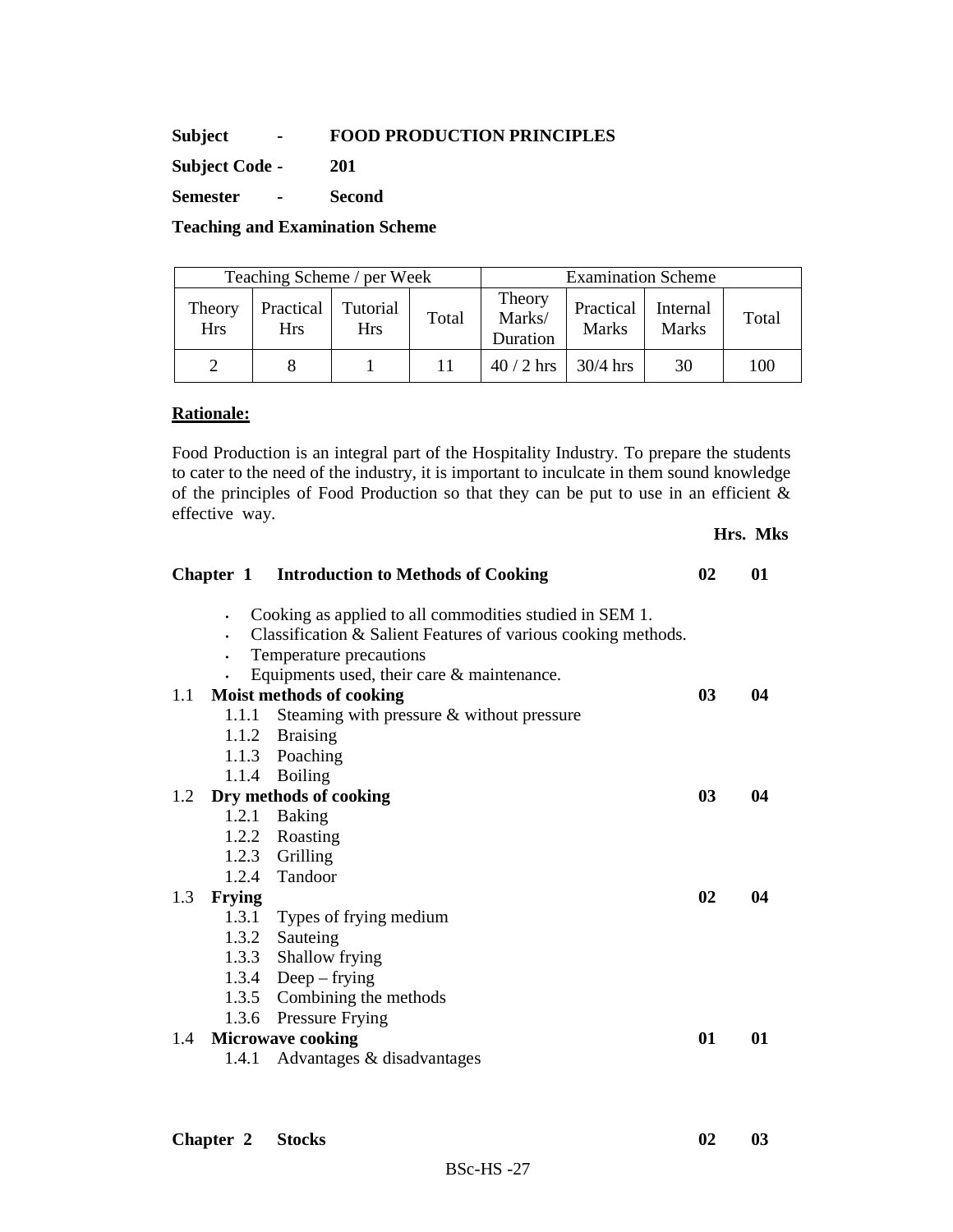- 2.1 Definition & uses of stocks<br>2.2 Classification
- Classification
- 2.3 Rules of stock making
- 2.4 Recipes of 1 litre of various stocks (White, brown, fish and vegetable)
- 2.5 Glazes & Aspic
- 2.6 Storage Care

#### Chapter 3 Sauces 05 05 05

- 3.1 Classification & uses of sauces
- 3.2 Composition<br>3.3 Thickening as
- Thickening agents
- 3.4 Recipes of mother sauces
- 3.5 Finishing of sauces ( reducing, straining, de glazing, enriching and seasoning)
- 3.6 Precautions & rectification, handling & storage
- 3.7 Derivatives ( five each)
- 3.8 Pan gravies
- 3.9 Flavored butters

#### **Chapter 4 Soups 03 05**

- 4.1 Aim of soup making<br>4.2 Classification of soup
- 4.2 Classification of soups Cream,Puree,Veloute,Chowder , Consomme, National soups

#### **Chapter 5 Texture, Accompaniments & Garnishes 02 02**

- 5.1 Importance & Characteristics
- 5.2 Factors affecting textures in food
- 5.3 Desirable & Non-Desirable Textures with examples
- 5.4 Difference between Accompaniments & Garnishes

# **Chapter 6 Introduction to Bakery & confectionery 03 02**

- 6.1 Definition
- 6.2 Principles of baking
- 6.3 Bakery Equipment (small & large)
- 6.4 Formulas & measurements
- 6.5 Physical & chemical changes during baking

# **Chapter 7 Characteristics Functions of ingredients 02 04 in Bakery & Confectionery**

Flour, Shortening agents , Sweetening agents, Raising agents, Dairy products, Eggs, Sundry materials

| <b>Chapter 8</b> Yeast Doughs (Fermented Goods) |  | 04 | - 05 |
|-------------------------------------------------|--|----|------|
|-------------------------------------------------|--|----|------|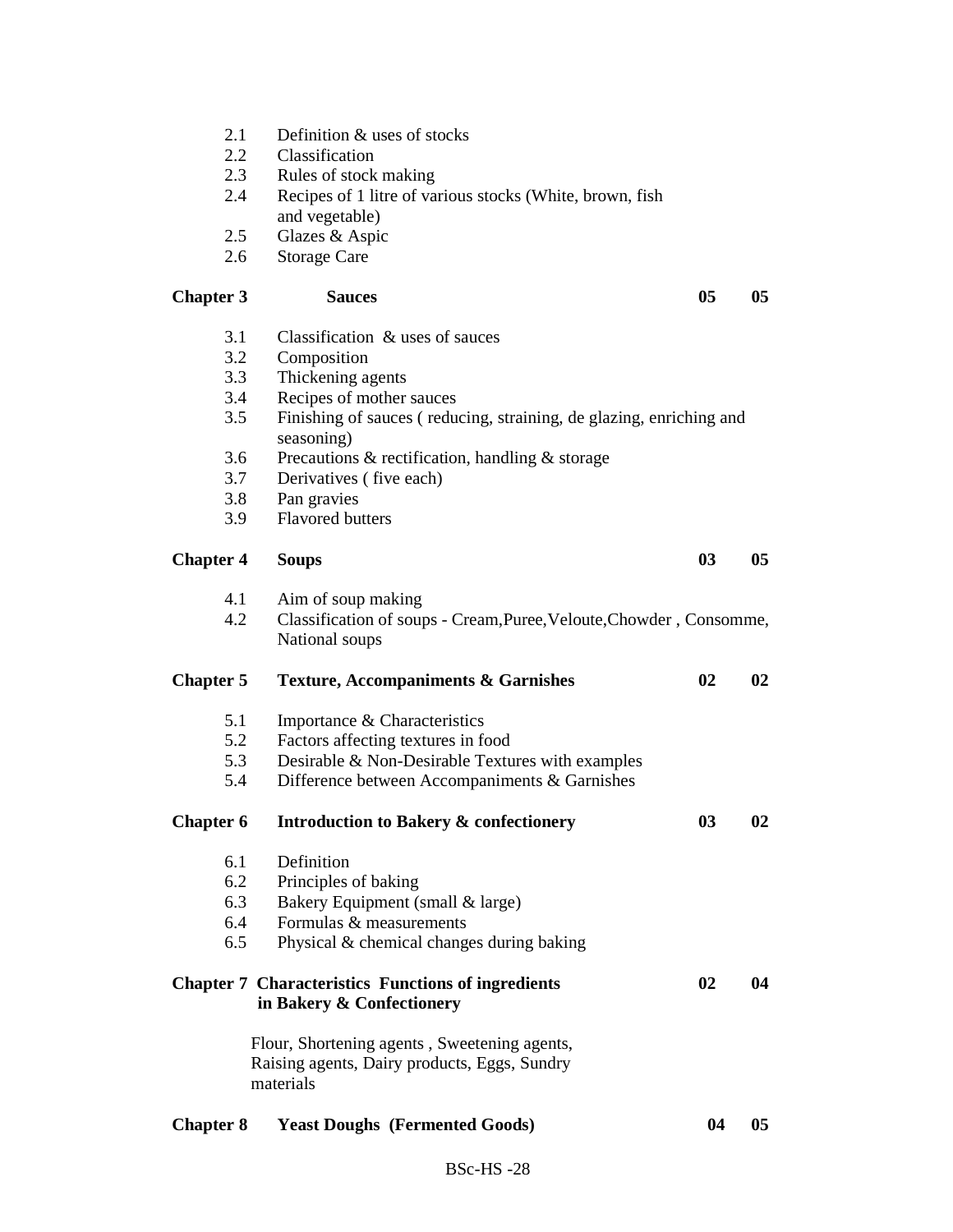- 8.1 Role of ingredients
- 8.2 Types (Rich / lean)<br>8.3 Methods of bread mak
- Methods of bread making
- 8.4 Stages in bread making
- 8.5 Faults and remedies, Bread Disease, Bread Improvers

#### **Note : Glossary of Terms**

Students should be familiar with the glossary of terms pertaining to above mentioned topics

#### **Total 32 40**

#### **Practicals**

Use of different cooking methods Basic Stocks, soups & sauces

Minimum 24 individual practicals be accomplished consisting of - 50 % Continental menus with breads. 30% Indian Menus 20 % Break Fast Menus. ( Indian & Continental )

**Practical Examination** To be conducted on a Basic Continental menu (Consisting of soup, meat, potato preparation, salad & cold Sweet.)

#### **Reference Books**

- 1. Practical Cookery -Victor Ceserani & Ronald Kinton, ELBS
- 2. Theory of Catering- Victor Ceserani & Ronald Kinton, ELBS
- 3. Theory of Cookery- Mr. K. Arora, Franck Brothers
- 4. Modern Cookery for Teaching & Trade Vol I MsThangam Philip, Orient Longman.
- 5. The Professional Chef ( $4<sup>th</sup>$  Edition)- Le Rol A. Polsom
- 6. The book of Ingredients- Jane Grigson
- 7. Success in Principles of catering Michael Colleer & Colin Saussams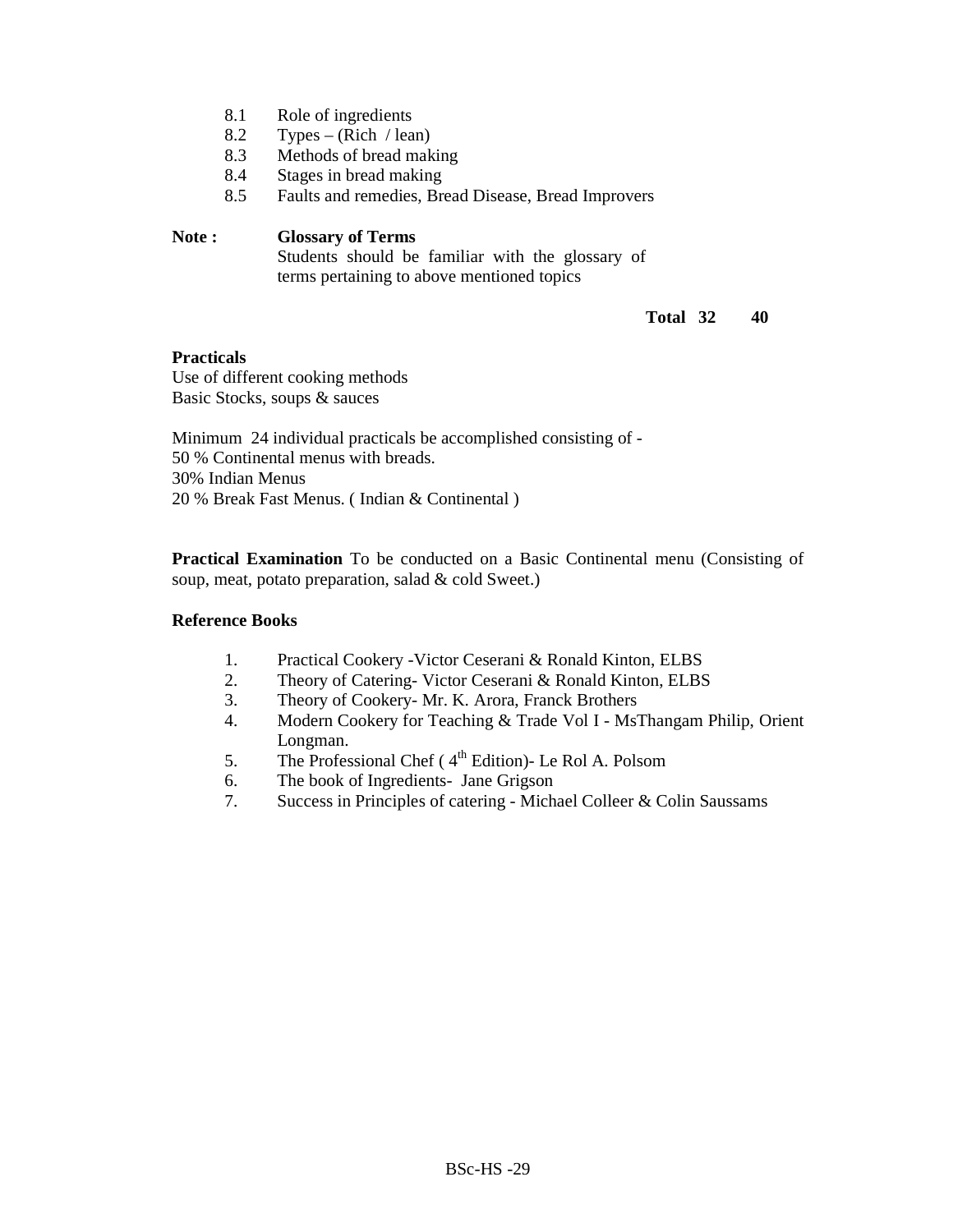# **Subject - FOOD & BEVERAGE OPERATIONS**

**Subject Code - 202** 

**Semester - Second** 

**Teaching and Examination Scheme:** 

|                      | Teaching Scheme / Week  |                        |       | <b>Examination Scheme</b>    |                           |                          |       |
|----------------------|-------------------------|------------------------|-------|------------------------------|---------------------------|--------------------------|-------|
| Theory<br><b>Hrs</b> | Practical<br><b>Hrs</b> | Tutorial<br><b>Hrs</b> | Total | Theory<br>Marks/<br>Duration | Practical<br><b>Marks</b> | Internal<br><b>Marks</b> | Total |
|                      |                         |                        |       | 40/2<br>hrs                  | 30/2<br>hrs               | 30                       | 100   |

#### **Rationale:**

The courses will give the students a comprehensive knowledge and develop technical skills in the basic aspects of food and non-alcoholic beverage service operations in the Hotel Industry.

**Hrs Mks** 

| <b>Chapter 1</b><br>1.1<br>1.2<br>1.3<br>1.4<br>1.5 | <b>Room Service/ In Room Dining Service</b><br>Introduction, general principles<br>Cycle of Service, scheduling and staffing<br>Forms and Formats<br>Order Taking, Suggestive Selling, breakfast cards<br>Time management- lead time from order taking to<br>clearance | 06 | 06 |
|-----------------------------------------------------|------------------------------------------------------------------------------------------------------------------------------------------------------------------------------------------------------------------------------------------------------------------------|----|----|
| <b>Chapter 2</b>                                    | <b>Buffets</b>                                                                                                                                                                                                                                                         | 06 | 08 |
| 2.1<br>$2.2\,$<br>2.3                               | Definition<br>Types of buffets<br>Buffet equipment and tables set-up.                                                                                                                                                                                                  |    |    |
| <b>Chapter 3</b>                                    | <b>Control Methods</b>                                                                                                                                                                                                                                                 | 04 | 08 |
| 3.1<br>3.2                                          | Necessity and functions of a control system,<br>Billing Methods – Duplicate & Triplicate System,<br>KOTs & BOTs, Computerized KOTs (Kitchen<br>Order Ticket, Beverage Order Ticket)                                                                                    |    |    |
| 3.3                                                 | Flow chart of KOT                                                                                                                                                                                                                                                      |    |    |
| 3.4                                                 | Presentation of bill.                                                                                                                                                                                                                                                  |    |    |
| <b>Chapter 4</b>                                    | <b>Non – Alcoholic Beverages</b>                                                                                                                                                                                                                                       | 05 | 06 |
| 41                                                  | Classification                                                                                                                                                                                                                                                         |    |    |
| 4.2                                                 | Hot Beverages - Types, Service                                                                                                                                                                                                                                         |    |    |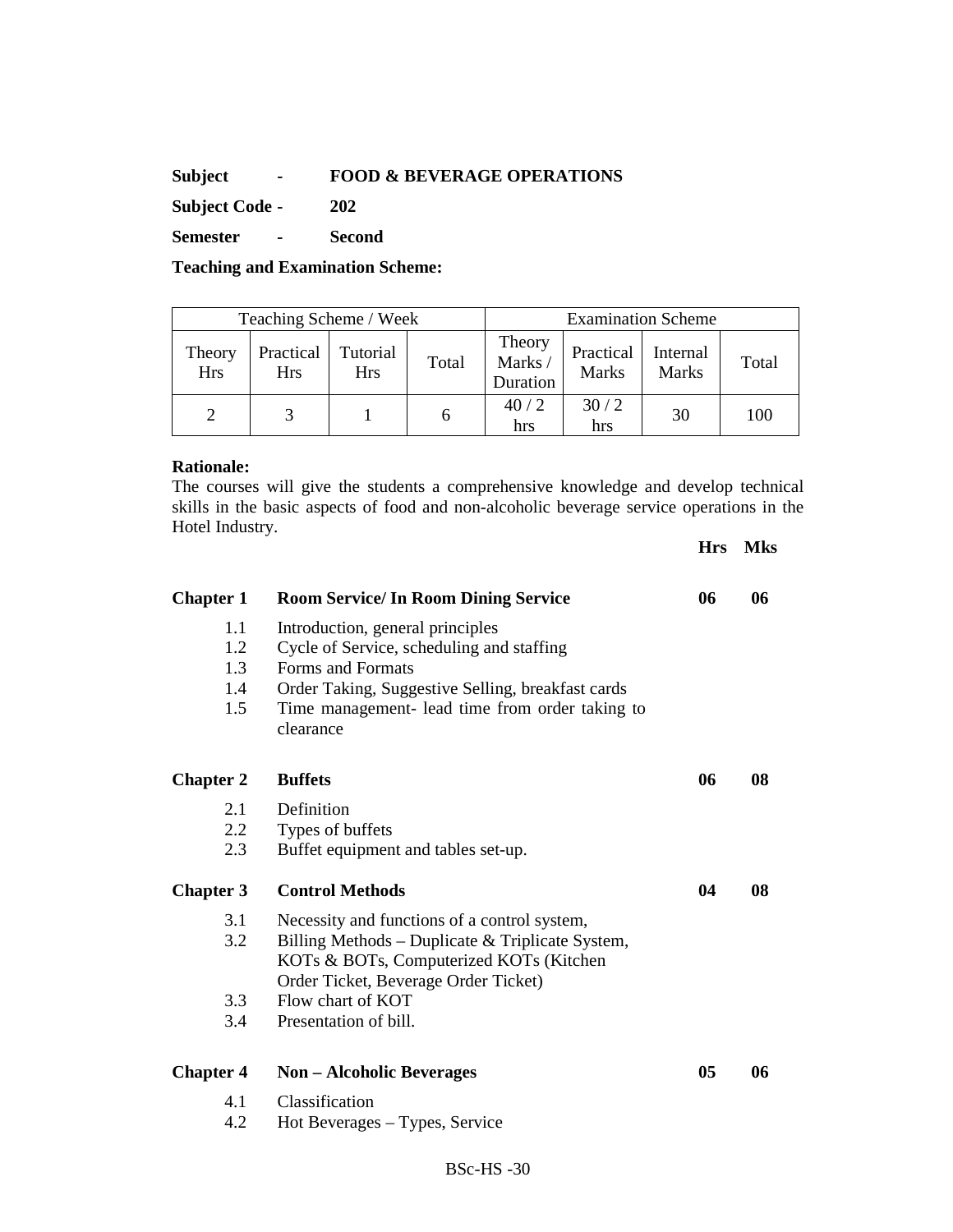| 4.3 |  | Cold Beverages - Types, Service |
|-----|--|---------------------------------|
|-----|--|---------------------------------|

| <b>Chapter 5</b>                   |                                                                                                                                                                                                                                                                                                                                                                                                                                                                                                                                                                                                                                                      | <b>Alcoholic Beverages</b>                                                                                                                                     | 05 | 06 |  |  |  |
|------------------------------------|------------------------------------------------------------------------------------------------------------------------------------------------------------------------------------------------------------------------------------------------------------------------------------------------------------------------------------------------------------------------------------------------------------------------------------------------------------------------------------------------------------------------------------------------------------------------------------------------------------------------------------------------------|----------------------------------------------------------------------------------------------------------------------------------------------------------------|----|----|--|--|--|
|                                    | 5.1<br>5.2<br>5.3                                                                                                                                                                                                                                                                                                                                                                                                                                                                                                                                                                                                                                    | Definition<br><b>Classification of Alcoholic Beverages</b><br><b>Fermentation Process</b>                                                                      |    |    |  |  |  |
| <b>Chapter 6</b>                   |                                                                                                                                                                                                                                                                                                                                                                                                                                                                                                                                                                                                                                                      | <b>Beers</b>                                                                                                                                                   | 06 | 06 |  |  |  |
|                                    | 6.1<br>6.2<br>6.3<br>6.4<br>6.5                                                                                                                                                                                                                                                                                                                                                                                                                                                                                                                                                                                                                      | Introductions<br>Ingredients used<br>Production<br>Types and Brands - Indian and International<br>Other fermented and brewed beverages – Sake,<br>Cider, Perry |    |    |  |  |  |
| Note:                              |                                                                                                                                                                                                                                                                                                                                                                                                                                                                                                                                                                                                                                                      | <b>Glossary of Terms</b>                                                                                                                                       |    |    |  |  |  |
|                                    |                                                                                                                                                                                                                                                                                                                                                                                                                                                                                                                                                                                                                                                      | Students should be familiar with the glossary of<br>terms pertaining to above-mentioned topics                                                                 |    |    |  |  |  |
|                                    |                                                                                                                                                                                                                                                                                                                                                                                                                                                                                                                                                                                                                                                      | <b>Total</b>                                                                                                                                                   | 32 | 40 |  |  |  |
|                                    | <b>PRACTICALS:</b>                                                                                                                                                                                                                                                                                                                                                                                                                                                                                                                                                                                                                                   |                                                                                                                                                                |    |    |  |  |  |
| <b>REFERENCE BOOKS:</b>            | 1. Revision of practicals from the first semester.<br>2. Side board Organization<br>3. Taking an Order - Food & Making a KOT<br>4. Napkin Folds<br>5. Points to be remembered while setting a cover and during service<br>6. Silver Service (Hors D'oeuvre– (Classical Hors D'oeuvres varies to Coffee)<br>7. Service of Hot & Cold Non-Alcoholic Beverages<br>8. Indian Cuisine- Accompaniments & Service<br>9. Service of Beer (Bottled, Canned and Draft).<br>10. Exercises for planning different menus.<br>11. Room Service- Tray and trolley lay up, breakfast hanger & service procedure.<br>12. Mini bar- format and operational procedures. |                                                                                                                                                                |    |    |  |  |  |
|                                    |                                                                                                                                                                                                                                                                                                                                                                                                                                                                                                                                                                                                                                                      |                                                                                                                                                                |    |    |  |  |  |
| 1.<br>2.<br>3.<br>4.<br>$\epsilon$ | Food & Beverage Service – Lillicrap & Cousins<br>Modern Restaurant Service - John Fuller<br>Food & Beverage Service Training Manual - Sudhir Andrews, Tata McGraw Hill<br>The Restaurant (from Concept to Operation) – Lipinski<br>Bonand Davenage Book C. Vaterage Many Donto                                                                                                                                                                                                                                                                                                                                                                       |                                                                                                                                                                |    |    |  |  |  |

5. Bar and Beverage Book – C. Katsigris, Mary Porter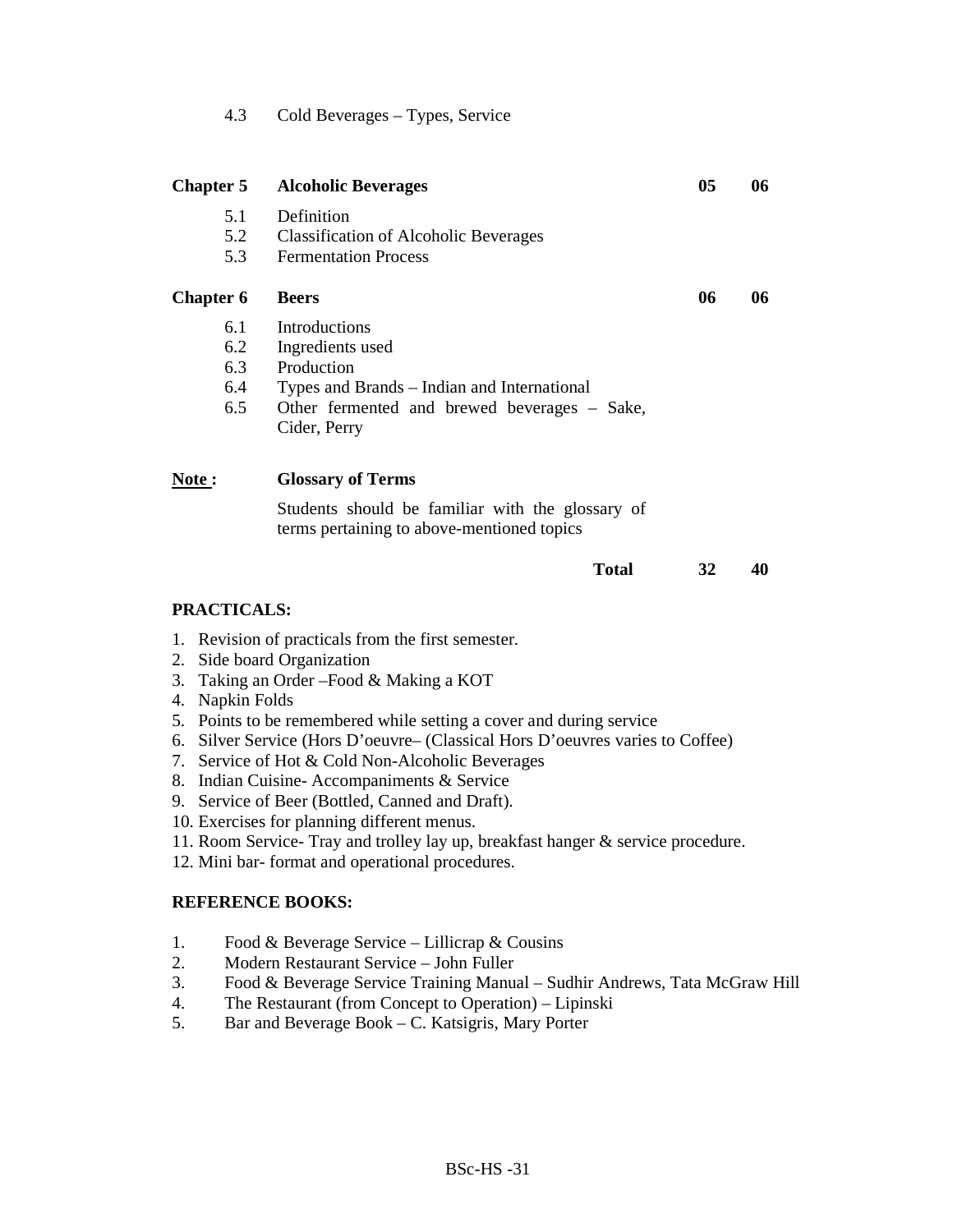**Subject - ROOMS DIVISION SERVICES** 

**Subject Code - 203** 

**Semester - Second** 

**Teaching and Examination Scheme:** 

| <b>Teaching Scheme</b> |                         |                          |       | <b>Examination Scheme</b>    |                           |                          |       |
|------------------------|-------------------------|--------------------------|-------|------------------------------|---------------------------|--------------------------|-------|
| Theory<br><b>Hrs</b>   | Practical<br><b>Hrs</b> | Tutorial<br><b>Hrs</b>   | Total | Theory<br>Marks/<br>Duration | Practical<br><b>Marks</b> | Internal<br><b>Marks</b> | Total |
|                        |                         | $\overline{\phantom{a}}$ |       | $40/2$ hrs                   | $30/2$ hrs                | 30                       | 100   |

#### **Rationale:**

The subject aims to establish the importance of Rooms Division and its role in the hospitality Industry. It also prepares the student to acquire basic knowledge and skills necessary for different tasks and aspects of housekeeping.

# **SECTION I**

|                  |                                                                                                  | <b>Hrs</b> | <b>Mks</b> |
|------------------|--------------------------------------------------------------------------------------------------|------------|------------|
| <b>Chapter 1</b> | <b>Cleaning Routine of Housekeeping</b><br><b>Department</b>                                     | 03         | 02         |
| 1.1              | General principles of cleaning                                                                   |            |            |
| 1.2              | Work routine for floor supervisors and chamber maids                                             |            |            |
| 1.3              | Rules of the floor                                                                               |            |            |
| <b>Chapter 2</b> | <b>Cleaning Routine of Guest Rooms</b>                                                           | 06         | 06         |
| 2.1              | Daily cleaning of occupied, departure, vacant,<br>Under Repair & VIP rooms                       |            |            |
| 2.2              | Evening service & second service procedures.                                                     |            |            |
| 2.3              | Weekly / Periodic cleaning – Special Cleaning tasks<br>to be carried out.                        |            |            |
| 2.4              | Spring Cleaning procedures                                                                       |            |            |
| <b>Chapter 3</b> | <b>Cleaning Routine of Public Areas</b>                                                          | 06         | 04         |
| 3.1              | Areas to be maintained                                                                           |            |            |
| 3.2              | Daily, weekly and spring-cleaning procedures for<br>various Public Areas such as Lobby / Lounge, |            |            |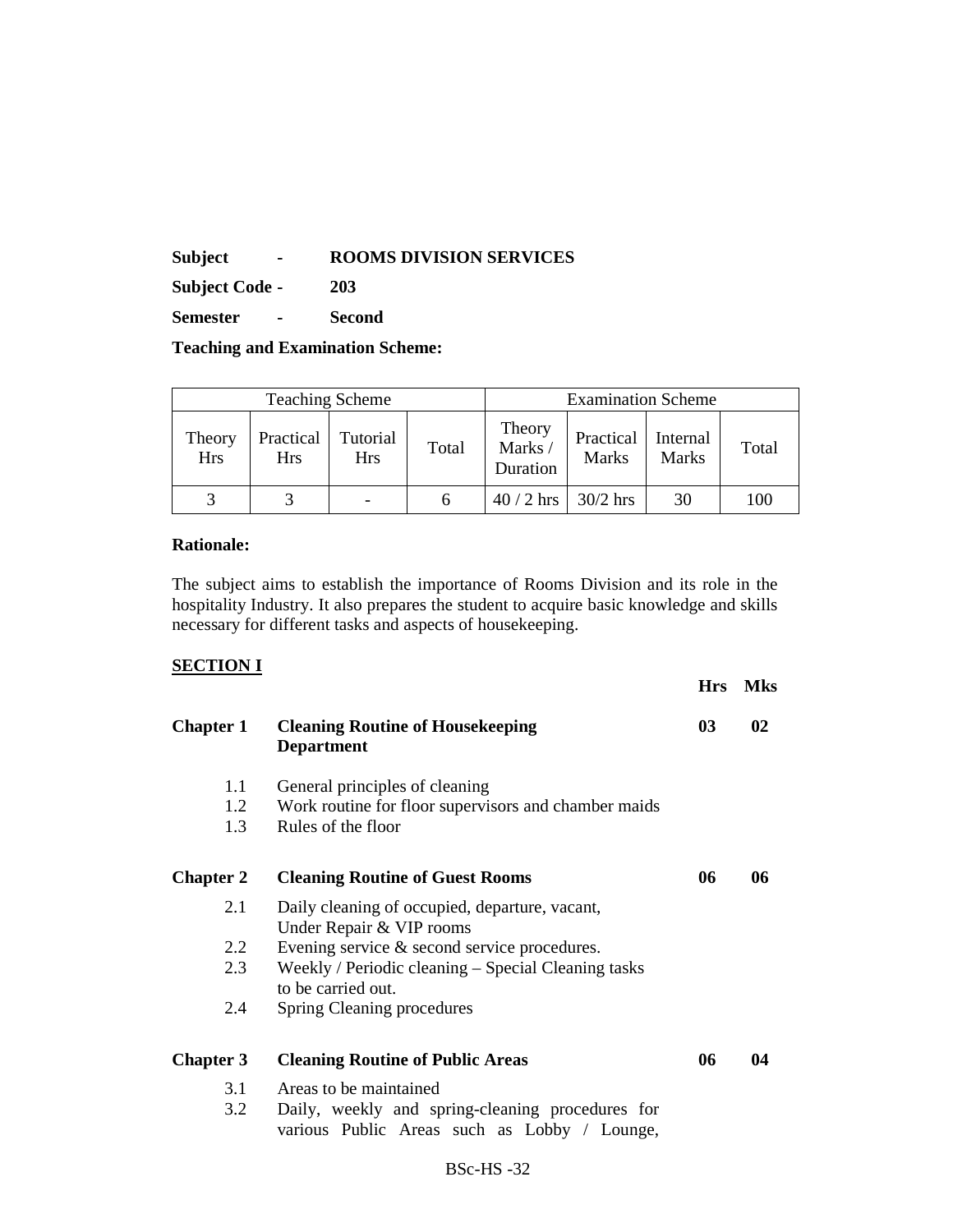Restaurants, Bar, Banquet Halls, Swimming Pool, Elevators and staircase & corridors. **Chapter 4 Key Control 02 02**  4.1 Computerized keys 4.2 Manual keys 4.3 Key Control Procedures **Chapter 5 Control Desk 02 02**  5.1 Importance of Control Desk 5.2 Records maintained 5.3 Functions performed by C.D. **Chapter 6 Housekeeping Supervision 02 02**  6.1 Importance of supervision 6.2 Checklist for inspection 6.3 Dirty Dozen **Chapter 7 Lost And Found Procedure 01 02**  7.1. Procedure for Guest articles 7.2. Procedure for Lost Hotel Property 7.3. Records maintained **SECTION II Chapter 1 Reservations 06 04** 1.1. Importance of guest cycle (Various stages, sectional staff in contact during each stage) 1.2. Modes and sources of reservation. 1.3. Procedure for taking reservations (Reservation form, conventional chart, density chart, booking diary with their detailed working and formats) 1.4. Computerized system (CRS, Instant reservations) 1.5. Types of reservation (guaranteed, confirmed, groups, FIT) 1.6. Procedure for amendments, cancellation and overbooking. **Chapter 2 Pre-Arrival Procedures 04 02**  2.1. Pre arrival activities(Preparing an arrival list, notification etc) 2.2. Procedure for VIP arrival. 2.3. Procedure for group arrival(special arrangements,

meal coupons, etc)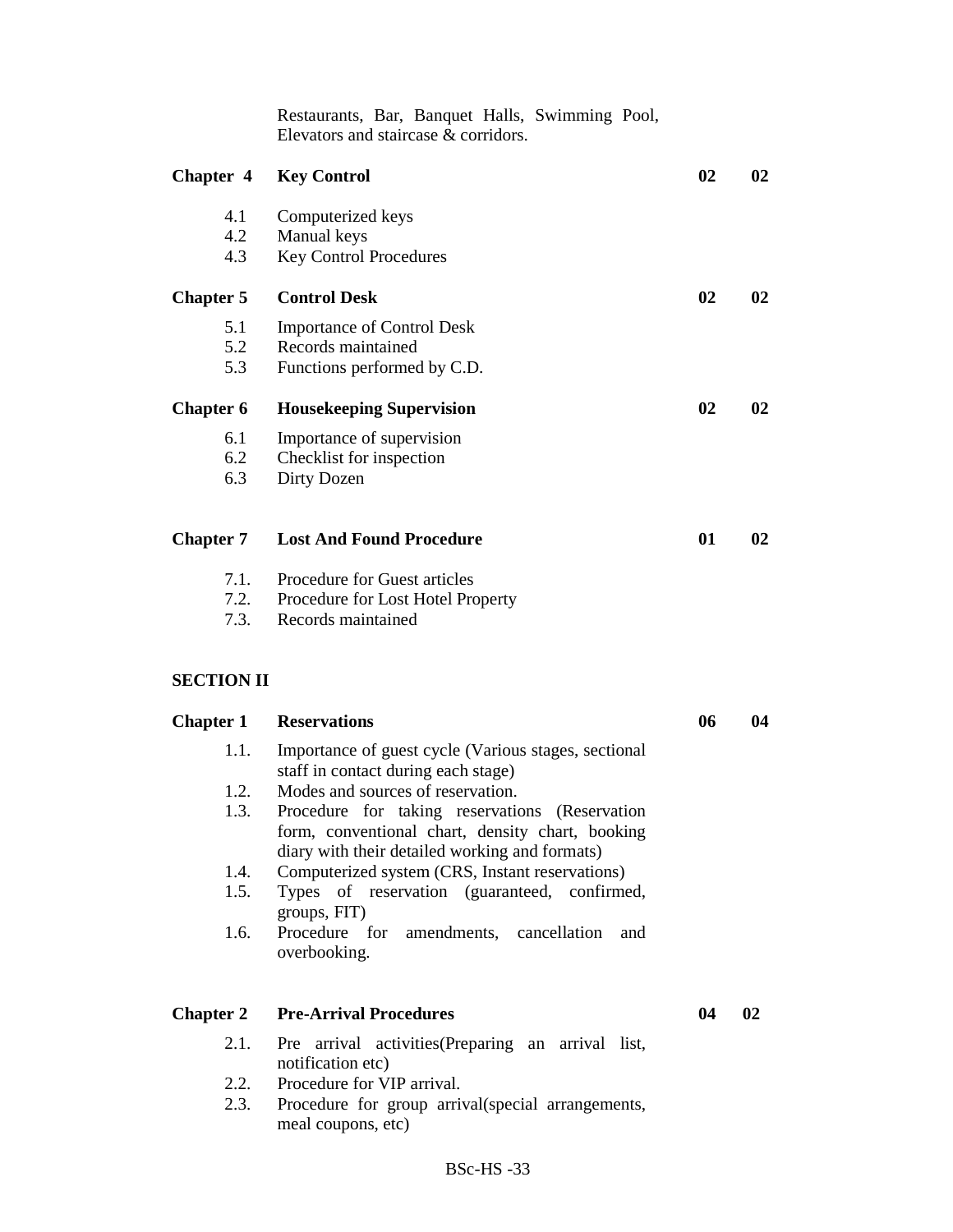| <b>Chapter 3</b>   | <b>Guest Arrival</b>                                                                           | 06 | 04 |
|--------------------|------------------------------------------------------------------------------------------------|----|----|
| 3.1                | Types of registration. (Register, Loose Leaf,<br><b>Registration Cards)</b>                    |    |    |
| 3.2                | Receiving guests.                                                                              |    |    |
| 3.3                | Arrival procedure for various categories of guests                                             |    |    |
|                    | (Foreigners along with C-forms, FITs- walkin, with<br>confirmed reservation)                   |    |    |
| 3.4                | Notification of guest arrival.                                                                 |    |    |
| 3.5                | Criteria for taking advance. (Walk-ins, Scanty                                                 |    |    |
|                    | Baggage etc)                                                                                   |    |    |
| <b>Chapter 4</b>   | <b>Guest Stay</b>                                                                              | 04 | 04 |
| 4.1                | Rooming a guest (introduction to the hotel facilities,<br>orientation of the room)             |    |    |
| 4.2                | Procedure for room change                                                                      |    |    |
| 4.3                | Safe deposit procedure.                                                                        |    |    |
| 4.4                | Assisting guest with all possible information and<br>help(medical etc.)                        |    |    |
|                    | <b>Chapter 5 Guest Departure</b>                                                               | 04 | 04 |
| 5.1.               | Departure notification                                                                         |    |    |
| 5.2.               | Task performed at bell desk, cashier /reception.                                               |    |    |
| 5.3.               | Express check outs                                                                             |    |    |
| 5.4.               | Late check outs and charges.                                                                   |    |    |
| <b>Chapter 6</b>   | <b>Methods of Payment</b>                                                                      | 02 | 02 |
| 6.1.               | Credit card handling                                                                           |    |    |
| 6.2.               | Traveler cheques, Personal checks                                                              |    |    |
| 6.3.               | Handling cash Indian, Foreign currency                                                         |    |    |
| 6.4.               | Other methods of payment [Travel agent, Bill                                                   |    |    |
|                    | to Company etc--]                                                                              |    |    |
|                    | <b>Total</b>                                                                                   | 48 | 40 |
| Note:              | <b>Glossary of Terms</b>                                                                       |    |    |
|                    | Students should be familiar with the glossary of<br>terms pertaining to above-mentioned topics |    |    |
| <b>PRACTICALS:</b> |                                                                                                |    |    |
| 1.                 | Equipping Maids Carte / Trolley                                                                |    |    |
| 2.                 | Bed Making – Day / Evening                                                                     |    |    |
| 3.                 | Daily Cleaning of Guest rooms - Departure, occupied and vacant                                 |    |    |
| 4.                 | Weekly / Spring Cleaning                                                                       |    |    |
| 5.                 | Daily cleaning of Public Areas (Corridors)                                                     |    |    |
| 6.                 | Weekly Cleaning of Public Areas                                                                |    |    |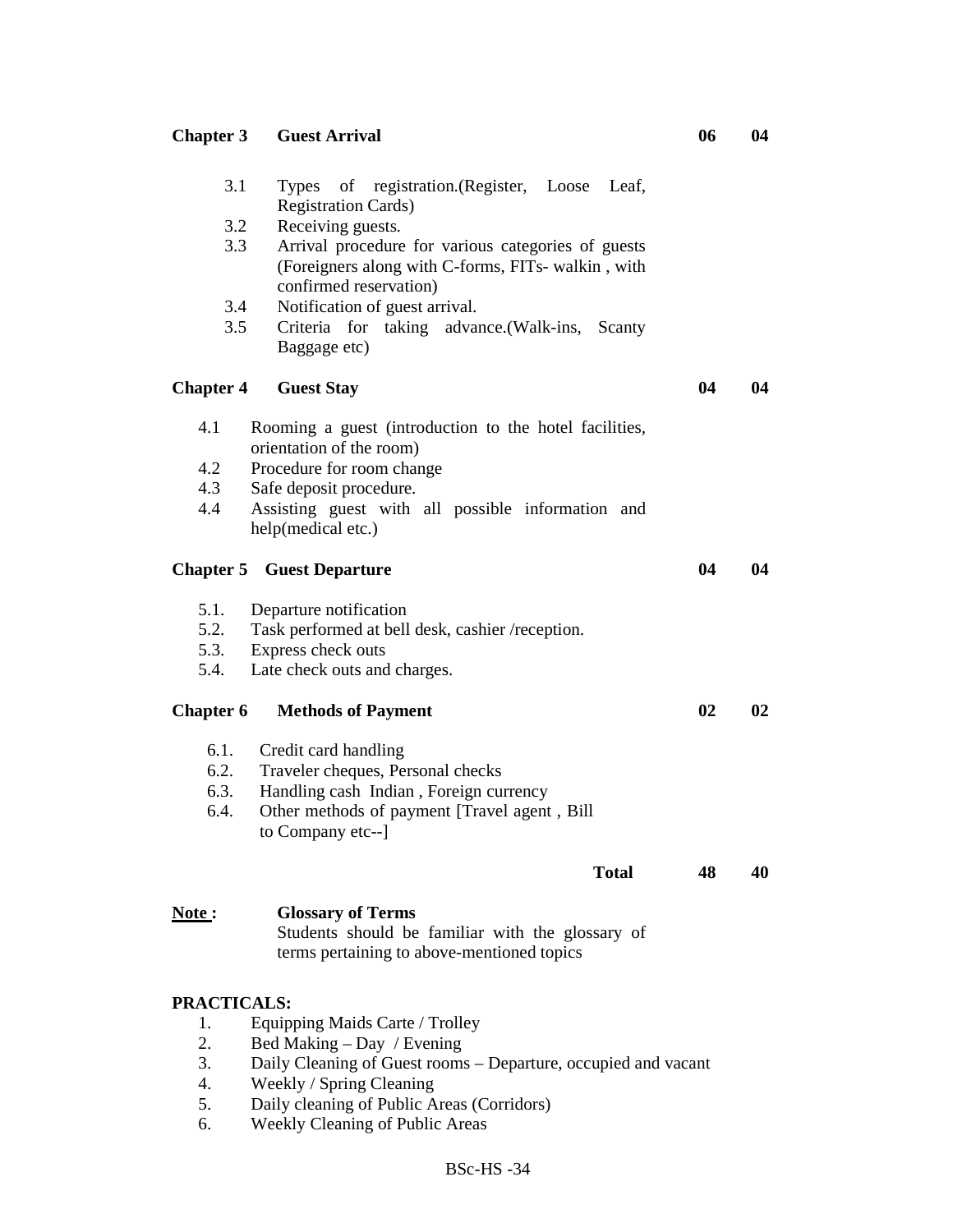- 7. Cleaning routine Restaurants / Admin. Offices / Staircases & Elevators / Exterior areas.
- 8. Inspection records Checklist
- 9. Monogramming
- 10. Mending, Sewing Machine<br>11. Linen Inventory Stock Tal
- Linen Inventory Stock Taking
- 12. Identification and construction of plain, basket, figured, weaves, pile, satin, twill and sateen.

#### **Reference Books:**

- 1. Fibres & Fabrics Brenda Piper
- 2. Housekeeping Training Manual Sudhir Andrews
- 3. Hotel, Hostel & Hospital Housekeeping Brenscon & Lanex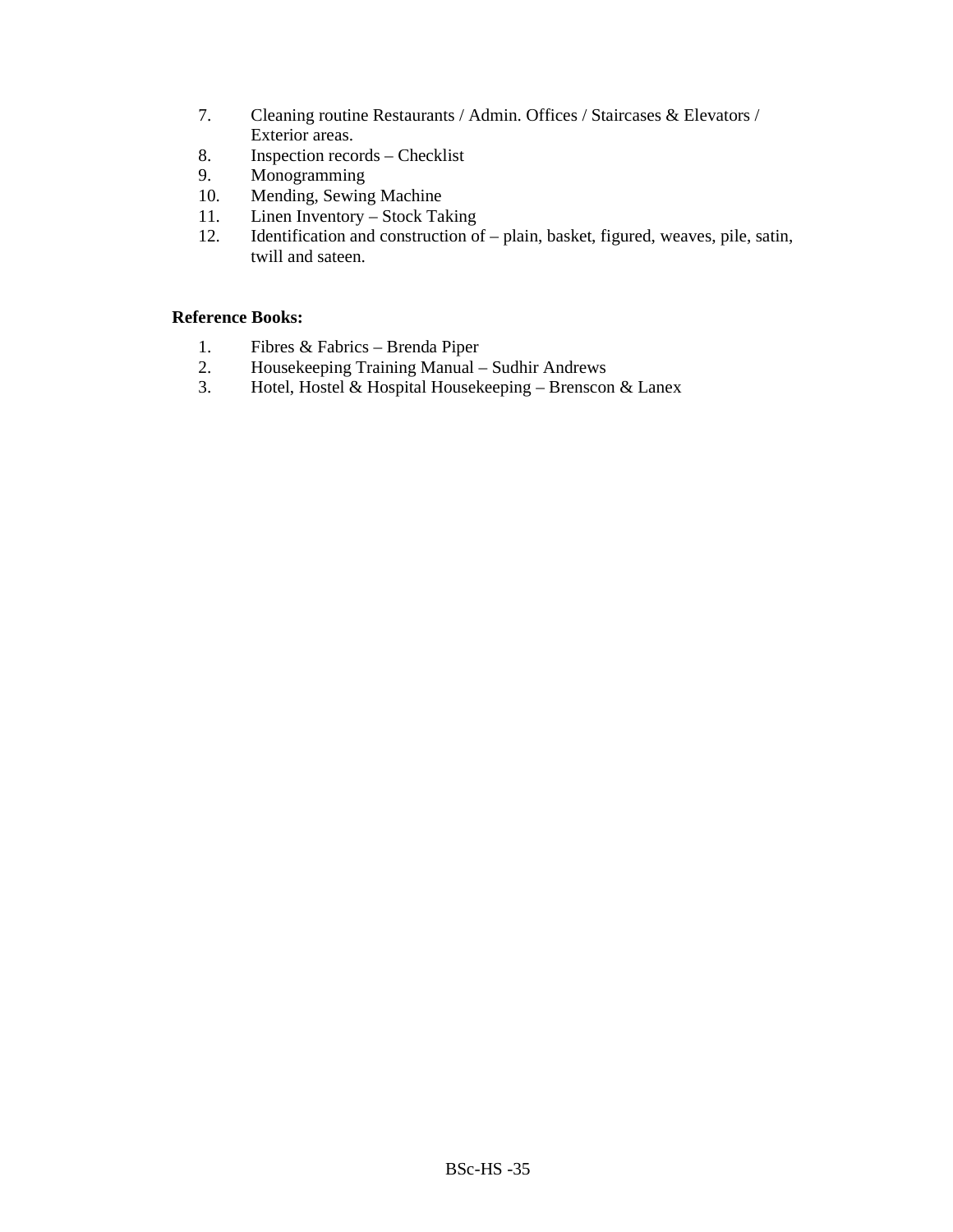**Subject - TRAVEL & TOURISM** 

**Subject Code - 204** 

**Semester - Second** 

#### **Teaching and Examination Scheme:**

| Teaching Scheme / week |                  |                        |       | <b>Examination Scheme</b>    |                    |                   |       |
|------------------------|------------------|------------------------|-------|------------------------------|--------------------|-------------------|-------|
| Theory<br><b>Hrs</b>   | Practical<br>Hrs | Tutorial<br><b>Hrs</b> | Total | Theory<br>Marks/<br>Duration | Practical<br>Marks | Internal<br>Marks | Total |
|                        |                  |                        |       | $70/3$ hrs                   |                    | 30                | 100   |

#### **Rational**:

To inculcate a sense of importance and establish a link between the tourism industry and the hotel industry and to highlight tourism industry as an alternative career path.

**Hrs. Mks** 

| <b>Chapter 1</b> | <b>The Tourism Phenomenon</b>                                                                                                                                                                                                                    | $\mathbf{02}$ | 04 |
|------------------|--------------------------------------------------------------------------------------------------------------------------------------------------------------------------------------------------------------------------------------------------|---------------|----|
| 1.1              | Definition - Tourism; Tour; Tourist; Visitor; Excursionist; Domestic;<br>International; Inbound; Outbound; Destination.                                                                                                                          |               |    |
| 1.2              | Growth of Tourism / Evolution / History of Tourism<br>& Present status of tourism in India.                                                                                                                                                      |               |    |
| 1.3              | Thomas Cook - Grand Circular Tour                                                                                                                                                                                                                |               |    |
| <b>Chapter 2</b> | <b>Constituents of Tourism Industry</b>                                                                                                                                                                                                          | 06            | 08 |
| 2.1              | <b>Primary Constituents</b>                                                                                                                                                                                                                      |               |    |
| 2.2              | <b>Secondary Constituents</b>                                                                                                                                                                                                                    |               |    |
| 2.3              | The 4 A's of Tourism – Attraction, Accessibility,                                                                                                                                                                                                |               |    |
|                  | Accommodation, Amenities                                                                                                                                                                                                                         |               |    |
| 2.4              | Career Opportunities for tourism professionals                                                                                                                                                                                                   |               |    |
| <b>Chapter 3</b> | <b>Infrastructure of Tourism</b>                                                                                                                                                                                                                 | 04            | 06 |
| 3.1              | Role of Transport in Tourism                                                                                                                                                                                                                     |               |    |
| 3.2              | Modes of Transport: Road, Rail, Air, Sea.                                                                                                                                                                                                        |               |    |
| 3.3              | Types of Accommodation - Main & Supplementary                                                                                                                                                                                                    |               |    |
| <b>Chapter 4</b> | <b>Types of Tourism</b>                                                                                                                                                                                                                          | 04            | 08 |
| 4.1<br>4.2       | Types of Tourism: - Various Motivators Holiday,<br>Social & Cultural, MICE Religious, VFR (Visiting<br>Friends and Relatives), Sports, Political, Health,<br>Senior Citizen, Sustainable Tourism<br>Alternative Tourism: Eco Tourism, Agro Rural |               |    |
|                  | Tourism                                                                                                                                                                                                                                          |               |    |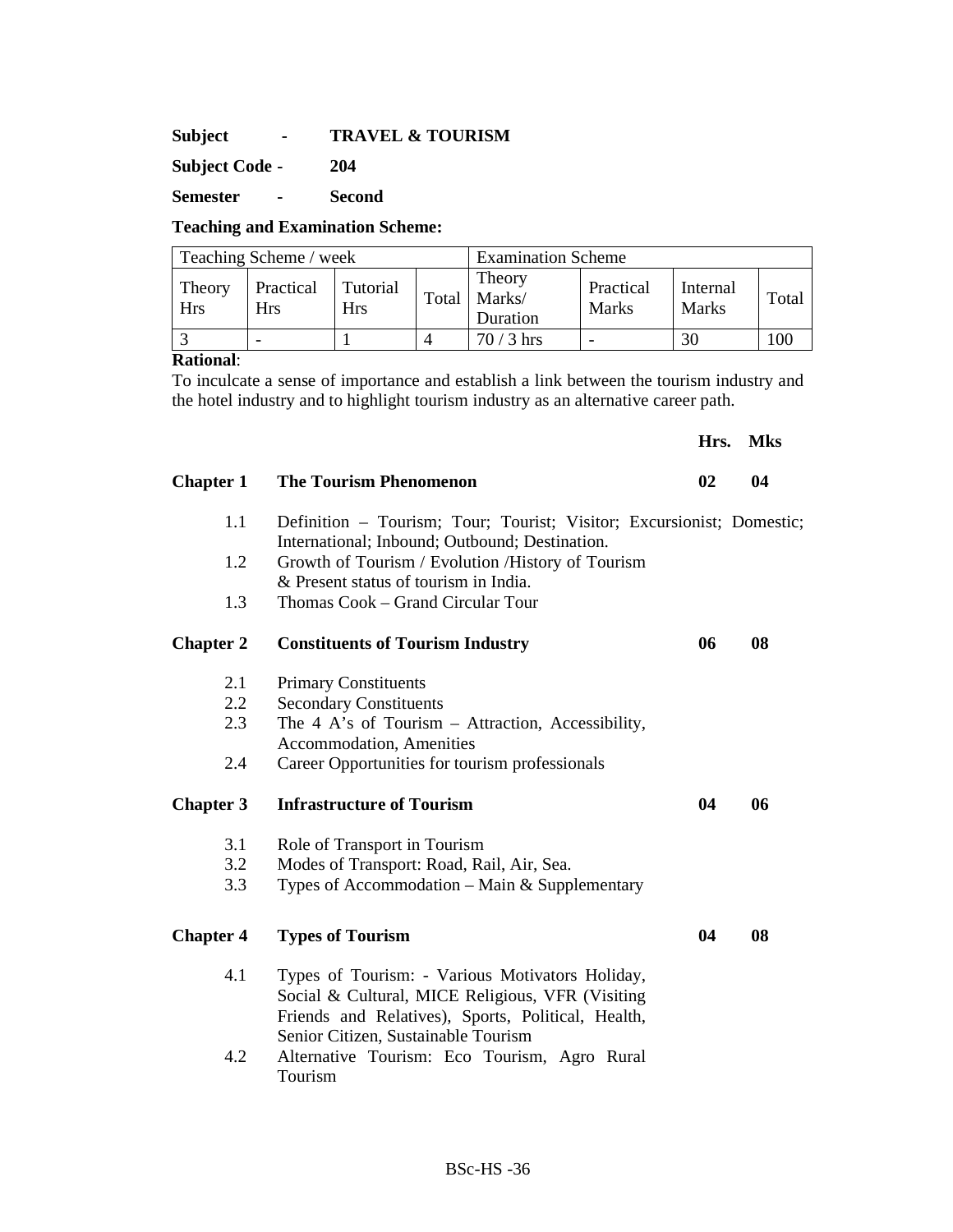# **Chapter 5 The Impact of Tourism 04 06**

8.4.3 Escorted Tour 8.4.4 Business Tour

required to be a guide or escort.

8.5 Guides & escorts – Their role and function Qualities

| 5.2<br>5.3               | Social, Cultural & Political Impact - Standard of<br>living,<br>peace,<br>International<br>passport<br>to<br>understanding, Social Integration, Regional Growth,<br>National Integration.<br>Environmental Impact - Tourism pollution $\&$<br>control, wild life & bird sanctuaries & their<br>protection for tourist industry.                                                   |                |    |
|--------------------------|-----------------------------------------------------------------------------------------------------------------------------------------------------------------------------------------------------------------------------------------------------------------------------------------------------------------------------------------------------------------------------------|----------------|----|
| <b>Chapter 6</b>         | <b>The Tourism Organizations</b>                                                                                                                                                                                                                                                                                                                                                  | 07             | 08 |
| 6.1<br>6.2<br>6.3<br>6.4 | Objectives, Role & function of: Government<br>Organizations: DOT, ITDC, MTDC, ASI, TFCI.<br>Domestic Organizations: TAAI, FHRAI, IATO<br>International Organizations: WTO, IATA, PATA.<br>NGO: Role of NGO in making responsible tourists.                                                                                                                                        |                |    |
| <b>Chapter 7</b>         | <b>The Travel Agency</b>                                                                                                                                                                                                                                                                                                                                                          | 0 <sub>5</sub> | 10 |
| 7.1<br>7.2<br>7.3        | Meaning & Definition of Travel Agent.<br>Types of Travel Agent: Retail & Wholesale.<br>Functions of Travel Agent.<br>Provisions of Travel Information<br>7.3.1<br>7.3.2 Ticketing<br>7.3.3 Itinerary Preparation<br>7.3.4 Planning & Costing<br>7.3.5 Settling of Accounts,<br>7.3.6 Liaisons with service providers<br>Role of Travel Agent in promotion of<br>7.3.7<br>Tourism. |                |    |
| <b>Chapter 8</b>         | <b>The Tour Operator</b>                                                                                                                                                                                                                                                                                                                                                          | 05             | 08 |
| 8.1<br>8.2               | Meaning & Definition<br>Types of Tour operator: Inbound, Outbound &<br>Domestic.                                                                                                                                                                                                                                                                                                  |                |    |
| 8.3                      | Tour Packaging – definition, components of a tour                                                                                                                                                                                                                                                                                                                                 |                |    |
| 8.4                      | package<br>Types of Package Tour:<br>Independent Tour<br>8.4.1<br>8.4.2<br>Inclusive Tour                                                                                                                                                                                                                                                                                         |                |    |

5.1 Economic Impact – Employment generation,

Leakage, Infrastructure development.

Foreign Exchange Earnings, multiplier effect,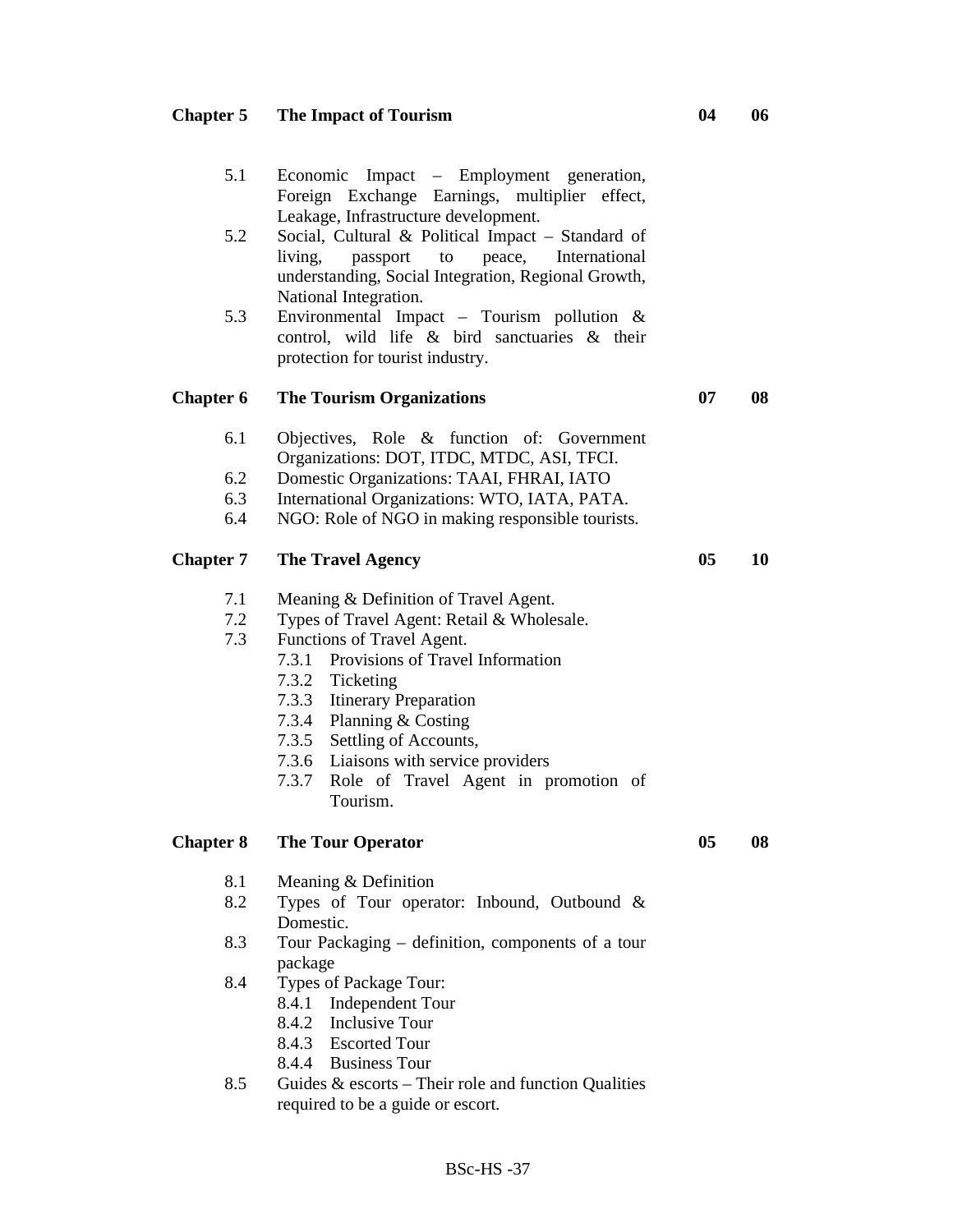| <b>Chapter 9</b>  |                                                                                                                                | 05                                                                                                                                                                                                  | 06 |    |  |  |
|-------------------|--------------------------------------------------------------------------------------------------------------------------------|-----------------------------------------------------------------------------------------------------------------------------------------------------------------------------------------------------|----|----|--|--|
|                   | 9.1                                                                                                                            | Passport – Definition, issuing authority, Types of<br>Passport, Requirements for passport.                                                                                                          |    |    |  |  |
|                   | 9.2                                                                                                                            | Visa – Definition, issuing authority, Types of visa                                                                                                                                                 |    |    |  |  |
|                   | 9.3                                                                                                                            | Requirements for visa.<br>Health Regulation – Vaccination, Health Insurance.<br>Economic Regulation - Foreign Exchange                                                                              |    |    |  |  |
| <b>Chapter 10</b> |                                                                                                                                | <b>Itinerary Planning</b>                                                                                                                                                                           | 06 | 06 |  |  |
|                   | 10.1                                                                                                                           | Definition, Steps to plan a Tour, Route map, Transport booking,<br>Accommodation reservations, Food facilities, Local guide / escort,<br>Climate / seasonality, Shopping $&$ cultural show, Costing |    |    |  |  |
| Note:             |                                                                                                                                | <b>Total</b><br><b>Glossary of Terms</b>                                                                                                                                                            | 48 | 70 |  |  |
|                   |                                                                                                                                | Students should be familiar with the glossary of<br>terms pertaining to above mentioned topics                                                                                                      |    |    |  |  |
| <b>Tutorials</b>  |                                                                                                                                |                                                                                                                                                                                                     |    |    |  |  |
| 1.<br>2.          | Preparation of Itinerary $-2$ days, 7 days for well known tourist destinations.<br>Preparation of passport, visa, requirements |                                                                                                                                                                                                     |    |    |  |  |

3. Field visit to a Travel Agency, Airport etc.

- 1. Introduction to Travel & Tourism-Michael M. CottmanVan Nostrand Reinhold New York, 1989
- 2. Travel Agency & Tour Operation Concepts & Principles-Jagmohan Negi Kanishka Publishes, Distributors, New Delhi, 1997
- 3. International Tourism Fundamentals & Practices -A. K. Bhatia -Sterling Publishers Private Limited, 1996
- 4. A Textbook of Indian Tourism -B. K. Goswami & G. Raveendran -Har Anand Publications Pvt. Ltd., 2003
- 5. Dynamics of Modern Tourism -Ratandeep Singh -Kanishka Publishes, Distributors, New Delhi, 1998
- 6. Tourism Development, Principles and Practices -Fletcher & Cooper-ELBS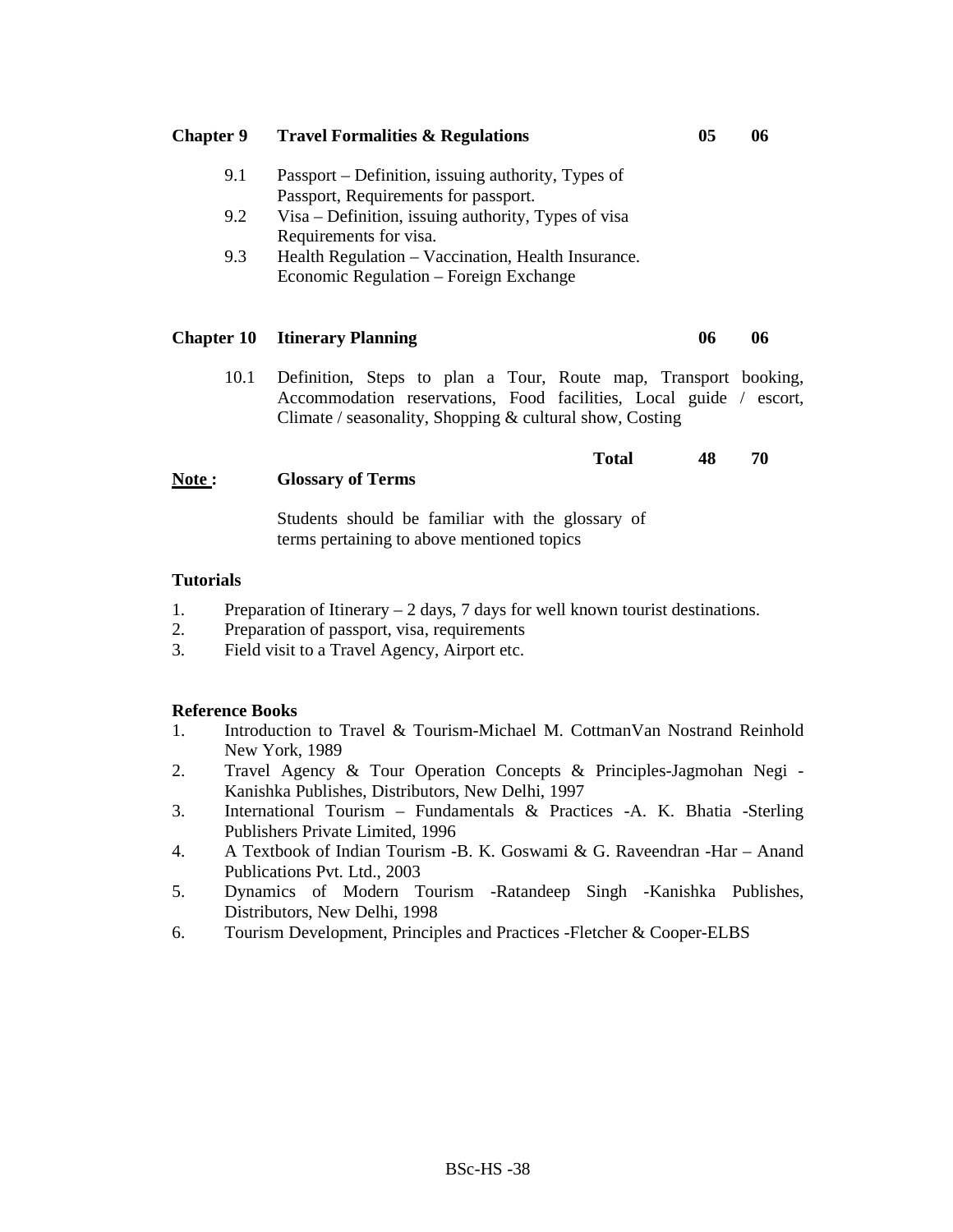**Subject - CATERING SCIENCE - II** 

**Subject Code - 205** 

**Semester - Second** 

**Teaching and Examination Scheme** 

| Teaching Scheme/Week |                         |                        |       | <b>Examination Scheme</b>    |                           |                          |       |
|----------------------|-------------------------|------------------------|-------|------------------------------|---------------------------|--------------------------|-------|
| Theory<br><b>Hrs</b> | Practical<br><b>Hrs</b> | Tutorial<br><b>Hrs</b> | Total | Theory<br>Marks/<br>Duration | Practical<br><b>Marks</b> | Internal<br><b>Marks</b> | Total |
|                      |                         |                        |       | 70 / 3 hrs                   |                           | 30                       | 100   |

### **Rationale:**

The subject aims to develop basic awareness of important nutrients, and acquire knowledge of nutritional requirements for human beings and plan a balanced diet.

|                                                                                                                                                                                                                                                                                        | <b>Hrs</b> | <b>Mks</b> |
|----------------------------------------------------------------------------------------------------------------------------------------------------------------------------------------------------------------------------------------------------------------------------------------|------------|------------|
| <b>Chapter 1.</b> Introduction to Terminologies                                                                                                                                                                                                                                        | 02         | 04         |
| Food, Nutrition, Nutrient, Empty Calories,<br>Health,<br>Malnutrition, Edible portion of food, Balanced Diet                                                                                                                                                                           |            |            |
| <b>Chapter 2.</b> Carbohydrates                                                                                                                                                                                                                                                        | 04         | 08         |
| Definition, Composition, Classification, Food Sources (good<br>and poor sources), Functions in human body, Recommended<br>Daily Allowance in India (RDA), Importance of fibre, Effect<br>of deficiency $\&$ excess intake, Effect of heat on carbohydrates                             |            |            |
| Chapter 3.<br><b>Protein</b>                                                                                                                                                                                                                                                           | 06         | 08         |
| Definition, Composition, Essential and Non-essential amino<br>acids, Protein Quality (only Concept), Concept of<br>Supplementary value of Protein, Food Source (good and poor<br>source), RDA (adolescents and adults), Effect of deficiency,<br>Effect of heat on proteins, Functions |            |            |
| <b>Chapter 4.</b> Fats And Oils                                                                                                                                                                                                                                                        | 05         | 08         |
| Definition Composition Seturated and Ungeturated fatty                                                                                                                                                                                                                                 |            |            |

Definition, Composition, Saturated and Unsaturated fatty acids, Hydrogenation of oil, Cholesterol (a brief note), Food sources of: (Fat, Oil, Saturated fatty acid, Unsaturated fatty acid, cholesterol), Rancidity of Oil (Concept and Prevention), RDA (Adolescents and adults), Effect of deficiency & excess, Functions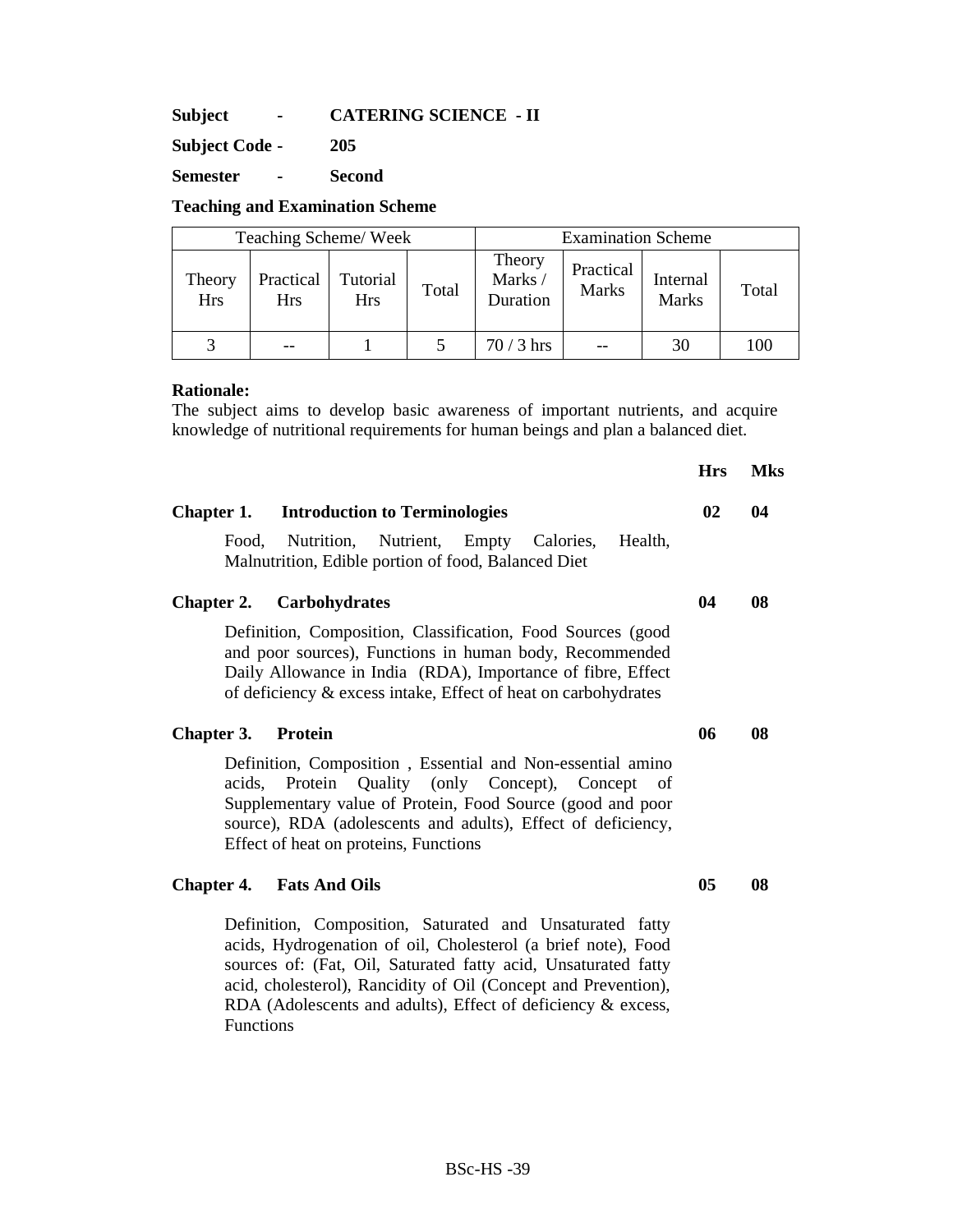# **Chapter 5. Vitamins 06 08**  5.1 Definition, Classification 5.2 Fat Soluble Vitamins (A,D,E,K) – Functions, Food Sources, RDA (Adolescents and adults) , Name of the deficiency disease and symptoms. 5.3 Water Soluble Vitamins (B Complex and C) - Names of all B Complex,  $B_1$ ,  $B_2$ , Niacin, and Vit C with reference to – Functions, Sources, RDA (Adolescents and adults), Deficiency diseases and its symptoms. **Chapter 6. Minerals 64 08 04 08** 6.1 Calcium, Iron, Iodine - Classification, Functions, RDA (Adolescents and adults), Rich food sources, Deficiency disease and its symptoms 6.2 Sodium Chloride - Importance and Limitations, Food sources **Chapter 7.** Water And Its Importance To Health 03 02 7.1 Water Balance 7.2 Dietary sources 7.3 Dehydration and Oedema **Chapter 8. Basic Five Food Groups 03 02 03** 02 8.1 Foods included in each group 8.2 Serving size of foods under each group. **Chapter 9. Balanced diet (Using basic 5 food groups) 06 08**  9.1 Menu Planning for a day's diet for adolescents and adults 9.1.1 Vegetarian and Non vegetarian 9.1.2 Importance of avoiding fast/junk foods **Chapter 10. Important Foods to be avoided and recommended for: 07 08**  Diabetes Mellitus, Heart related diseases (Cardio Vascular), Peptic Ulcer, Jaundice, Kidney diseases, Fever and infection, Diarrhoea and Constipation Chapter 11. How to preserve nutrients while cooking food? 02 06 **Total 48 70 Note : Glossary of Terms**

Students should be familiar with the glossary of terms pertaining to above mentioned topics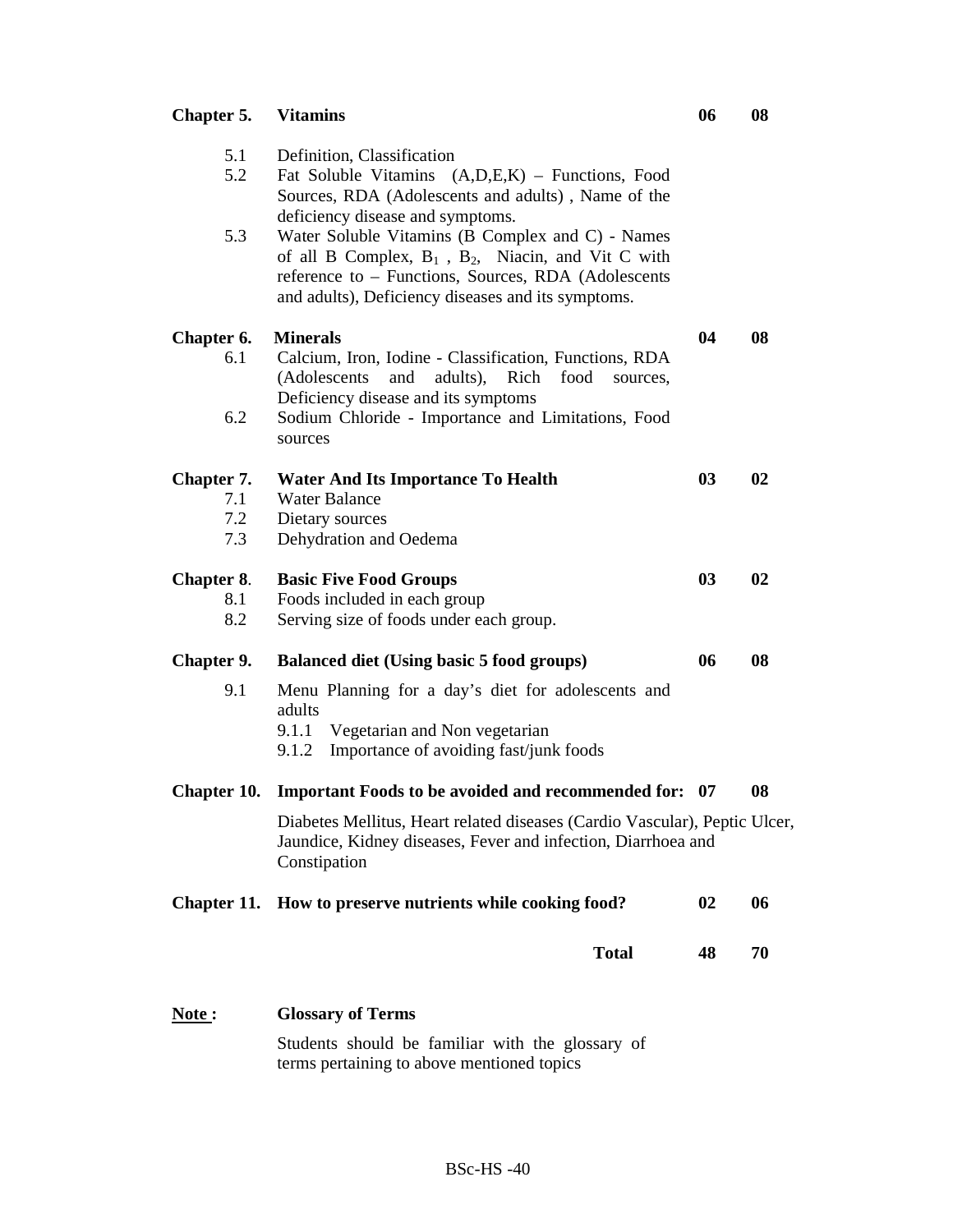# **Assignments**

Calculation of Nutrients:

(Carbohydrates, Fat, Protein, Energy, Vit A, Ca, Fe, B1, B2 and C of any 10 recipes)

Marks awarded for the assignments can be included in the internal marks.

- 1. Hand Book of Food And Nutrition- Dr. M.S. Swaminathen
- 2. Nutrition And Dietetics Shubhangi Joshi
- 3. Fundamentals of Food and Nutrition-Sumati R. Mudambi and M.V, Rajgopal 4. Thenapentic Nutrition-Prondfit and RobinsonNormal
- 4. Thenapentic Nutrition- Prondfit and RobinsonNormal
- 5. Nutritive value of Indian Food Dr. C Gopalan
- 6. Food Science and Nutrition Sunetra Roday (Oxford Press)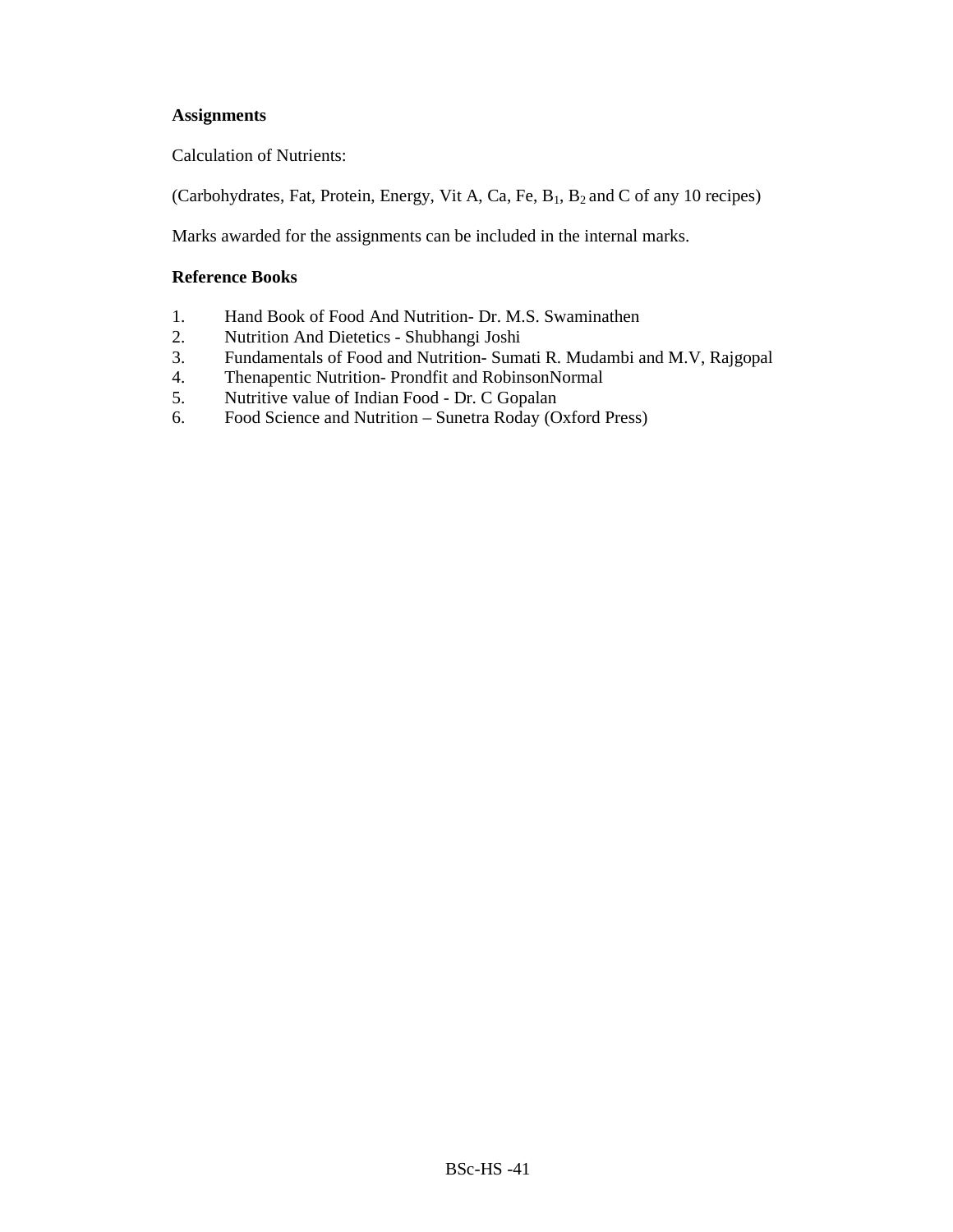### **Subject - BASIC FRENCH F0R HOTEL INDUSTRY**

**Course No. - 206** 

**Semester - Second** 

### **Teaching & Examination Scheme**

| Teaching Scheme/Week |                  |                        |       | <b>Examination Scheme</b>    |                      |                   |       |
|----------------------|------------------|------------------------|-------|------------------------------|----------------------|-------------------|-------|
| Theory<br><b>Hrs</b> | Practical<br>Hrs | Tutorial<br><b>Hrs</b> | Total | Theory<br>Marks/<br>Duration | Viva<br><b>Marks</b> | Internal<br>Marks | Total |
|                      | -                |                        |       | $70/2$ hrs                   |                      | 30                | 100   |

# **Rationale:**

The syllabus aims to create an awareness about the importance of French in Hotel Operations, to help acquire the correct pronunciation of French terminology, to enable to use standard phrases in French in Hotel Operations, to give a very basic introduction to spoken French and most important of all, to integrate the French curriculum with the core syllabus of the Course.

**Hrs Mks** 

| Chapter 1. | <b>General French</b>                                     | 20 | 25 |
|------------|-----------------------------------------------------------|----|----|
| 1.1        | Pronunciation                                             |    |    |
|            | 1.1.1 The Alphabet                                        |    |    |
|            | The Accents<br>1.1.2                                      |    |    |
| 1.2        | Numbers $(0 \text{ to } 100)$                             |    |    |
|            | 1.2.1 Cardinal                                            |    |    |
|            | 1.2.2 Ordinal                                             |    |    |
| 1.3        | Time (only 24 hr clock)                                   |    |    |
| 1.4        | Days of the week                                          |    |    |
|            | Months of the year<br>1.4.1                               |    |    |
|            | 1.4.2 Date                                                |    |    |
| 1.5        | Weights & Measures                                        |    |    |
| 1.6        | 'Formules de politesse'                                   |    |    |
| 1.7        | Conjugation of verbs in the present tense relevant to the |    |    |
|            | hotel industry (only 'je' and vous' & 'nous' forms)       |    |    |
| 1.8        | Dialogues related to Hotel Operations                     |    |    |
| Chapter 2. | <b>Food &amp; Beverage Service</b>                        | 24 | 20 |
| 2.1        | <b>Restaurant Brigade</b>                                 |    |    |
| 2.2        | Hot Plate Language                                        |    |    |
| 2.3        | The French Classical Menu (17 courses) with classic       |    |    |
|            | examples of each course, terminology and meanings         |    |    |
|            | in brief                                                  |    |    |
| 2.4        | Wines                                                     |    |    |
|            | Wines of France,<br>2.4.1                                 |    |    |
|            | 2.4.2 Wine terminology                                    |    |    |
|            | 2.4.3 Reading a wine label.                               |    |    |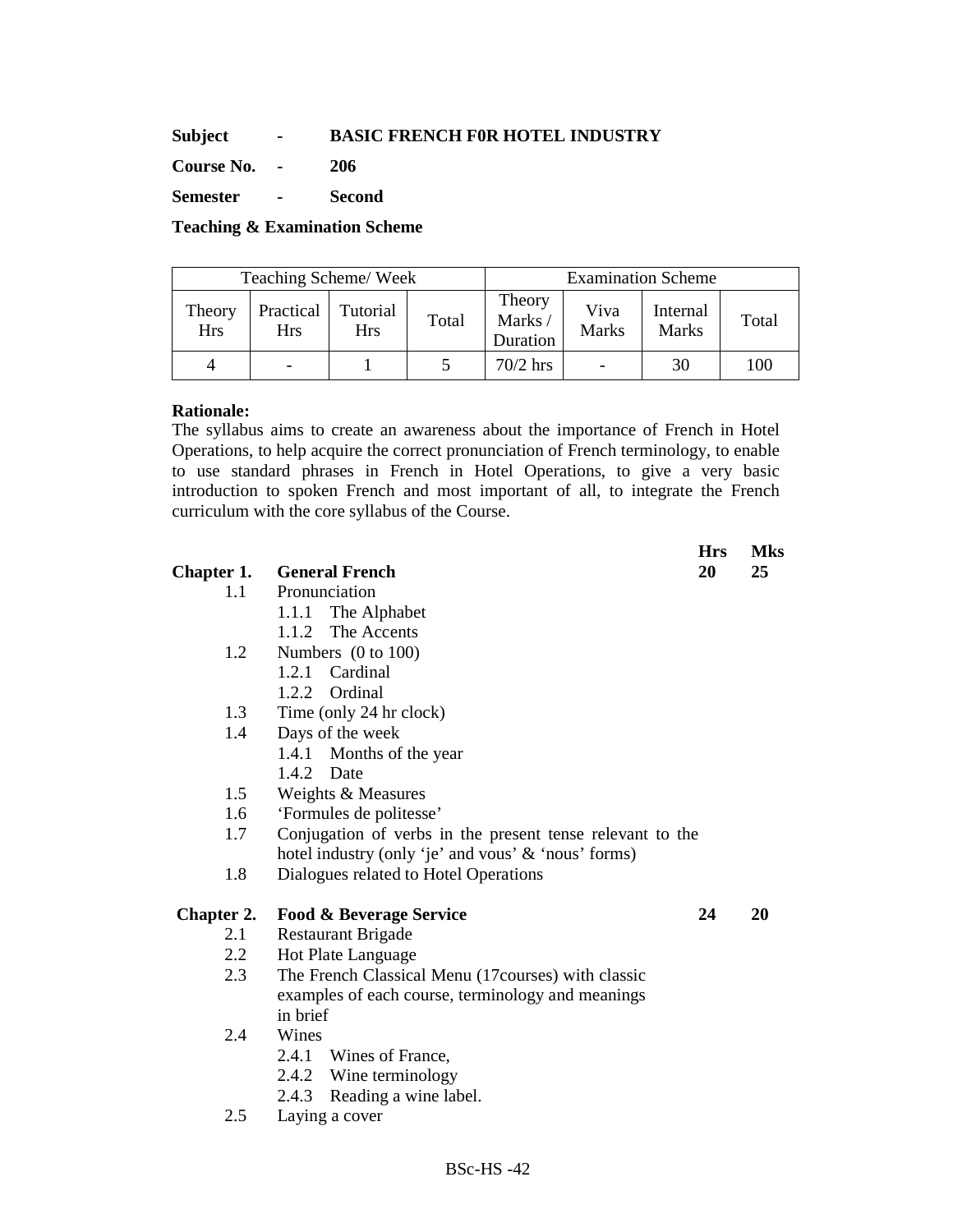### **Chapter 3 Food Production 20 25**

- 3.1 The Kitchen Brigade
- 3.2 Ingredients used in Kitchen
	- 3.2.1 Dairy Products
	- 3.2.2 Vegetables
	- 3.2.3 Fruits
	- 3.2.4 Herbs & Spices
	- 3.2.5 Poultry
	- 3.2.6 Fish
	- 3.2.7 Meat
	- 3.2.8 Cereals
	- 3.2.9 Seasonings
- 3.3 French Cheeses
- 3.4 Culinary Terms in French<br>3.5 Recipes
- **Recipes**

**Total 64 70** 

# **Note : Glossary of Terms**

Students should be familiar with the glossary of terms pertaining to above mentioned topics

#### **Reference Books**

- 1. Basic French Course for the Hotel Industry by Catherine Lobo & Sonali Jadhav
- 2. French for Hotel Management & Tourism Industry by S. Bhattacharya
- 3. F & B Service by Dennis Lillicrap, John Courins & Robert Smith
- 4. Modern Cookery Vol 1 by Thangam Philip

BSc-HS -43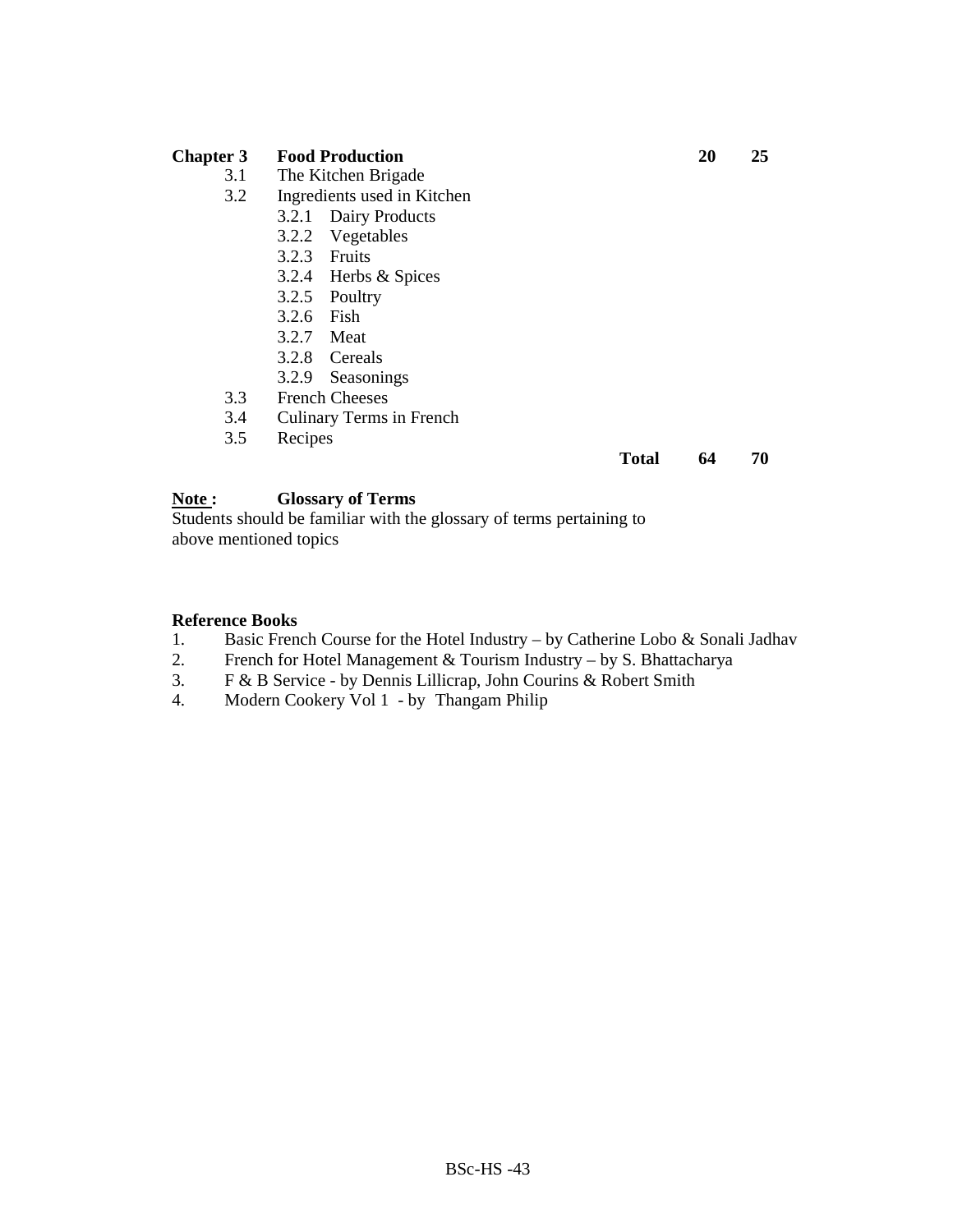# **Subject - QUANTITY FOOD PRODUCTION**

**Subject Code - 301** 

**Semester - Third** 

### **Teaching and Examination Scheme**

| Teaching Scheme / week |                           |                        |       | <b>Examination Scheme</b>    |                           |                          |       |
|------------------------|---------------------------|------------------------|-------|------------------------------|---------------------------|--------------------------|-------|
| Theory<br><b>Hrs</b>   | Practical  <br><b>Hrs</b> | Tutorial<br><b>Hrs</b> | Total | Theory<br>Marks/<br>Duration | Practical<br><b>Marks</b> | Internal<br><b>Marks</b> | Total |
|                        |                           |                        |       | $40/2$ hrs                   | 30                        | 30                       | 100   |

### **Rationale**:

Based on the sound knowledge of commodities and principles and methods of cooking it is desired to prepare students to evolve good understanding and prepare Indian regional menus in large quantities to suit the occasion. The course further introduces the students to the concepts of cold kitchen & bakery & confectionery.

|                                              |                                                                                                                                                                                                                                                                                           | <b>Hrs</b> | <b>Mks</b> |
|----------------------------------------------|-------------------------------------------------------------------------------------------------------------------------------------------------------------------------------------------------------------------------------------------------------------------------------------------|------------|------------|
| <b>Chapter 1</b>                             | <b>Quantity Food Production</b><br>1.1 Introduction to large scale / quantity food production.<br>Industrial, Commercial and Institutional (Hospitals /<br>Schools)                                                                                                                       | 04         | 04         |
| <b>Chapter 2</b><br>2.1<br>2.3               | <b>Larder / Garde Manger</b><br>Functions of larder department and Duties &<br>responsibilities of larder chef<br>2.2 Common terms used in larder department<br>Specific essential tools $&$ equipment in the larder.                                                                     | 02         | 04         |
| <b>Chapter 3</b>                             | <b>Fish Mongery</b>                                                                                                                                                                                                                                                                       | 04         | 04         |
| 3.1.<br>3.2.<br>3.3.<br>3.4.<br>3.5.<br>3.6. | Introduction to fish mongery,<br>Classification of fish with examples(local names also)<br>Selection & storage of fish & shell fish<br>Cuts of fish<br>Cooking of fish<br>Preserved & processed fish                                                                                      |            |            |
| <b>Chapter 4</b><br>4.1                      | <b>Meat Cookery</b><br>Understanding meats - Composition, structure $\&$                                                                                                                                                                                                                  | 04         | 04         |
| 4.2<br>4.3                                   | basic quality factors<br>Aging, Factors affecting tenderness<br>Appropriate cooking methods.<br>4.3.1 Lamb / Beef / Veal / Pork<br>4.3.1.1 Selection Criteria<br>Principles of Storage & thawing<br>4.3.1.2<br>4.3.1.3 Cuts (uses & suitable cooking methods)<br><b>Offals</b><br>4.3.1.4 | 04         | 06         |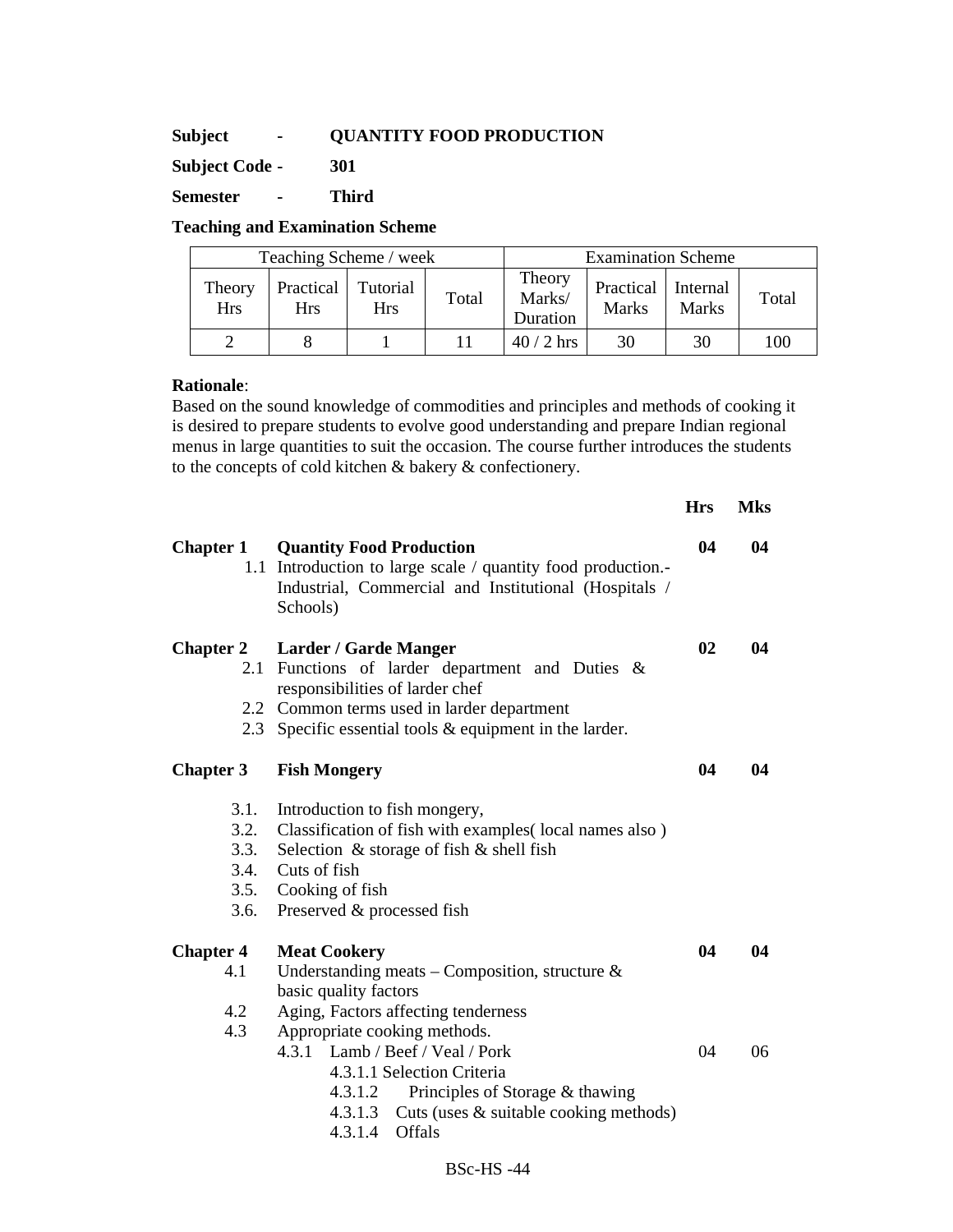|                   |              | 4.3.2<br>Poultry<br>4.3.2.1 Selection Criteria                                                                                                                                          | 04             | 06 |
|-------------------|--------------|-----------------------------------------------------------------------------------------------------------------------------------------------------------------------------------------|----------------|----|
|                   |              | 4.3.2.2 Principles of Storage & thawing<br>4.3.2.3 Cuts of poultry (uses & suitable cooking methods)<br>4.3.2.4 Description and uses of - Duck, goose, turkey, guinea-<br>fowl & quail. |                |    |
| <b>Chapter 5</b>  |              | <b>Charcutiere</b>                                                                                                                                                                      | 05             | 06 |
|                   | 5.1.<br>5.2. | Definition & terms<br>Production, classification, processing of<br>5.2.1<br>Sausages<br>5.2.1<br>Forcemeats<br>5.2.1<br>Marinades, cures, brines                                        |                |    |
|                   |              | 5.3. Knowledge of cold meat platter<br>5.4. Types & uses of chaud froid<br>5.5. Preparing aspic & gelee                                                                                 |                |    |
|                   |              | 5.6. Ham Bacon & Gammon<br>5.6.1. Difference<br>5.6.2. Processing<br>5.6.3. Uses                                                                                                        |                |    |
| <b>Chapter 6</b>  |              | <b>Cake Making</b>                                                                                                                                                                      | 0 <sub>5</sub> | 06 |
|                   |              | 6.1. Role of ingredients<br>6.2. Recipe balancing<br>6.3. Method of cake making<br>6.4. Faults & remedies                                                                               |                |    |
|                   |              | <b>Total</b>                                                                                                                                                                            | 32             | 40 |
| Note:             |              | <b>Glossary of Terms</b>                                                                                                                                                                |                |    |
|                   |              | Students should be familiar with the glossary of<br>terms pertaining to above mentioned topics                                                                                          |                |    |
| <b>Practicals</b> |              |                                                                                                                                                                                         |                |    |
|                   |              | Minimum of 24 Practicals consisting of -                                                                                                                                                |                |    |

60 % Indian Regional Specialties inclusive of snacks (Cooked in Quantity- Minimum 60 portions)

40 % Basic Bakery & Confectionery Items.

Practical Examination to be conducted on regional Indian Menus consisting of meat, vegetable, rice, roti, raita and a sweet preparation.

- 1. Art of Indian Cookery Rocky Mohan
- 2. Prasad- Cooking with Indian Master, J.Inder Singh Kalra, Allied<br>3. Modern Cookery (Vol I & Vol II) For Teaching & Trade -
- 3. Modern Cookery (Vol –I & Vol -II) For Teaching & Trade Philip E Thangam, Orient Longman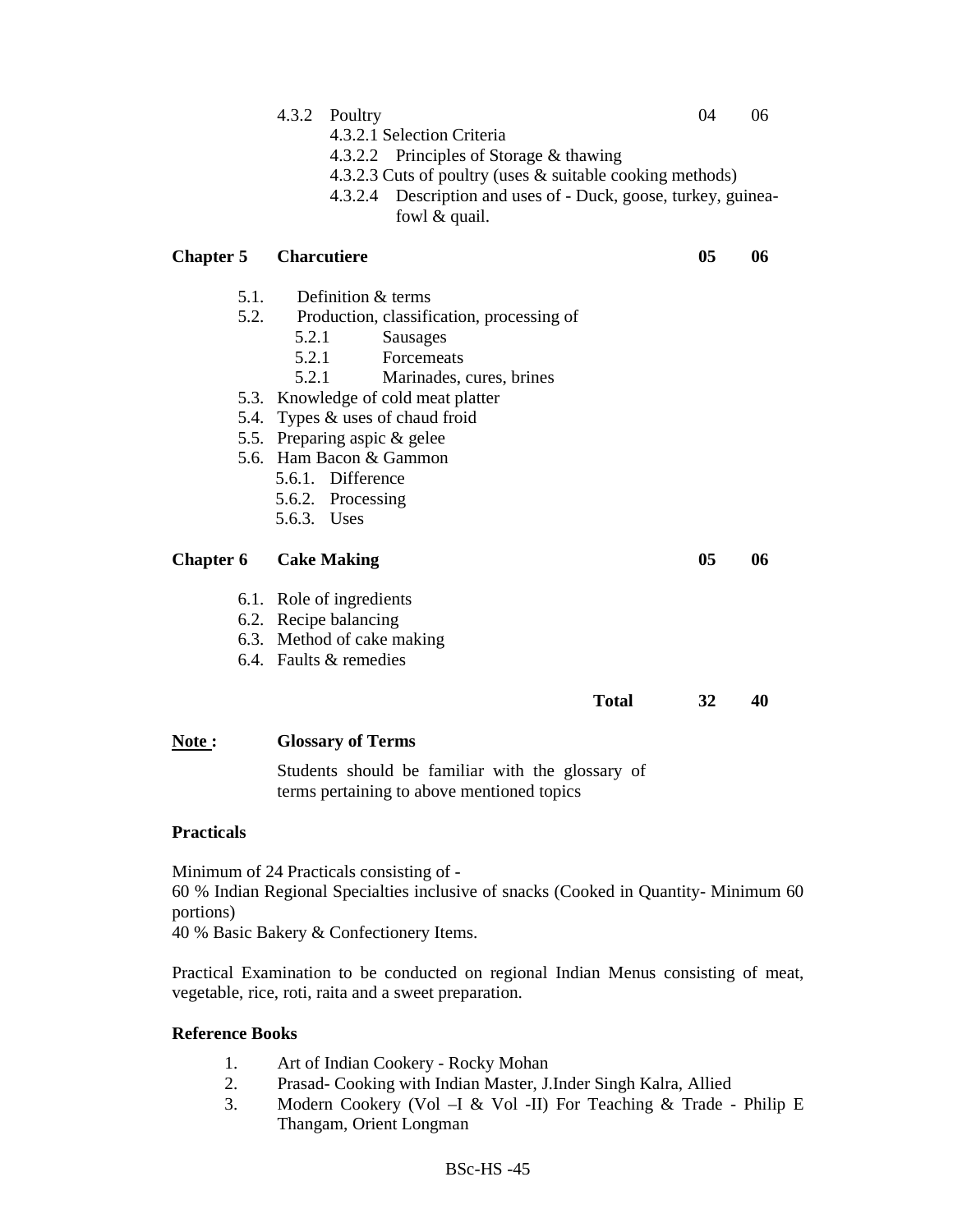- 4. Zaika Sonya Atal Sapru, Harper Collins<br>5. Punjabi Cuisine- Pratibha Karan, Harper C
- 5. Punjabi Cuisine- Pratibha Karan, Harper Collins<br>6. Wazwaan Rocky Mohan, Roli & Janssen
- 6. Wazwaan Rocky Mohan, Roli & Janssen<br>7. Naans & Rotis Surobi Babbar
- 7. Naans & Rotis Surobi Babbar
- 8. Basic Baking S.C.Dubey<br>9. Professional Baking Way
- 9. Professional Baking Wayne Gieslan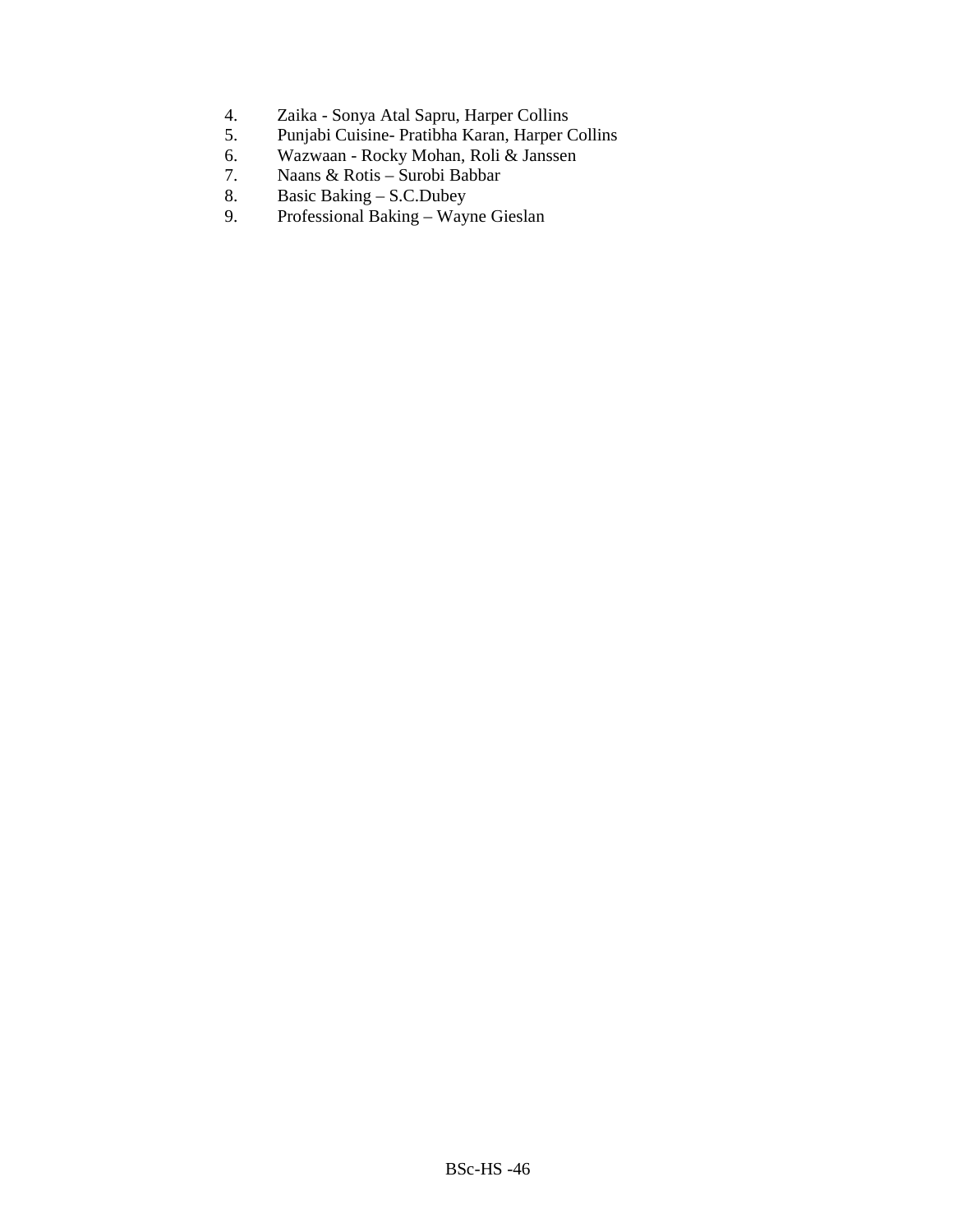**Subject - BEVERAGE SERVICES** 

**Subject Code - 302** 

**Semester - Third** 

**Teaching and Examination Scheme:** 

| Teaching Scheme / week |                         |                        |       | <b>Examination Scheme</b>    |                           |                          |       |
|------------------------|-------------------------|------------------------|-------|------------------------------|---------------------------|--------------------------|-------|
| Theory Hrs             | Practical<br><b>Hrs</b> | Tutorial<br><b>Hrs</b> | Total | Theory<br>Marks/<br>Duration | Practical<br><b>Marks</b> | Internal<br><b>Marks</b> | Total |
|                        |                         |                        |       | 40/2<br>hrs                  | 30/2<br>hrs               | 30                       | 100   |

### **Rationale:**

The courses will give a comprehensive knowledge of the various alcoholic beverage used in the Hospitality Industry. It will give an insight into their history, manufacture, classification, and also to develop technical and specialized skills in the service of the same.

|                  |                                                            | <b>Hrs</b> | <b>Mks</b> |
|------------------|------------------------------------------------------------|------------|------------|
| Chapter 1.       | <b>Wines</b>                                               | 06         | 04         |
| 1.1.             | Introduction, definitions of Wines                         |            |            |
| 1.2.             | Classification                                             |            |            |
| 1.3.             | Viticulture & Viticulture Methods                          |            |            |
| 1.4.             | Vinification-Still, Sparking, Aromatized & Fortified Wines |            |            |
| 1.5.             | <b>Vine Diseases</b>                                       |            |            |
| Chapter 2.       | Wines – France, Italy, Spain, Portugal, Germany,           | 10         | 12         |
|                  | New World Wines (South Africa, Australia, USA,             |            |            |
|                  | Hungary & India) – Categories, Regions, Important          |            |            |
|                  | Wines with their qualities                                 |            |            |
| 2.1.             | Food & Wine Harmony                                        |            |            |
| 2.2.             | Wine glasses and equipment                                 |            |            |
| 2.3.             | Storage and service of wine.                               |            |            |
| Chapter 3.       | <b>Aperitifs</b>                                           | 02         | 04         |
| 3.1              | Definition                                                 |            |            |
| 3.2              | Types- Wine based & spirit based                           |            |            |
|                  |                                                            |            |            |
| <b>Chapter 4</b> | <b>Introduction to Spirits, Distillation process, Pot</b>  | 02         | 04         |
|                  | <b>Still &amp; Patent Still</b>                            |            |            |
| <b>Chapter 5</b> | <b>Spirits</b>                                             | 08         | 10         |
| 5.1              | Whisky Brandy, Rum, Vodka, Gin & Tequila,                  |            |            |
|                  | Production, Types, Brands- Indian and International        |            |            |
| 5.2              | Other Alcoholic Beverages-Absinthe, Ouza                   |            |            |
|                  | Aquavit, Silvovitz, Arrack, Feni, Grappa, Calvados         |            |            |
|                  | & other fruit brandies                                     |            |            |
|                  |                                                            |            |            |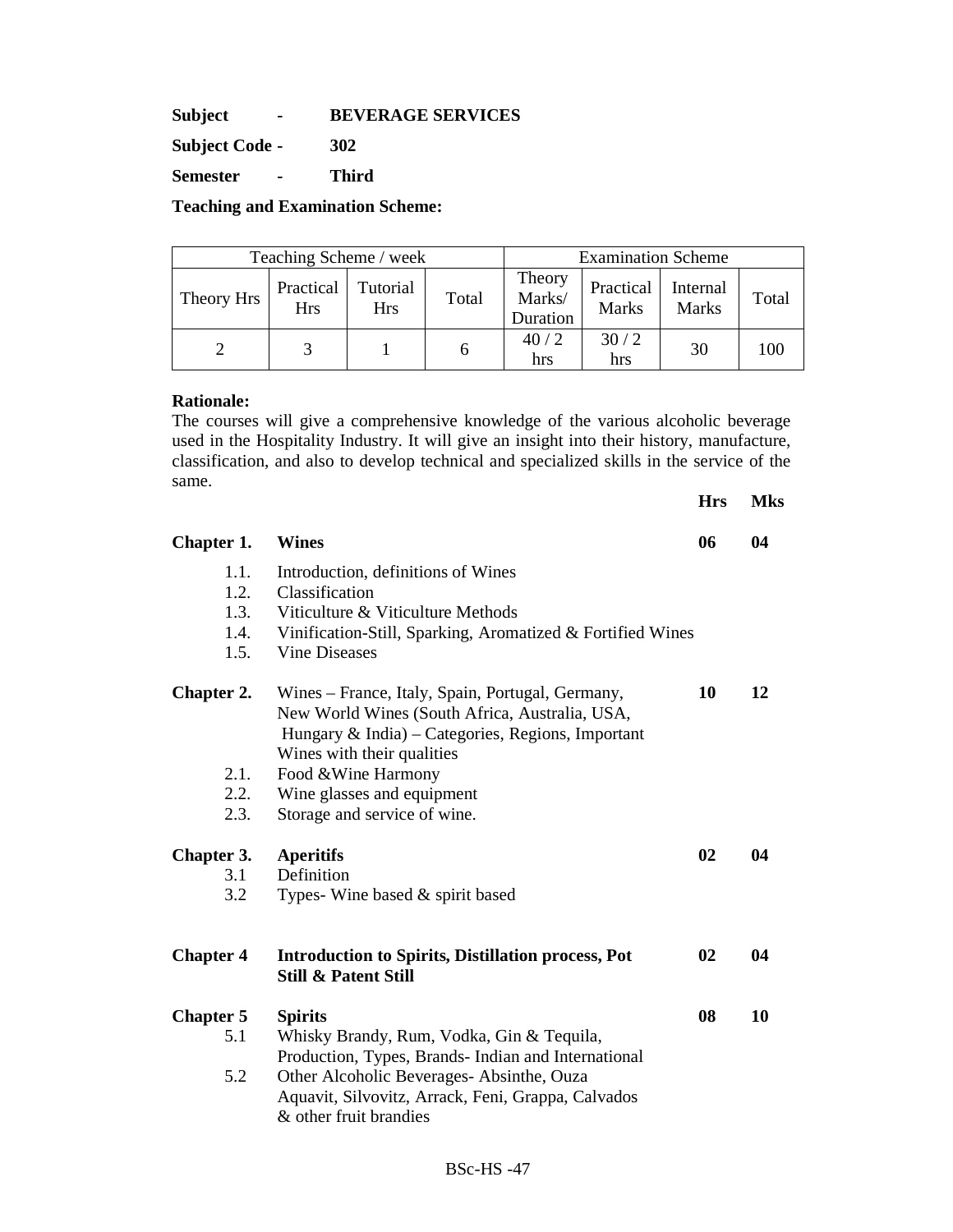| <b>Chapter 6</b> | <b>Liqueurs</b>                           |              | 02 | 04 |
|------------------|-------------------------------------------|--------------|----|----|
| 6.1              | <b>Types</b>                              |              |    |    |
| 6.2              | Production                                |              |    |    |
| 6.3              | Brands & Service-Indian and International |              |    |    |
| <b>Chapter 7</b> | <b>Tobacco</b>                            |              | 02 | 02 |
| 7.1              | Types – Cigars & Cigarettes               |              |    |    |
| 7.2              | Cigar strengths and sizes                 |              |    |    |
| 7.3              | Brands – Storage and service              |              |    |    |
|                  |                                           |              |    | 40 |
|                  |                                           | <b>Total</b> | 32 |    |

**Note : Glossary of Terms**  Students should be familiar with the glossary of terms pertaining to above mentioned topics

### **PRACTICALS:**

- 1. Conducting Briefing/ De-Briefing for F & B outlets
- 2. Taking an Order for Beverages.
- 3. Service of aperitifs
- 4. Wine bottle, Identification, Glasses, Equipment, Required for service.
- 5. Reading a wine label (French, German)
- 6. Types of Glasses  $&$  equipment used in the bar
- 7. Service of Sparkling, Aromatized, Fortified, Still Wines.
- 8. Menu Planning with wines and service of food & wine
- 9. Service of cigars and cigarettes.
- 10. Service of Spirits Rum, Gin, Vodka, Whisky, Brandy, Tequila etc.

- 1. Food & Beverage Service-Lilicrap & Cousins<br>2. Modern Restaurant Service-John Fuller
- 2. Modern Restaurant Service- John Fuller
- 3. Food & Beverages Service Taining Manual-Sudhir Andrews
- 4. Bar & Beverage Book- Costas Katsigris, Mary Porter, Thomas<br>5. Professional Guide to Alcoholic Beverages- Lipinski
- 5. Professional Guide to Alcoholic Beverages- Lipinski
- 6. Alcoholic Beverages- Lipinski & Lipinski
- 7. Bartenders Guide- BD & L.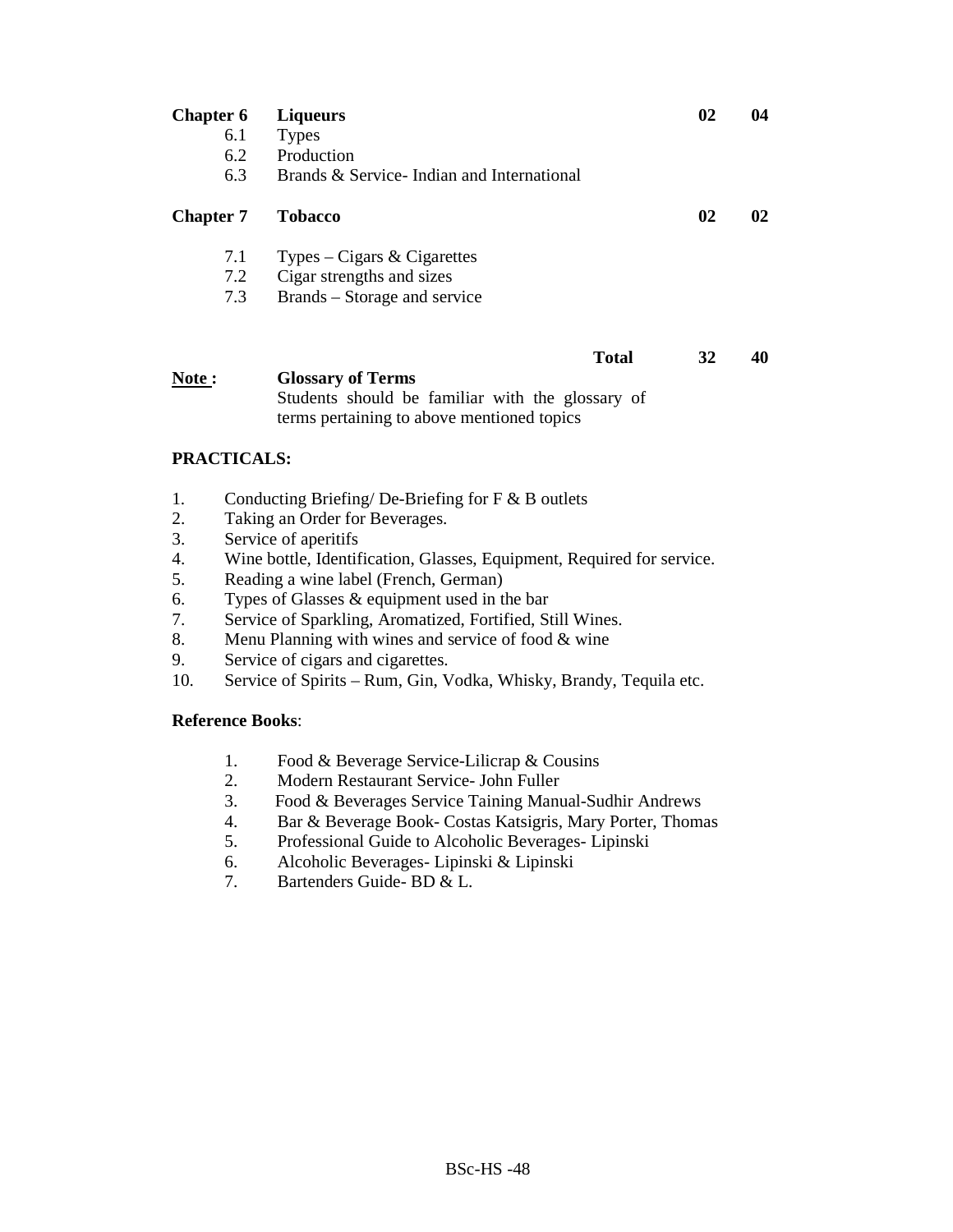# **Subject - ACCOMMODATION SERVICES**

**Subject Code - 303** 

**Semester - Third** 

**Teaching and Examination Scheme** 

| Teaching Scheme/Week |                  |                        |       | <b>Examination Scheme</b>    |                    |                   |       |
|----------------------|------------------|------------------------|-------|------------------------------|--------------------|-------------------|-------|
| Theory<br><b>Hrs</b> | Practical<br>Hrs | Tutorial<br><b>Hrs</b> | Total | Theory<br>Marks/<br>Duration | Practical<br>Marks | Internal<br>Marks | Total |
| 2                    | 3                |                        | 6     | $40/2$ hrs                   | 30/2<br>hrs        | 30                | 100   |

### **Rationale**

This course aims to establish the importance of Accommodation services within the hospitality Industry .It also prepares the student to acquire basic skills and knowledge necessary to successfully identify the required standards in this area and to consider all aspects of cost control and establishing profitability.

# **SECTION - I**

|                  |                                                            | <b>Hrs</b>     | <b>Mks</b> |
|------------------|------------------------------------------------------------|----------------|------------|
| <b>Chapter 1</b> | <b>Contract Cleaning</b>                                   | 02             | 04         |
| 1.1              | Definition, Concept                                        |                |            |
| 1.2              | Jobs given on contract by Housekeeping                     |                |            |
| 1.3              | Advantages & Disadvantages                                 |                |            |
| 1.4              | Pricing a contract                                         |                |            |
| <b>Chapter 2</b> | <b>Pest Control</b>                                        | 01             | 03         |
| 2.1              | <b>Types of Pests</b>                                      |                |            |
| 2.2              | <b>Preventive and Control Measures</b>                     |                |            |
| <b>Chapter 3</b> | <b>Safety &amp; Security Processes</b>                     | 02             | 02         |
| 3.1              | Safety of Guest Property, Hotel Property                   |                |            |
| 3.2              | Prevention of accidents, First Aid                         |                |            |
| 3.3              | Role & Procedures adopted by the Security                  |                |            |
|                  | Department.                                                |                |            |
| <b>Chapter 4</b> | <b>Textiles</b>                                            | 0 <sub>3</sub> | 03         |
| 4.1              | Classification of fibres with examples                     |                |            |
| 4.2              | Characteristics and uses of fabrics used in Hotel Industry |                |            |
| <b>Chapter 5</b> | Linen & Uniform room Operations, Laundry                   | 04             | 05         |
| 5.1.             | Layout of Linen Room                                       |                |            |
| 5.2.             | Classification & Selection of Linen                        |                |            |
| 5.3.             | Classification of Bed, Bath, & Restaurant Linen            |                |            |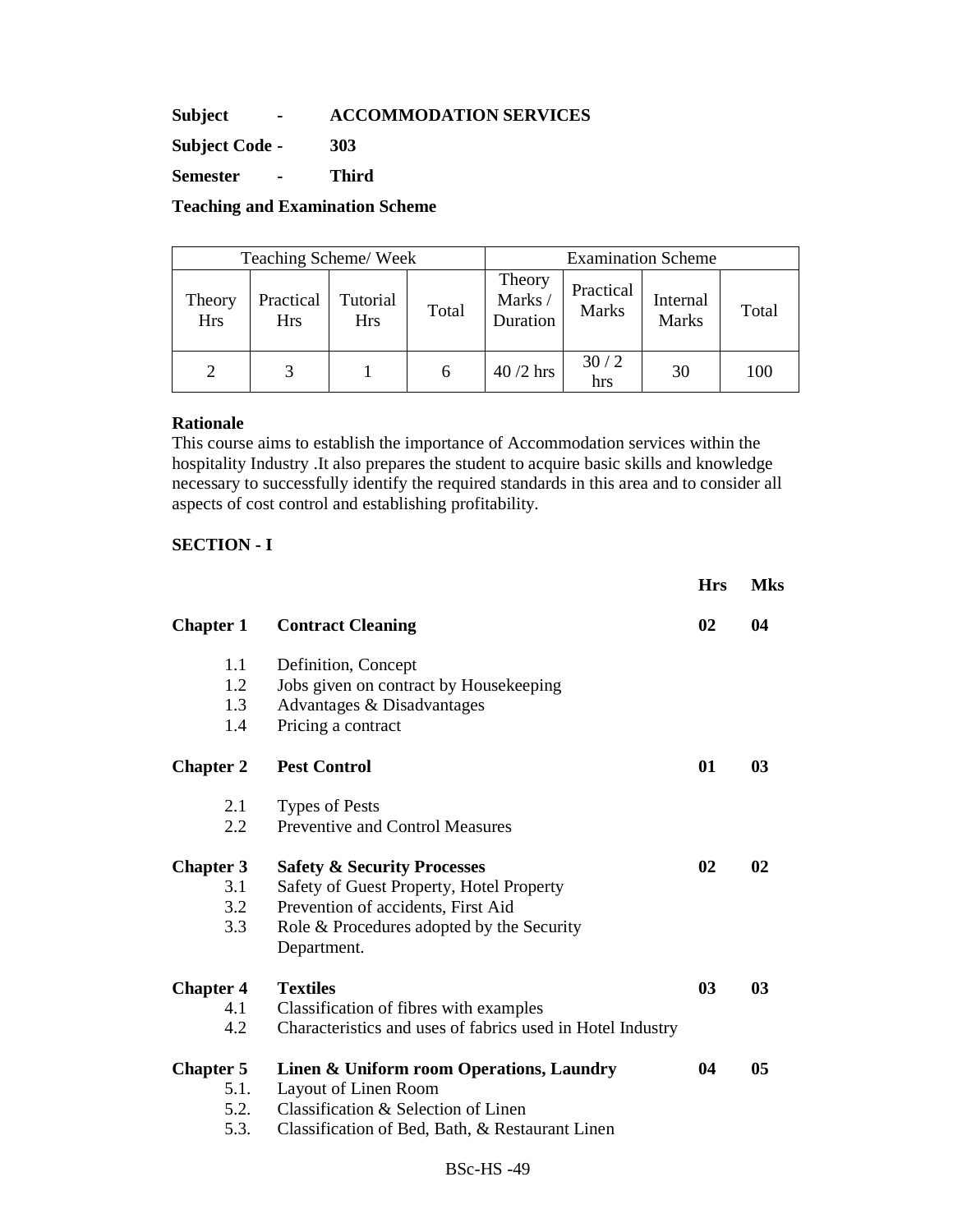|                  | 5.4.<br>5.6.<br>5.7.<br>5.8.<br>5.9.<br>5.10. | Sizes of Linen<br>5.5. Calculation of Linen requirement<br>Linen Control – Linen Inventory<br>Par stock, Linen Coverage<br>Discard management<br>Types of laundry equipments & uses<br>Typical laundry layout<br>5.11. Laundry Procedures<br>5.12. Stains Removal |            |            |
|------------------|-----------------------------------------------|-------------------------------------------------------------------------------------------------------------------------------------------------------------------------------------------------------------------------------------------------------------------|------------|------------|
| <b>Chapter 6</b> | 6.1<br>6.2<br>6.3<br>6.4                      | <b>Flower Arrangement</b><br>Concept, Importance & Principles<br>Types and shapes<br>Tools, Equipments and Accessories<br><b>Conditioning of Plant Materials</b>                                                                                                  | 04         | 03         |
|                  |                                               | <b>Total</b>                                                                                                                                                                                                                                                      | 16         | <b>20</b>  |
|                  | <b>SECTION - II</b>                           | <b>Note: Glossary of Terms</b><br>Students should be familiar with the glossary of<br>terms pertaining to above-mentioned topics                                                                                                                                  |            |            |
|                  |                                               |                                                                                                                                                                                                                                                                   | <b>Hrs</b> | <b>Mks</b> |
| <b>Chapter 1</b> |                                               | <b>Front Office Accounting</b>                                                                                                                                                                                                                                    | 03         | 06         |
|                  | 1.1.                                          | Accounting fundamentals (types of accounts,                                                                                                                                                                                                                       |            |            |
|                  | 1.2.                                          | ledger, folios, vouchers)<br>Record keeping system (non automated, semi-<br>automated and fully automated)                                                                                                                                                        |            |            |
|                  | 1.3.<br>1.4.                                  | Credit Monitoring and Charge Privileges<br>Cash sheet                                                                                                                                                                                                             |            |            |
| <b>Chapter 2</b> |                                               | <b>Calculation of various Statistical data using</b>                                                                                                                                                                                                              | 04         | 05         |
|                  | 2.1.<br>2.2.                                  | Formulae<br>(ARR, Room occupancy %, Double Occupancy%,<br>Foreign Occupancy %, Local Occupancy %, House<br>count)                                                                                                                                                 |            |            |
| <b>Chapter 3</b> |                                               | <b>Reports</b>                                                                                                                                                                                                                                                    | 04         | 05         |
|                  |                                               | Daily Report, Revenue Report, Discrepancy Report etc.                                                                                                                                                                                                             |            |            |
| <b>Chapter 4</b> |                                               | <b>Guest Relations</b>                                                                                                                                                                                                                                            | 03         | 02         |
| 4.1              |                                               | <b>Hospitality Desk</b>                                                                                                                                                                                                                                           |            |            |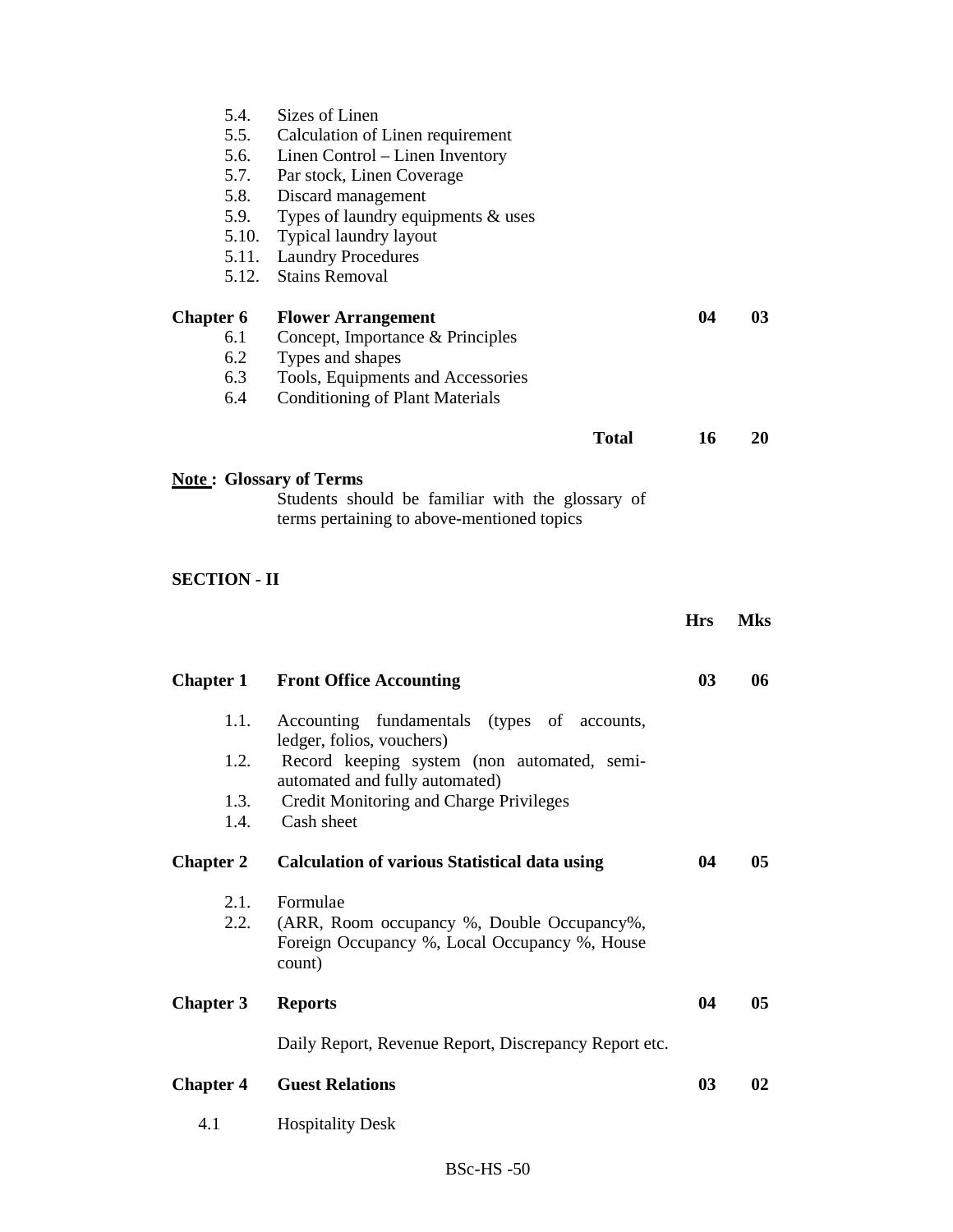| 4.2<br>4.3<br>4.4 | Functions and role<br>Maintenance of records like guest history card etc)<br>Special personality traits for a Guest Relations Executive |    |     |
|-------------------|-----------------------------------------------------------------------------------------------------------------------------------------|----|-----|
| <b>Chapter 5</b>  | <b>Situation Handling</b>                                                                                                               | 02 | 02. |
| 5.1<br>5.2        | Complaint handling procedure<br>Dealing with unusual situations (Death, theft, fire etc)                                                |    |     |
|                   | <b>Total</b>                                                                                                                            | 16 | 20  |
| Note:             | <b>Glossary of Terms</b><br>Students should be familiar with the glossary of                                                            |    |     |

terms pertaining to above-mentioned topics

# **SECTION I**

# **Practicals (1 each)**

- 1. Stain Removal
- 2. Laundering Procedure Starching / Blueing / Ironing
- 3. Use of Laundry Equipment (Washing Machine)
- 4. Visit to a Laundry
- 5. Flower Arrangements Different shapes and styles 2 Practicals
- 6. Introduction to Horticultural aspects
- 7. Pest Control

# **Reference Books:**

- 1. Fibres & Fabrics Brenda Piper
- 2. Housekeeping Operations Robert Martin
- 3. Housekeeping Management Matt A. Casado (Wiley)

# **SECTION II**

# **Practicals**

Situations for the following instances:

- 1. Posting charges in guest folio
- 2. Practical applications of Credit Monitoring
- 3. Practical applications of Charge Privilege
- 4. Late Check-outs
- 5. Late Charges
- 6. V.P.O. and Miscellaneous vouchers
- 7. Allowance vouchers
- 8. Dealing with guests at the hospitality desk(enhancing the guest experience)

- 1. Hotel front Office Training Manual -Sudhir Andrews<br>2. Principles of Hotel Front Office Operations Sue Bak
- 2. Principles of Hotel Front Office Operations Sue Baker, P. Bradley, J. Huyton
- 3. Hotel Front Office Bruce Braham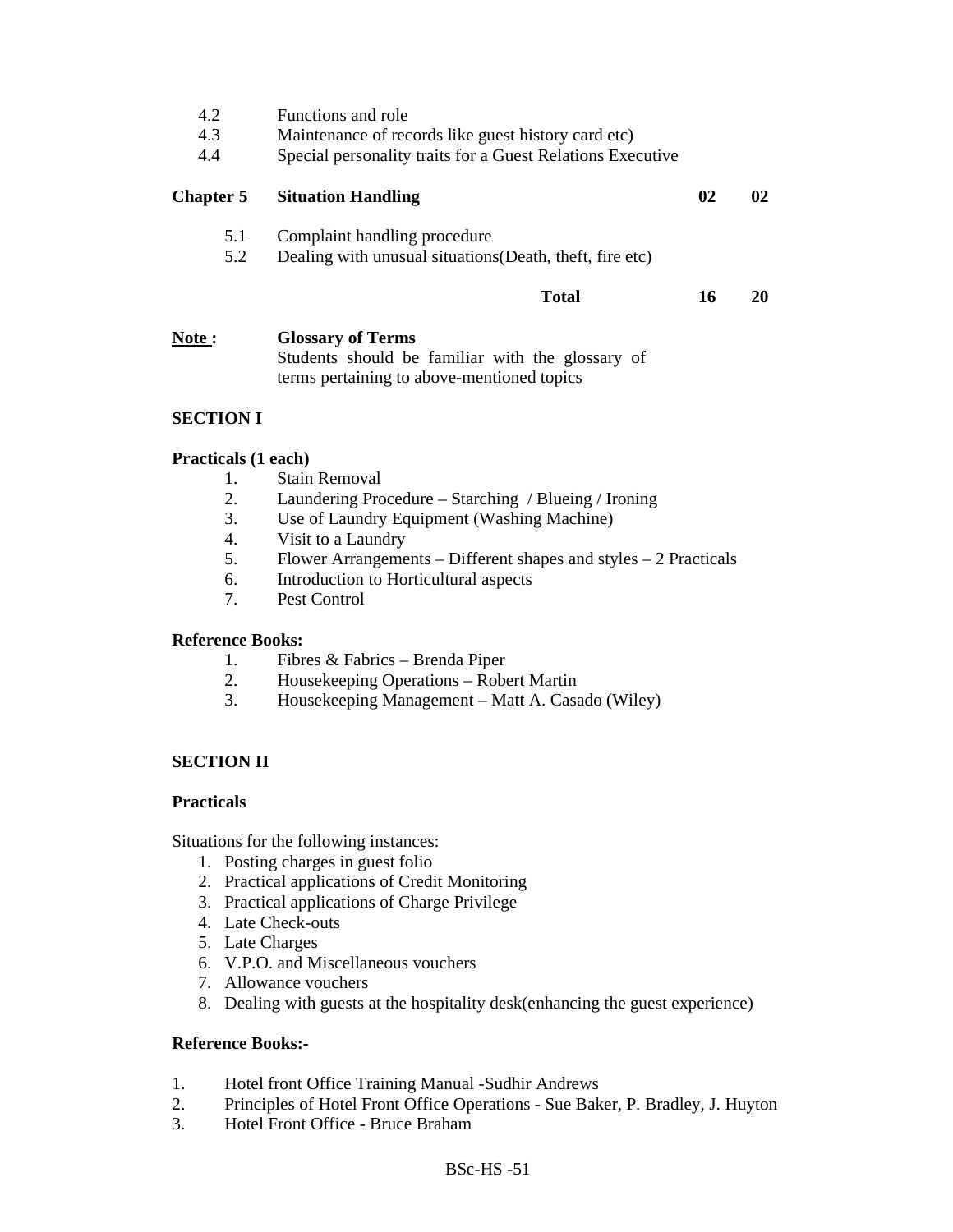- 4. Managing Front Office Operations- Michael Kasavana, Charles Steadmon
- 5. Checkin Checkout Jerome Vallen<br>6. The Hotel Receptionist- Grace Paig
- The Hotel Receptionist- Grace Paige, Jane Paige
- 7. Front Office Procedures and Management Peter Abbott
- 8. Front Office operations/Accommodations Operations-Colin Dix<br>9. Hotel reception-Paul White and Helen
- 9. Hotel reception- Paul White and Helen<br>10. Front Office Operation and Administrati
- Front Office Operation and Administration -Dennis Foster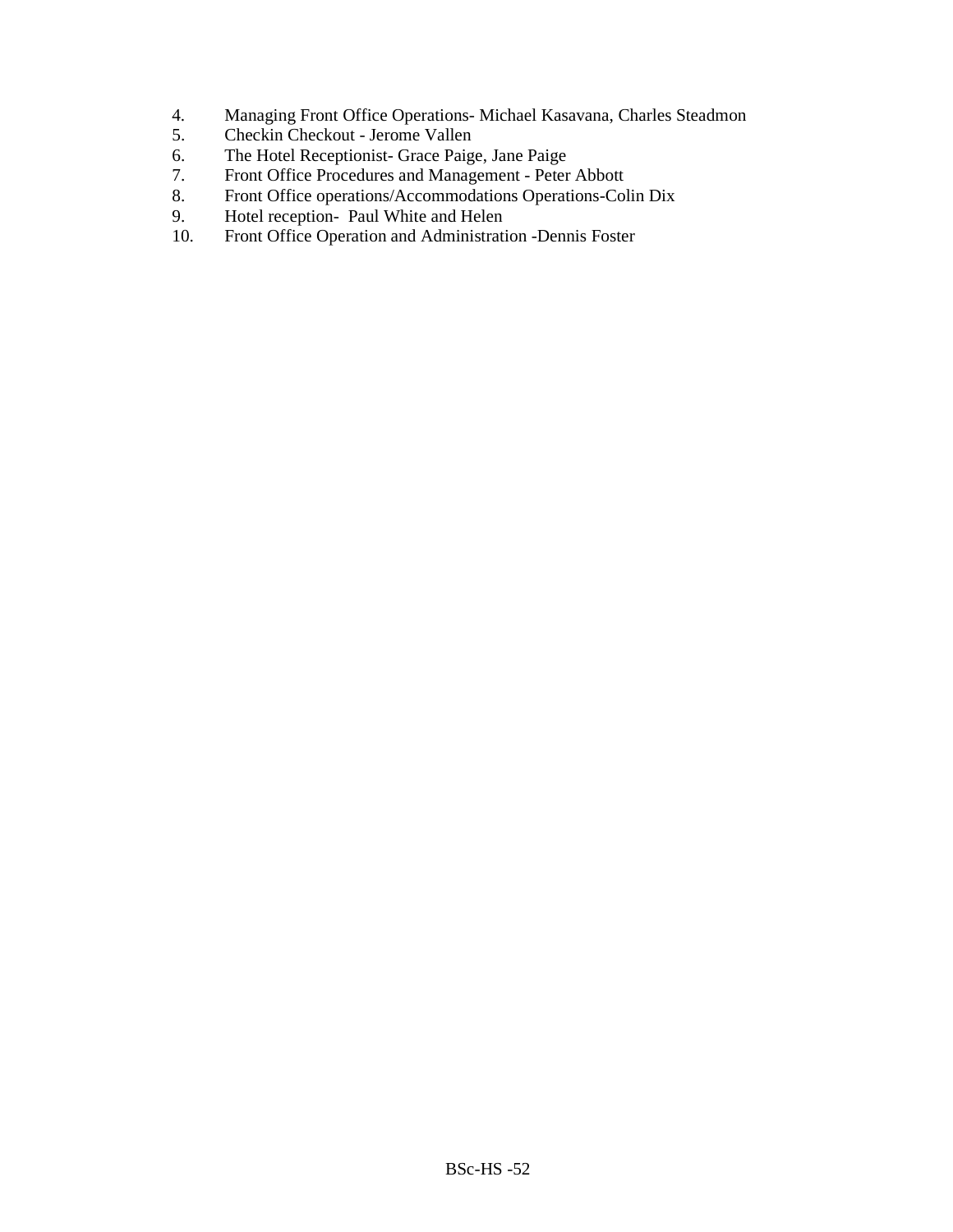### **Subject - PRINCIPLES OF MANAGEMENT**

**Subject Code - 304** 

**Semester - Third** 

# **Teaching and Examination Scheme: -**

| Teaching Scheme / week |                         |                        |       | <b>Examination Scheme</b>    |                              |                          |       |
|------------------------|-------------------------|------------------------|-------|------------------------------|------------------------------|--------------------------|-------|
| Theory<br><b>Hrs</b>   | Practical<br><b>Hrs</b> | Tutorial<br><b>Hrs</b> | Total | Theory<br>Marks/<br>Duration | Practical<br><b>Marks</b>    | Internal<br><b>Marks</b> | Total |
|                        |                         |                        |       | $70/3$ hrs                   | $\qquad \qquad \blacksquare$ | 30                       | 100   |

**Hrs Mks** 

# **Rationale:**

To make the students understand the concepts of Management & their Practical application in the Hospitality Industry.

| <b>Chapter 1</b><br>1.1<br>1.2<br>1.3<br>1.4 | <b>Introduction</b><br>A typical day in the life of a manager at hotel<br>(illustrative situations)<br>Management defined<br>Levels of management<br>External $\&$ internal factors that effect management                                                                                 | 03 | 05        |
|----------------------------------------------|--------------------------------------------------------------------------------------------------------------------------------------------------------------------------------------------------------------------------------------------------------------------------------------------|----|-----------|
| <b>Chapter 2</b><br>2.1<br>2.2<br>2.3<br>2.4 | Management thought: journey from inception till today 10<br>Brief history of management thought<br>Contribution of F.W. Taylor to scientific<br>management<br>Henry Fayol's classical management theory<br>Modern day management theory                                                    |    | 10        |
| <b>Chapter 3</b>                             | <b>Planning&amp; Decision Making</b>                                                                                                                                                                                                                                                       |    |           |
| A.                                           | <b>Planning</b><br>Definition<br>3.1<br>3.2<br>Nature & Importance of planning,<br>Advantages & disadvantages<br>3.3<br>Types of plans – objectives, strategies,<br>policies, procedures, methods, rules,<br>programs & budgets<br>Steps in planning<br>3.4<br>3.5<br>Planning assumptions | 08 | <b>10</b> |
| <b>B.</b>                                    | Decision-making<br>Types of decisions<br>Step by step decision making process                                                                                                                                                                                                              | 04 | 03        |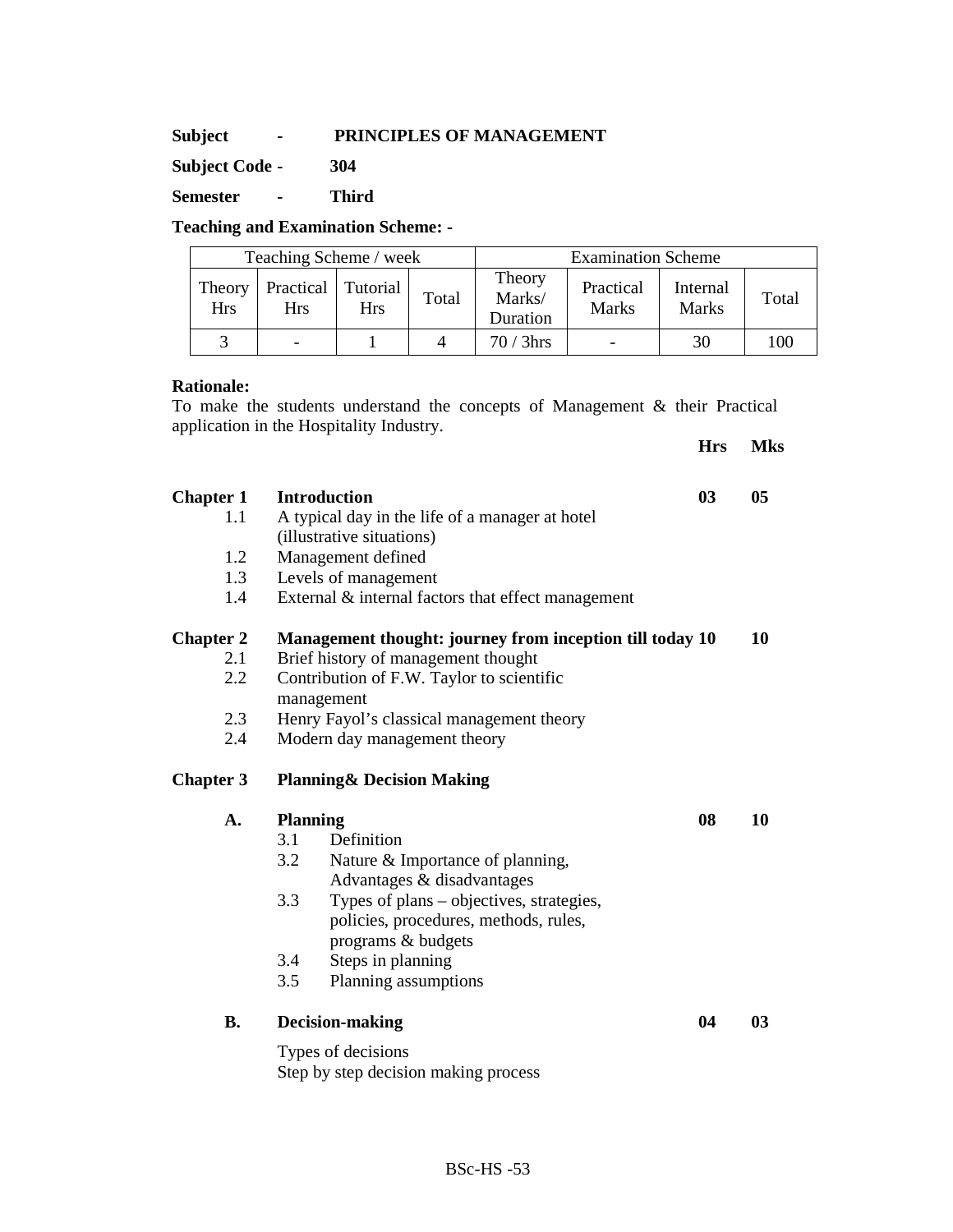| 4.1<br>4.2<br>4.3 | Definition<br>Nature & importance of organizing<br>Principles of organizations - Formal & Informal,<br>Centralized / Decentralized, Line & staff |    |    |
|-------------------|--------------------------------------------------------------------------------------------------------------------------------------------------|----|----|
| <b>Staffing</b>   |                                                                                                                                                  |    |    |
| 4.4               | Definitions                                                                                                                                      |    |    |
| 4.5<br>4.6        | Delegation and Departmentalization,<br>Authority & Responsibility, Span of control                                                               |    |    |
| <b>Chapter 5</b>  | Leadership                                                                                                                                       | 04 | 10 |
| 5.1               | Definition                                                                                                                                       |    |    |
| 5.2               | Leadership theories - Managerial grid                                                                                                            |    |    |
| 5.3               | Different styles of leadership                                                                                                                   |    |    |
| 5.4               | Characteristics of a good leader                                                                                                                 |    |    |
| <b>Chapter 6</b>  | <b>Motivation</b>                                                                                                                                | 05 | 10 |
| 6.1               | Definition                                                                                                                                       |    |    |
| 6.2               | Nature and Importance                                                                                                                            |    |    |
| 6.3               | Benefits of motivated staff                                                                                                                      |    |    |
| 6.4               | Theories of motivation -Maslow's theory of need<br>hierarchy                                                                                     |    |    |
| 6.5               | Herzberg's two factor theory                                                                                                                     |    |    |
| 6.6               | McGregor's theory 'X' and theory 'Y'                                                                                                             |    |    |
| 6.7               | Morale – its role $\&$ importance                                                                                                                |    |    |
| <b>Chapter 7</b>  | Communication                                                                                                                                    | 05 | 06 |
| 7.1               | Definition, nature, process of communication                                                                                                     |    |    |
| 7.2               | Types of communication                                                                                                                           |    |    |
|                   | Upward / downward<br>7.2.1                                                                                                                       |    |    |
|                   | 7.2.2 Verbal / Nonverbal                                                                                                                         |    |    |
|                   | 7.2.3 Formal / Informal                                                                                                                          |    |    |
| 7.3               | Barriers to communication                                                                                                                        |    |    |
| 7.4               | Methods of improving communication effectiveness.                                                                                                |    |    |
| <b>Chapter 8</b>  | Coordination                                                                                                                                     | 02 | 02 |
| 8.1               | Definition                                                                                                                                       |    |    |
| 8.2               | Need for coordination                                                                                                                            |    |    |
| <b>Chapter 9</b>  | <b>Controlling</b>                                                                                                                               | 02 | 04 |
| 9.1               | Definition                                                                                                                                       |    |    |
| 9.2               | Process of controlling                                                                                                                           |    |    |
| 9.3               | Need for control                                                                                                                                 |    |    |

**A. Organizing**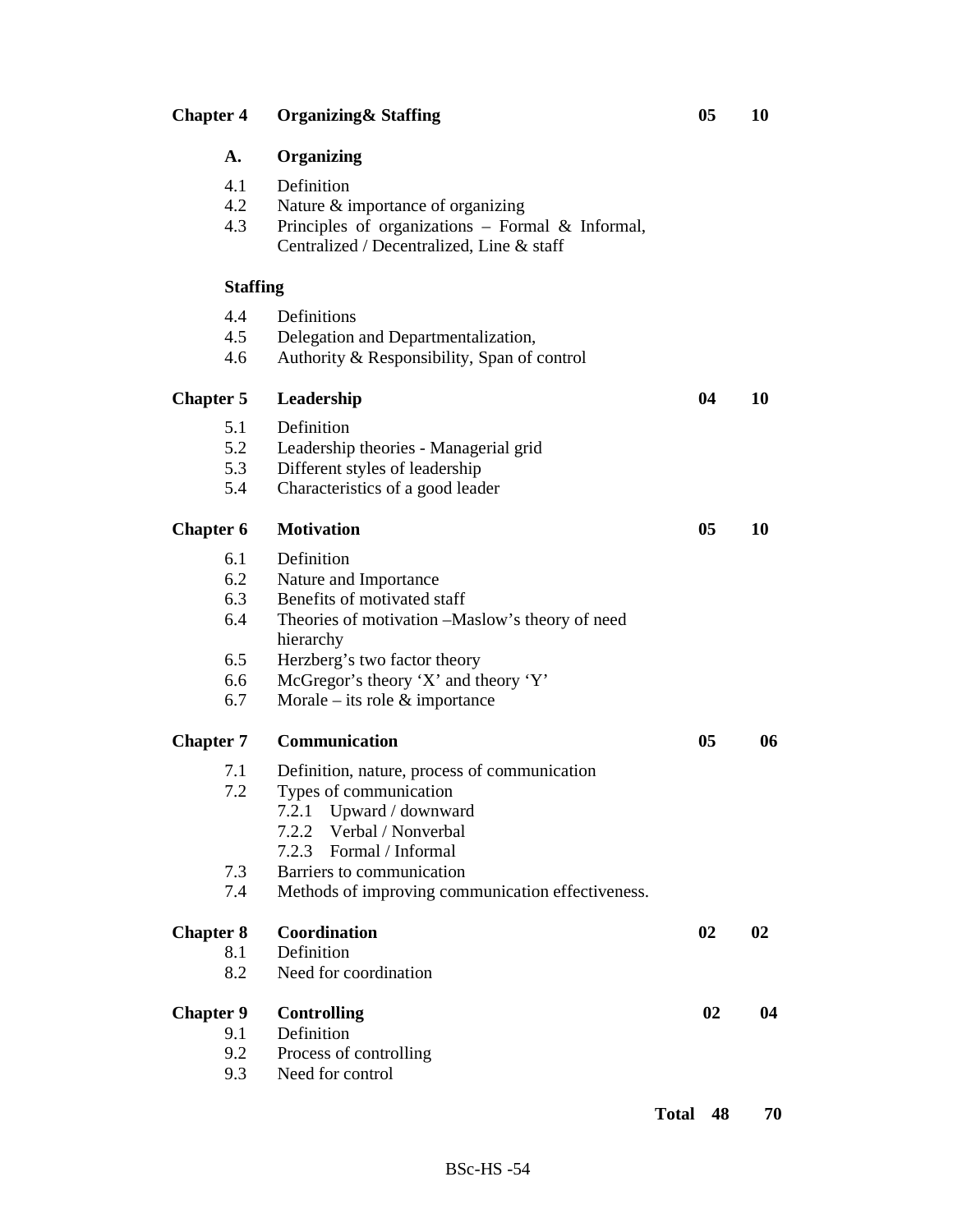# **Note : Glossary of Terms**

Students should be familiar with the glossary of terms pertaining to above mentioned topics

- 1. Management Stoner & Freeman
- 2. Essentials of Management Koontz & O'donnel
- 3. Management tasks Peter Drucker
- 4. Management Process Davar R.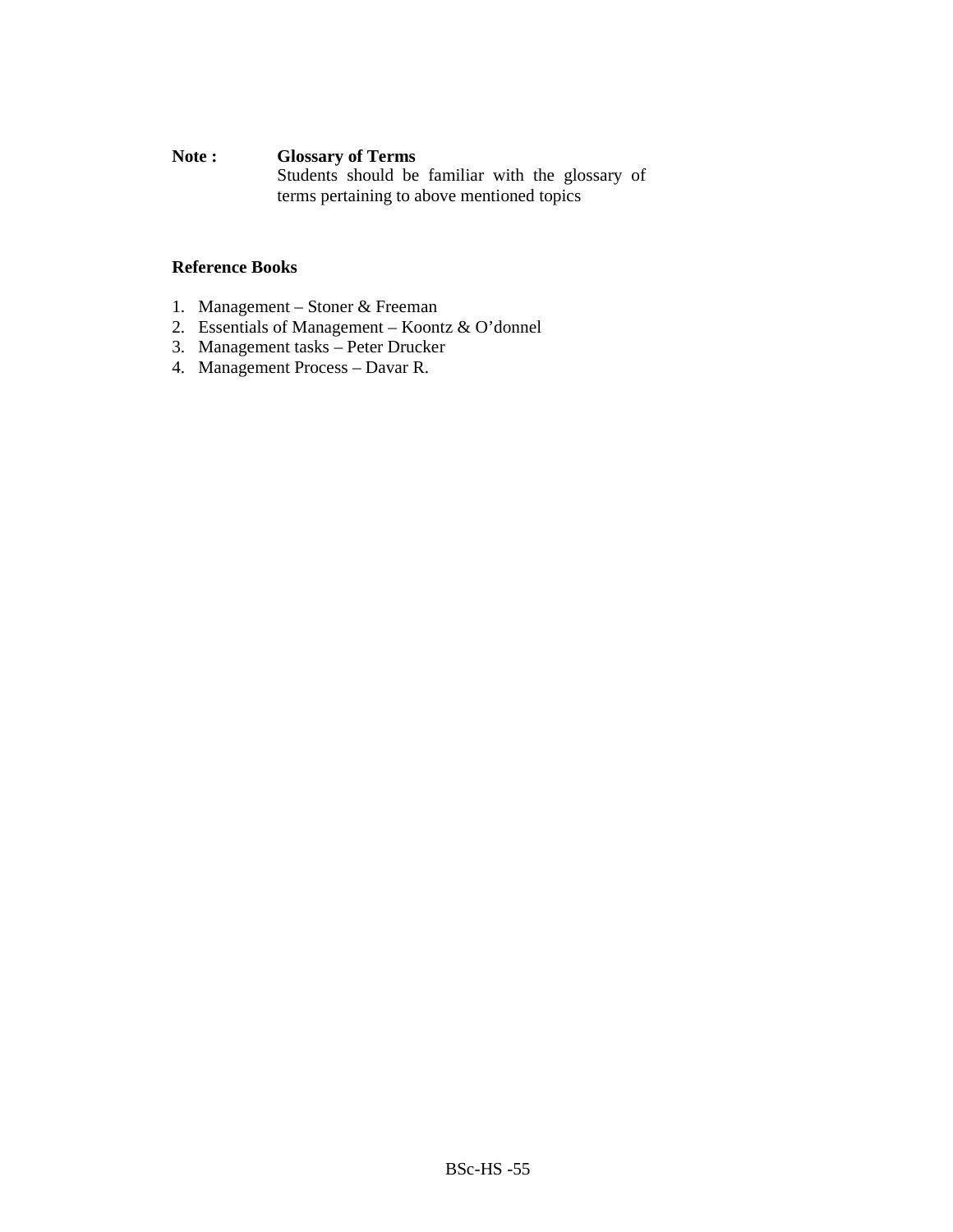# **Subject - BASIC PRINCIPLES OF ACCOUNTING**

**Subject Code - 305** 

**Semester - Third** 

**Teaching and Examination Scheme:** 

|                      | Teaching Scheme / week             |            |       |                              | <b>Examination Scheme</b> |                          |       |  |
|----------------------|------------------------------------|------------|-------|------------------------------|---------------------------|--------------------------|-------|--|
| Theory<br><b>Hrs</b> | Practical   Tutorial<br><b>Hrs</b> | <b>Hrs</b> | Total | Theory<br>Marks/<br>Duration | Practical<br><b>Marks</b> | Internal<br><b>Marks</b> | Total |  |
|                      |                                    |            |       | 70/3<br>hrs                  |                           | 30                       | 100   |  |

# **Rationale:**

This subject intends to impart students the basic knowledge of Hotel Accounting required for the Hospitality Management and to prepare them to comprehend and utilize this knowledge for the day-to-day operations of the organization.

| <b>Chapter 1</b><br>1.1<br>1.2 | <b>Introduction to Accounting</b><br>Terms and terminologies used in Accounting<br>Definition, Objectives and Importance<br>of<br>Accounting and Hotel Accounting | <b>Hrs</b><br>03 | <b>Mks</b><br>05 |
|--------------------------------|-------------------------------------------------------------------------------------------------------------------------------------------------------------------|------------------|------------------|
| <b>Chapter 2</b>               | <b>Principles of Double Entry System of</b><br><b>Book-keeping</b>                                                                                                | 04               | 05               |
| 2.1<br>2.2<br>2.3              | Nature, Advantages and Principles<br><b>Classification of Accounts</b><br>Rules of Debit and Credit                                                               |                  |                  |
| <b>Chapter 3</b>               | <b>Journal and Ledger</b>                                                                                                                                         | 10               | 10               |
| 3.1                            | Practical problems on Journalising- simple and<br>combination entries                                                                                             |                  |                  |
| 3.2                            | Posting into Ledger & Balancing of Ledger<br>Accounts                                                                                                             |                  |                  |
| <b>Chapter 4</b>               | <b>Subsidiary Books</b>                                                                                                                                           | 10               | 10               |
| 4.1<br>4.2                     | Advantage, Proformas of Subsidiary books<br>Practical problems on preparation of Purchases,<br>Sales, Returns and Special Functions Books.                        |                  |                  |
| <b>Chapter 5</b>               | <b>Cash Book</b>                                                                                                                                                  | 10               | 10               |
| 5.1                            | Introduction and types of Cash book                                                                                                                               |                  |                  |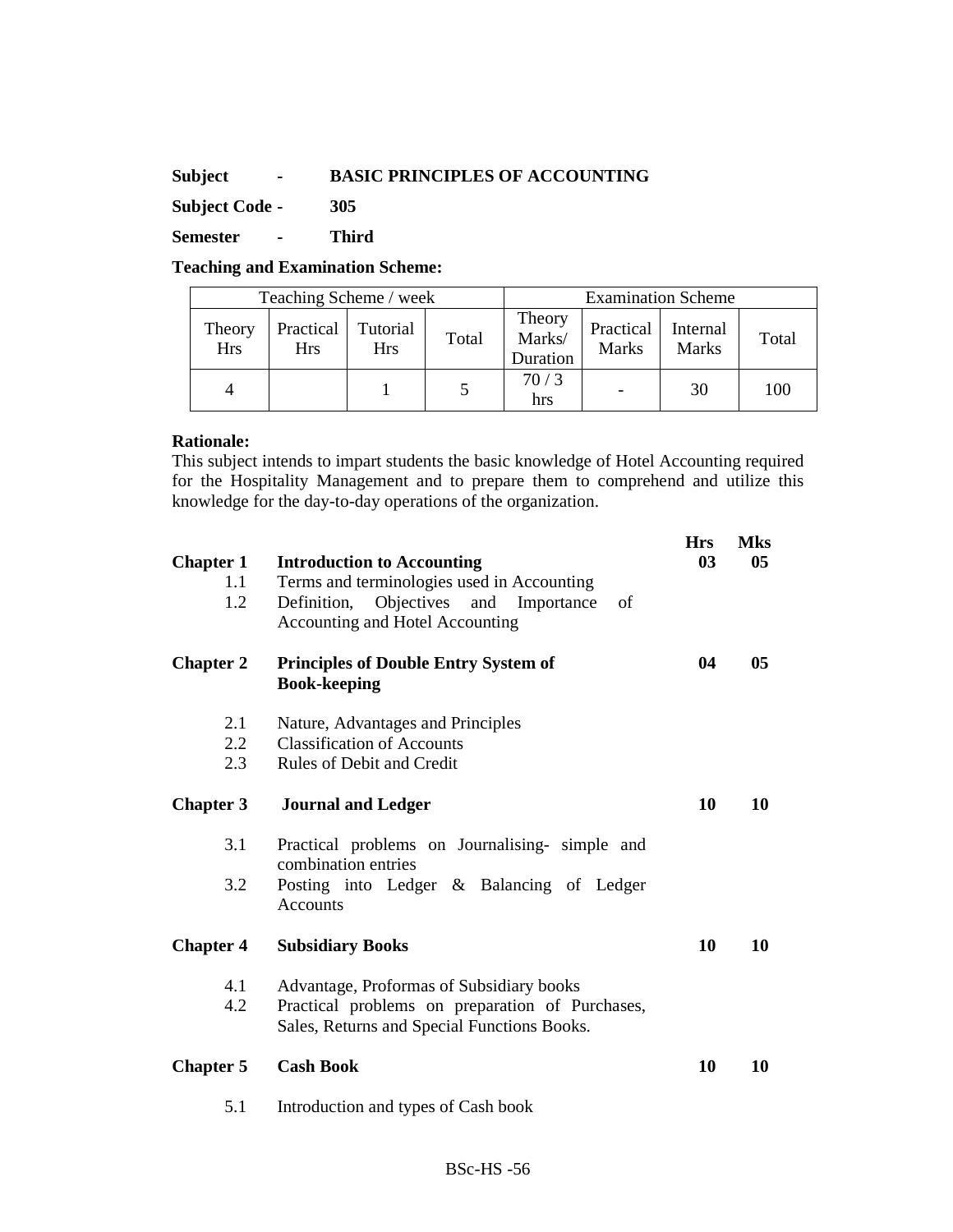| 5.2<br>5.3       | Practical problems on Three column and Analytical<br>Petty Cash Book on Imprest system with special<br>reference to Cash Received Book used in Hotels.<br>Meaning, importance and reasons for preparing                                                            |    |                |
|------------------|--------------------------------------------------------------------------------------------------------------------------------------------------------------------------------------------------------------------------------------------------------------------|----|----------------|
|                  | <b>Bank Reconciliation Statement</b>                                                                                                                                                                                                                               |    |                |
| <b>Chapter 6</b> | <b>Accounting principles</b>                                                                                                                                                                                                                                       | 06 | 05             |
| 6.1<br>6.2       | <b>Accounting Concepts and Conventions</b><br>Deferred<br>Capital, Revenue<br>and<br>Revenue<br>Expenditures and Incomes.                                                                                                                                          |    |                |
| <b>Chapter 7</b> | <b>Trial Balance</b>                                                                                                                                                                                                                                               | 05 | 0 <sub>5</sub> |
| 7.1<br>7.2       | Importance, Purpose and advantages<br>Practical problem on preparation of Trial balance                                                                                                                                                                            |    |                |
| <b>Chapter 8</b> | <b>Final accounts of Small hotels and Restaurants</b>                                                                                                                                                                                                              | 16 | 20             |
| 8.1              | Need for preparation of Trading account, Profit and<br>Loss account and Balance Sheet                                                                                                                                                                              |    |                |
| 8.2              | Practical problems on Trading account, Profit and<br>Loss account and Balance Sheet with following<br>adjustments only: Closing stock, Outstanding and<br>Prepaid expenses, Accrued and Pre- received<br>incomes, Depreciation of fixed assets and Staff<br>meals. |    |                |
|                  | <b>Total</b>                                                                                                                                                                                                                                                       | 64 | 70             |

**Note : Glossary of Terms** 

Students should be familiar with the glossary of terms pertaining to above mentioned topics

# **Implementation Strategies**:

The students may be assigned to solve problems and exercises to get hands on experience in accounting. In addition the student should be familiarised with various final account statements of small hotels/restaurants.

- 1. Double entry Book-keeping -T.S.Grewal Eleventh Revised 2004 S. Chand & Sons 23, Daryaganj New Delhi-2
- 2. Hotel Accountancy & Finance- S.P Jain & K.L Narang First 1999 Kalyani Publishers B1/1292,Rajinder Nagar, Ludhiana
- 3. Hotel Accounting & Financial Control Ozi D'Cunha Gleson Ozi D'Cunha – Fist-2002- Dickey Enterprises , Kandivali (W) Mumbai
- 4. Book Keeping& Accountancy L.N.Chopde, D.H.Choudhari- Fourteenth 1999- Sheth Publishers Pvt. Ltd. Mumbai
- 5. Accounting in the Hotel & Catering Industry Richard Kotas Four 1981- International Textbook Company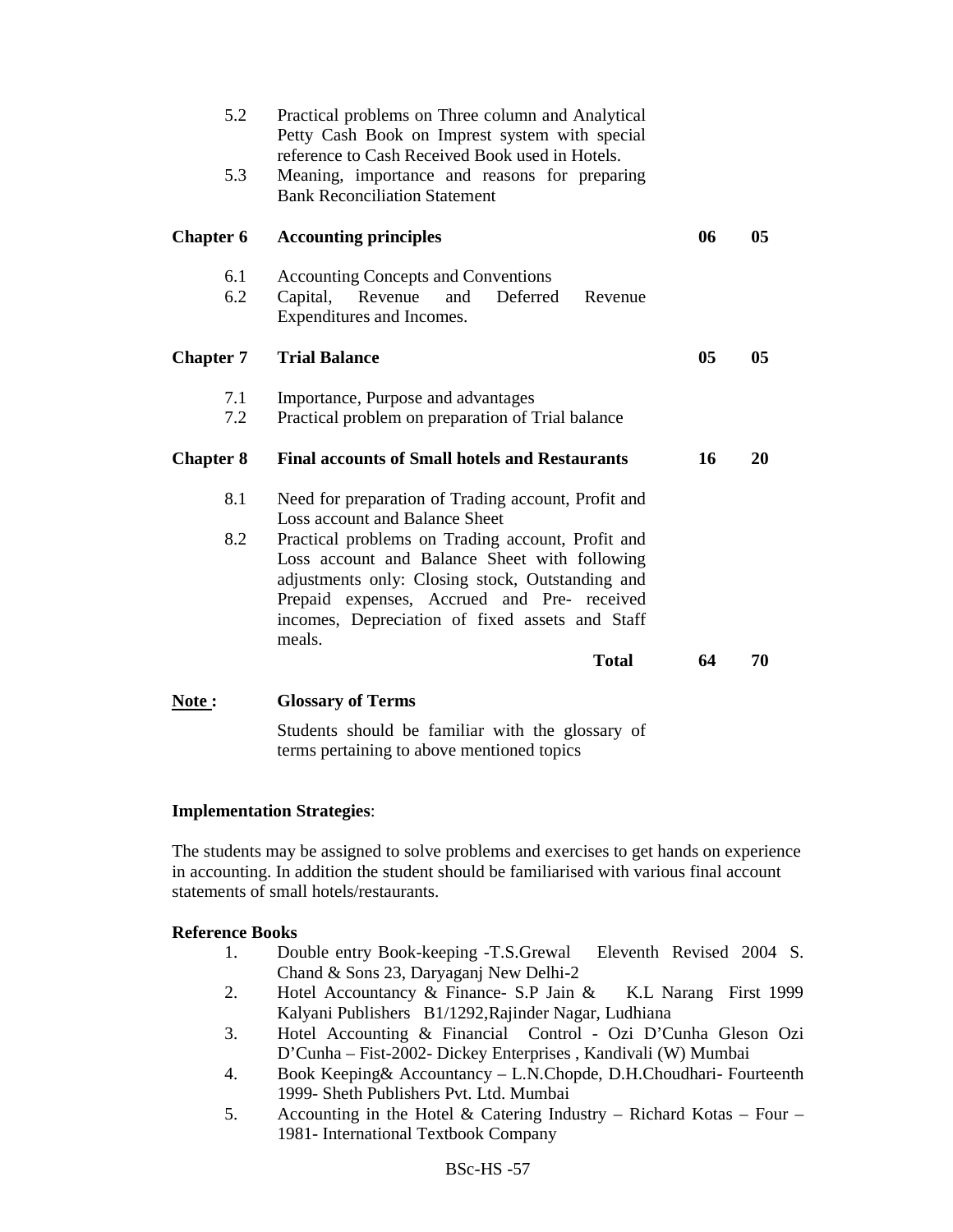### **Sub Title - HOTEL ENGINEERING**

**Subject Code - 306** 

**Semester - Third** 

**Teaching and Examination Scheme:** 

| Teaching Scheme / week |                                    |            |       | <b>Examination Scheme</b>    |                                    |              |       |
|------------------------|------------------------------------|------------|-------|------------------------------|------------------------------------|--------------|-------|
| Theory<br><b>Hrs</b>   | Practical   Tutorial<br><b>Hrs</b> | <b>Hrs</b> | Total | Theory<br>Marks/<br>Duration | Practical Internal<br><b>Marks</b> | <b>Marks</b> | Total |
|                        |                                    |            |       | $70/3$ hrs                   |                                    | 30           | 100   |

# **Rationale**:

The subject will provide information regarding the basic services and different types of systems in hotel industry. This will help the students to understand plan, co-ordinate and integrate the functions of engineering departments for over all operations and assist in the management of hotel.

|                  |                                                                     |    | Hrs. Mks |
|------------------|---------------------------------------------------------------------|----|----------|
| <b>Chapter-1</b> | <b>Maintenance &amp; Replacement Policy</b>                         | 06 | 08       |
| 1.1.             | Importance of maintenance dept. in Hotel Industry.                  |    |          |
| 1.2.             | Organization of maintenance Dept . in 3/4/5 star hotel.             |    |          |
| 1.3.             | Duties & responsibility of chief Engg. of a hotel.                  |    |          |
| 1.4.             | Types of maintenance with examples of each,                         |    |          |
|                  | 1.4.1. Advantages & disadvantages.                                  |    |          |
| 1.5.             | Maintenance chart : for                                             |    |          |
|                  | 1.5.1. Swimming pool                                                |    |          |
|                  | 1.5.2. Kitchen.                                                     |    |          |
| 1.6.             | Reasons for replacement of equipment.                               |    |          |
| 1.7.             | Replacement factors                                                 |    |          |
| 1.8.             | Economic replace of equipment (introduction only).                  |    |          |
| 1.9.             | Contract of Maintenance Definition & procedure, types. Advantages & |    |          |
|                  | disadvantages                                                       |    |          |
| <b>Chapter 2</b> | <b>Refrigeration</b>                                                | 08 | 10       |
| 2.1              | Definition, Pressure, Energy, Heat, Temperature,                    |    |          |
|                  | Specific heat, Sensible and latent heat , Relative                  |    |          |
|                  | humidity, DBT, WBT                                                  |    |          |
| 2.2              | Block diagram and function of :Boiler, Condenser,                   |    |          |
|                  | Compressor, Evaporator, Heat Exchanger.                             |    |          |
| 2.3              | Unit of refrigeration                                               |    |          |
| 2.4              | Vapour compression Refrigeration system (Block                      |    |          |
|                  | diagram)                                                            |    |          |
| 2.5              | Absorption refrigeration system (Block diagram)                     |    |          |
| 2.6              | Domestic Refrigerator, defrosting, Need, Methods,                   |    |          |
|                  | Maintenance of refrigerator.                                        |    |          |
|                  |                                                                     |    |          |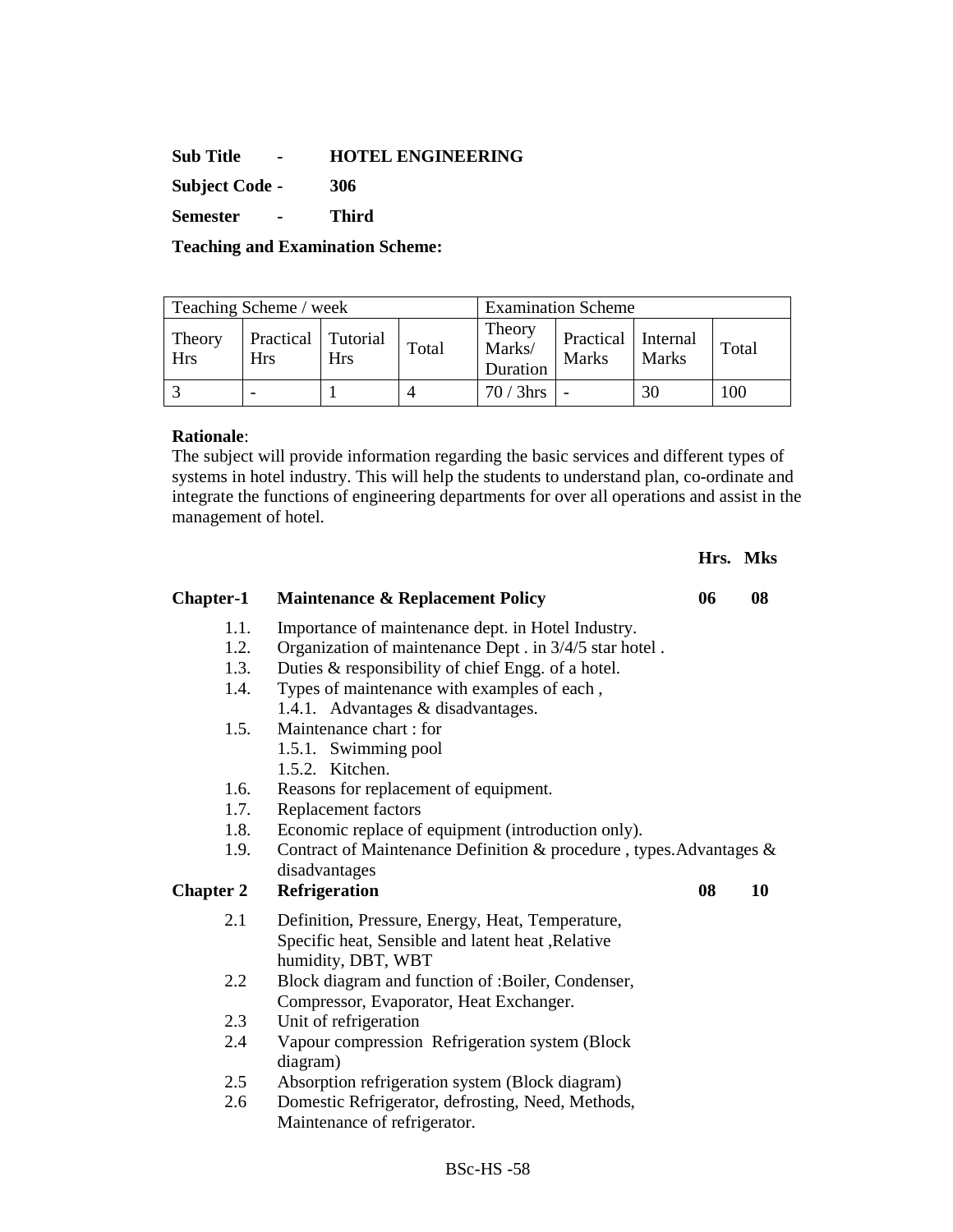| 2.7<br>2.8       | Refrigerant : types, properties of good refrigerant.<br>Ammonia as a refrigerant.                                                                                                                                                  |    |    |
|------------------|------------------------------------------------------------------------------------------------------------------------------------------------------------------------------------------------------------------------------------|----|----|
| Chapter 3.       | Air-conditioning                                                                                                                                                                                                                   | 06 | 08 |
| 3.1              | Factors affecting comfort AC (supply of oxygen,<br>removal of heat & moisture proper air circulation, pure<br>air)                                                                                                                 |    |    |
| 3.2              | Factors affecting on AC load. Types of AC systems<br>:Central AC, Unitary AC.AC equipment :Air filter,<br>Humidifier, Dehumidifier. Window ACWalk in freezer<br>, cold storage.                                                    |    |    |
| <b>Chapter 4</b> | <b>Pollution &amp; Control</b>                                                                                                                                                                                                     | 04 | 08 |
| 4.1              | Air pollution.<br>4.1.1 Sources.<br>4.1.2 Control – Collectors, filters<br>4.1.3 Govt. stipulated conditions for air pollution.                                                                                                    |    |    |
| 4.2              | Water pollution.<br>4.2.1 Water pollution sources in Hotels.<br>4.2.2 Control methods                                                                                                                                              |    |    |
| 4.3.             | 4.2.3 Govt. stipulated conditions for water pollutio<br><b>Waste Disposal</b><br>4.3.1. Waste Handling equipment - (Shredders, Compactors,<br>Transportation separation)<br>Controlling methods (recycled material, land<br>4.3.2. |    |    |
| 4.4.             | filling, heat recovery by incineration)<br>Noise pollution control.<br>4.4.1. Sources of noise in Hotel & its unit.<br>4.4.2. Introductory control methods.                                                                        |    |    |
| 4.5.             | 4.4.3. Govt. stipulated condition for noise pollution.<br>Environmental Degradation, Global warming and<br>methods of Conservation. Concept of Recycling                                                                           |    |    |
|                  | Chapter 5. Water and Sanitation.                                                                                                                                                                                                   | 08 | 10 |
| 5.1              | Water purification methods.                                                                                                                                                                                                        |    |    |
| 5.2              | Methods of water softening (Ion exchange, Zeolite)<br>process)                                                                                                                                                                     |    |    |
| 5.3              | Cold and hot water distribution system.                                                                                                                                                                                            |    |    |
| 5.4              | Various plumbing fixtures.                                                                                                                                                                                                         |    |    |
| 5.5              | Types of sanitary traps and their applications.                                                                                                                                                                                    |    |    |
| 5.6              | Types of water closets and flushing.                                                                                                                                                                                               |    |    |
| Chapter 6.       | <b>Fuels and Electricity.</b>                                                                                                                                                                                                      | 06 | 10 |
| 6.1              | Methods of heat transfer.                                                                                                                                                                                                          |    |    |
| 6.2              | Units of heat.                                                                                                                                                                                                                     |    |    |
| 6.3              | Solid, Liquid, Gas, Electricity, Biogas fuels.                                                                                                                                                                                     |    |    |
| 6.4              | Importance of earthing.                                                                                                                                                                                                            |    |    |
| 6.5<br>6.6       | Safety devices such as fuse, circuits breaker.<br>Methods of lighting (Direct, Indirect)                                                                                                                                           |    |    |
|                  |                                                                                                                                                                                                                                    |    |    |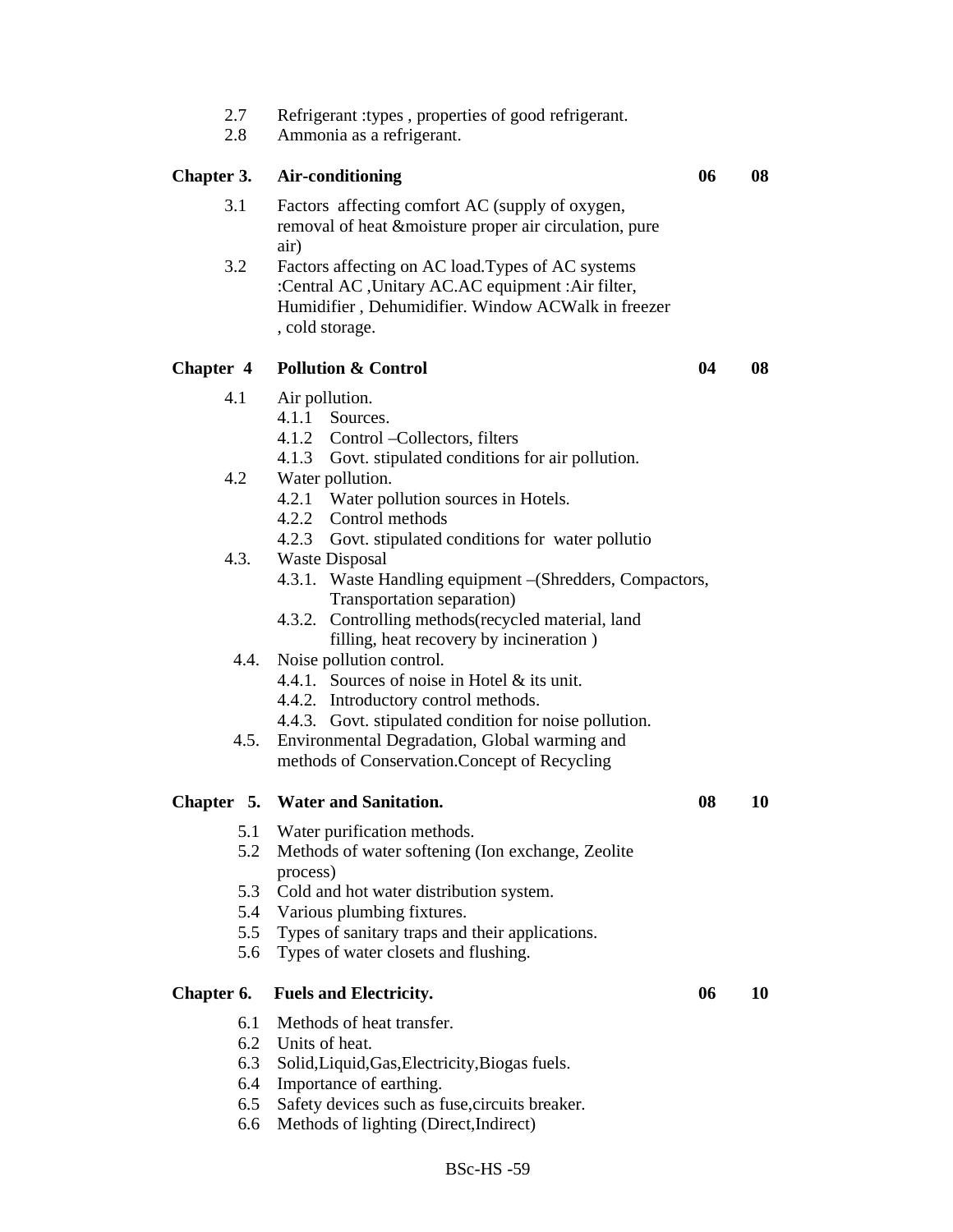|                      | 6.7<br>6.8        | Types of electric supply (single phase, three phase)<br>Calculation of electricity bill.                                                                                                        |    |    |
|----------------------|-------------------|-------------------------------------------------------------------------------------------------------------------------------------------------------------------------------------------------|----|----|
| Chapter 7.           |                   | <b>Energy conservation.</b>                                                                                                                                                                     | 04 | 08 |
|                      | 7.1<br>7.2<br>7.4 | Importance of energy conservation.<br>Simple methods of Energy conservation<br>7.3 Developing energy conservation program for hotel.<br>Use of solar energy for various activities.             |    |    |
| Chapter 8.           |                   | Safety in hotel Industry.                                                                                                                                                                       | 06 | 08 |
|                      | 8.1               | Classification of fire, symbols.<br>8.2 Methods and types of fire extinguishers.<br>8.3 Fire detectors, alarm.<br>8.4 Various security system for hotel (Key control,<br>Door, valuable guest). |    |    |
|                      |                   | There should be 4 Demonstrations / Field Visits.                                                                                                                                                |    |    |
| 1.<br>2.<br>3.<br>4. |                   | Refrigerator/VCC system in Hotel<br>Cold storage/ walk in chiller<br><b>AC/</b> Window AC<br>Safety systems                                                                                     |    |    |
| Note:                |                   | <b>Total</b><br><b>Glossary of Terms</b>                                                                                                                                                        | 48 | 70 |
|                      |                   | Students should be familiar with the glossary of<br>terms pertaining to above mentioned topics                                                                                                  |    |    |

- **1.** Management of maintenance & Engineering Systems in Hospitality Industries by Frank D. Borsenik, John Willey & Sons
- **2.** Industrial Organisation and Management by O.P. Khanna
- **3.** Refrigeration & Air Conditioning by Domkondwar
- **4.** Hotel Maintenance by Arora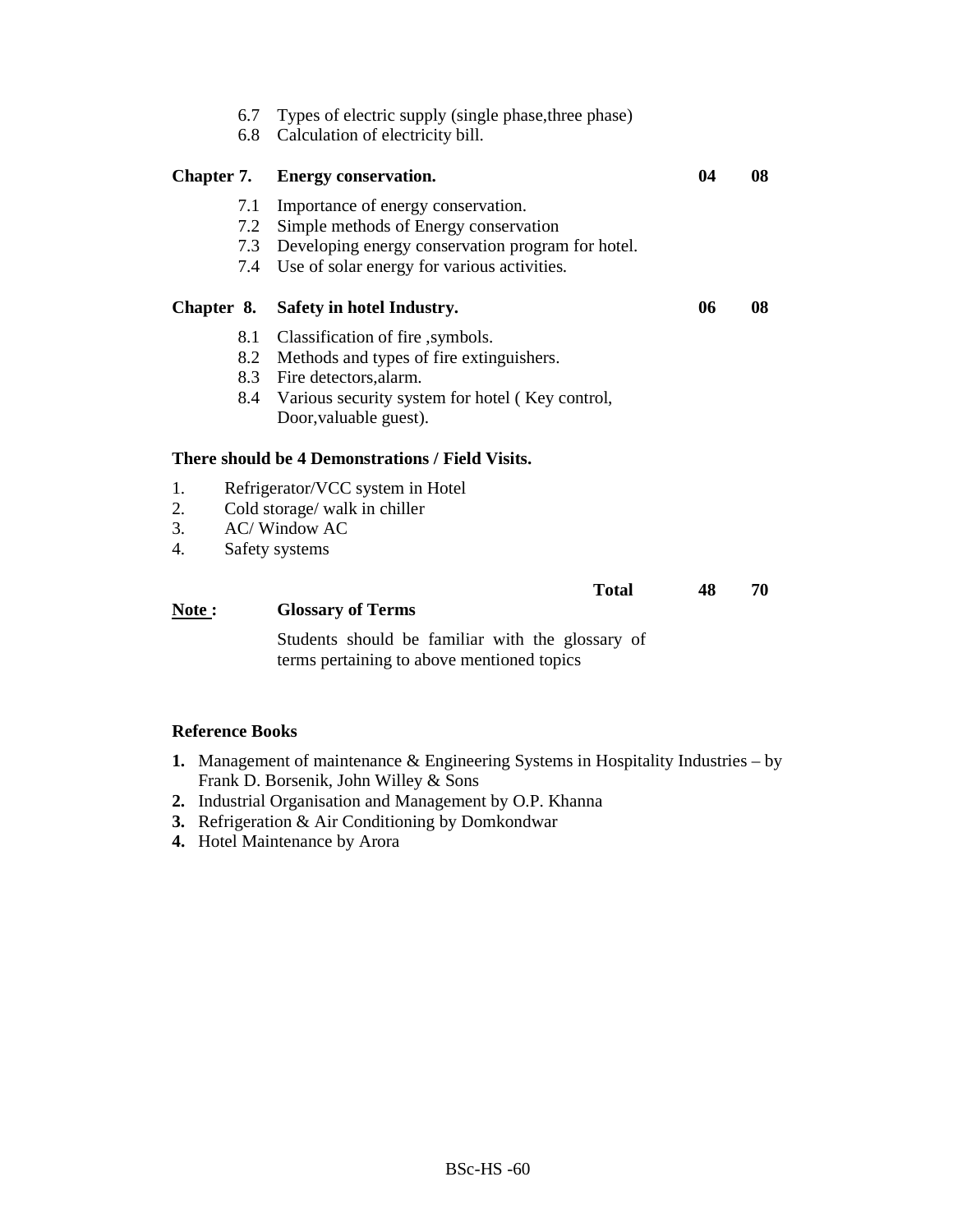### **Subject - INDUSTRIAL TRAINING**

**Subject Code - 401** 

**Semester - Fourth** 

**Teaching and Examination Scheme** 

|              |                                        | <b>Examination Scheme</b> |          |       |  |
|--------------|----------------------------------------|---------------------------|----------|-------|--|
| Course<br>No | Subject                                | External                  | Internal | Total |  |
| 401          | <b>Industrial Training 20</b><br>Weeks | 140                       | 60       | 200   |  |

### **Rationale:**

The Industrial Training enables students to relate the knowledge and skills acquired in the classroom with systems, standards and practices present in the Industry.

### **Industrial Training**

In this semester the student shall be sent for industrial training for a period of 20 Weeks, where they would work 8 weeks in Food Production, 6 weeks in Food and Beverage Service, 3 weeks in Front Office and 3 weeks in House-keeping – in Government Classified Hotels of the level of three star and above category. The student shall maintain a logbook on daily basis. At the end of the industrial training the student shall submit a training report along with the logbook maintained on daily basis during the period of training and the performance appraisal from each department. The training report is to be prepared by the student in two typed copies and to be submitted to the Principal within the stipulated time for assessment. The report will be assessed by the internal examiner and only on the basis of a certificate of the examiner concerned that the training has been satisfactorily completed would the student be allowed to appear for the viva-voce. The training report will be assessed by a panel of examiners comprising of one external examiner (the external would include preferably one from the Hotel Industry of the level of Head of the Department and above) and one internal examiner.

Marks would be awarded as follows by a panel of examiners (one external and one internal): -

|                        | Internal | External  |
|------------------------|----------|-----------|
| Performance Appraisal  | 30       |           |
| Logbook                | 30       |           |
| <b>Training Report</b> |          | 70        |
| Viva-voce              |          | 70        |
|                        |          |           |
| Total                  | 60 marks | 140 marks |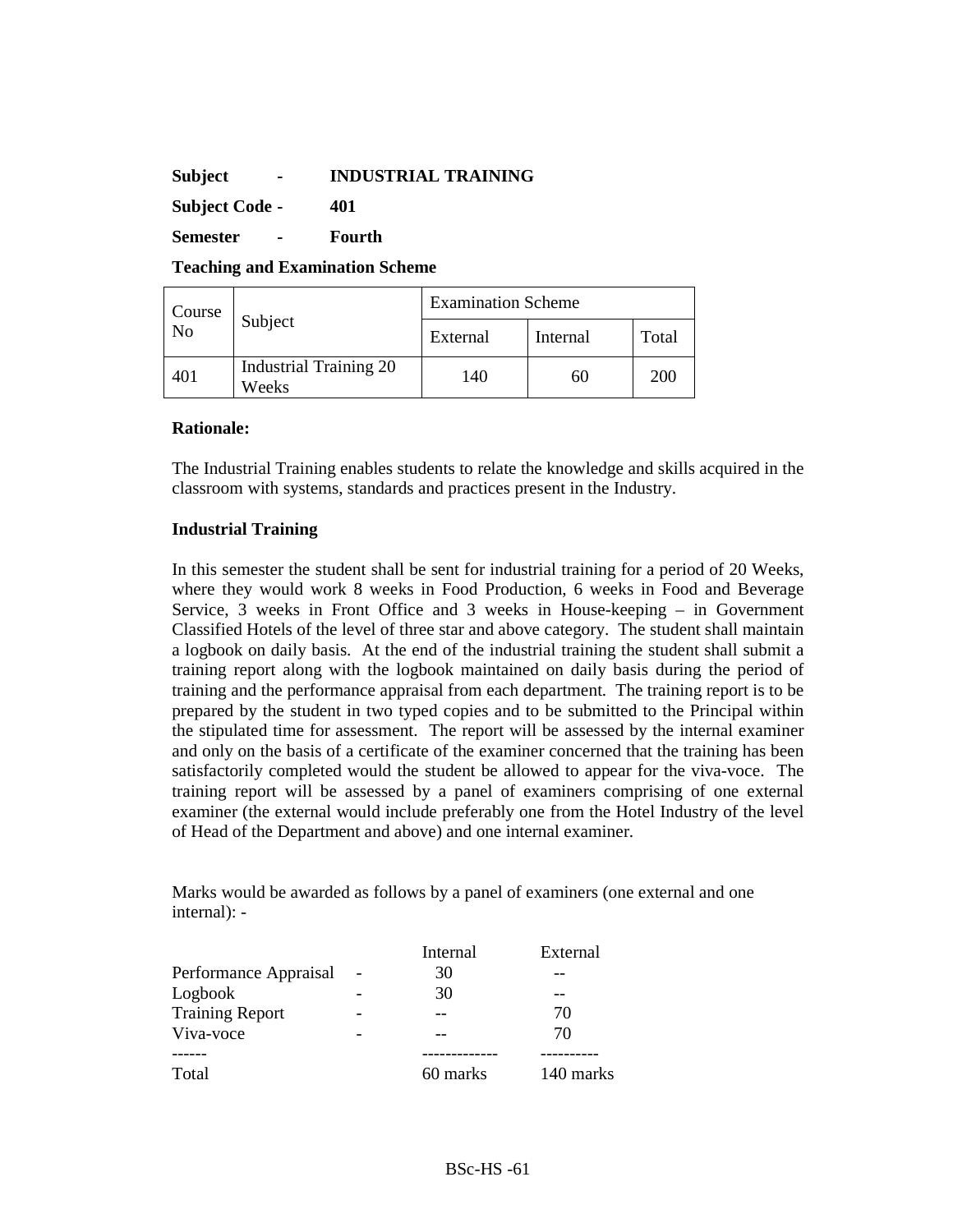### **Subject - PROJECT REPORT**

**Subject Code - 402** 

**Semester - Fourth** 

**Teaching and Examination Scheme:** 

| Course |                | <b>Examination Scheme</b> |          |       |  |
|--------|----------------|---------------------------|----------|-------|--|
| No     | Subject        | External                  | Internal | Total |  |
|        | Project Report | 40                        | 61.      | 200   |  |

### **Rationale:**

To enable the student to apply the knowledge and skills acquired in the many facets of Hotel Operations, learn to analyse data situations at logical decisions.

The project report should be prepared on the following guidelines.

# **Content for the Project Work**

- 1. Cover Page
- 2. Title Page
- 3. Certificate
- 4. Acknowledgment
- 5. Synopsis
- 6. Index (Table of Contents)
- 7. Project Content:
	- Page No.
		- Introduction (Aims & Objectives, History, Primary Data, Explanation of Terms)
		- Research Methodology (Methods adopted for collecting Data)
		- Questionaries, Interview, Mails etc.
		- Data Analysis & Data Interpretation (Data is depicted with the help of Bar Chart, pie Chart, Graphs, Statistical formulae and interpreted)
		- Conclusions and Limitations
		- Suggestions / Amendments
- 8. Annexure
- 9. Bibliography (List of Reference Books)
- 10. Questionnaire (Blank Format)

# **Notes:**

- 1.) The theory hours should be utilised for teaching research methodology and as contact hours with the Guide (Refer point no. 3 below)
- 2.) The Project Report should be market research and field work oriented and related to the Hospitality Industry (Food Productions / Food & Beverage Service / Accommodation Management)
- 3.) The Senior Lecturer / Asst Prof./ HOD/ of the concerned Course will be the Guide for the Project Report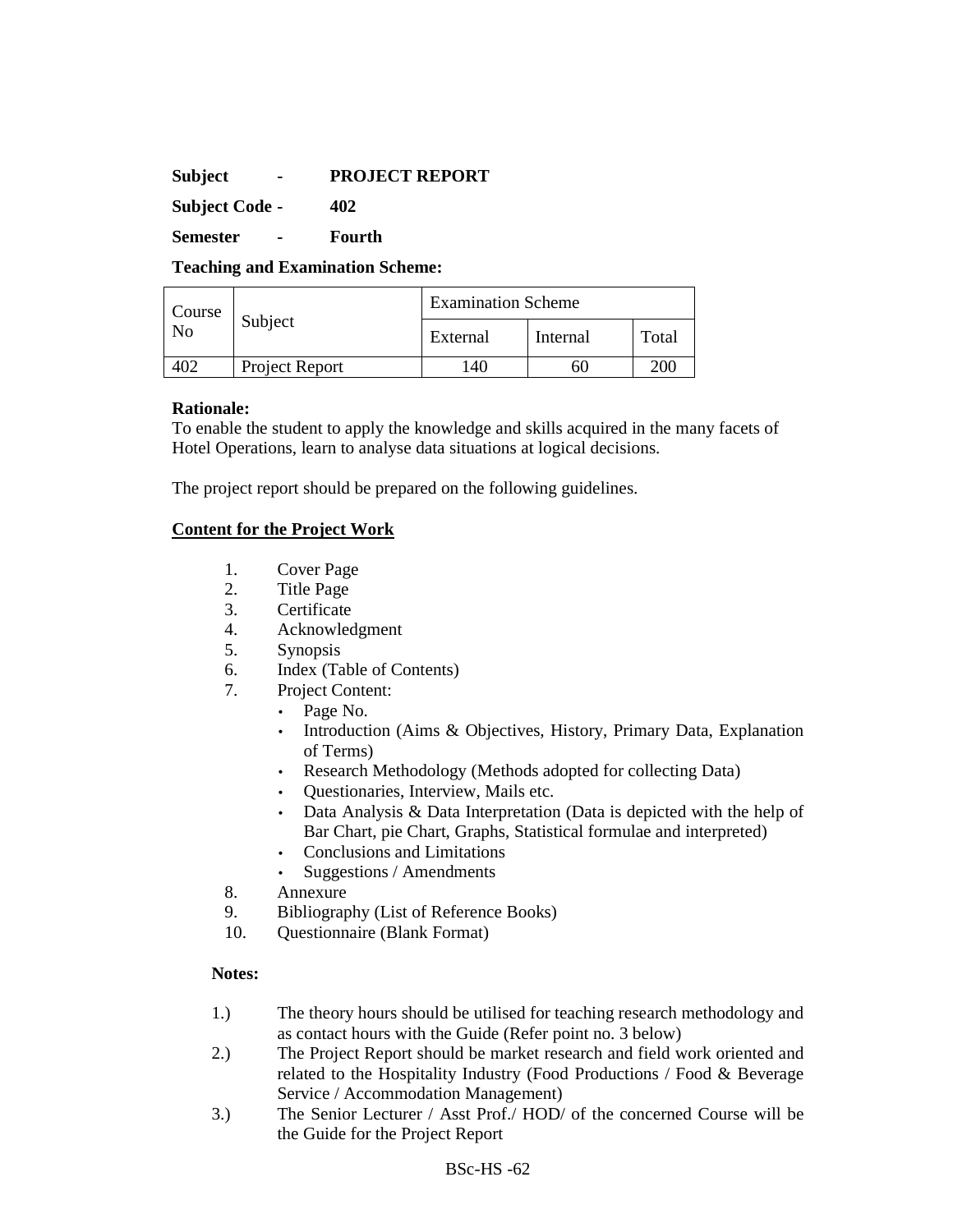- 4.) The report should consist of a minimum of 50 pages of the Project Content.
- 5.) The font should be Arial.
- 6.) The font size should be 16 for Chapters, 14 for Headings and 12 for the content with 1.5 line spacing.
- 7.) The Synopsis and the Title should be approved by the Project Guide prior to the commencement of the project.
- 8.) The documentation and presentation should be conducted before the panel of examiners (one external and one internal). Marks would be awarded for Project Report, Presentation & Viva – voce by the panel of examiners.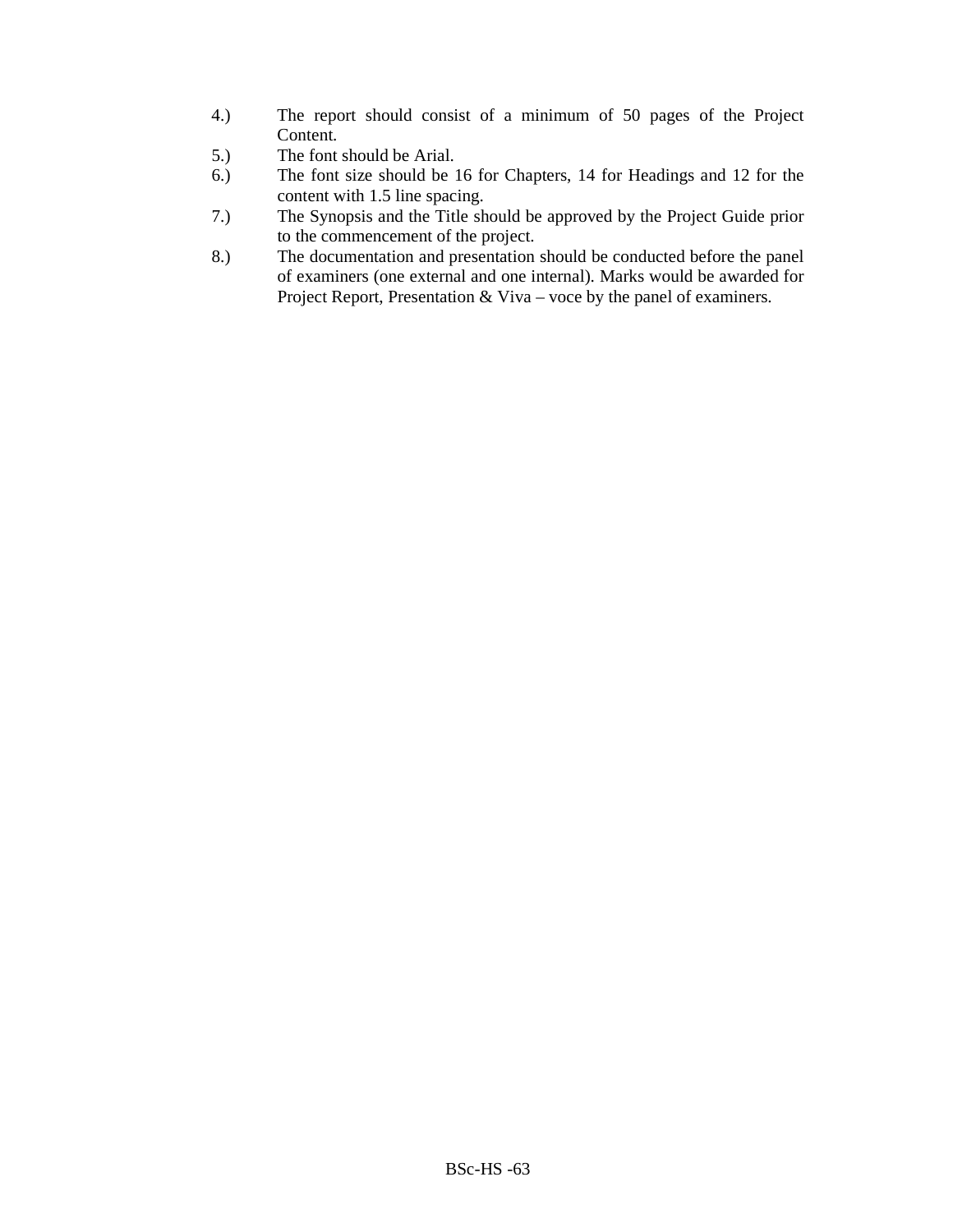### **Subject - SPECIALISED FOOD PRODUCTION**

**Subject Code - 501** 

**Semester - Fifth** 

### **Teaching and Examination Scheme**

|         |           | <b>Teaching Scheme</b> |       | <b>Examination Scheme</b> |           |              |       |
|---------|-----------|------------------------|-------|---------------------------|-----------|--------------|-------|
| Theory  | Practical | Tutorial               | Total | Theory                    | Practical | Internal     | Total |
| Hrs per | Hrs per   | Hrs/                   |       | Marks/                    | Marks     | <b>Marks</b> |       |
| Week    | Week      | week                   |       | Paper                     | 4 hrs     |              |       |
|         |           |                        |       | Duration                  |           |              |       |
|         |           |                        |       | 2 hrs                     |           |              |       |
|         |           |                        |       | 40 mks                    | 30        | 30           | 100   |

### **Rationale:**

The course develops the knowledge and understanding of the international cuisine amongst students.

**Chapter 1 • Nouvelle Cuisine 02 • 04 02 04** 1.1 Evolution & history 1.2 Salient features 1.3 Difference between Haute Cuisine & Nouvelle Cuisine 1.4 Service Style – points to be considered 1.5 Preparing plated service **Chapter 2 Convenience Foods** 03 02 2.1. Characteristics 2.2. Processing methods 2.3. Advantages & Disadvantages **Chapter 3 Appetizers 04 05** 3.1 Classification with examples 3.2 Classical appetizers 3.3 Precautions for preparing, presenting and storing from food spoilage view Chapter 4 Mousse & Mousseline 04 04 04 4.1 Types of mousse (savoury) 4.2 Preparation of mousse & moussleine 4.3 Difference between mousse & mousseline **Chapter 5 Salads 04 05**  5.1 Classification 5.2 Composition

5.3 Principles of making a salad.

5.4 Classical salads

### **Hrs Mks**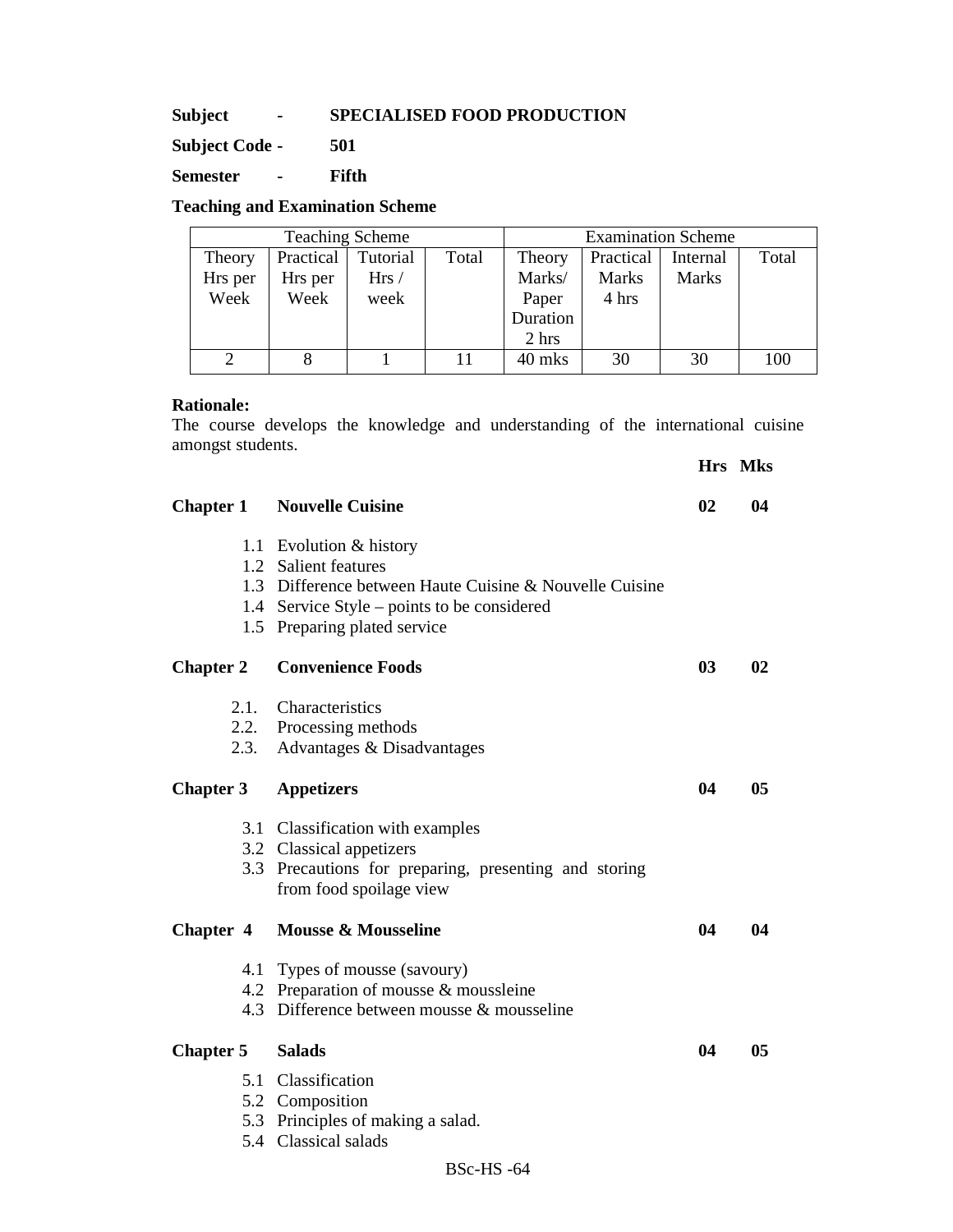| <b>Chapter 6</b> | <b>Sandwiches</b>                                                                                                                                                                                                                                                                                     | 03 | 06             |
|------------------|-------------------------------------------------------------------------------------------------------------------------------------------------------------------------------------------------------------------------------------------------------------------------------------------------------|----|----------------|
|                  | 6.1 Parts / composition of sandwiches<br>6.2 Types of bread used in sandwich making<br>6.3 Types of sandwiches<br>6.4 Fillings – basic principles of sandwich spread making $\&$ fillings.<br>6.5 Precautions to take while preparing sandwiches<br>6.6 Storing of sandwiches for health $\&$ safety. |    |                |
| <b>Chapter 7</b> | <b>Flour Pastries</b>                                                                                                                                                                                                                                                                                 | 04 | 0 <sub>5</sub> |
| 7.1              | Definition & Classification- Short Crust, Hot<br>Water/choux, Rough Puff, Flaky                                                                                                                                                                                                                       |    |                |
|                  | 7.2 Role of ingredients                                                                                                                                                                                                                                                                               |    |                |
|                  | 7.3 Recipes, methods of preparation                                                                                                                                                                                                                                                                   |    |                |
|                  | 7.4 Do's and Don'ts while preparing Pastry                                                                                                                                                                                                                                                            |    |                |
|                  |                                                                                                                                                                                                                                                                                                       |    |                |
| <b>Chapter 8</b> | <b>Cookies</b>                                                                                                                                                                                                                                                                                        | 04 | 0 <sub>5</sub> |
|                  | 8.1 Definition / introduction                                                                                                                                                                                                                                                                         |    |                |
|                  | 8.2 Types of cookies                                                                                                                                                                                                                                                                                  |    |                |
|                  | 8.3 Methods of mixing & Baking                                                                                                                                                                                                                                                                        |    |                |
| <b>Chapter 9</b> | Icing, Frosting & Fillings                                                                                                                                                                                                                                                                            | 04 | 04             |
|                  | 9.1 Definition & Uses                                                                                                                                                                                                                                                                                 |    |                |
|                  | 9.2 Classification                                                                                                                                                                                                                                                                                    |    |                |
|                  | 9.3 Ingredients used                                                                                                                                                                                                                                                                                  |    |                |
|                  | <b>Total</b>                                                                                                                                                                                                                                                                                          | 32 | 40             |

Students should be familiar with the glossary of terms pertaining to above-mentioned topics

### **Practicals**

Minimum 24 individual practicals to cover international menus ( French, Chinese, Mexican, Italian). Menus may be designed so as to cover classical appetizers, soups, main course accompaniments, salads, breads and desserts. Students should be able to put to use knowledge gained about various cuts of meat, fish, poultry and vegetables.

**Practical Examination** to be conducted on advanced continental menus consisting of appetizer, soup, fish / poultry, potato preparation/ accompaniment, salad, deserts.

- 1. The Larder Chef M.J. Leto & W.H. K.Bode
- 2. Garnishes- Lyn Rutherfold
- 3. Larousse Gastronomique Cookery Encyclopedia- Paul Hamlyn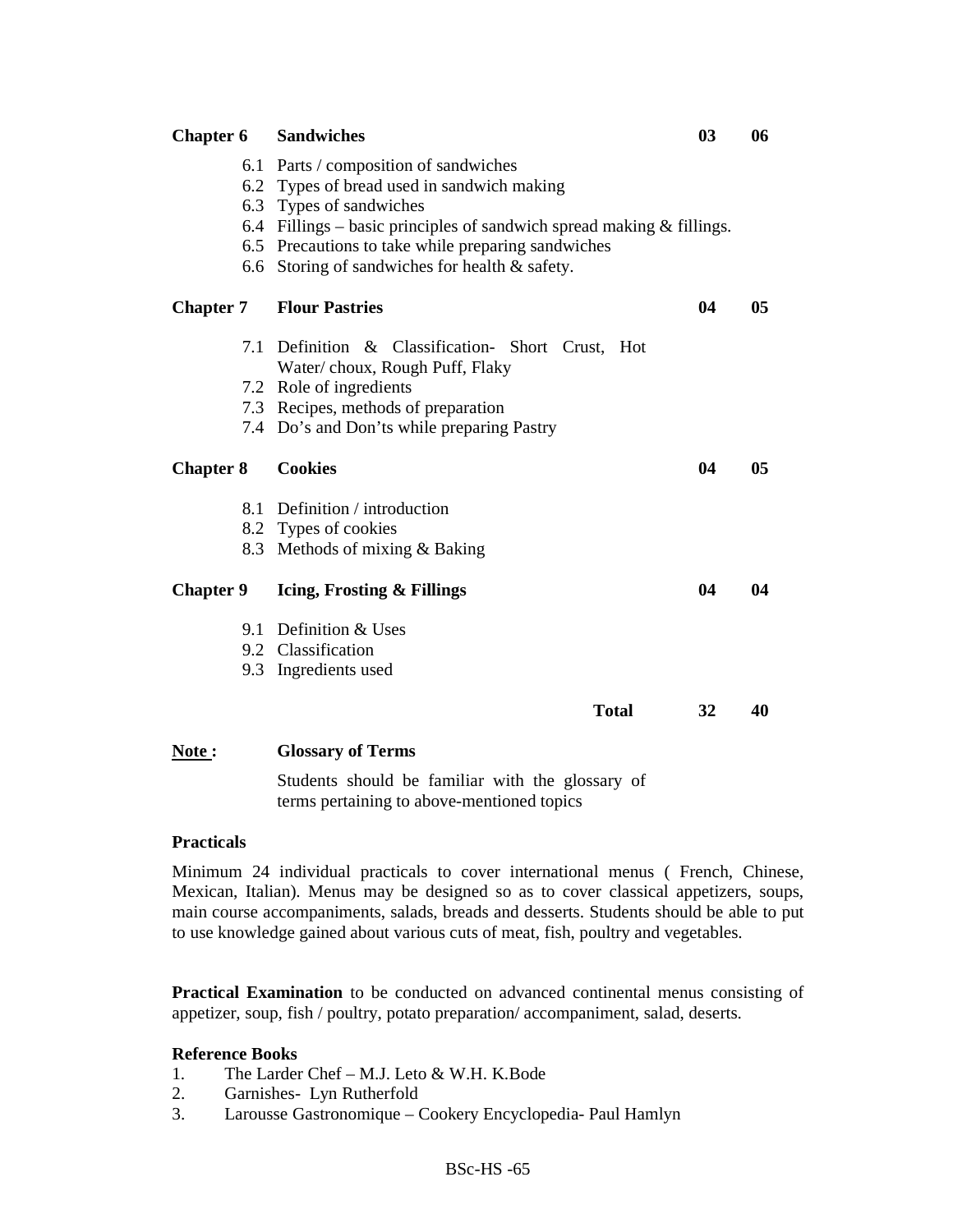- 4. Professional Chefs- Art of Garde Manger (4<sup>th</sup> Edition) Frederic H. Semerschmid And John F. Nicolas
- 5. Classical Recipes of the world Smith, Henry
- 6. Food Hygiene and Sanitation- S. Roday-Hill Publication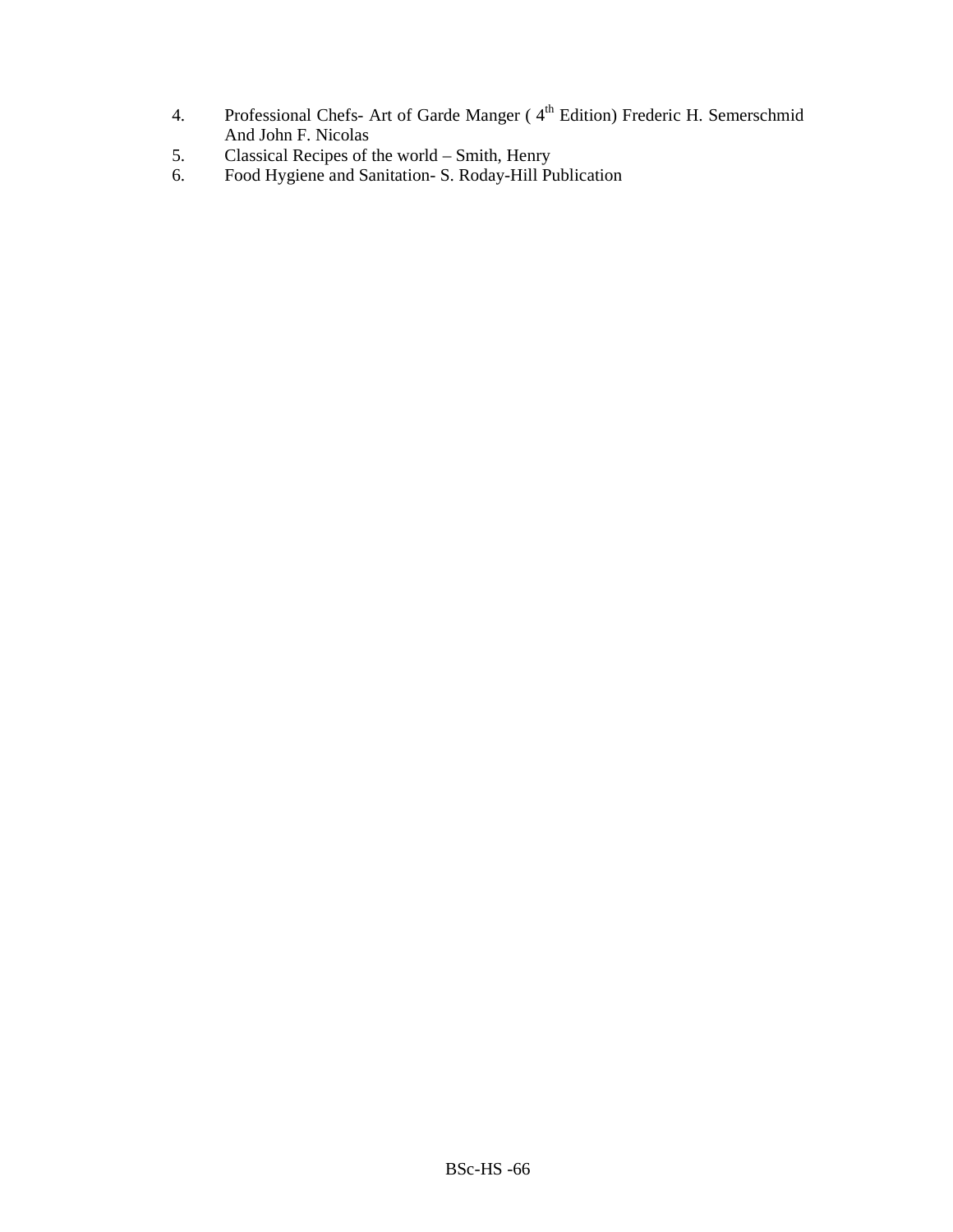# **Subject - FOOD & BEVERAGE SERVICE & MANAGEMENT**

**Subject Code - 502** 

**Semester - Fifth** 

# **Teaching and Examination Scheme:**

| Teaching Scheme / week |                         |                        |       |                              | <b>Examination Scheme</b> |                          |       |
|------------------------|-------------------------|------------------------|-------|------------------------------|---------------------------|--------------------------|-------|
| Theory<br><b>Hrs</b>   | Practical<br><b>Hrs</b> | Tutorial<br><b>Hrs</b> | Total | Theory<br>Marks/<br>Duration | Practical<br><b>Marks</b> | Internal<br><b>Marks</b> | Total |
|                        |                         |                        |       | $40/2$ hrs                   | $30/2$ hrs                | 30                       | 100   |

### **Rationale:**

The students will gain a comprehensive knowledge and develop technical skills in aspects of Specialized Food and Beverage services.

**Hrs Mks** 

| Chapter 1.       | <b>Cocktails</b>                                                         | 06 | 08 |
|------------------|--------------------------------------------------------------------------|----|----|
| 1.1              | Introduction, History, Methods of Mixing                                 |    |    |
|                  | cocktails                                                                |    |    |
| 1.2              | Rules of mixing cocktails                                                |    |    |
| 1.3              | Classic Cocktails-Recipes, innovative cocktails &                        |    |    |
|                  | mock tails (at least 5 from each base)                                   |    |    |
| 1.4              | Cocktail Bar Equipment, garnishes, decorative                            |    |    |
|                  | accessories.                                                             |    |    |
| 1.5              | Definition of other mixed drinks – eg. Cobler,                           |    |    |
|                  | Daisy, Sangaree etc.                                                     |    |    |
|                  |                                                                          |    |    |
| <b>Chapter 2</b> | <b>Banquets</b>                                                          | 06 | 09 |
|                  | Organization structure, Duties & Responsibilities of                     |    |    |
|                  | banqueting staff                                                         |    |    |
|                  | Administrative Procedures, Formats Maintained                            |    |    |
|                  | <b>Banquet Function Prospectus</b>                                       |    |    |
|                  | Types of Function (Formal and Informal)                                  |    |    |
|                  | Menu Planning (Indian, Continental, Theme, conference, cocktail, others) |    |    |
|                  | <b>Seating Arrangements</b>                                              |    |    |
|                  | Off Premise/ Out door catering, Air line/ Railway/ Sea Catering.         |    |    |
| <b>Chapter 3</b> | <b>Gueridon Service</b>                                                  | 04 | 06 |
|                  |                                                                          |    |    |
|                  | Origin and definition<br>Types of Trollove and lavout                    |    |    |

Types of Trolleys and layout Special equipment Service Procedures Service of important classical dishes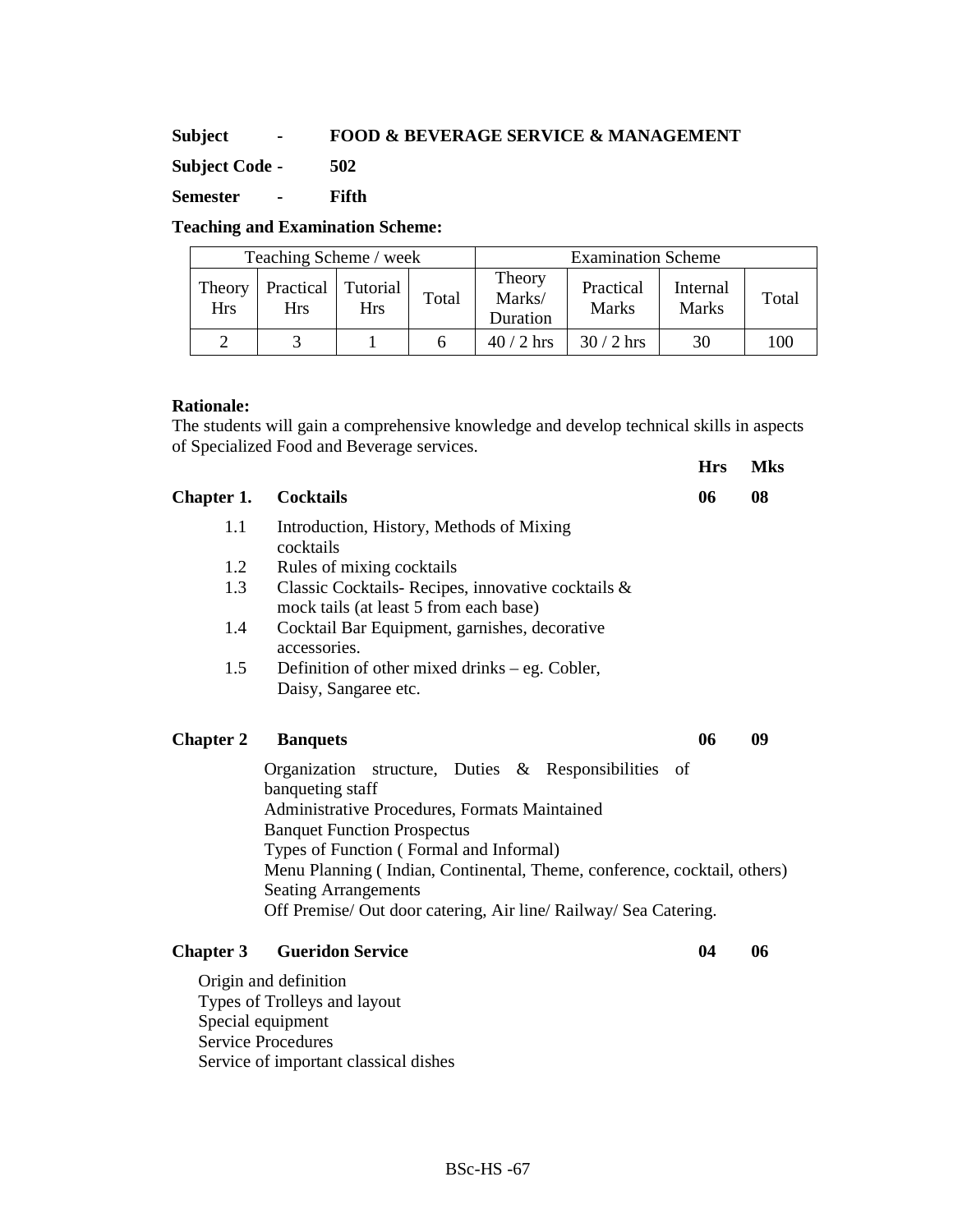| 4.1<br>The Control Cycle                               |    |    |
|--------------------------------------------------------|----|----|
| 4.2<br><b>Planning Cycle</b>                           |    |    |
| 4.3<br><b>Operational Cycle</b>                        |    |    |
| 4.4<br>Post Operational Cycle                          |    |    |
| <b>Elements of Cost</b><br><b>Chapter 5</b>            | 04 | 04 |
| 5.1<br>Definition of Cost, Basic Concept of Profits    |    |    |
| 5.2<br>Pricing & Control Aspects                       |    |    |
| <b>Chapter 6</b><br>Cost Dynamics & Break - Even       | 04 | 04 |
| <b>F &amp; B Inventory Control</b><br><b>Chapter 7</b> | 04 | 05 |
| 7.1<br><b>Basic Cost Control</b>                       |    |    |
| 7.2<br>Re order Level                                  |    |    |
| 7.3<br><b>ABC</b> Analysis                             |    |    |
| 7.4<br><b>EOQ</b>                                      |    |    |
| <b>Total</b>                                           | 32 | 40 |

### **Note : Glossary of Terms**

Students should be familiar with the glossary of terms pertaining to above mentioned topics

# **Practicals:**

- 1. Filling of Banquet function prospectus, Menu Planning & Service (International Menus - French, Chinese, Mexican & Italian)
- 2. Formal banquets (Seating arrangements and service procedures)
- 3. Banquet seating styles, formal banquet service
- 4. Setting up of bar with glasses & equipment
- 5. Mise-en-place for serving a dish from Gueridon Trolley & Service of dishes (flambe & salads)
- 6. Setting up of buffets and service procedures.
- 7. Guest Situation Handling

- 1. Food & Beverage Service- Lillicrap & Cousins
- 2. Modern Restaurant Service- John Fuller
- 3. Beverage Book- Andrew, Dunkin & Cousins
- 4. Bar & Beverage Book- Mary Porter & Kostagris
- 5. Alcoholic Beverages- Lipinski & Lipinski
- 6. Food & Beverage Mgmt Bernard Davis, Andrew Lockwood, Sally Stone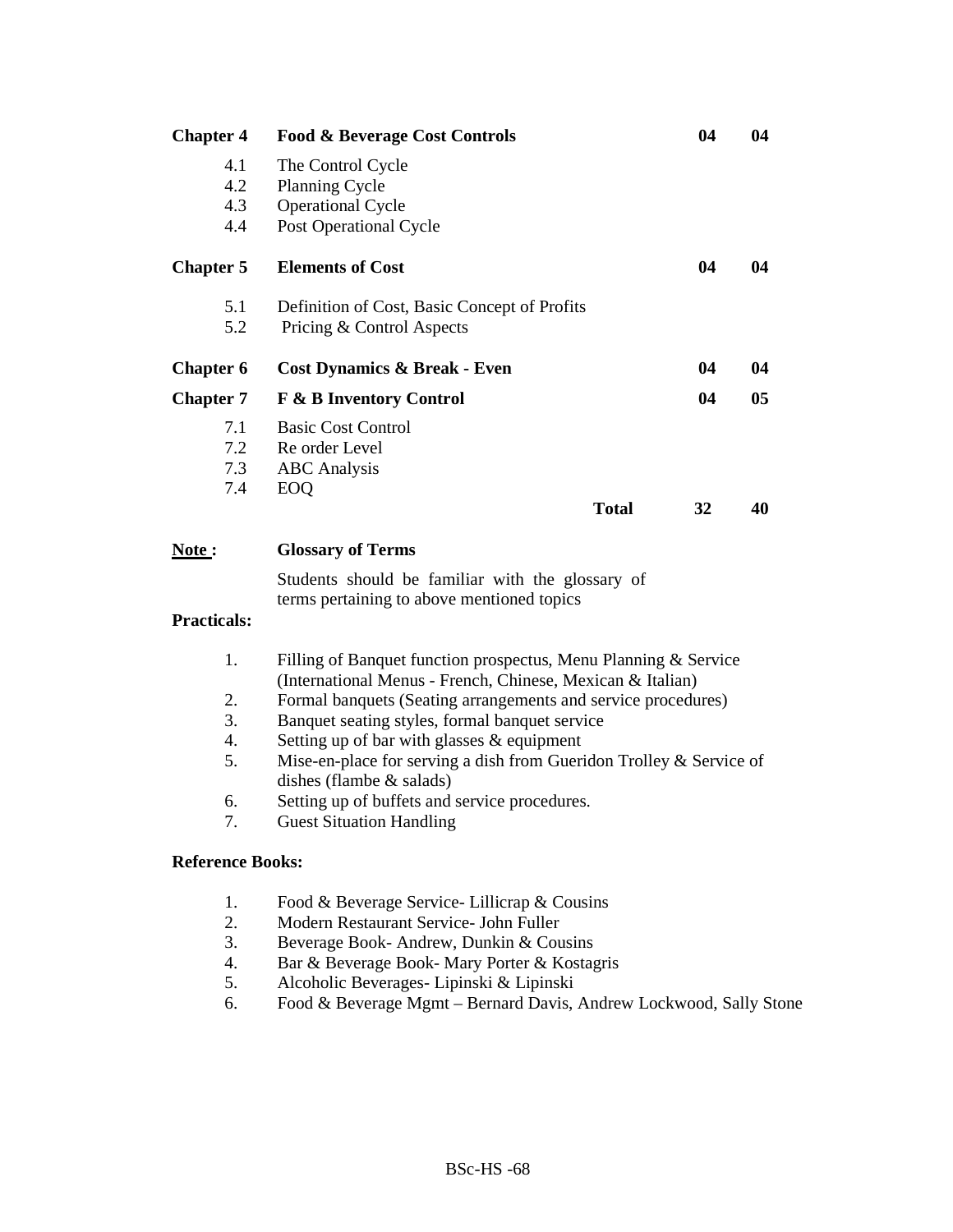# **Subject - ACCOMMODATION OPERATIONS – II**

**Subject Code - 503** 

**Semester - Fifth** 

### **Teaching and Examination Scheme**

|                      | Teaching Scheme/Week    |                        |      |                              |                           | <b>Examination Scheme</b> |       |
|----------------------|-------------------------|------------------------|------|------------------------------|---------------------------|---------------------------|-------|
| Theory<br><b>Hrs</b> | Practical<br><b>Hrs</b> | Tutorial<br><b>Hrs</b> | Tota | Theory<br>Marks/<br>Duration | Practical<br><b>Marks</b> | Internal<br>Marks         | Total |
|                      |                         |                        |      | $40/2$ hrs                   | 30                        | 30                        | 100   |

## **Rationale:**

This course aims to establish the importance of Rooms Division within the Hospitality Industry. It also prepares the student to acquire skills and knowledge necessary to successfully identify the required standards and Control Systems in this area and to consider managerial decision-making aspects of this department

### **SECTION - I**

|                  |                                                                 | <b>Hrs</b> | <b>Mks</b> |
|------------------|-----------------------------------------------------------------|------------|------------|
| <b>Chapter 1</b> | <b>Interior Decoration</b>                                      | 04         | 04         |
| 1.1              | Importance & Definition                                         |            |            |
| 1.2              | Principles of Design                                            |            |            |
| 1.3              | Elements of Design - Line/Form/Color / Texture                  |            |            |
| <b>Chapter 2</b> | <b>Refurbishing &amp; Redecoration</b>                          | 04         | 04         |
| 2.1              | Definition                                                      |            |            |
| 2.2              | Factors                                                         |            |            |
| 2.3              | Snagging list                                                   |            |            |
| <b>Chapter 3</b> | <b>Gardening &amp; Horticultural</b><br>aspects in Housekeeping | 04         | 04         |
| <b>Chapter 4</b> | <b>Budget &amp; Budgetary Control</b>                           | 06         | 08         |
| 4.1              | Definition, Concept & importance                                |            |            |
| 4.2              | Types of Budgets – operating $&$ capital                        |            |            |
| 4.3              | Housekeeping Room Cost                                          |            |            |
| <b>Chapter 5</b> | <b>Purchasing System</b>                                        | 02         | 04         |
| 5.1              | Identification $&$ selection of supplier                        |            |            |
| 5.2              | Purchase procedure – Purchase order, receiving,                 |            |            |
|                  | storage $&$ issuing                                             |            |            |
| 5.3              | Concept of ROL, bin card & other records maintain               |            |            |
|                  | for purchasing                                                  |            |            |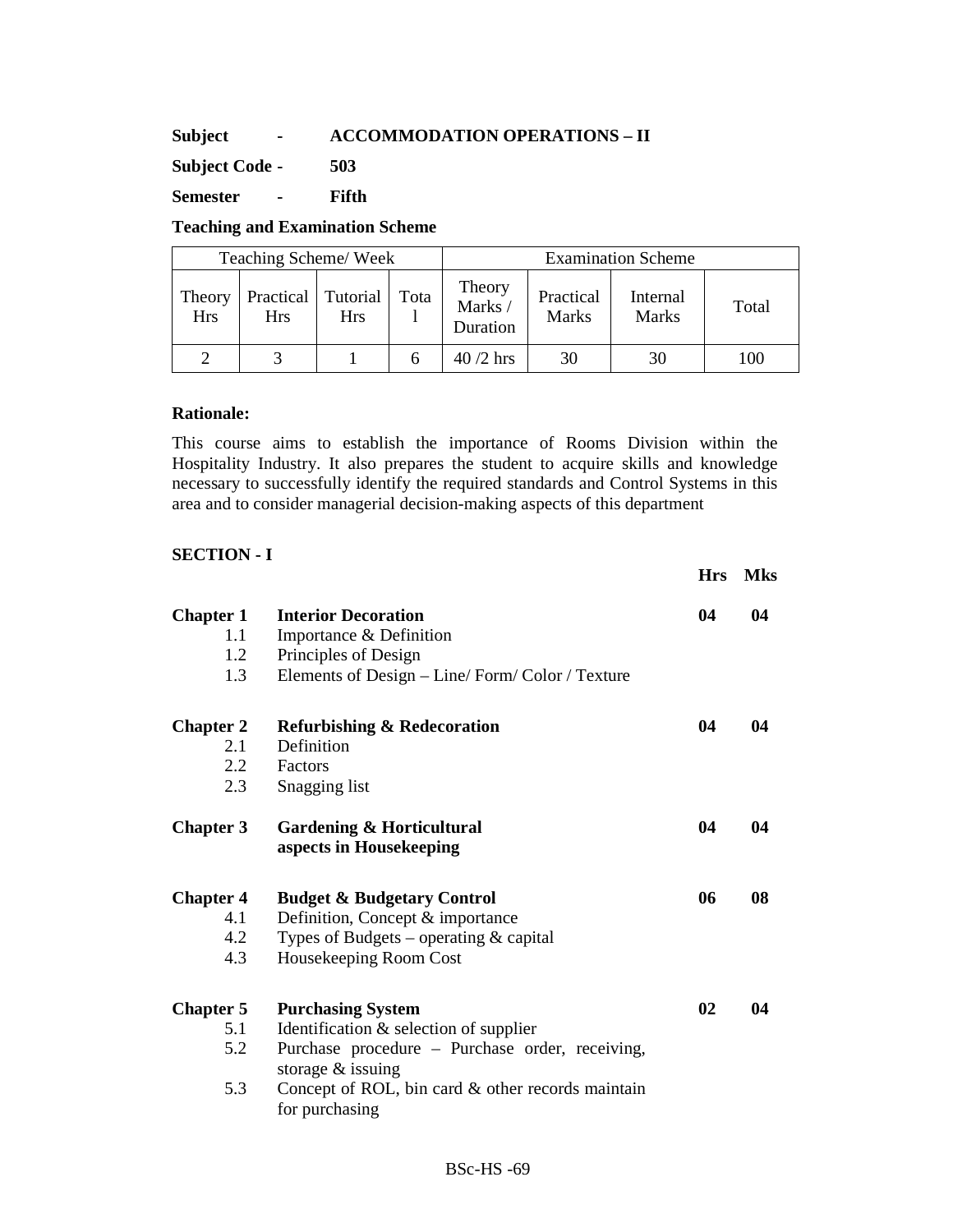# **SECTION - II**

|                                              | <b>Chapter 1</b> Night Audit                           | 04 | 06 |
|----------------------------------------------|--------------------------------------------------------|----|----|
| 1.1 Concept of Night Audit and Role of Night |                                                        |    |    |
|                                              | Auditor<br>1.2 Night Auditors Report                   |    |    |
|                                              | 1.3 Auditing Process (in brief)                        |    |    |
|                                              |                                                        |    |    |
| <b>Chapter 2</b>                             | <b>Sales Techniques</b>                                | 02 | 04 |
| 2.1                                          | <b>Various Sales Tools</b>                             |    |    |
| 2.2                                          | Role of Front Office Personnel in maximising occupancy |    |    |
| 2.3                                          |                                                        |    |    |
| 2.4                                          |                                                        |    |    |
| 2.5                                          | <b>Business related Marketing Techniques</b>           |    |    |
| <b>Chapter 3</b>                             | <b>Establishing Room Rates</b>                         | 02 | 02 |
|                                              | (Rule of Thumb Approach, Hubbart's Formula)            |    |    |
| <b>Chapter 4</b>                             | <b>Forecasting Room Availability</b>                   | 04 | 04 |
| 4.1                                          | <b>Useful forecasting Data</b>                         |    |    |
| 4.2                                          | <b>Room Availability Forecast</b>                      |    |    |
| 4.3                                          | Forecast forms [sample]                                |    |    |
|                                              | <b>Total</b>                                           | 32 | 40 |

#### **Note : Glossary of Terms**

Students should be familiar with the glossary of terms pertaining to above mentioned topics

## **Practicals – Section I :**

- 1. Basic layout of a Guest Room.
- 2. Formats of purchase records such as purchase order, bin card, requisition slip etc.
- 3. Colour Wheel
- 4. Calculation of staff requirement for house keeping department for 5 star hotels.
- 5. Calculation of staff requirement for house keeping department for 3 star hotels.
- 6. Preparing duty rota for supervisory staff.
- 7. Preparing duty rota for GRA & Public Area attendance.
- 8. Daily & monthly consumption sheet.

#### **Reference -Section I :**

- 1. Professionals Housekeeper Georgina Tucker Schneider, Mary Scoviak
- 2. Professional Management of H.K. Operations Matt. A. Casado (Wiley)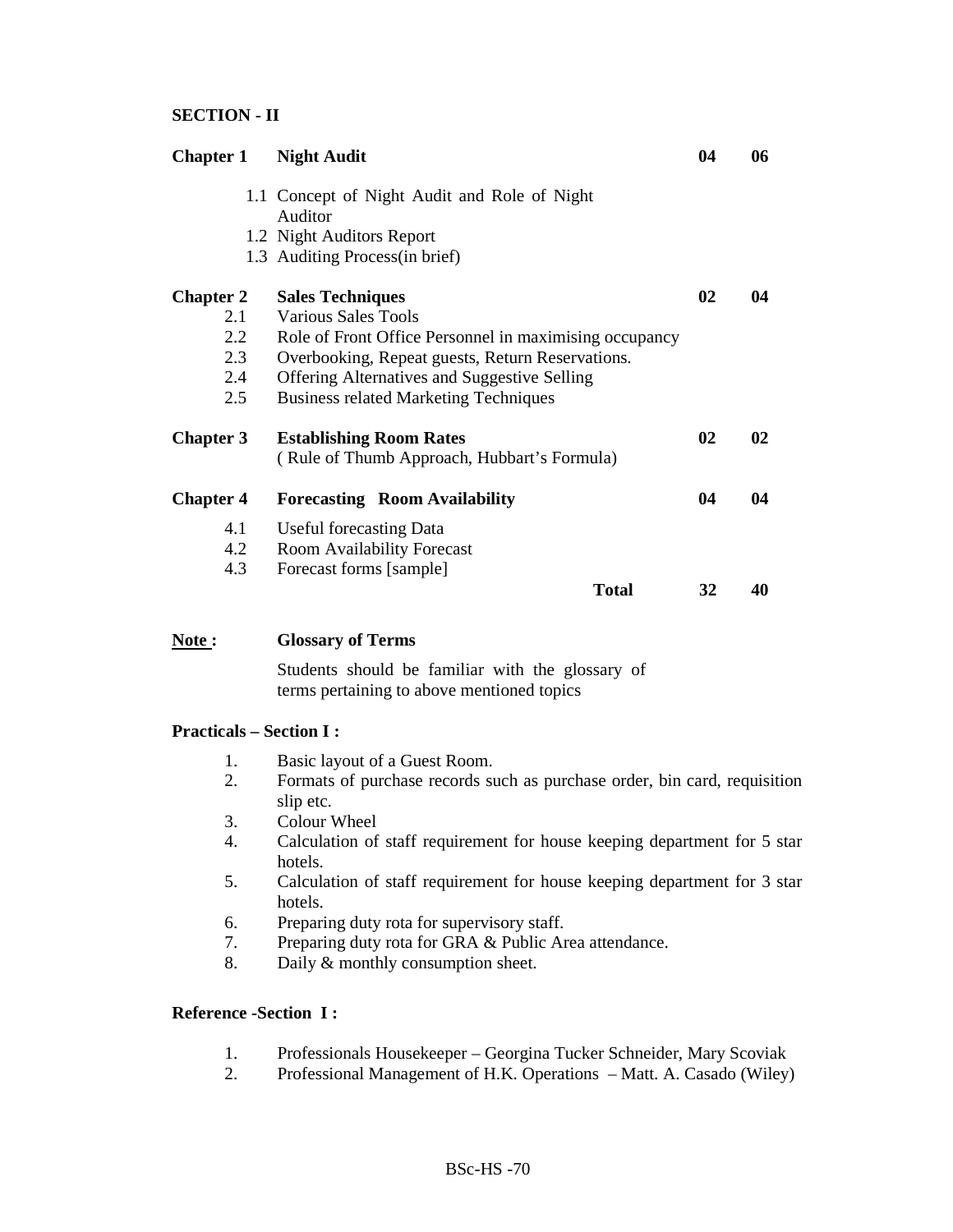# **Practicals – Section II :**

- 
- 1 Up-selling<br>2 Suggestive Suggestive Selling
- 3 Formats of Night audit process
- 4 Preparing Forecast sheets-week<br>5 Preparing Forecast sheets-month
- 5 Preparing Forecast sheets-month
- 6 Overbooking
- 7 Increasing Repeat Guests
- 8 Encouraging Return reservation

# **Reference Books – Section II :**

- 1 Hotel front Office Training Manual. -Sudhir Andrews<br>2 Principles of Hotel Front Office Operations -sue B
- 2 Principles of Hotel Front Office Operations -sue Baker, P. Bradley, J. Huyton
- 3 Hotel Front Office Bruce Braham<br>4 Managing Front Office Operations
- 4 Managing Front Office Operations- Michael Kasavana, Charles Steadmon
- 5 Checkin Checkout Jerome Vallen
- 6 The Hotel Receptionist- Grace Paige, Jane Paige
- 7 Front Office Procedures and Management Peter Abbott
- 8 Front Office operations/Accommodations Operations-Colin Dix
- 9 Hotel reception- Paul White and Helen<br>10 Front Office Operation and Administration
- Front Office Operation and Administration(Dennis Foster)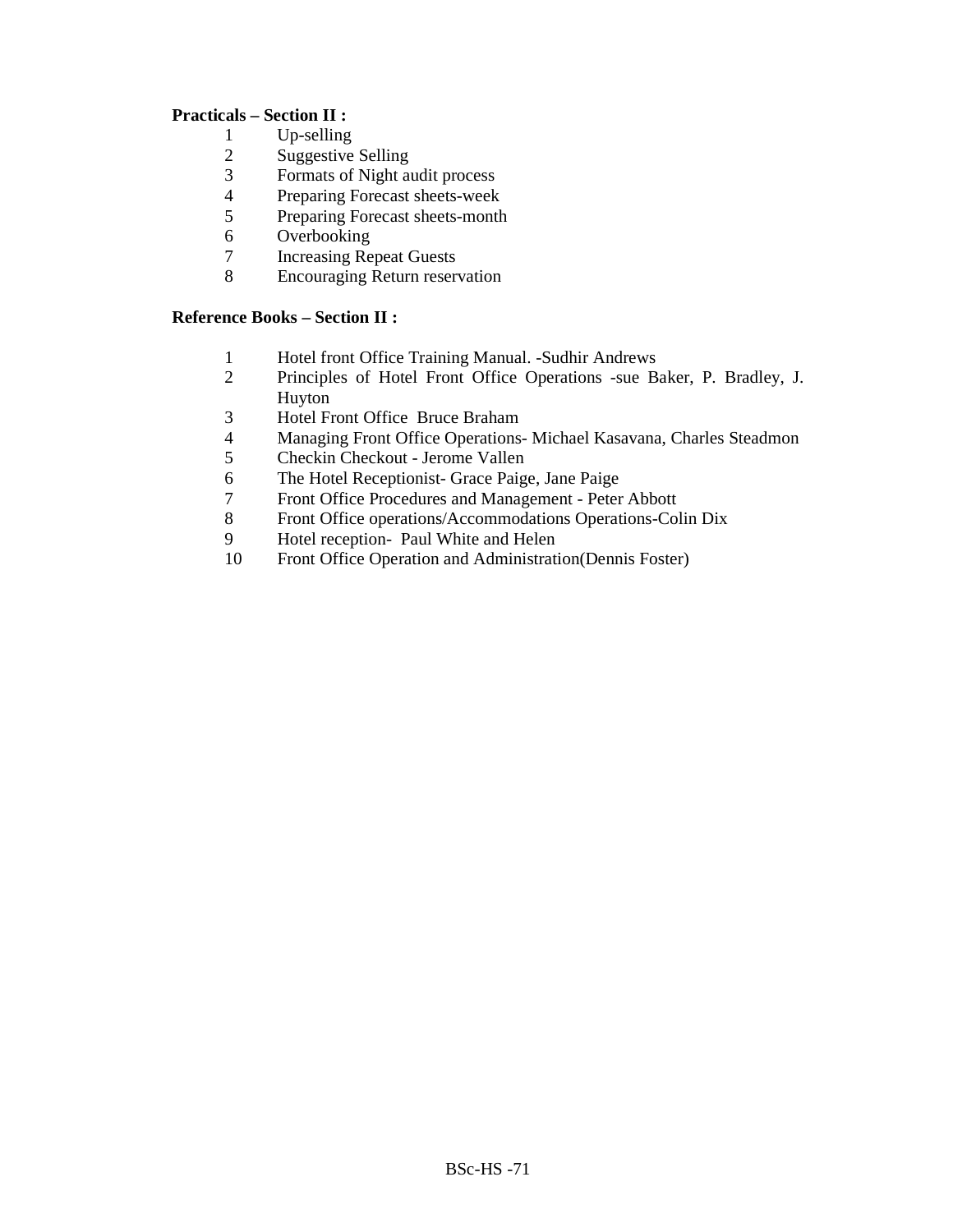**Subject - HOTEL ACCOUNTING** 

**Subject Code - 504** 

**Semester - Fifth** 

# **Teaching and Examination Scheme:**

| Teaching Scheme / week |                                    |            |       | <b>Examination Scheme</b>    |                                      |              |       |
|------------------------|------------------------------------|------------|-------|------------------------------|--------------------------------------|--------------|-------|
| Theory<br><b>Hrs</b>   | Practical   Tutorial<br><b>Hrs</b> | <b>Hrs</b> | Total | Theory<br>Marks/<br>Duration | Practical   Internal<br><b>Marks</b> | <b>Marks</b> | Total |
|                        |                                    |            |       | 70/3<br>hrs                  |                                      | 30           | 100   |

# **Rationale:**

This subject gives an in-depth knowledge about the books maintained in the Hotel Industry. The students may be able to understand the day-to-day final transactions and its record keeping in hotels.

|                  |                                                                                                                                                                                                                                                                                  | <b>Hrs</b> | <b>Mks</b> |
|------------------|----------------------------------------------------------------------------------------------------------------------------------------------------------------------------------------------------------------------------------------------------------------------------------|------------|------------|
| <b>Chapter 1</b> | <b>Introduction to Joint Stock Company</b>                                                                                                                                                                                                                                       | 06         | 10         |
| 1.1<br>1.2       | Definition, Characteristics & Advantages<br>Meaning, Definition and Types of Shares and<br>Debentures                                                                                                                                                                            |            |            |
| <b>Chapter 2</b> | <b>Company Final Accounts</b>                                                                                                                                                                                                                                                    | 20         | 20         |
| 2.1              | Preparation of Trading, Profit and Loss,<br>Profit and Loss Appropriation Accounts &<br>Sheet with provisions<br>Balance<br>of<br>Companies Act including writing off of<br>Miscellaneous<br>Expenses, Proposed<br>dividend, Provision for Taxation and<br>Transfer to Reserves. |            |            |
| <b>Chapter 3</b> | <b>Allowances and Visitors Paid Out</b>                                                                                                                                                                                                                                          | 05         | 08         |
| 3.1              | Meaning, Types and Proformas                                                                                                                                                                                                                                                     |            |            |
| 3.2              | Difference between Allowances & VPO                                                                                                                                                                                                                                              |            |            |
| <b>Chapter 4</b> | <b>Guest Billing</b>                                                                                                                                                                                                                                                             | 12         | 12         |
| 4.1              | Proforma and Use of Visitors Tabular Ledger and<br><b>Guest Weekly Bill</b>                                                                                                                                                                                                      |            |            |
| 4.2              | Accounting of Bills receivable                                                                                                                                                                                                                                                   |            |            |
| <b>Chapter 5</b> | <b>Uniform System of Accounting</b>                                                                                                                                                                                                                                              | 15         | 12         |
| 5.1              | Introduction                                                                                                                                                                                                                                                                     |            |            |
| 5.2              | Practical problems on preparation of Income<br>Statement                                                                                                                                                                                                                         |            |            |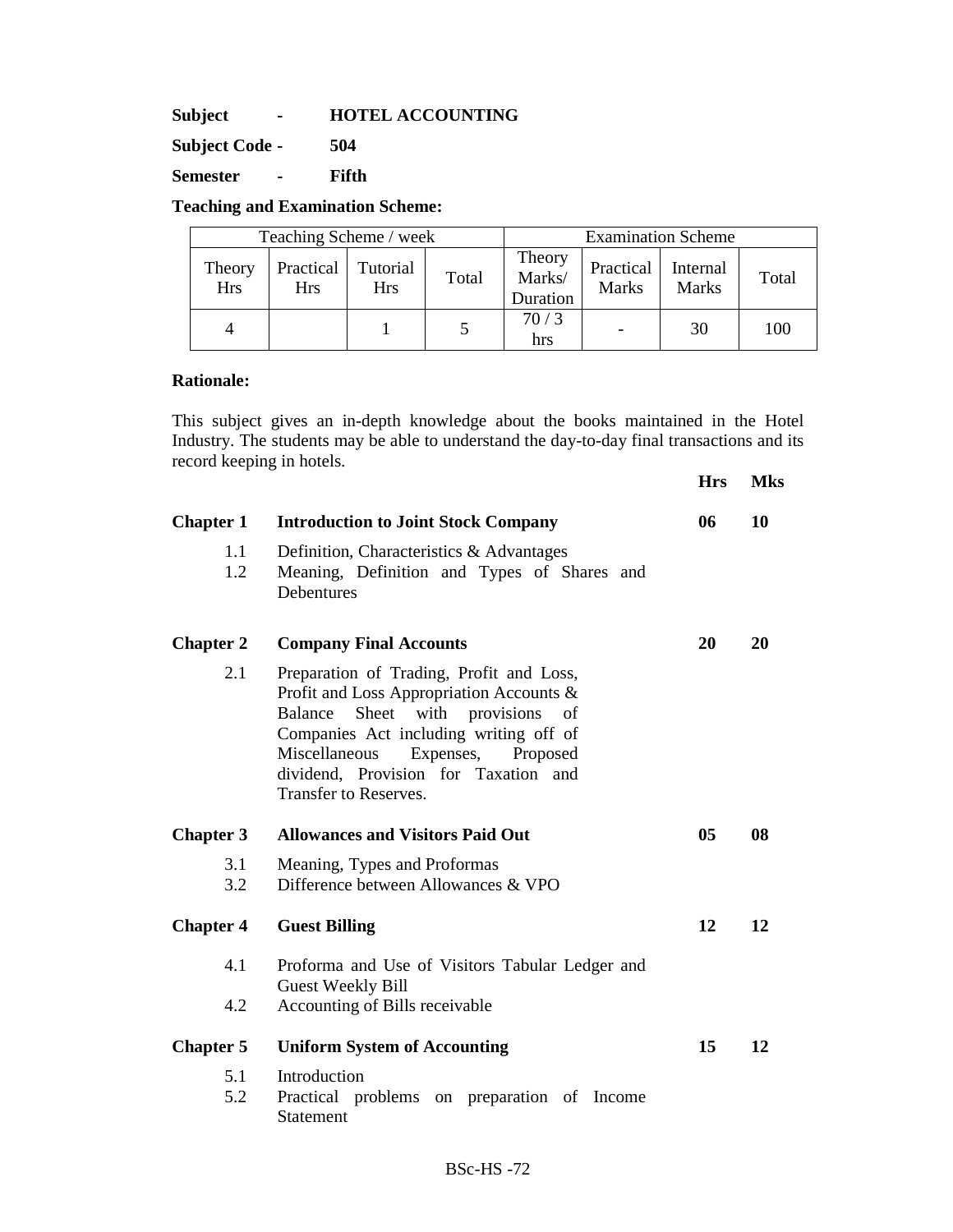| 5.3              | Schedules showing Departmental incomes - Rooms,<br>Food & Beverage, Telephone<br>Gift shop, Garage and Parking, Laundry and<br>Marketing only |    |    |
|------------------|-----------------------------------------------------------------------------------------------------------------------------------------------|----|----|
| <b>Chapter 6</b> | <b>Concepts related to Financial Management</b>                                                                                               | 06 | 08 |
| 6.1              | Definition, and factors affecting Working Capital                                                                                             |    |    |
| 6.2              | Definition, Characteristics of Budgets                                                                                                        |    |    |
| 6.3              | History and meaning of Value added tax                                                                                                        |    |    |
|                  | <b>Total</b>                                                                                                                                  | 64 | 70 |
|                  | <b>Note: Glossary of Terms</b>                                                                                                                |    |    |

Students should be familiar with the glossary of terms pertaining to above mentioned topics

### **Implementation Strategies:**

The students may be assigned exercises related to hotel accounting to get hands on experience. They may be given assignments to collect various formats used in the hotel industry and to present the same in the class.

## **Reference Books**

- 1. Hotel Accountancy & Finance- S.P Jain & K.L Narang First 1999 Kalyani Publishers B1/1292,Rajinder Nagar, Ludhiana
- 2. Hotel Accounting & Financial Control Ozi D'Cunha Gleson Ozi D'Cunha – Fist-2002- Dickey Enterprises , Kandivali (W) Mumbai
- 3. Accountancy in the Hotel & catering Industry Richard Kotas Fourth 1981- International Textbook Company
- 4. Elements of Hotel Accountancy- G.S.Rawat & JMS Negi Fifth Revised – 1994- Aman Publications, Daryaganj, New Delhi –2.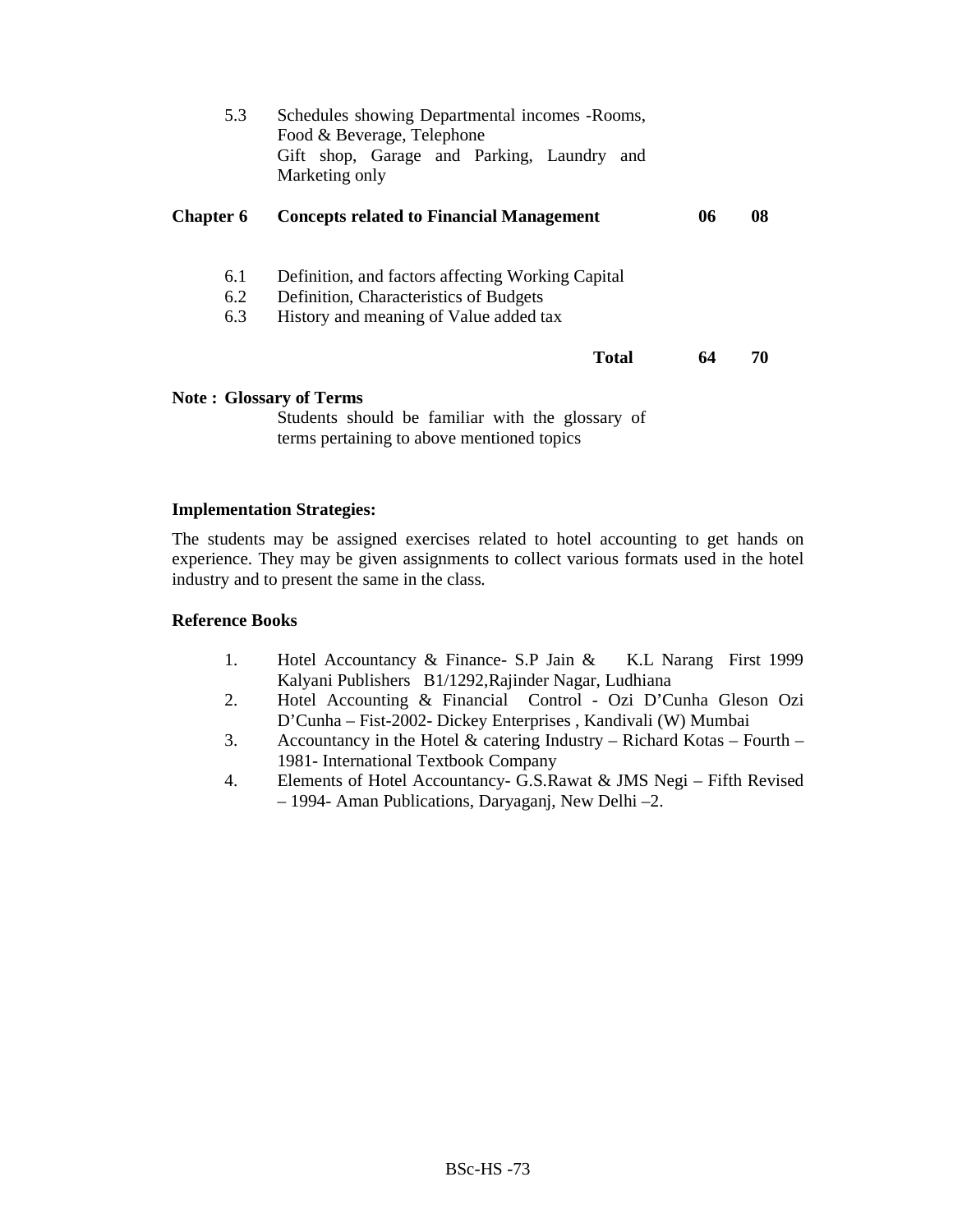# **Subject - MARKETING MANAGEMENT**

**Subject Code - 505** 

**Semester - Fifth** 

# **Teaching & Examination Scheme:**

| Teaching Scheme / week |                                  |            |       | <b>Examination Scheme</b>    |                           |                          |       |
|------------------------|----------------------------------|------------|-------|------------------------------|---------------------------|--------------------------|-------|
| Theory<br>Hrs          | Practical Tutorial<br><b>Hrs</b> | <b>Hrs</b> | Total | Theory<br>Marks/<br>Duration | Practical<br><b>Marks</b> | Internal<br><b>Marks</b> | Total |
|                        |                                  |            |       | $70/3$ hrs                   | $\overline{\phantom{a}}$  | 30                       | 100   |

# **Rationale:**

The subject aims to make the students understand importance of marketing in Hospitality Industry, concepts of the marketing, buying behaviors, market segmentation and marketing mix strategies for effective marketing of the hotel industry.

**Hrs Mks** 

| <b>Chapter 1</b><br>1.1<br>1.2<br>1.3<br>1.4<br>1.5        | <b>Introduction to Marketing</b><br>Definition of Marketing<br><b>Customer Orientation</b><br>Core Concept of Marketing<br>Marketing Management - Definition Philosophies<br>and pillars of Marketing management<br>Introduction to 7 P's of Marketing mix | 0 <sub>5</sub> | 06 |
|------------------------------------------------------------|------------------------------------------------------------------------------------------------------------------------------------------------------------------------------------------------------------------------------------------------------------|----------------|----|
| <b>Chapter 2</b><br>2.1<br>2.2<br>2.3<br>2.4<br>2.5<br>2.6 | <b>Analysis of Current business environment</b><br>Competition<br><b>Economic Environment</b><br><b>Technological Environment</b><br>Social & Cultural Environment<br><b>Political Environment</b><br><b>Internal Environment</b>                          | 04             | 06 |
| <b>Chapter 3</b><br>3.1<br>3.2                             | <b>Consumer Behaviour</b><br>Consumer Behaviour model<br>Factors affecting Consumer Behaviour - Cultural,<br>Social, Personal, Psychological                                                                                                               | 02             | 04 |
| <b>Chapter 4</b><br>4.1<br>4.2                             | <b>Market Segmentation</b><br>Definition & need for market segmentation<br><b>Basis</b><br>for<br>segmentation<br>Geographic,<br>$\blacksquare$<br>Demographic, Behavioral and Psychographics                                                              | 02             | 04 |
| <b>Chapter 5</b><br>5.1<br>5.2<br>5.3<br>5.4<br>5.5        | <b>Product</b><br>Definition<br>Levels of Product<br>Hospitality products<br><b>Branding</b><br>New Product Development                                                                                                                                    | 0 <sub>5</sub> | 08 |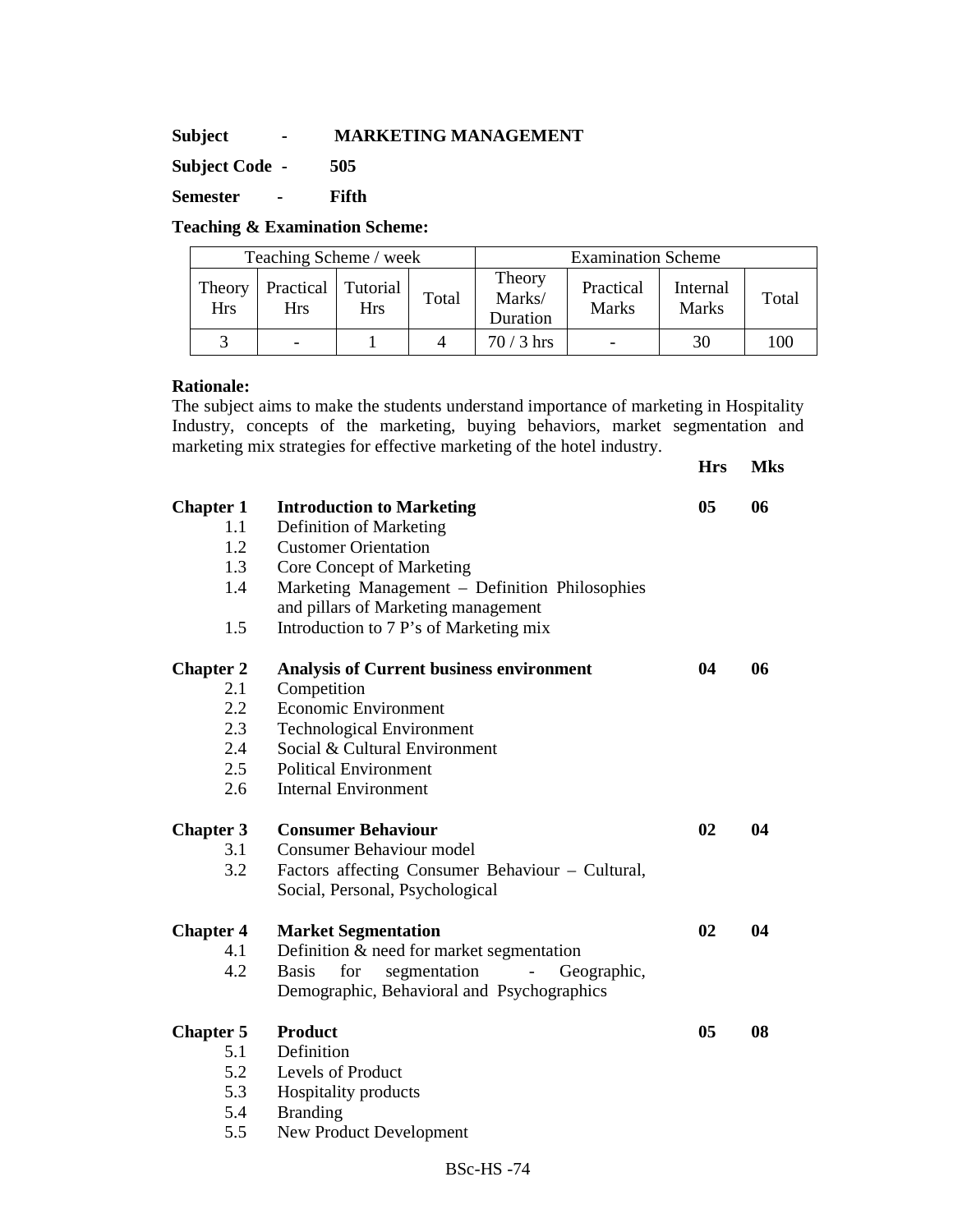| 5.6                     | Product Life Cycle                                               |    |    |
|-------------------------|------------------------------------------------------------------|----|----|
| 5.7                     | <b>Product Differentiation</b>                                   |    |    |
| <b>Chapter 6</b><br>6.1 | Pricing<br>Introduction                                          | 05 | 08 |
| 6.2                     |                                                                  |    |    |
| 6.3                     | Internal & External affecting pricing<br>General Pricing methods |    |    |
| 6.4                     | Pricing strategy adopted by hotels for                           |    |    |
|                         | [Room tariff, F & B Items, Functions, Packages]                  |    |    |
| <b>Chapter 7</b>        | <b>Distribution</b>                                              | 05 | 10 |
| 7.1                     | Definition and importance of Distribution system                 |    |    |
| 7.2                     | Channel levels of distributions                                  |    |    |
| 7.3                     | Intermediaries for Hospitality Industry                          |    |    |
|                         | [Travel Agents, Tour Wholesalers, Hotel representatives,         |    |    |
|                         | National/ regional/ local/ tourist agencies, centralised         |    |    |
|                         | reservation systems, airline based reservation systems,          |    |    |
|                         | Internet]                                                        |    |    |
| 7.4                     | Franchising                                                      |    |    |
| 7.5                     | Alliances                                                        |    |    |
| 7.6                     | Location of services                                             |    |    |
| <b>Chapter 8</b>        | <b>Promotion</b>                                                 | 10 | 10 |
| 8.1                     | Definition and characteristics of promotion tools                |    |    |
| 8.2                     | 5 M's of Advertising                                             |    |    |
| 8.3                     | Various Sales promotion tools used in hotels                     |    |    |
| 8.4                     | Publicity and public relation - Tools<br>and                     |    |    |
|                         | opportunities in the hotel industry                              |    |    |
| 8.5                     | Principles of personal selling                                   |    |    |
| 8.6                     | Direct Marketing - Telemarketing and internet                    |    |    |
| <b>Chapter 9</b>        | <b>Marketing organisation</b>                                    | 05 | 06 |
| 9.1                     | Forms of Marketing organization                                  |    |    |
| 9.2                     | Set-up and organisation of sales and marketing                   |    |    |
|                         | department                                                       |    |    |
|                         | 9.2.1<br>(Individual<br>property, regional/<br>national          |    |    |
|                         | chain/multinational chain)                                       |    |    |
|                         | 9.3 Duties of a Marketing Manager                                |    |    |
| <b>Chapter 10</b>       | <b>Customer satisfaction &amp; Quality</b>                       | 05 | 08 |
| 10.1                    | <b>Customer Value and satisfaction</b>                           |    |    |
| 10.2                    | Five gap model of service quality                                |    |    |
| 10.3                    | Benefits of service quality                                      |    |    |
| 10.4                    | Retaining customers, handling customer complaints                |    |    |
| 10.5                    | Relationship marketing                                           |    |    |
| 10.6                    | Monitoring and measuring customer satisfaction                   |    |    |
|                         |                                                                  |    |    |
|                         | <b>Total</b>                                                     | 48 | 70 |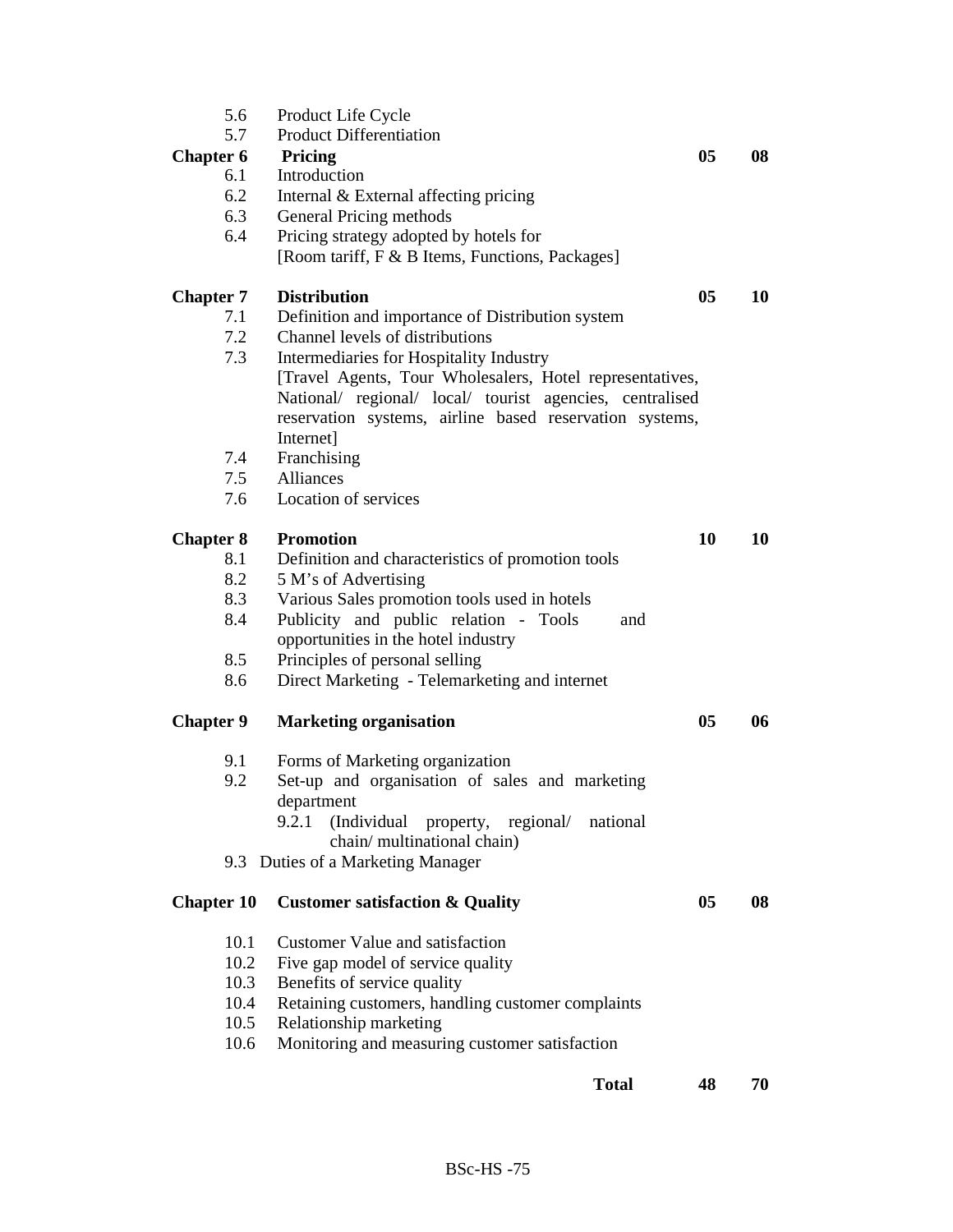# **Note : Glossary of Terms**

Students should be familiar with the glossary of terms pertaining to above mentioned topics

## **Reference Books**

- 1. Marketing for Hospitality & Tourism Philip Kotler , Bowen & Makens Prentice-Hall Inc
- 2. Hotel Marketing -S.M.Jha -Himalaya publishing House Mumbai<br>3. Hospitality Marketing -Neil Wearne Hospitality Press Pvt Ltd. A
- 3. Hospitality Marketing -Neil Wearne Hospitality Press Pvt Ltd. Australia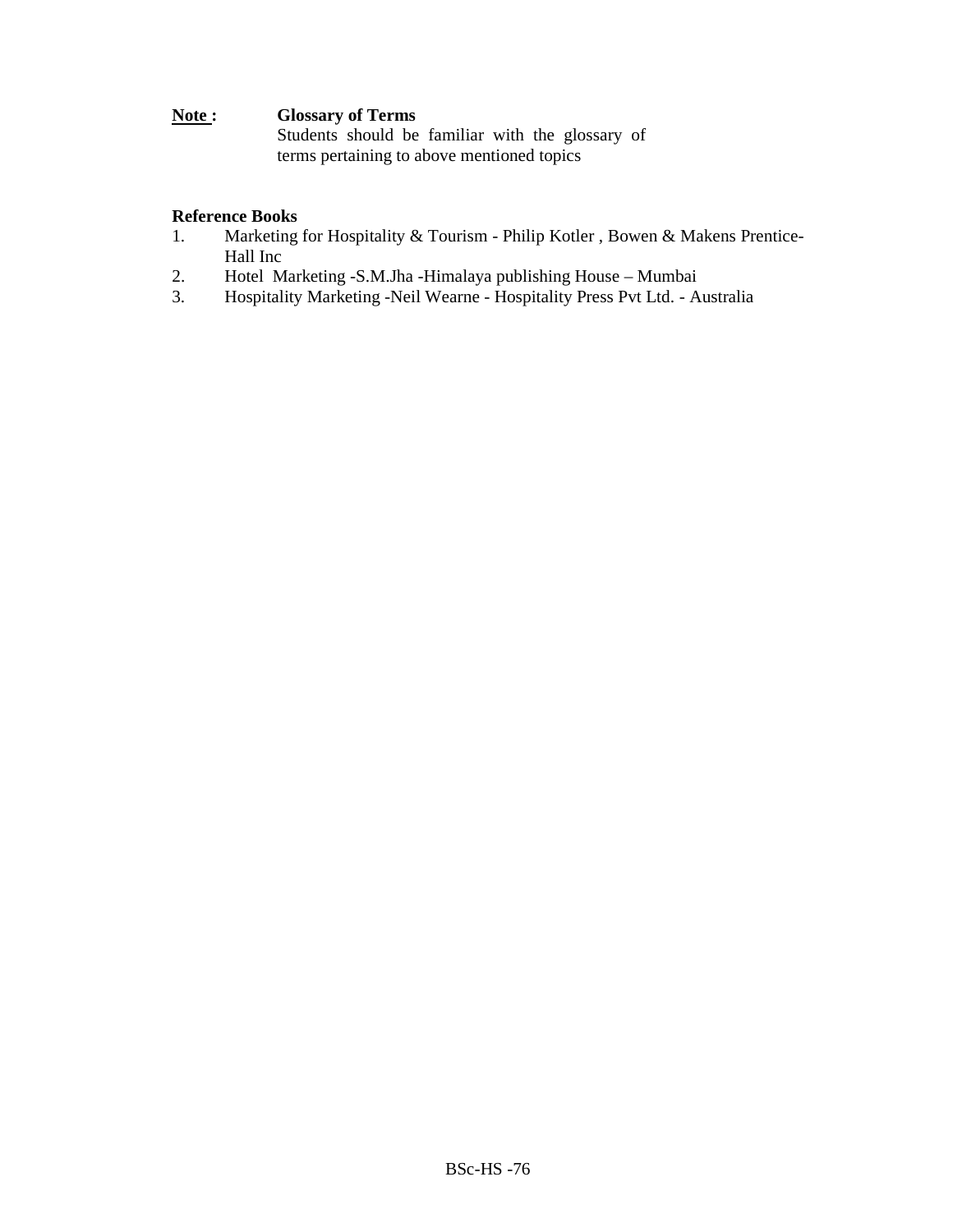**Subject - HOTEL RELATED LAWS** 

**Subject Code - 506** 

**Semester - Fifth** 

# **Teaching and Examination Scheme:**

| <b>Teaching Scheme</b> |                                          |           | <b>Examination Scheme</b> |           |          |       |
|------------------------|------------------------------------------|-----------|---------------------------|-----------|----------|-------|
| per week               | Theory Hrs   Practical hrs  <br>per week | Tutorials | Theory<br>Marks/Hrs       | Practical | Internal | Total |
|                        |                                          |           | $70/3$ Hrs                | $-$       | 30       | 100   |

# **Rationale:**

Knowledge of hotel related laws is necessary for all students since they have to work in a an environment which deals with many legal aspects. Life in general and business in particular could not continue without law to regulate the conduct of people and to protect their property and rights.

### **Hrs Mks**

# **Chapter 1 Indian Contract Act 20 12**  1.1. Definition of Contract, Proposal, Agreement, Consideration, etc. 1.2. Essentials of Valid contract 1.3. Competent Parties 1.4. Types of Contracts – valid, void and voidable. 1.5. Performance of Contract 1.6. Discharge of Contract 1.7. Remedies for Breach of Contract 1.8. Indemnity and Guarantee **Chapter 2 Consumers Protection Act 04 06**  2.1. Definitions – Consumer, Complaint, Defect in goods, Deficiency in service, Unfair trade practice, Restricted trade practice 2.2. Procedure for redressal of grievances before District Forum, State Commission, and National Commission. 2.3. Other related provisions. **Chapter 3** Sale of Goods Act 04 08 3.1 Essentials of valid Sale 3.2 Conditions and Warranties 3.3 Unpaid seller and his rights 3.4 Rights and duties of seller and buyer **Chapter 4 Food Adulteration Act 04 08**  Principles of food laws regarding prevention of food adulteration, definition, authorities under the act, procedure of taking a sample purchase right, warranties, guest control order or food services order in force from time

to time. Essential commodities etc., and AGMARK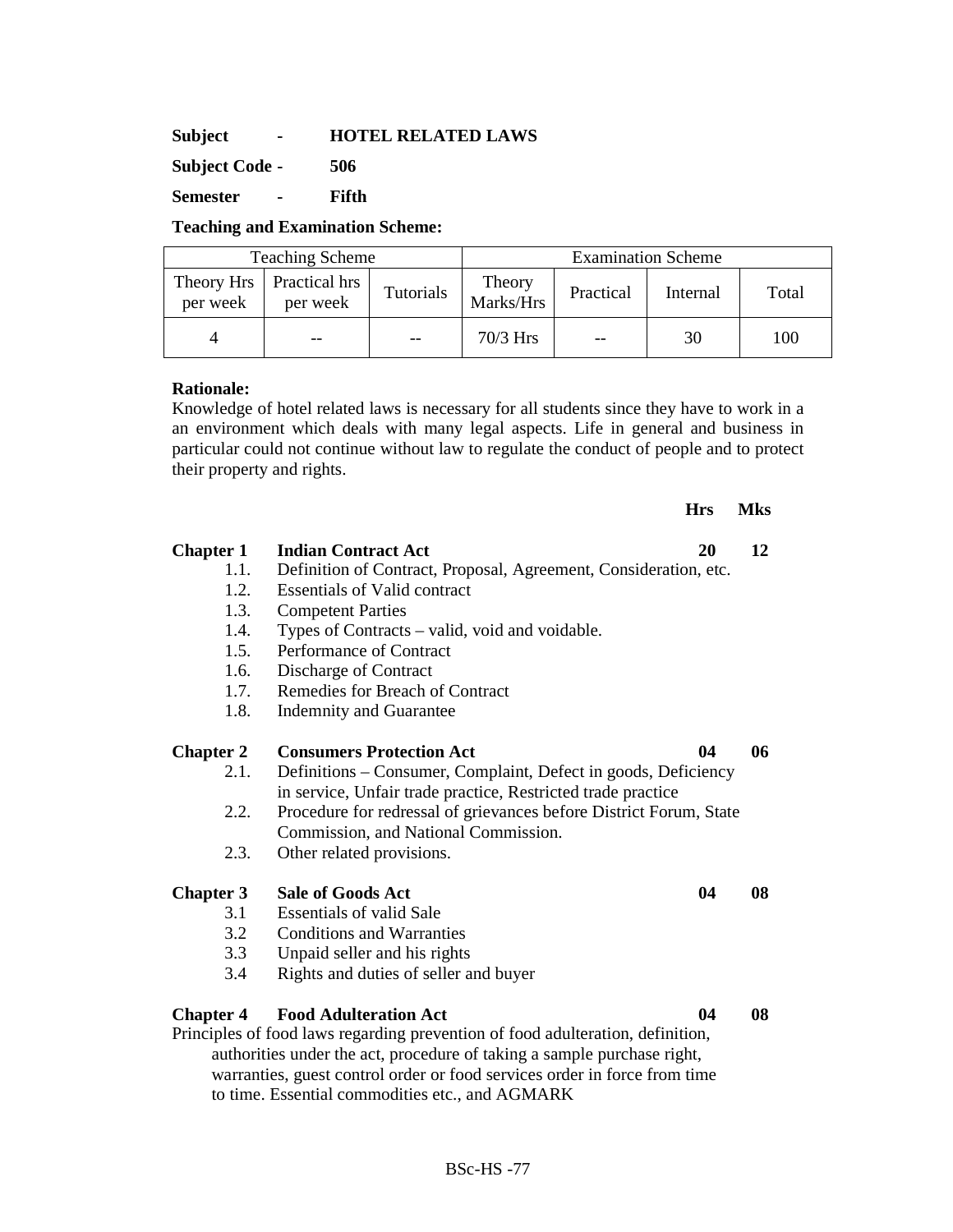| <b>Chapter 5</b> | <b>Shops and Establishments Act</b><br>Procedure relating to registration of hotel, Lodges,<br>Eating Houses, Restaurants, and other related<br>provisions.                                                                                                                      | 04 | 08             |
|------------------|----------------------------------------------------------------------------------------------------------------------------------------------------------------------------------------------------------------------------------------------------------------------------------|----|----------------|
| <b>Chapter 6</b> | <b>Environmental Protection Act - Important provisions</b><br>under<br>6.1<br>The Water (Prevention and Control of Pollution) Act<br>6.2<br>The Air (Prevention and Control of Pollution) Act                                                                                    | 04 | 0 <sub>5</sub> |
| <b>Chapter 7</b> | <b>Licenses and Permits</b><br>Licenses and permits for hotels and catering<br>establishments – Procedure for procurement, bye<br>laws of hotels and restaurant under municipal<br>corporation - Renewal Suspension and termination<br>of licenses.                              | 04 | 05             |
| <b>Chapter 8</b> | <b>Industrial Legislation</b>                                                                                                                                                                                                                                                    | 20 | 18             |
| 1.               | Factory Act - Definition of Factory, Worker,                                                                                                                                                                                                                                     |    |                |
| 2.               | Health Safety and Welfare provisions,<br>Industrial Disputes Act - Definition of Industry,<br>Manufacturing<br>Industrial<br>process,<br>Dispute,<br>provisions relating to strike, lock-out, retrenchment,<br>lay-off and Authorities for settlement of Industrial<br>Disputes. |    |                |
| 3.               | Payment of Wages Act - Definition of Wages,<br>Authorized deductions from the wages                                                                                                                                                                                              |    |                |
| 4.               | Workmen's Compensation Act - Definition of<br>Dependent, Disablement, Occupational disease,<br>liability of the employer to pay compensation and<br>amount of compensation.                                                                                                      |    |                |
|                  | <b>Total</b>                                                                                                                                                                                                                                                                     | 64 | 70             |

# **Reference Books**

The students should refer to the respective Acts.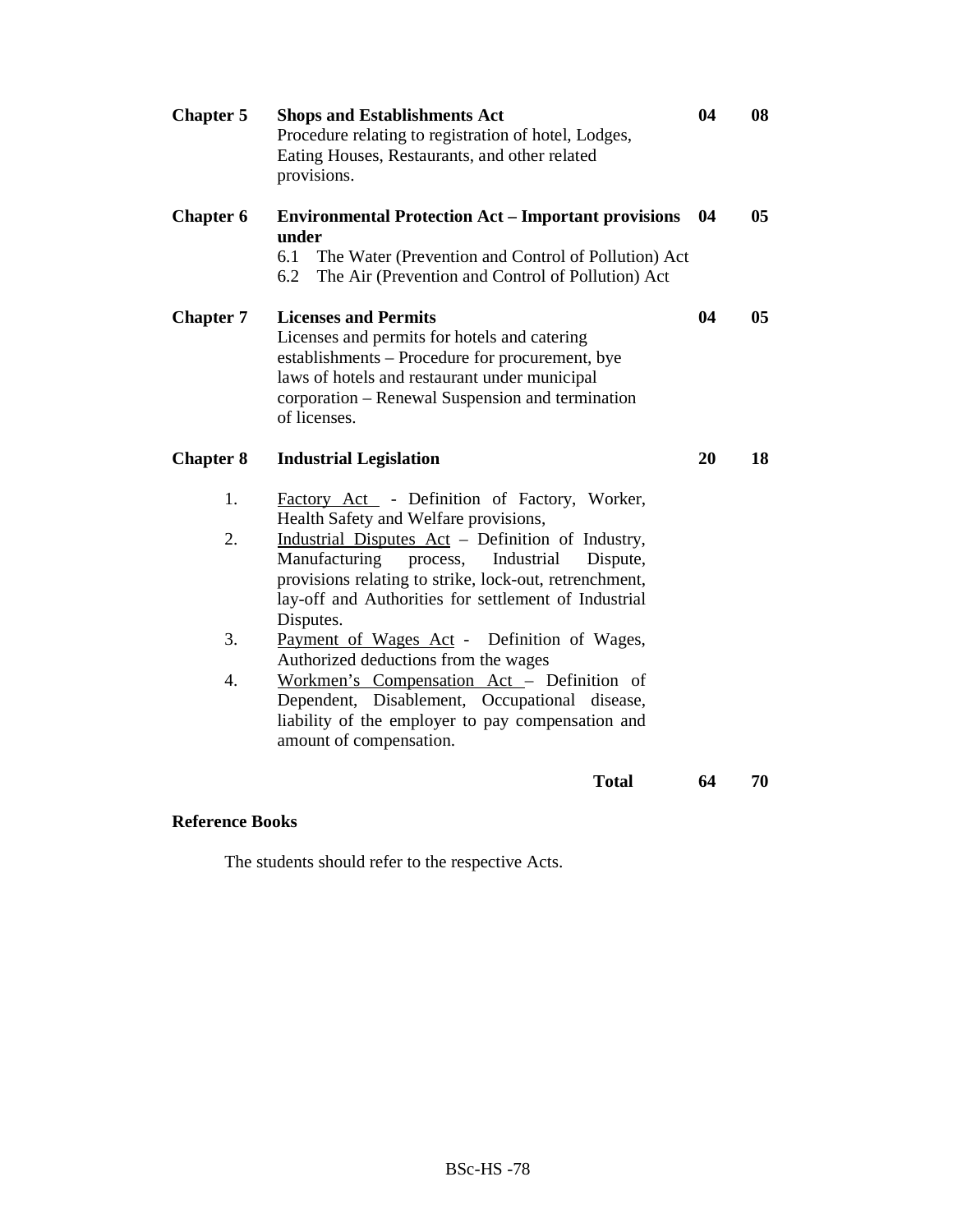# **Subject - ADVANCED FOOD PRODUCTION**

**Subject Code - 601** 

**Semester - Sixth** 

# **Teaching and Examination Scheme**

| Teaching Scheme / Week |                           |          |       | <b>Examination Scheme</b>    |                           |          |       |
|------------------------|---------------------------|----------|-------|------------------------------|---------------------------|----------|-------|
| Theory<br>Hrs/<br>week | Practical<br>Hrs/<br>week | Tutorial | Total | Theory<br>Marks/<br>Duration | Practical<br><b>Marks</b> | Internal | Total |
|                        |                           |          |       | $40/3$ hrs                   | 30                        | 30       | 200   |

# **Rationale**:

Personnel deciding to make a career in the food & beverage productions need to acquire finer skills & through understanding of the managerial principles so that the student is professionally developed.

|                  |                                                                                                                                                                                                                                        | <b>Hrs</b> | <b>Mks</b> |
|------------------|----------------------------------------------------------------------------------------------------------------------------------------------------------------------------------------------------------------------------------------|------------|------------|
| <b>Chapter 1</b> | <b>International Cuisine</b>                                                                                                                                                                                                           | 10         | 10         |
| 1.1<br>1.2       | Introduction to influences of cultures on regions<br>Special features with respect to ingredients,<br>methods, presentation styles in the following<br>countries - Asian, European (continental), North<br>& South American & Mexican. |            |            |
| <b>Chapter 2</b> | <b>Pates &amp; Galantines</b>                                                                                                                                                                                                          | 04         | 05         |
| 2.1              | Types & making of pate                                                                                                                                                                                                                 |            |            |
| $2.2^{\circ}$    | Commercial pate $\&$ pate maison                                                                                                                                                                                                       |            |            |
| 2.3              | Truffle sources, cultivation uses & types of truffles                                                                                                                                                                                  |            |            |
| 2.4              | Types $\&$ making of galantine                                                                                                                                                                                                         |            |            |
| 2.5              | <b>Ballotines</b>                                                                                                                                                                                                                      |            |            |
| <b>Chapter 3</b> | <b>Desserts</b>                                                                                                                                                                                                                        | 03         | 05         |
| 3.1              | <b>Frozen Deserts</b>                                                                                                                                                                                                                  |            |            |
| 3.2              | Classification                                                                                                                                                                                                                         |            |            |
| 3.3              | Types & methods of preparation care uses.                                                                                                                                                                                              |            |            |
| 3.4              | Hot Puddings – Methods of preparation, care, uses                                                                                                                                                                                      |            |            |
| 3.5              | Ice-creams, methods, types                                                                                                                                                                                                             |            |            |
| 3.6              | <b>Indian Specialty Deserts</b>                                                                                                                                                                                                        |            |            |
| <b>Chapter 4</b> | <b>Chocolate making</b>                                                                                                                                                                                                                | 03         | 05         |
|                  | Manufacturing & processing of chocolate<br>Types of chocolate                                                                                                                                                                          |            |            |

Preparations & care in chocolate work

Fillings & toppings – preparation, method, care in preparation, presentation, and storage.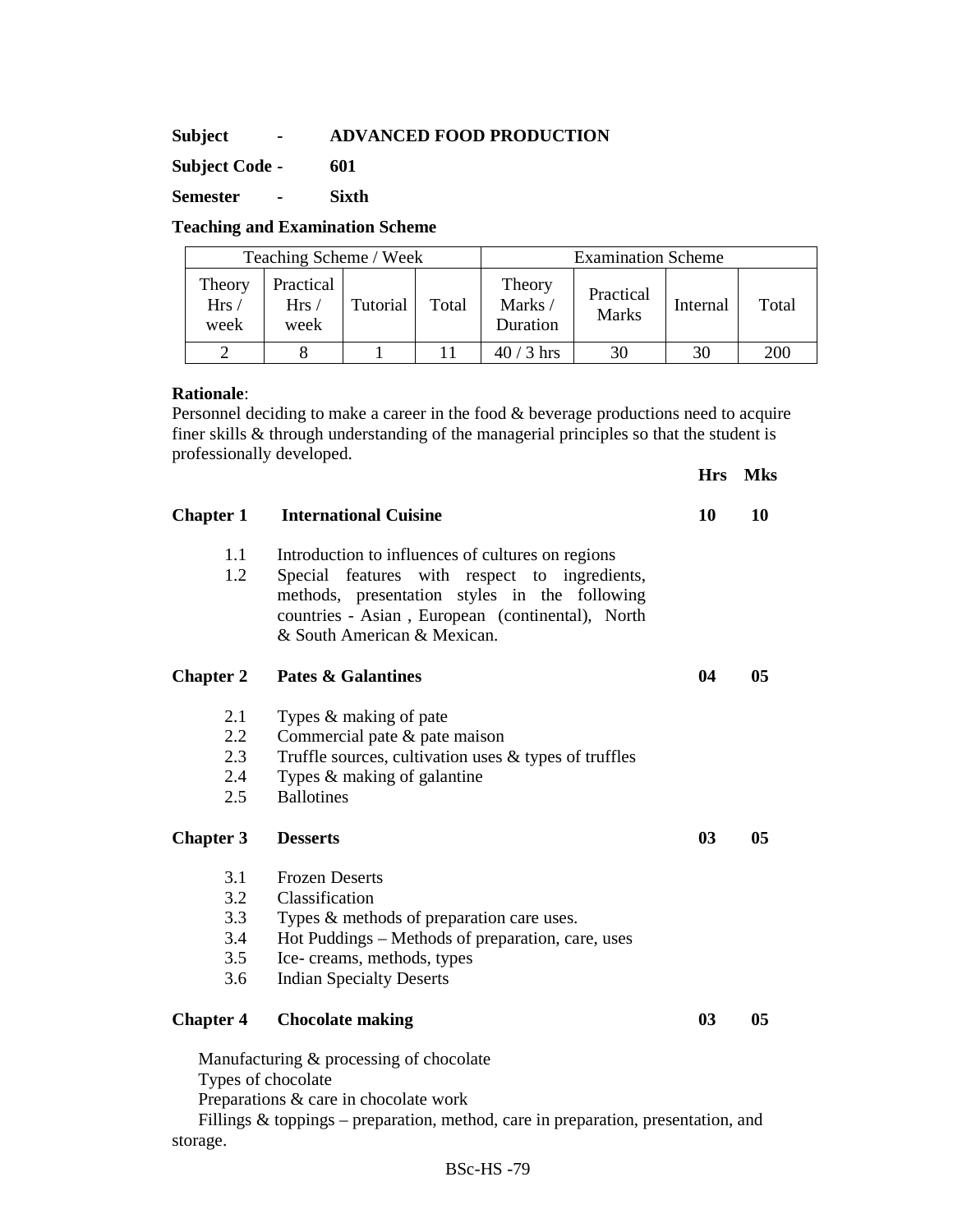## **Chapter 5 Kitchen Layout & Design 04 05**

Information required. Areas of the kitchen with recommended dimension. Factors that affect kitchen design. Principles of kitchen layout & design. Placement of equipment. Flow of work. Layouts of kitchens, bakery & confectionery in various organizations Layout of receiving & storage area. Layout of service & wash up.

| <b>Chapter 6</b> | <b>Specialised Kitchen Equipment</b>                                     | 02 | 02 |
|------------------|--------------------------------------------------------------------------|----|----|
| Classification   |                                                                          |    |    |
|                  | Modern Development in equipment manufacture                              |    |    |
|                  | Selection care and maintenance                                           |    |    |
|                  | List of industrial equipment manufacturers                               |    |    |
|                  | (Buffalo Chopper, Bone saw, bread slicing machine, gravity slicer, combi |    |    |
|                  | oven, microwave oven, rotary oven, dough sheeter)                        |    |    |

| <b>Chapter 7</b> | <b>Kitchen Stewarding</b>                                                                                                                     | 04    | 04 |    |
|------------------|-----------------------------------------------------------------------------------------------------------------------------------------------|-------|----|----|
|                  | Importance of kitchen stewarding<br>Hierarchy & staffing in kitchen stewarding department<br>Equipment found in kitchen stewarding department |       |    |    |
| <b>Chapter 8</b> | <b>Garbage Disposal</b>                                                                                                                       |       | 02 | 04 |
| 8.1              | Introduction                                                                                                                                  |       |    |    |
| 8.2              | Ways of accumulation                                                                                                                          |       |    |    |
| 8.3              | Segregation                                                                                                                                   |       |    |    |
| 8.4              | Disposal methods                                                                                                                              |       |    |    |
| 8.5              | Importance and maintenance of garbage bins                                                                                                    |       |    |    |
|                  |                                                                                                                                               | Total | 32 | 40 |

#### **Practicals ( 24 Menus )**

International menus ( Thai, Spanish, British, American etc.) Students should learn making of pates galantine and terrrine , classical salads, savouries .

#### **Experimental Food Production**

Sugar Craft and chocolate confectionery. Advanced Indian Sweet-meats

### **Practical Examination (International Menus) as above.**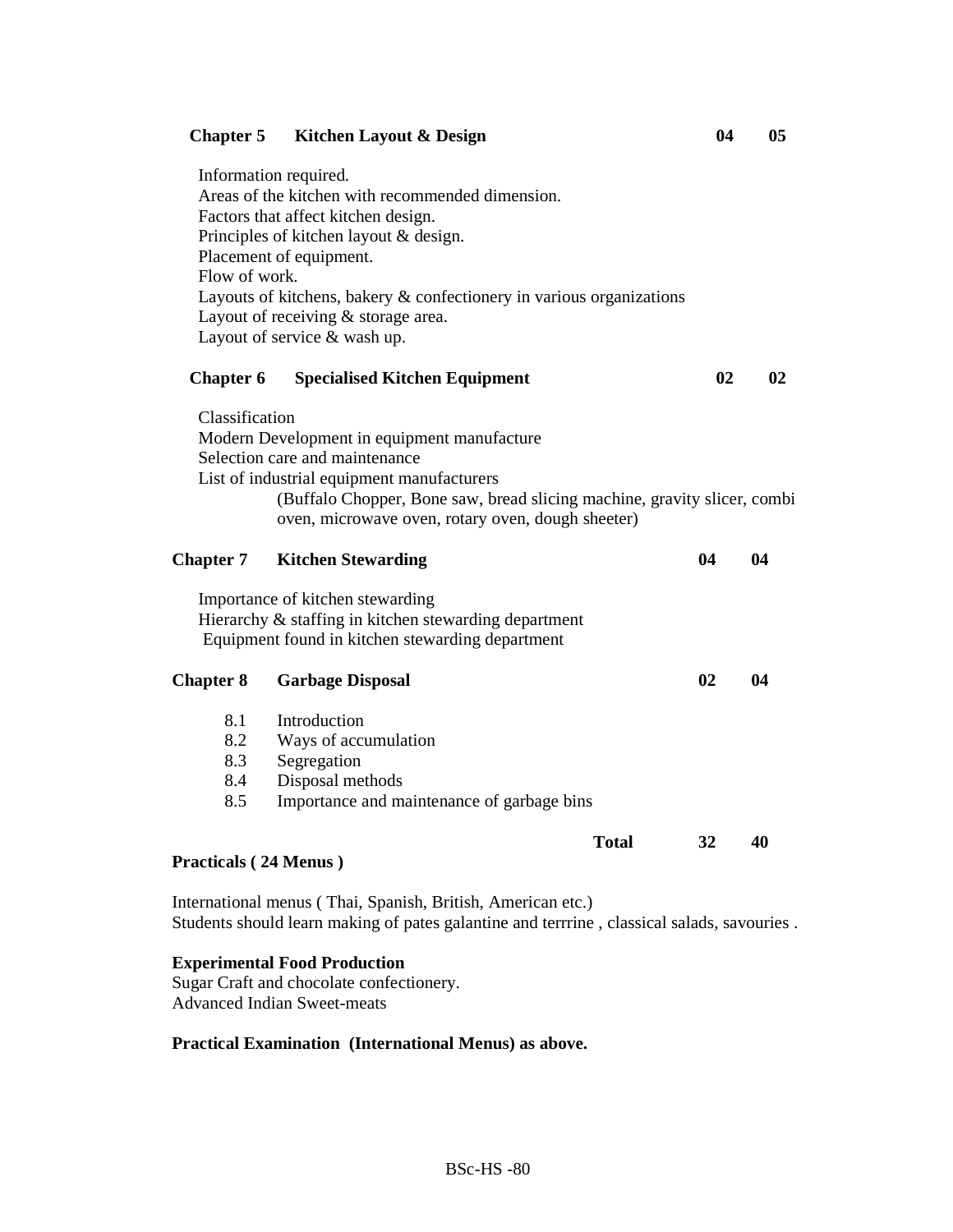## **Reference Books: -**

- 1.) Professional charcuterie By John Kinsella and David T. Harvey
- 2.) The Professional Garde Manger By David Paul Larousse
- 3.) The Art of Garde Manger By Frederic H. Sonneschmidt, John F. Nicolas.
- 4.) Professional Baking Wayne Gisslen
- 5.) The Professional Chefs Knife Kit (Culinary Institute of America).
- 6.) The Professional Chef (Culinary Institute of America)
- 7.) The Art of Sugar Craft Sugar paste By Brenda Purton
- 8.) The Art of Sugar Craft Royal Icing By Brenda Purton
- 9.) The Art of Sugar Craft Piping By Nicholas Lodge
- 10.) The Professional Chefs' Guide to Kitchen Management By John Fuller, John Knight, Charles A. Salter
- 11.) Kitchen Planning & Management By John Fuller & David Kirk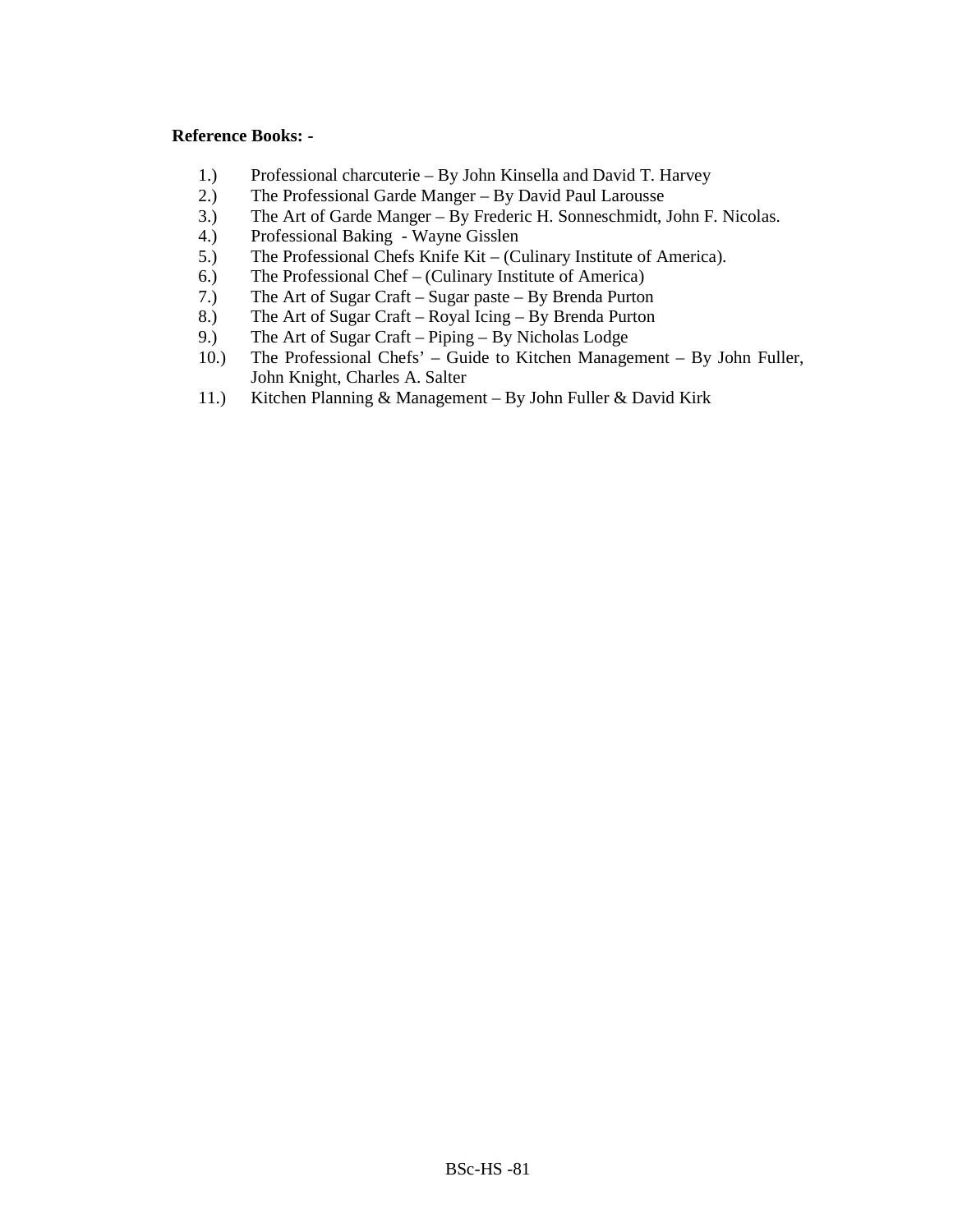# **Subject - ADVANCED FOOD SERVICES & MANAGEMENT**

**Subject Code - 602** 

**Semester - Sixth** 

# **Teaching and Examination Scheme**

| Teaching Scheme / Week    |                              |                         |       | <b>Examination Scheme</b>     |                           |          |       |
|---------------------------|------------------------------|-------------------------|-------|-------------------------------|---------------------------|----------|-------|
| Theory<br>Hrs per<br>week | Practical<br>Hrs per<br>week | Tutorial<br>per<br>week | Total | Theory<br>Marks /<br>Duration | Practical<br><b>Marks</b> | Internal | Total |
|                           |                              |                         | h     | $40/2$ hrs                    | 30                        | 30       | 100   |

## **Rationale: -**

This course enables the student to gain a better understanding of the role of Food and Beverage Management in the context of overall catering operations. To familiarize the student with the current trends in hospitality operations like Standard Operating Procedures and Software Applications.

**Hrs Mks** 

| <b>Chapter 1</b><br>1.1<br>1.2<br>1.3<br>1.4<br>1.5<br>1.6<br>1.7<br>1.8<br>1.9 | <b>Restaurant planning &amp; Operations</b><br>Types of Restaurants<br>Location or site<br>Sources of Finance<br>Design Consideration<br>Furniture<br>Lighting and Décor<br>Equipment required<br>Records maintained<br>Licences required | 08 | 10 |
|---------------------------------------------------------------------------------|-------------------------------------------------------------------------------------------------------------------------------------------------------------------------------------------------------------------------------------------|----|----|
| <b>Chapter 2</b>                                                                | <b>Bar Planning &amp; Operation</b>                                                                                                                                                                                                       | 06 | 08 |
| 2.1<br>2.2<br>2.3<br>2.4<br>2.5<br>2.6<br>2.7<br>2.8<br>2.9<br>2.10             | Types of Bar<br>Target clientele<br>Location<br>Atmosphere and Décor<br>Basic elements of layout and design consideration<br>Parts of bar<br>Beverage control procedures<br>Records maintained<br>Licences required<br>Equipment required |    |    |
| <b>Chapter 3</b>                                                                | <b>Personnel Management in F &amp; B Service</b>                                                                                                                                                                                          | 04 | 04 |
| 3.1<br>3.2                                                                      | Developing a good $F \& B$ Team (desirable<br>attributes for various levels of hierarchy)<br>Allocation of work, Task analysis and Duty Rosters                                                                                           |    |    |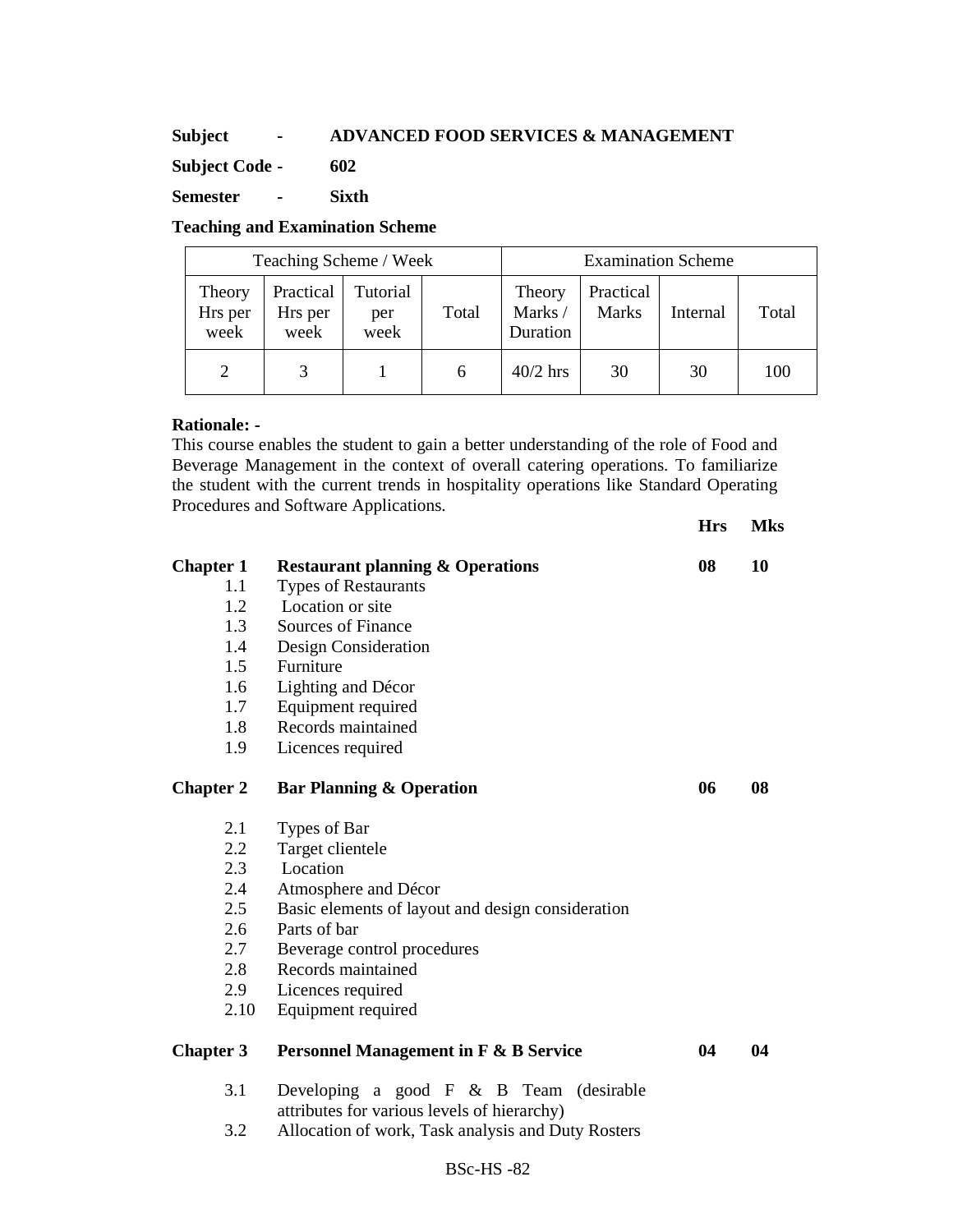| 3.3<br>3.4<br>3.5<br>3.6 | <b>Performance Measures</b><br><b>Customer Relations</b><br><b>Staff Organizations and Training</b><br><b>Sales Promotion</b> |                |    |
|--------------------------|-------------------------------------------------------------------------------------------------------------------------------|----------------|----|
| <b>Chapter 4</b>         | <b>Budgeting</b>                                                                                                              | 06             | 06 |
| 4.1<br>4.2               | Definition & Objectives.<br>Kinds of Budgets<br>(Sales Budget, Labour Cost<br>Budget, Overhead Cost Budget)                   |                |    |
| 4.3                      | Budgeted Trading Account (P & L)                                                                                              |                |    |
| <b>Chapter 5</b>         | F & B Management in Fast Food and Popular<br><b>Catering</b>                                                                  | 0 <sub>3</sub> | 04 |
| 5.1                      | Introduction                                                                                                                  |                |    |
| 5.2                      | Basic policies - Financial marketing and Catering                                                                             |                |    |
| 5.3                      | Organizing and Staffing                                                                                                       |                |    |
| 5.4                      | Control and performance measurement                                                                                           |                |    |
| <b>Chapter 6</b>         | F & B Management in Hotels & Restaurants                                                                                      | 03             | 04 |
| 6.1                      | Introduction                                                                                                                  |                |    |
| 6.2                      | Basic policies - Financial marketing and Catering                                                                             |                |    |
| 6.3                      | Organizing and Staffing                                                                                                       |                |    |
| 6.4                      | Control and performance measurement                                                                                           |                |    |
| <b>Chapter 7</b>         | F & B Management in Industrial Catering                                                                                       | 02             | 04 |
| 7.1                      | Introduction                                                                                                                  |                |    |
| 7.2                      | Basic policies - Financial marketing and Catering                                                                             |                |    |
| 7.3                      | Organizing and Staffing                                                                                                       |                |    |
| 7.4                      | Control and performance measurement                                                                                           |                |    |
|                          | <b>Total</b>                                                                                                                  | 32             | 40 |

# **Practicals –**

- 1. Planning a restaurant (Speciality, fast food, and coffee shop) with the factors mentioned in the theory).
- 2. Planning of a bar with the factors mentioned in theory
- 3. Preparation of duty rosters in restaurants and function catering
- 4. Menu planning Indian and International with wines
- 5. Formats of records maintained in restaurants and bars (booking, Diary, KOT, Sales summary sheet, Guest comments, Log Book, etc.)
- 6. List of restaurant equipment manufactures (Assignment)<br>7. List of licenses required (Assignment)
- 7. List of licenses required (Assignment)<br>8. Compiling Beverage lists
- Compiling Beverage lists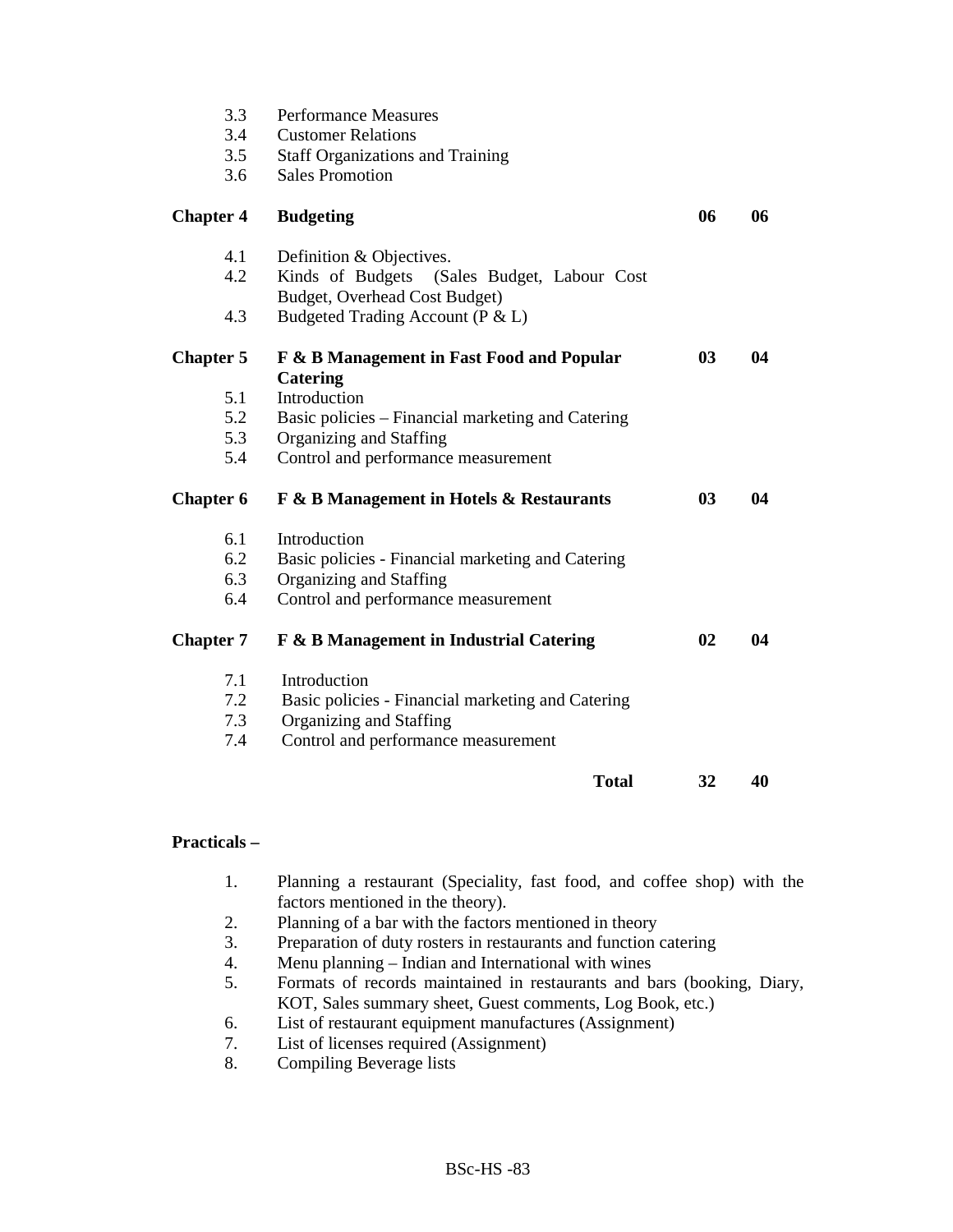# **Reference Books:**

- 1. Food and Beverage Service Dennis Lillicrap and John Cousins
- 2. Food and Beverage Management Bernard Davis, Andrew Lockwood and Sally Stone.
- 3. Facility Planning and Design Edward Kagarian
- 4. Bar and Beverage Book Costas Katsigris, Mary Proter & Thomas
- 5. Theory of Catering Kinton and Cesarani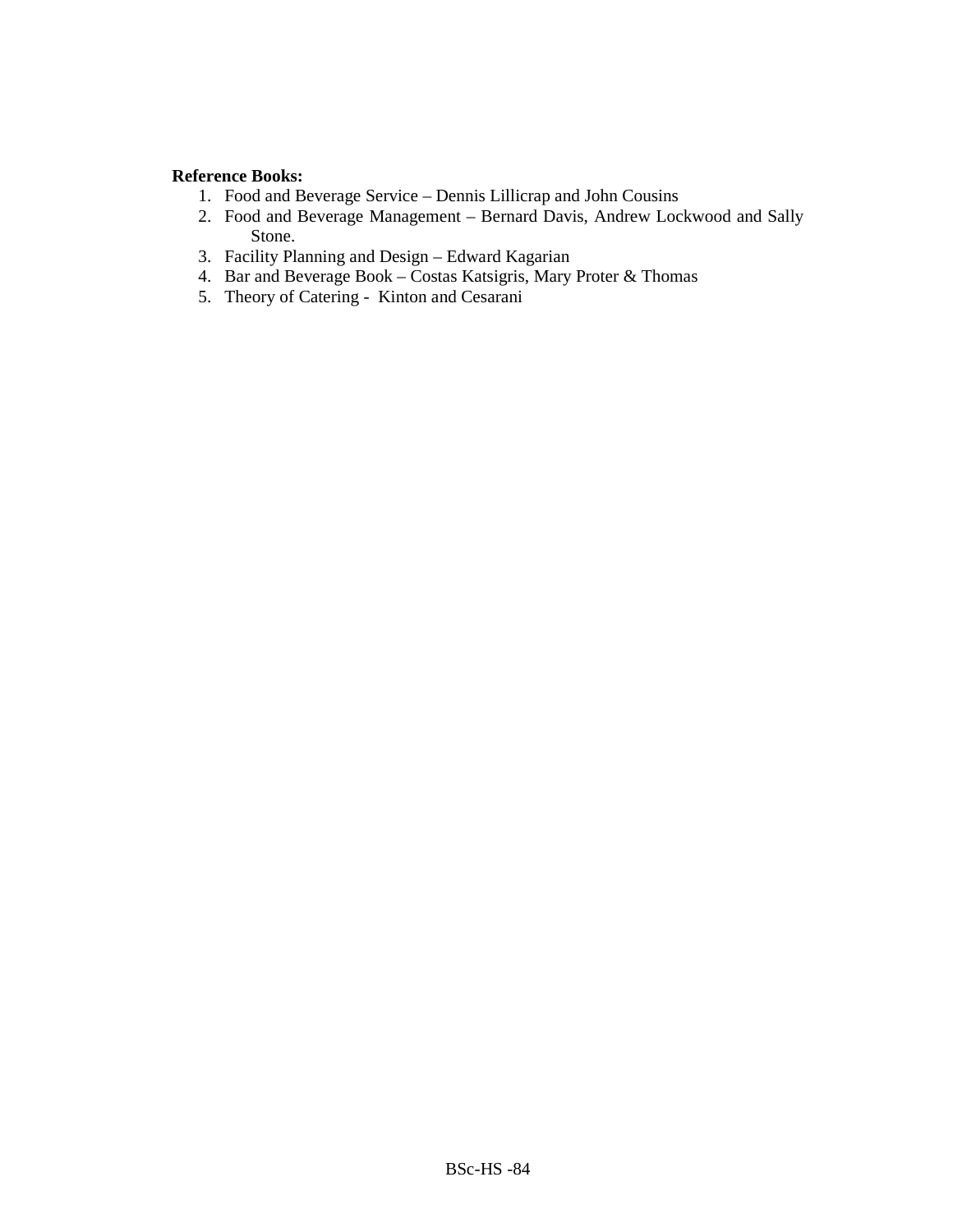# **Subject - Specialised Accommodation Management**

**Subject Code - 603** 

**Semester - Sixth** 

**Teaching & Examination Scheme:** 

| Teaching Scheme / week    |                              |                        |       | <b>Examination Scheme</b>    |                    |                          |       |
|---------------------------|------------------------------|------------------------|-------|------------------------------|--------------------|--------------------------|-------|
| Theory<br>Hrs per<br>week | Practical<br>Hrs per<br>week | Tutorial<br><b>Hrs</b> | Total | Theory<br>Marks/<br>Duration | Practical<br>Marks | Internal<br><b>Marks</b> | Total |
|                           |                              |                        |       | 40                           | 30                 | 30                       | 100   |

#### **Rationale:**

The subject ends to establish the importance of accommodation management with in the hospitality industry. It equips the student to acquire knowledge & skills with respect to planning & designing aspects.

|                  |                                                   | <b>Hrs</b> | <b>Mks</b> |
|------------------|---------------------------------------------------|------------|------------|
| <b>Chapter 1</b> | <b>Colour</b>                                     | 01         | 02         |
| 1.1              | Colour Wheel                                      |            |            |
| 1.2              | <b>Colour Schemes</b>                             |            |            |
| 1.3              | Psychological effects of colour                   |            |            |
| <b>Chapter 2</b> | <b>Lighting</b>                                   | 01         | 02         |
| 2.1              | Classification / type                             |            |            |
| 2.2              | Lighting for the guest rooms $\&$ public areas    |            |            |
| <b>Chapter 3</b> | <b>Windows &amp; window treatment</b>             | 02         | 02         |
| 3.1              | Different types of windows                        |            |            |
| 3.2              | Curtains & draperies, valances, swag, blinds      |            |            |
| 3.3              | Window cleaning – Equipment and Agents            |            |            |
| <b>Chapter 4</b> | Soft furnishing & Accessories                     | 02         | 02         |
| 4.1              | Types, use $\&$ care of soft furnishing           |            |            |
| 4.2              | Role of accessories                               |            |            |
| <b>Chapter 5</b> | Floor, Floor finishes & Wall Coverings            | 04         | 05         |
| 5.1              | Classification / types                            |            |            |
| 5.2              | Characteristics                                   |            |            |
| 5.1              | Selection criteria                                |            |            |
|                  | Cleaning Procedures – care & maintenance<br>5.1.1 |            |            |
|                  | 5.1.2<br>Agents used, polishing / buffing         |            |            |
|                  | 5.1.3<br>Floor seals                              |            |            |
|                  | 5.1.4<br>Carpets                                  |            |            |
|                  | 5.1.5<br>Types – selection care $\&$ maintenance  |            |            |
|                  | 5.1.6<br>Types of wall coverings                  |            |            |
|                  | Functions of wall coverings<br>5.1.7              |            |            |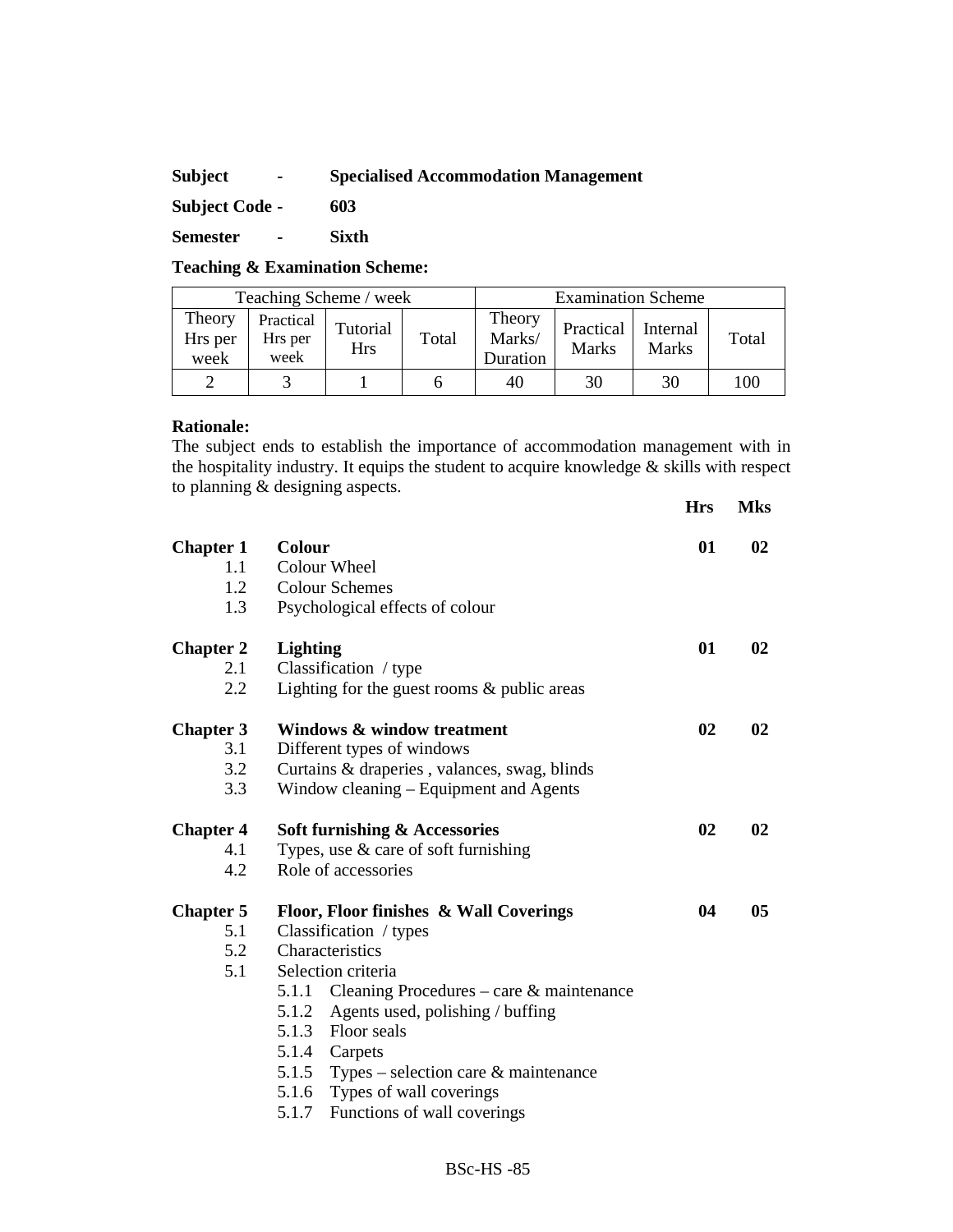| <b>Chapter 6</b>  |                | <b>Planning of a Guest Room</b>                                                    | 04 | 06 |
|-------------------|----------------|------------------------------------------------------------------------------------|----|----|
|                   | 6.1            | Application of Chapter 1-4 in Planning.                                            |    |    |
|                   | 6.2            | Size of a Guest Room as per the classification norms                               |    |    |
|                   | 6.3            | Layout of the guest room to the scale                                              |    |    |
|                   | 6.4            | Furniture- size and arrangement                                                    |    |    |
|                   | 6.5            | Bathroom fixtures and amenities                                                    |    |    |
|                   | 6.6            | Planning of Service Areas - Linen Room / Laundry                                   |    |    |
|                   |                |                                                                                    |    |    |
| Chapter 7         |                | <b>Environmental Practices in Housekeeping</b>                                     | 02 | 03 |
|                   | 7.1            | Eco friendly cleaning supplies                                                     |    |    |
|                   | 7.2            | Waste reductions programme                                                         |    |    |
|                   | 7.3            | Recycling of materials                                                             |    |    |
|                   |                |                                                                                    |    |    |
| <b>Chapter 8</b>  |                | <b>MICE</b> – Meeting Incentive Convention Exposition                              | 03 | 03 |
|                   | 8.1            | Concept                                                                            |    |    |
|                   | 8.2            | Importance                                                                         |    |    |
|                   | 8.3            | Planning for MICE                                                                  |    |    |
|                   |                |                                                                                    |    |    |
| <b>Chapter 9</b>  |                | <b>Sales &amp; Marketing Department</b>                                            | 04 | 06 |
|                   | 9.1            | <b>Organizational Chart</b>                                                        |    |    |
|                   | 9.2            | Role of Sales & Marketing Department                                               |    |    |
|                   | 9.3            | Co-ordination with Front Office                                                    |    |    |
|                   | 9.4            | Making of a Sales and Marketing and Advertising Plan                               |    |    |
|                   |                |                                                                                    |    |    |
| <b>Chapter 10</b> |                | Use of computer technology in Rooms Division                                       | 05 | 05 |
|                   | 10.1           | MIS - Management Information System                                                |    |    |
|                   | 10.2           | Softwares used in Hotels                                                           |    |    |
|                   | 10.3           | Reports generated at Front Desk and Housekeeping, eg. -                            |    |    |
|                   |                | 10.3.1 Rooms Status Report                                                         |    |    |
|                   |                | 10.3.2 Sales Mix Report                                                            |    |    |
|                   |                | 10.3.3 Revenue Report                                                              |    |    |
|                   |                | 10.3.4 Guest History                                                               |    |    |
|                   |                |                                                                                    |    |    |
| <b>Chapter 11</b> |                | <b>Yield Management</b>                                                            | 04 | 04 |
|                   | -11.1          | Concept ARR & Rev PAR                                                              |    |    |
|                   | 11.2           | Definition & importance of Yield Management                                        |    |    |
|                   | 11.3           | Forecasting                                                                        |    |    |
|                   |                | <b>Total</b>                                                                       | 32 | 40 |
|                   |                |                                                                                    |    |    |
|                   |                |                                                                                    |    |    |
| <b>Practicals</b> |                |                                                                                    |    |    |
| 1                 |                | Identification of colour schemes                                                   |    |    |
| $\overline{2}$    |                | Study the layout and model preparation for -                                       |    |    |
|                   | a.             | Single                                                                             |    |    |
|                   | b.             | Double                                                                             |    |    |
|                   | $\mathbf{c}$ . | Handicap room, etc.                                                                |    |    |
| 3                 |                | Planning and Designing of a Lobby (Assignment)                                     |    |    |
| 4                 |                | Assignment on floor finishing, wall coverings, curtains. (Samples to be collected) |    |    |
| 5                 |                | Designing a Brochure for                                                           |    |    |
|                   | a.             | A heritage Hotel                                                                   |    |    |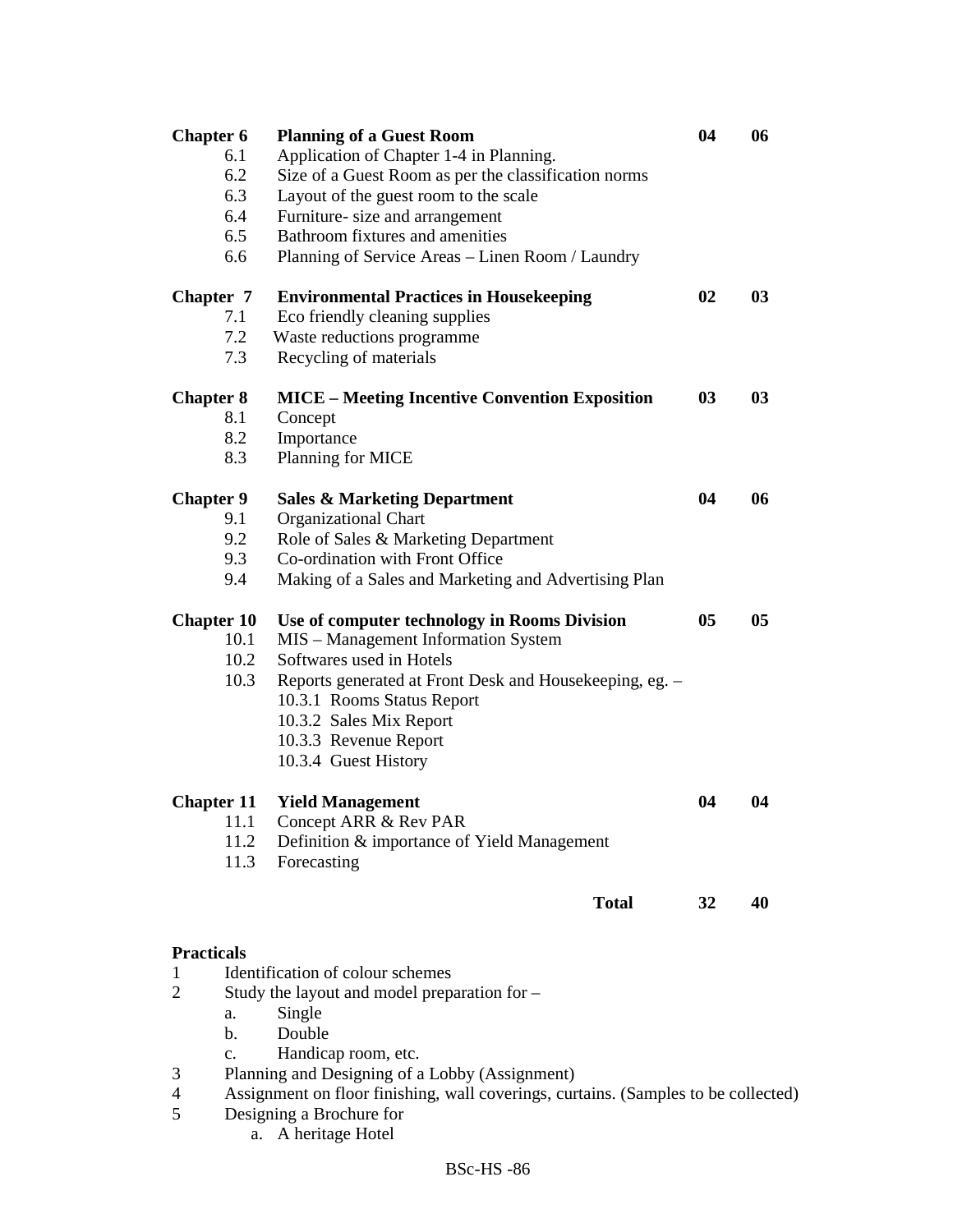- b. Business Hotel and
- c. Resort
- 6 Collect five different examples of Hotel Advertisements Assignment
- 7 Comparative study of any two MICE destinations
- 8 Assignment Workout a model-marketing plan for a Five Star Hotel.

# **Reference Books:**

- 1. Professionals Housekeeper Georgina Tucker, Schneider, Mary Scoviak
- 2. Professional Management of H.K. operations- Matt. A. Casado ( Wiley)
- 3. Front Office Management & Operations Linsley Deveaur, Marcel Escoffer<br>4. Check in Check Out Gary Vallen, Jereme, Vallen
- 4. Check in Check Out Gary Vallen, Jereme, Vallen
- 5. Managing Front Office Operations Micheal Kasavana, Richard M Brooks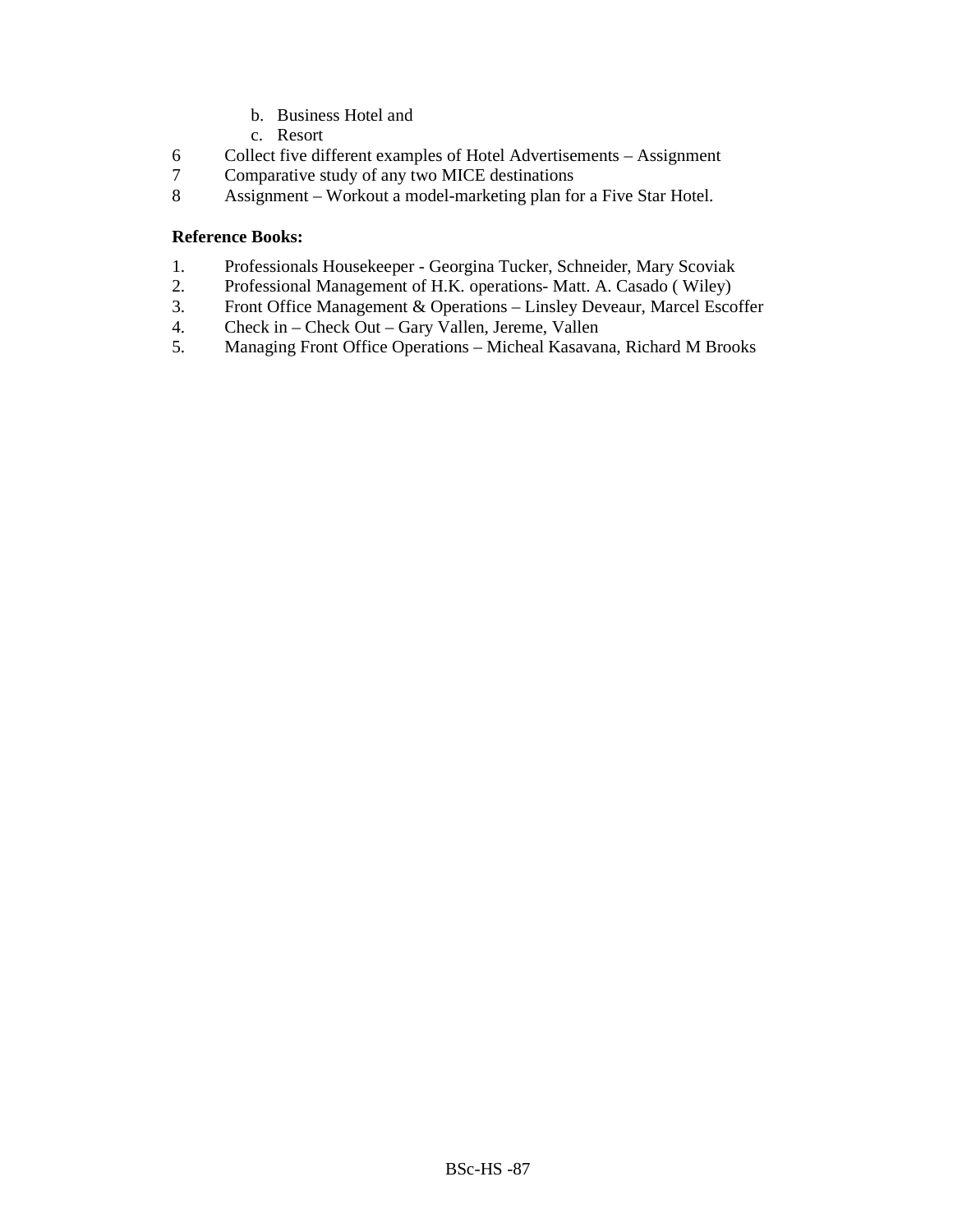# **Subject - TOTAL QUALITY MANAGEMENT**

**Subject Code - 604** 

**Semester - Sixth** 

# **Teaching and Examination Scheme:**

| Teaching Scheme / Week    |                              |                        |       |                              | <b>Examination Scheme</b> |                          |       |
|---------------------------|------------------------------|------------------------|-------|------------------------------|---------------------------|--------------------------|-------|
| Theory<br>Hrs per<br>week | Practical<br>Hrs per<br>week | Tutorial<br><b>Hrs</b> | Total | Theory<br>Marks/<br>Duration | Practical<br><b>Marks</b> | Internal<br><b>Marks</b> | Total |
|                           |                              |                        |       | 70/3                         | --                        | 30                       | .00   |

## **Rationale:**

To understand meaning of Quality management in Hospitality Industry and learn methods of solving problems and under taking improvement projects by developing culture of team working with the ultimate intention of delighting customer and continually improving the processes in all functions. **H**<sub>112</sub> **M**<sub>1</sub>

|                  |                                                | <b>Hrs</b> | <b>NIKS</b> |
|------------------|------------------------------------------------|------------|-------------|
| <b>Chapter 1</b> | <b>Quality in Service Industry</b>             | 02         | 04          |
| 1.1              | Definitions                                    |            |             |
| 1.2              | Concepts and models                            |            |             |
| 1.3              | <b>Quality Plans</b>                           |            |             |
| <b>Chapter 2</b> | <b>Core Concepts of TQM</b>                    | 06         | 08          |
| 2.1              | <b>Internal Customer</b>                       |            |             |
| 2.2              | <b>Right First Time</b>                        |            |             |
| 2.3              | <b>Customer Focus</b>                          |            |             |
| 2.4              | Continuous Improvement                         |            |             |
| <b>Chapter 3</b> | <b>Thoughts from Quality Gurus</b>             | 04         | 03          |
| 3.1              | Deming                                         |            |             |
| 3.2              | Crosby                                         |            |             |
| 3.3              | Juran                                          |            |             |
| <b>Chapter 4</b> | <b>Core values of Japanese Management</b>      | 02         | 03          |
| 4.1              | Group Orientation                              |            |             |
| 4.2              | Perfectionism                                  |            |             |
| 4.3              | Innovation                                     |            |             |
| 4.4              | Deligence                                      |            |             |
| <b>Chapter 5</b> | <b>Various International Quality Standards</b> | 04         | 06          |
| 5.1              | QMS - ISO 9001: 2000                           |            |             |
| 5.2              | EMS-ISO 14001:1996                             |            |             |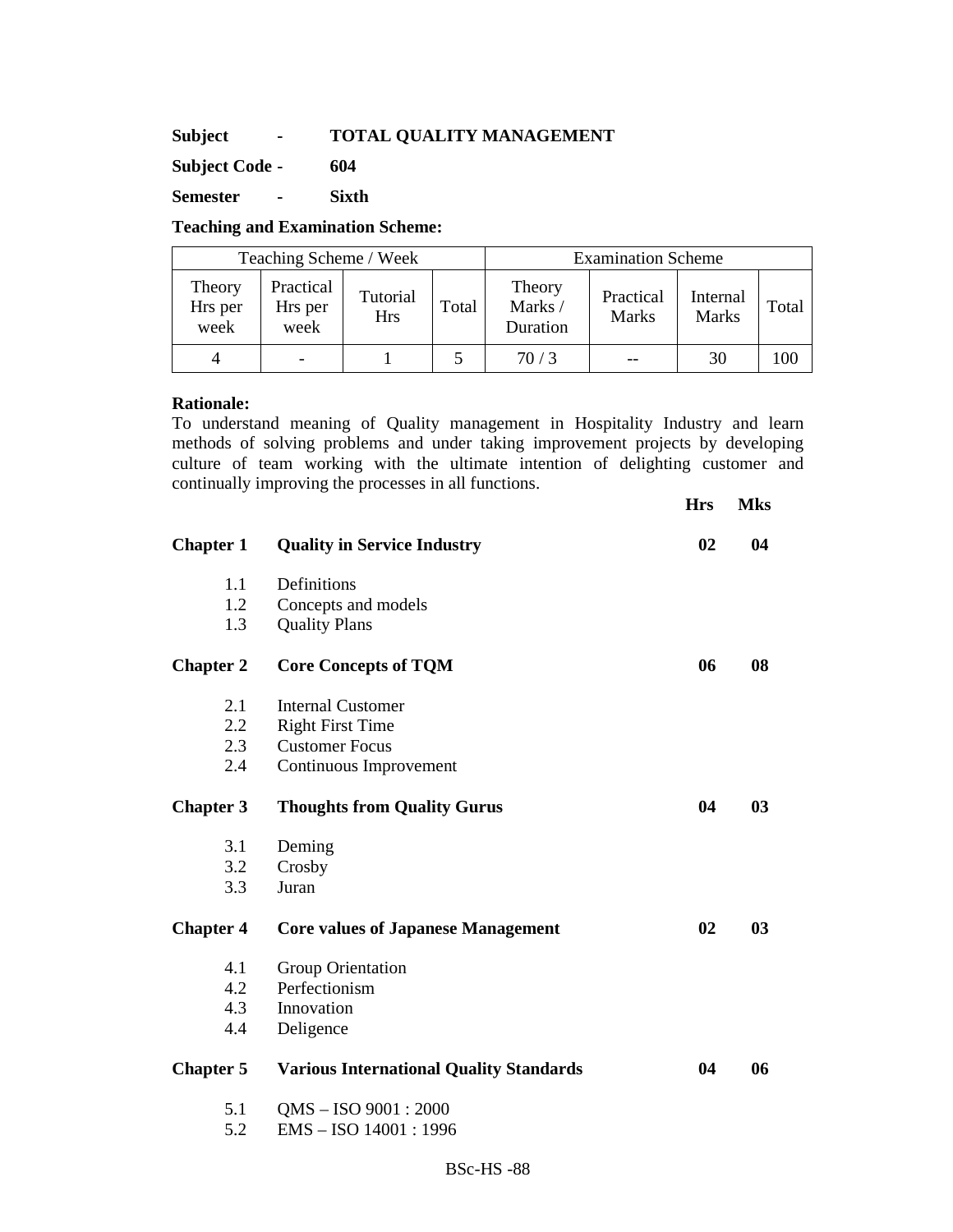| 5.3 | <b>HACCP</b> |
|-----|--------------|
|     |              |

| <b>Chapter 6</b>  | Organizational culture & Leadership for TQM           | 06 | 08 |
|-------------------|-------------------------------------------------------|----|----|
| 6.1               | Commitment                                            |    |    |
| 6.2               | Vision                                                |    |    |
| 6.3               | Mission                                               |    |    |
| 6.4               | Creating environment                                  |    |    |
| <b>Chapter 7</b>  | <b>Problem solving Tools &amp; techniques</b>         | 04 | 03 |
| 7.1               | Brain storming                                        |    |    |
| 7.2               | Pareto analysis                                       |    |    |
| 7.3               | <b>Fishbone Diagram</b>                               |    |    |
| <b>Chapter 8</b>  | <b>Teamwork for Quality</b>                           | 04 | 04 |
| 8.1               | <b>Quality Circle</b>                                 |    |    |
| 8.2               | Flow group Concept                                    |    |    |
| <b>Chapter 9</b>  | Kaizen & continuous Improvement                       | 04 | 03 |
| 9.1               | "5 S "                                                |    |    |
| 9.2               | Philosophy                                            |    |    |
| 9.3               | Process Mapping & Improvement $(5 W & 1 H)$           |    |    |
| <b>Chapter 10</b> | <b>Measuring &amp; Managing Customer Satisfaction</b> | 04 | 04 |
| 10.1              | Why?                                                  |    |    |
| 10.2              | What? &                                               |    |    |
| 10.3              | How?                                                  |    |    |
| 10.4              | Steps to success                                      |    |    |
| <b>Chapter 11</b> | <b>Green Service Quality</b>                          | 04 | 04 |
| 11.1              | Challenges                                            |    |    |
| 11.2              | Opportunities                                         |    |    |
| 11.3              | Water                                                 |    |    |
| 11.4              | Energy                                                |    |    |
| 11.5              | Waste Management                                      |    |    |
| <b>Chapter 12</b> | <b>Cost of Quality</b>                                | 03 | 03 |
| 12.1              | Failure                                               |    |    |
| 12.2              | Appraisal                                             |    |    |
| 12.3              | Preventive Costs                                      |    |    |
| <b>Chapter 13</b> | <b>Role of Communication in TQM</b>                   | 04 | 04 |
| 13.1              | Language concept                                      |    |    |
| 13.2              | Effective ways                                        |    |    |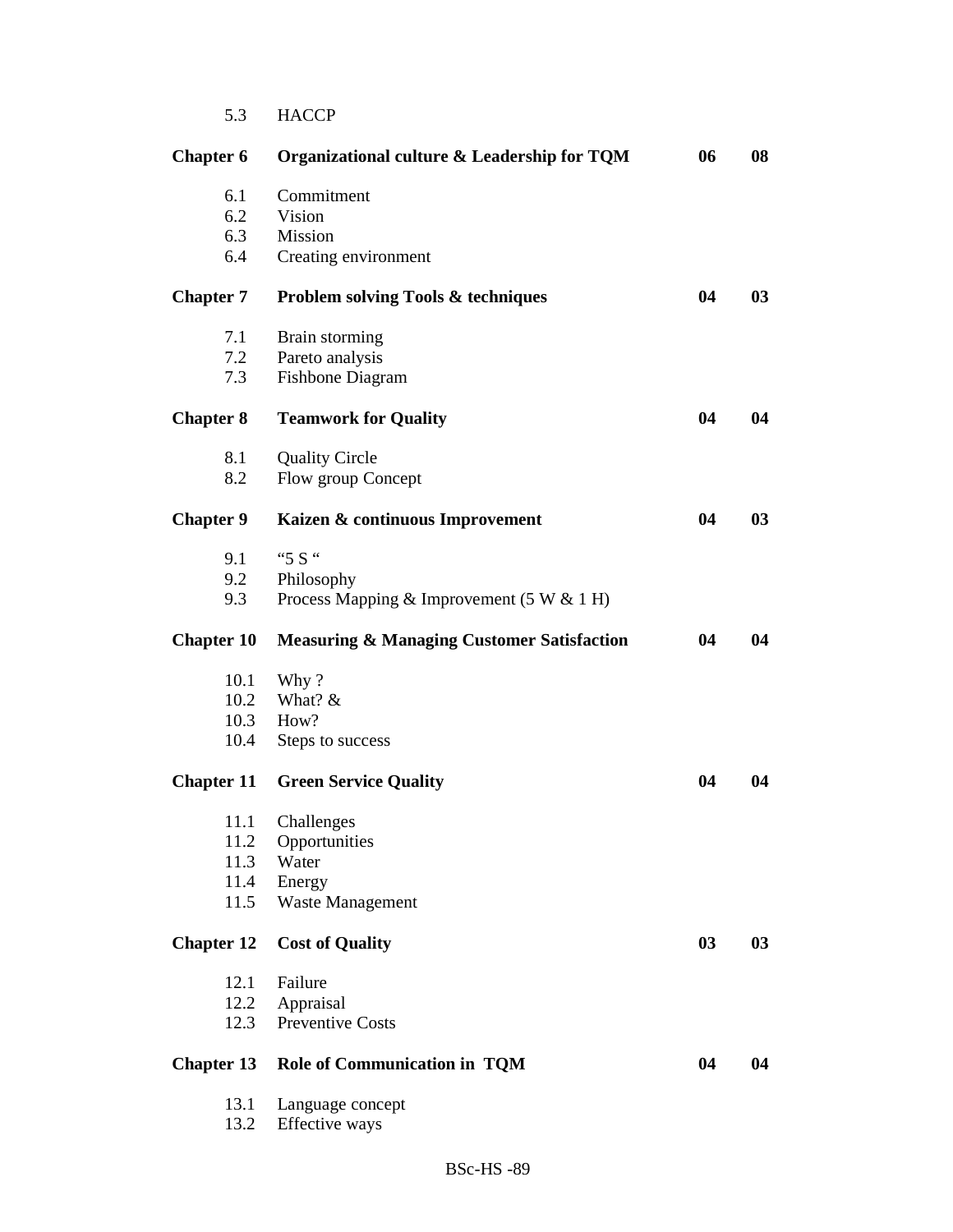|                         | <b>Chapter 14 Investors in People</b>                                    | 02 | 03 |
|-------------------------|--------------------------------------------------------------------------|----|----|
| 14.1                    | Assessment                                                               |    |    |
|                         | 14.2 Competence Gap                                                      |    |    |
| 14.3                    | Training                                                                 |    |    |
| <b>Chapter 15</b>       | <b>Business Process Re-engineering</b>                                   | 04 | 04 |
| 15.1                    | Concept                                                                  |    |    |
| 15.2                    | Methodology                                                              |    |    |
| <b>Chapter 16</b>       | <b>Measuring &amp; Managing Customer Satisfaction</b>                    | 07 | 06 |
|                         | Why?                                                                     |    |    |
|                         | What?                                                                    |    |    |
|                         | How?                                                                     |    |    |
|                         | <b>Total</b>                                                             | 64 | 70 |
| <b>Reference Books:</b> |                                                                          |    |    |
| 1.                      | "Managing Quality in Science Sector" – Mike Asher 1996 – Kogan Page Ltd. |    |    |
|                         | London                                                                   |    |    |

- 2. The essence of Total Quality Management"- John Bank 1996 Practice Hall of India Pvt. Ltd. New Delhi
- 3. "World of Kaizen" A Total Quality Culture of survival Shyam Talawadekar – Published by Quality Management System, Thane
- 4. "Quality is Free" and "Quality is still free" by Philip Crosby
- 5. "The Eight Core Values of Japanese Businessman" Yasutaka Sai Jaico Publishing House.
- 6. "TQM in Action" John Pike & Richard Barheo Clrspure & Hall
- 7. "Quality for Service Sector" John Mecdarnald Management Books 200 Ltd.
- 8. " Quality of service" by Bo Evandsson, Bertel Thamasson & John overtveit Mc graw – Hill Book Company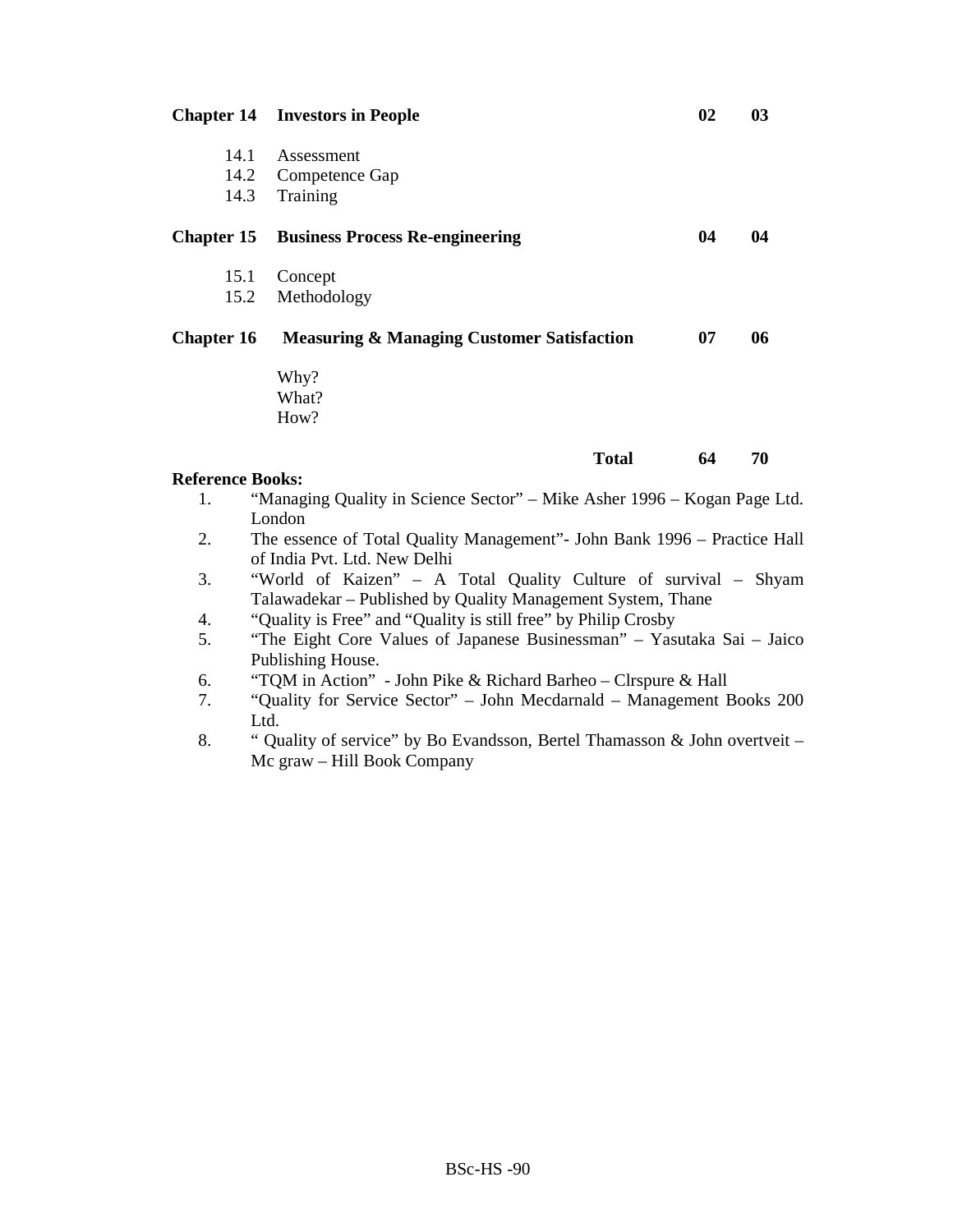**Subject - HUMAN RESOURCE MANAGEMENT** 

**Subject Code - 605** 

**Semester - Sixth** 

**Teaching and Examination Scheme:** 

|                                     | Teaching Scheme / week       |                        |       |                              | <b>Examination Scheme</b> |                          |       |  |  |
|-------------------------------------|------------------------------|------------------------|-------|------------------------------|---------------------------|--------------------------|-------|--|--|
| Theory<br><b>Hrs</b><br>per<br>week | Practical<br>Hrs per<br>week | Tutorial<br><b>Hrs</b> | Total | Theory<br>Marks/<br>Duration | Practical<br><b>Marks</b> | Internal<br><b>Marks</b> | Total |  |  |
|                                     |                              |                        |       | $70/3$ hrs                   |                           | 30                       | 100   |  |  |

# **Rationale:**

The understanding of Human Resources Management will help the students in identifying the significance and its role in the Hotel & Catering Industry. It will also help them to develop an attitude for positive Human Behaviour at work.

|                  |                                                    | <b>Hrs</b> | <b>Mks</b> |
|------------------|----------------------------------------------------|------------|------------|
| <b>Chapter 1</b> | <b>Introduction to Human Resource Management</b>   | 04         | 02         |
| 1.1              | Definition                                         |            |            |
| 1.2              | Nature & Characteristics                           |            |            |
| 1.3              | Need for HRM in the Service Industry.              |            |            |
| 1.4              | Role of Human Resource Manager.                    |            |            |
| <b>Chapter 2</b> | <b>Human Resource Planning</b>                     | 16         | 18         |
| 2.1              | Concepts, Characteristics and Need                 |            |            |
| 2.2              | Job Analysis, Job Description & Job Specification  |            |            |
| 2.3              | Recruitment & Selection: Sources & Modes of        |            |            |
|                  | Recruitment                                        |            |            |
| 2.4              | Tests & Interviews, Selection Process.             |            |            |
| <b>Chapter 3</b> | <b>Human Resource Development</b>                  | 10         | 14         |
| 3.1              | <b>Definition and Characteristics</b>              |            |            |
| 3.2              | Orientation & Induction                            |            |            |
| 3.3              | Training – Need $&$ Importance. Difference between |            |            |
|                  | Training & Development Methods of Training.        |            |            |
| 3.4              | Performance Appraisal – Purpose & Methods          |            |            |
| 3.5              | Promotion & Transfers                              |            |            |
| <b>Chapter 4</b> | <b>Wage &amp; Salary Administration</b>            | 6          | 12         |
| 4.1              | Job Evaluation – Concept & Objectives              |            |            |
| 4.2              |                                                    |            |            |
| 4.3              | Formulation of Compensation Structure              |            |            |
| 4.4              | <b>Regulatory Provisions.</b>                      |            |            |
| 4.5              | <b>Fringe Benefits</b>                             |            |            |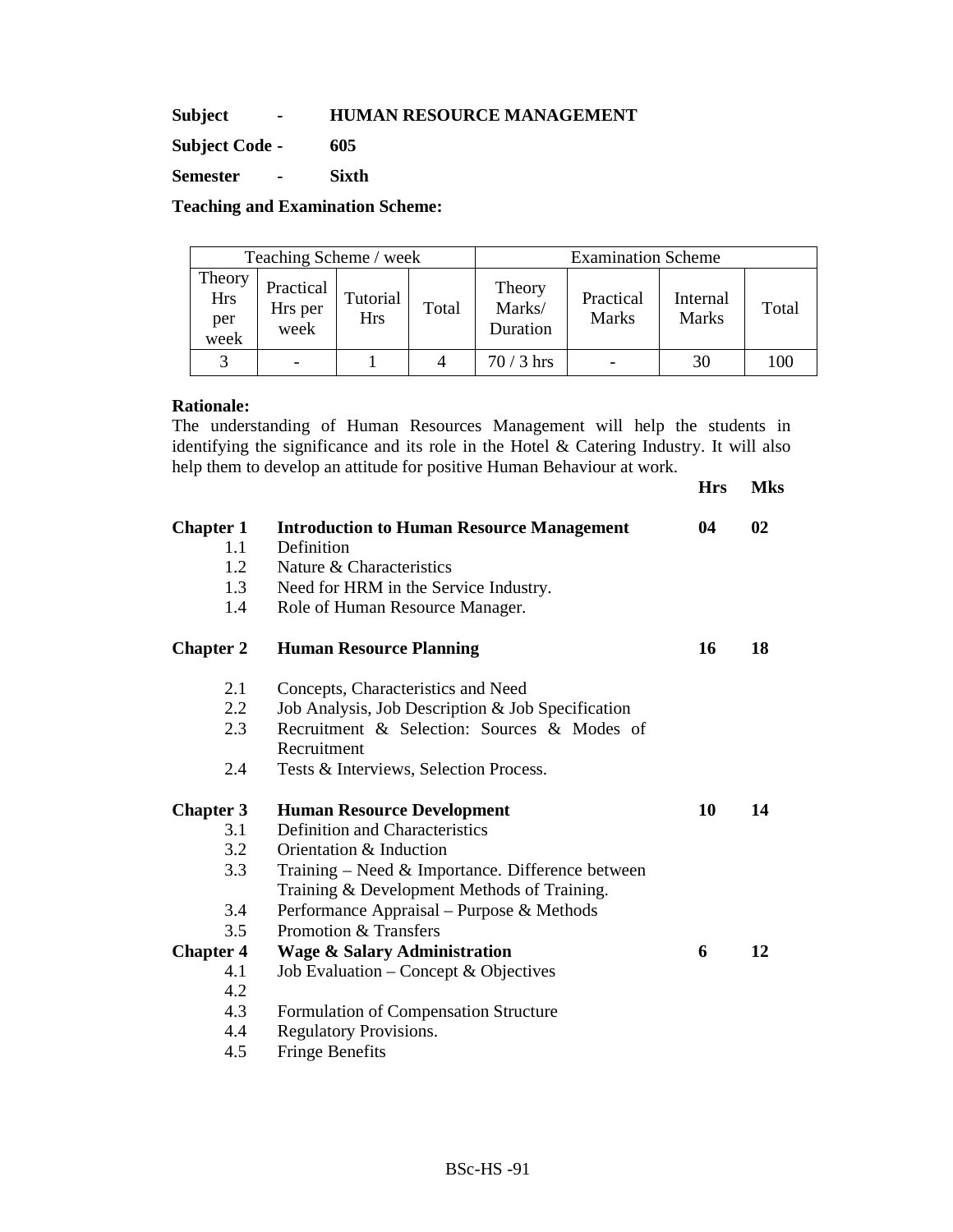| <b>Chapter 5</b> | <b>Grievances &amp; Discipline</b>                                                             | 06 | 12 |
|------------------|------------------------------------------------------------------------------------------------|----|----|
| 5.1              | Grievance Handling - Identifying Causes                                                        |    |    |
| 5.2              | Developing Grievance Handling Systems                                                          |    |    |
| 5.3              | Discipline – Concept, Causes of Indiscipline                                                   |    |    |
| <b>Chapter 6</b> | <b>Labour – Management Relations</b>                                                           | 06 | 12 |
| 6.1              | Trade Unions – Concept, Objectives & Functions                                                 |    |    |
| 6.2              | <b>Collective Bargaining</b>                                                                   |    |    |
| 6.3              | Workers Participation in Management.                                                           |    |    |
| 6.4              | Labour Turnover – Causes & Measures to prevent                                                 |    |    |
|                  | Labour Turnover.                                                                               |    |    |
|                  | <b>Total</b>                                                                                   | 48 | 70 |
|                  | <b>Note: Glossary of Terms</b>                                                                 |    |    |
|                  | Students should be familiar with the glossary of<br>terms pertaining to above mentioned topics |    |    |
|                  |                                                                                                |    |    |

# **Reference Books**

- 1. Personnel Management & Industrial Relations Dr P C Shejwalkar & Mr S R Malegaonkar
- 2. Personnel Management Mamoria
- 3. Pramod Verma : Personnel Management in Indian Organisations.
- 4. Edwin b. Flippo : Personnel Management, McGraw Hill.<br>5. Human Resource Management in the Hospitality Industry
- 5. Human Resource Management in the Hospitality Industry -Frank M /Mary L Monochello
- 6. Guide for Labour Management H L Kumar
- 7. Human Resource Management & Human Relations V P Michael
- 8. Arun Monappa & S. Saiyuddain : Personal Management, Tata McGraw Hill.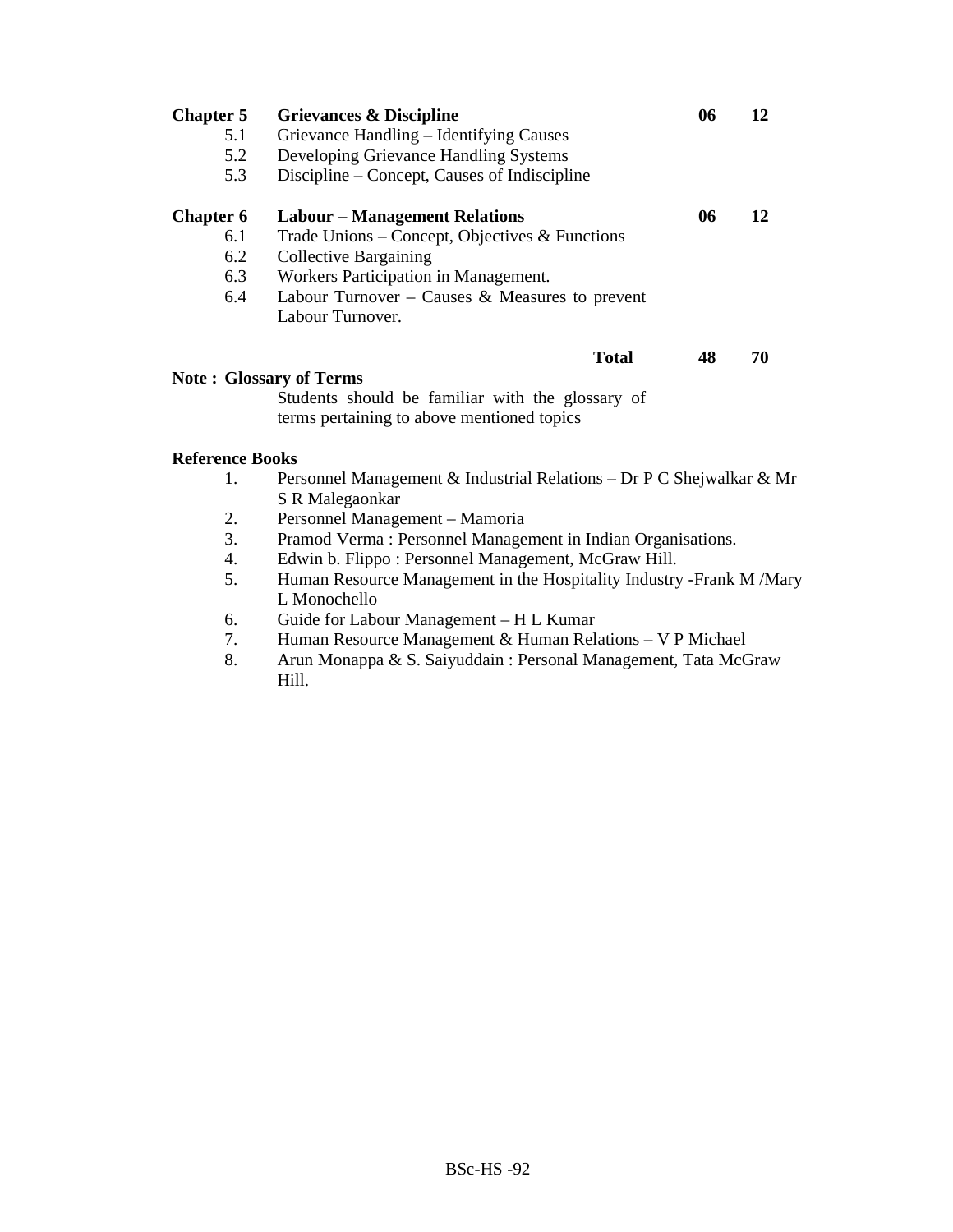# **Subject - ENTREPRENEURSHIP DEVELOPMENT**

**Subject Code - 606** 

**Semester - Sixth** 

# **Teaching and Examination Scheme:**

| Teaching Scheme / week              |                              |                        |       | <b>Examination Scheme</b>    |                           |                          |       |
|-------------------------------------|------------------------------|------------------------|-------|------------------------------|---------------------------|--------------------------|-------|
| Theory<br><b>Hrs</b><br>per<br>week | Practical<br>Hrs per<br>week | Tutorial<br><b>Hrs</b> | Total | Theory<br>Marks/<br>Duration | Practical<br><b>Marks</b> | Internal<br><b>Marks</b> | Total |
| $\mathbf{\Omega}$                   |                              |                        | 4     | $70/3$ hrs                   |                           | 30                       | 100   |

## **Rationale:**

To understand the technical, operational and financial feasibility required for setting up an entrepreneurial project. This will develop an attitude to be competitively ahead in the dynamic market situation.

|                                                                                                    |                                                                                                                           | <b>Hrs</b> | <b>Mks</b> |  |
|----------------------------------------------------------------------------------------------------|---------------------------------------------------------------------------------------------------------------------------|------------|------------|--|
| <b>Chapter 1</b>                                                                                   | <b>Introduction to Entrepreneurship</b><br><b>Concept of Entrepreneurship</b>                                             | 02         | 02         |  |
| <b>Chapter 2</b>                                                                                   | <b>Qualities &amp; Attributes required for Entrepreneurship</b>                                                           | 04         | 04         |  |
| <b>Chapter 3</b>                                                                                   | <b>The Entrepreneurial Process</b>                                                                                        | 10         | 10         |  |
| <b>Chapter 4</b>                                                                                   | <b>Identifying the Opportunity (SWOT Analysis)</b>                                                                        |            |            |  |
| <b>Chapter 5</b><br>5.1<br>5.2<br>5.3                                                              | <b>Assessing the Market</b><br>Information gathering techniques<br>Principles of market survey<br>Analysis of survey data | 06         | 10         |  |
| <b>Chapter 6</b>                                                                                   | <b>Resource Mobilization</b>                                                                                              | 06         | 10         |  |
| <b>Chapter 7</b>                                                                                   | <b>Budgeting, Accounting &amp; Control</b><br>Principles of evaluation of quality control                                 | 06         | 12         |  |
| <b>Chapter 8</b>                                                                                   | <b>Preparation of a Project report</b>                                                                                    | 06         | 12         |  |
| <b>Total</b><br><b>Note: Glossary of Terms</b><br>Students should be familiar with the glossary of |                                                                                                                           |            | 70         |  |
|                                                                                                    | terms pertaining to above mentioned topics                                                                                |            |            |  |